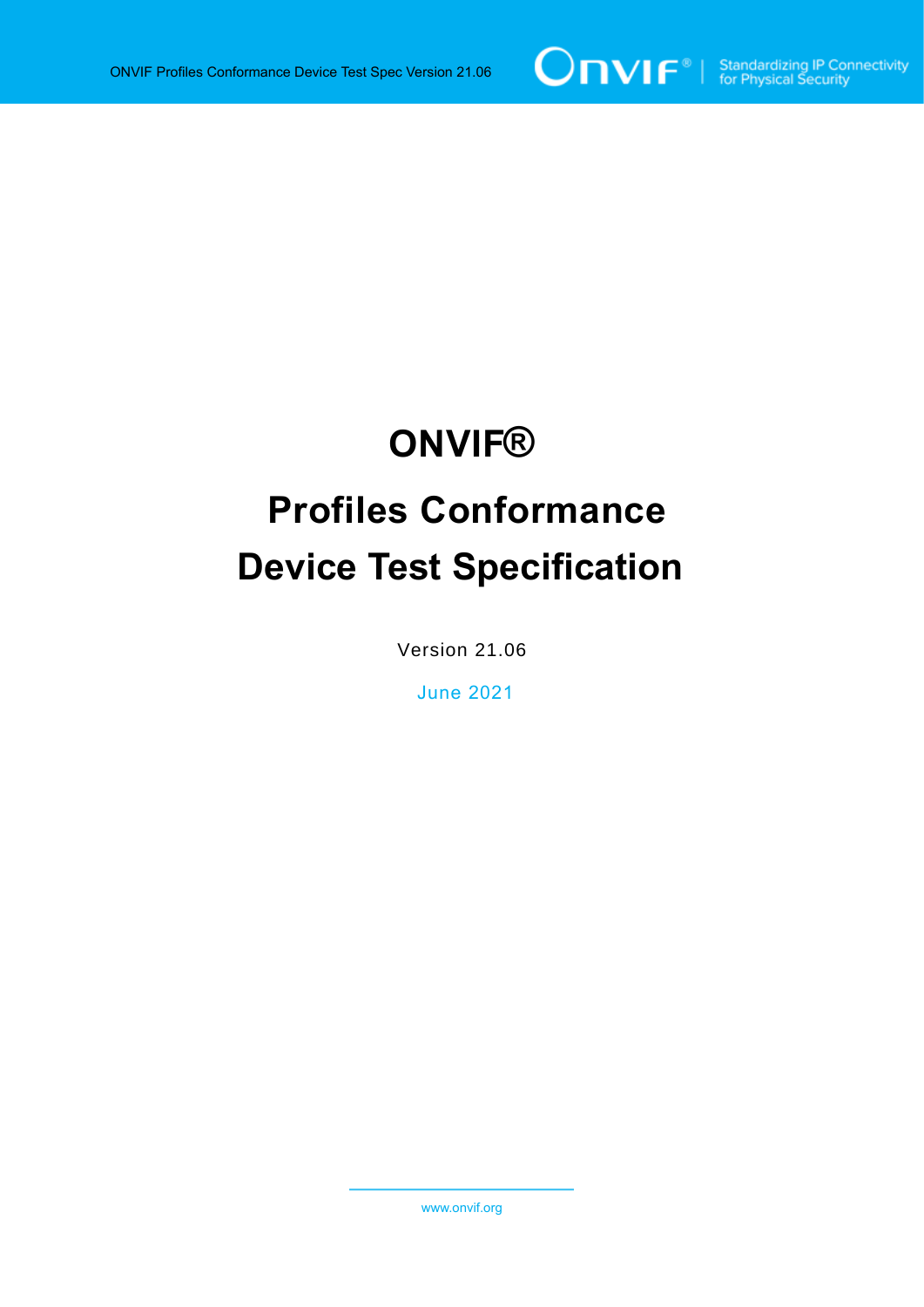#### © 2021 ONVIF, Inc. All rights reserved.

Recipients of this document may copy, distribute, publish, or display this document so long as this copyright notice, license and disclaimer are retained with all copies of the document. No license is granted to modify this document.

THIS DOCUMENT IS PROVIDED "AS IS," AND THE CORPORATION AND ITS MEMBERS AND THEIR AFFILIATES, MAKE NO REPRESENTATIONS OR WARRANTIES, EXPRESS OR IMPLIED, INCLUDING BUT NOT LIMITED TO, WARRANTIES OF MERCHANTABILITY, FITNESS FOR A PARTICULAR PURPOSE, NON-INFRINGEMENT, OR TITLE; THAT THE CONTENTS OF THIS DOCUMENT ARE SUITABLE FOR ANY PURPOSE; OR THAT THE IMPLEMENTATION OF SUCH CONTENTS WILL NOT INFRINGE ANY PATENTS, COPYRIGHTS, TRADEMARKS OR OTHER RIGHTS.

IN NO EVENT WILL THE CORPORATION OR ITS MEMBERS OR THEIR AFFILIATES BE LIABLE FOR ANY DIRECT, INDIRECT, SPECIAL, INCIDENTAL, PUNITIVE OR CONSEQUENTIAL DAMAGES, ARISING OUT OF OR RELATING TO ANY USE OR DISTRIBUTION OF THIS DOCUMENT, WHETHER OR NOT (1) THE CORPORATION, MEMBERS OR THEIR AFFILIATES HAVE BEEN ADVISED OF THE POSSIBILITY OF SUCH DAMAGES, OR (2) SUCH DAMAGES WERE REASONABLY FORESEEABLE, AND ARISING OUT OF OR RELATING TO ANY USE OR DISTRIBUTION OF THIS DOCUMENT. THE FOREGOING DISCLAIMER AND LIMITATION ON LIABILITY DO NOT APPLY TO, INVALIDATE, OR LIMIT REPRESENTATIONS AND WARRANTIES MADE BY THE MEMBERS AND THEIR RESPECTIVE AFFILIATES TO THE CORPORATION AND OTHER MEMBERS IN CERTAIN WRITTEN POLICIES OF THE CORPORATION.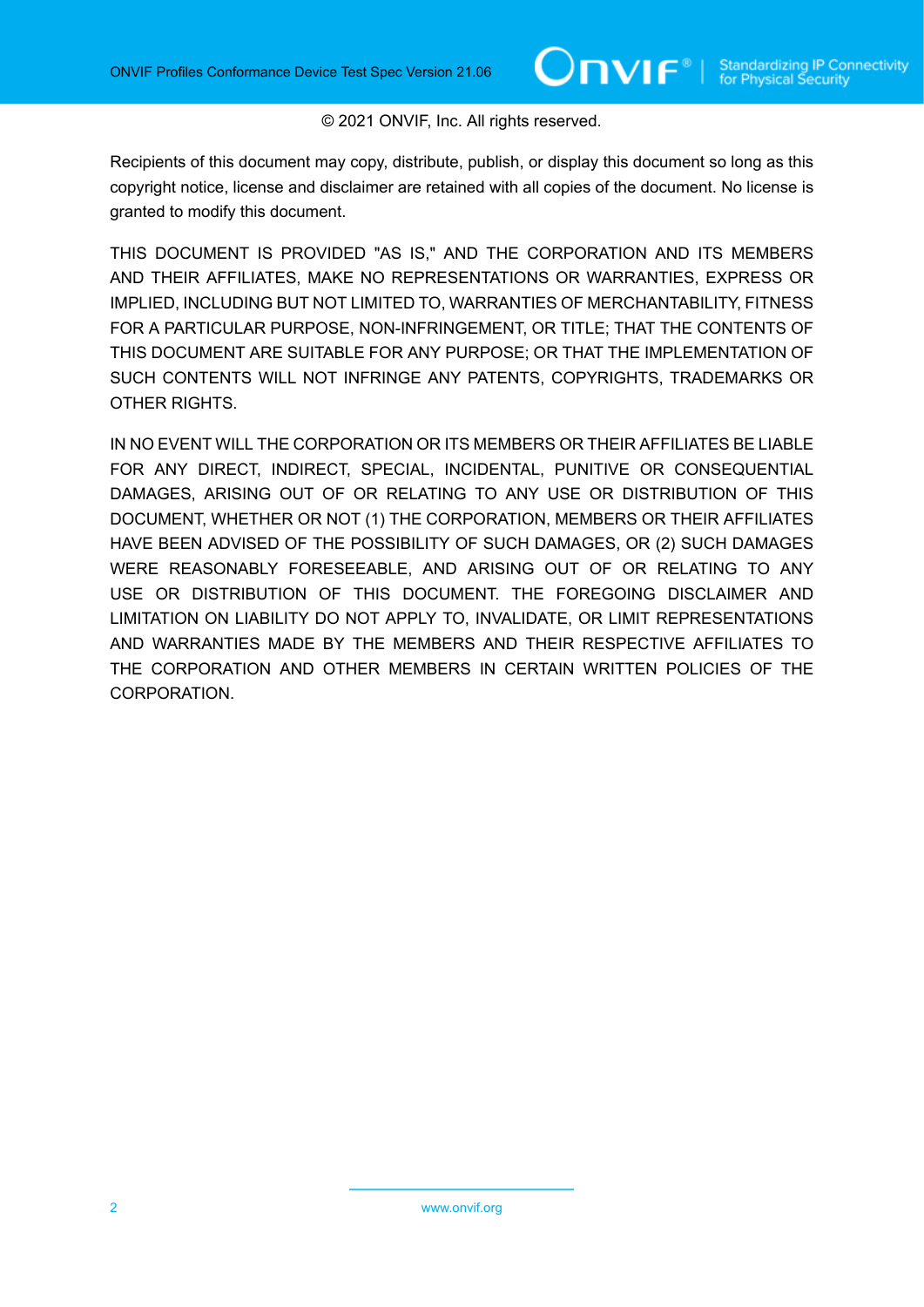

## REVISION HISTORY

| Vers. | <b>Date</b>  | <b>Description</b>                                                                                                                                           |  |
|-------|--------------|--------------------------------------------------------------------------------------------------------------------------------------------------------------|--|
| 17.01 | Jan, 2017    | First issue                                                                                                                                                  |  |
| 17.12 | Jul 24, 2017 | Check Replay Service related features in Profile G support check<br>section was updated according to #1377.                                                  |  |
| 17.12 | Aug 29, 2017 | The document formating were updated.                                                                                                                         |  |
| 17.12 | Oct 19, 2017 | Profile T Conformance section added according to #1450.                                                                                                      |  |
| 18.06 | Jan 26, 2018 | Profile T Conformance section updated according to #1567<br>(GetRelayOutputOptions check added).                                                             |  |
| 18.06 | Mar, 2018    | Note added into Profile Q testing preparation section according to<br>#1584.                                                                                 |  |
| 18.06 | May 24, 2018 | Profile T Conformance section updated according to #1618<br>(Message Content Filter Dialect check added).                                                    |  |
| 18.06 | Jun 21, 2018 | Reformatting document using new template                                                                                                                     |  |
| 18.12 | Nov 16, 2018 | The following were updated in the scope of #1653:                                                                                                            |  |
|       |              | "Advanced Security" was replaced with "Security Configuration" in<br>many places                                                                             |  |
| 19.12 | Oct 08, 2019 | Profile T support check section was updated in the scope of #1894:                                                                                           |  |
|       |              | Check of Media2 Service\Metadata feature was added into 'Check<br>Metadata Streaming feature category' section                                               |  |
| 20.06 | Mar 12, 2020 | Profile T support check section was updated in the scope of #1901:                                                                                           |  |
|       |              | Description was refactored with editorial changes                                                                                                            |  |
|       |              | Additional checks for tns1: Media/Configuration Changed (Event) and<br>tns1:Media/ProfileChanged (Event) were added                                          |  |
| 20.06 | May 08, 2020 | The following were updated in the scope of #1999:                                                                                                            |  |
|       |              | Profile S Support Check section (step 8 was updated)                                                                                                         |  |
|       |              | Profile G Support Check section (GetServiceCapabilities (Event)<br>was removed from step 2, step 8 was updated, step 9 was movet<br>to step $8)$             |  |
|       |              | Profile C Support Check section (GetServiceCapabilities (Event)<br>was removed from step 2, step 8 was updated, step 9 was movet<br>to step $8)$             |  |
|       |              | Profile Q Support Check section (GetServiceCapabilities (Event)<br>was removed from step 3, step 8 was updated)                                              |  |
|       |              | Profile A Support Check section (GetServiceCapabilities (Event) and<br>step c was removed from step 4, step 12 was updated, step 13 was<br>movet to step 12) |  |
|       |              | Profile T Support Check section (step 5 was updated, step 13 was<br>movet to step 12)                                                                        |  |
| 20.12 | Sep 28, 2020 | Check of User Handling was updated in the scope of #2093:                                                                                                    |  |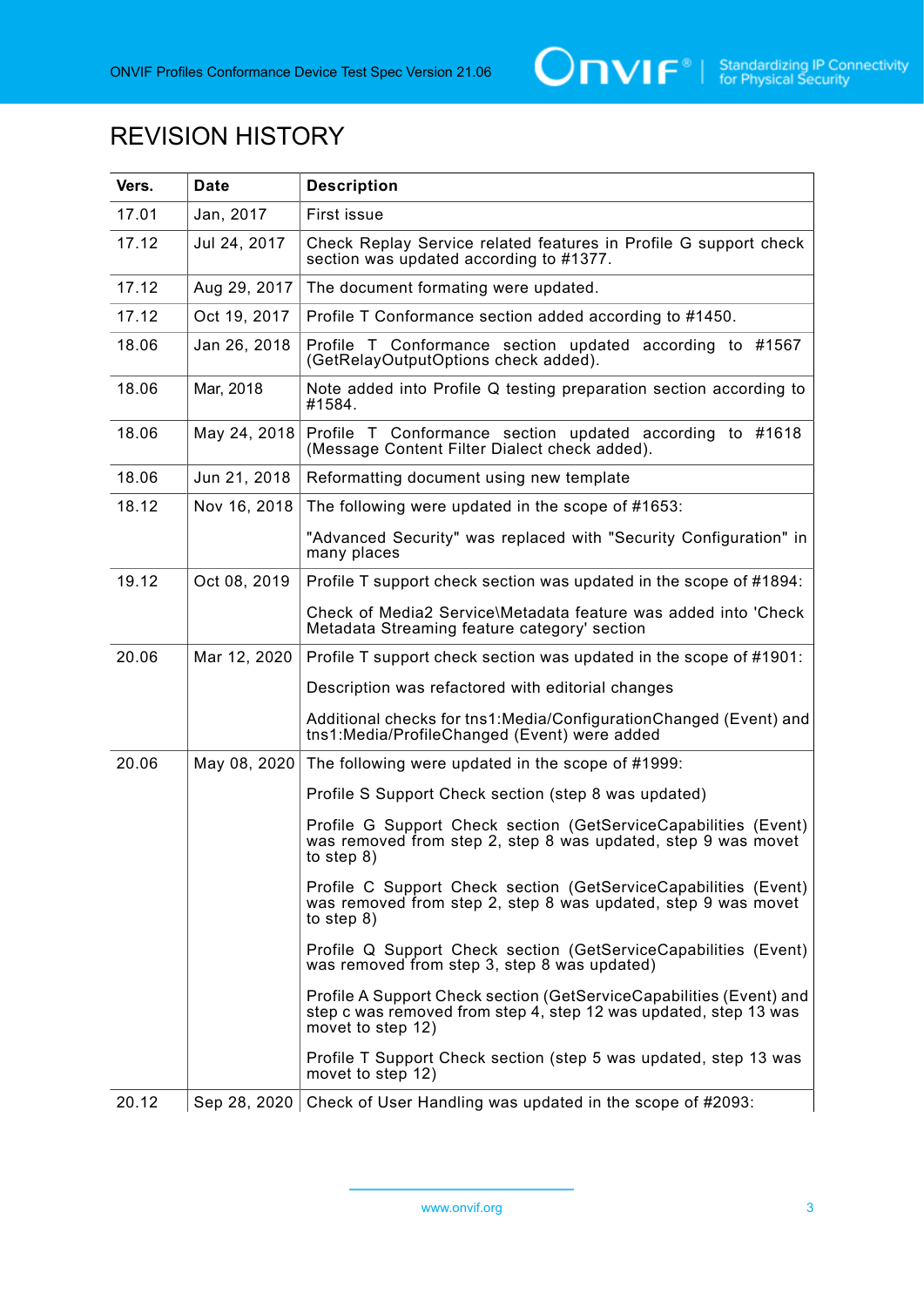|       |              | Profile S Support Check section (step 7 was updated)                                                                                                             |
|-------|--------------|------------------------------------------------------------------------------------------------------------------------------------------------------------------|
|       |              | Profile G Support Check section (step 7 was updated)                                                                                                             |
|       |              | Profile C Support Check section (step 7 was updated)                                                                                                             |
|       |              | Profile Q Support Check section (step 6 was updated)                                                                                                             |
|       |              | Profile A Support Check section (step 11 was updated)                                                                                                            |
|       |              | Profile T Support Check section (step 4.1.v was updated)                                                                                                         |
| 20.12 | Sep 29, 2020 | The following were updated in the scope of #2088:                                                                                                                |
|       |              | Profile T Support Check section (Media2 Service functionality check<br>was reorganized. Video Encoder Configuration commands were<br>moved under Video feature.) |
| 20.12 | Oct 22, 2020 | The following were updated in the scope of #1867:                                                                                                                |
|       |              | Profile M Support Check section (added)                                                                                                                          |
| 20.12 | Oct 26, 2020 | The following were updated in the scope of #1866:                                                                                                                |
|       |              | Profile C Support Check:                                                                                                                                         |
|       |              | Step 11 updated with Access Point Entity check                                                                                                                   |
|       |              | Step 12 updated with Door Entity check                                                                                                                           |
|       |              | Profile A Support Check:                                                                                                                                         |
|       |              | Step 6 updated with Credential Entity check                                                                                                                      |
| 20.12 | Nov 10, 2020 | The following were updated in the scope of #1866:                                                                                                                |
|       |              | Profile C Support Check:                                                                                                                                         |
|       |              | Check of AccessControl/AccessGranted/Credential was updated                                                                                                      |
|       |              | Check of AccessControl/Denied/Credential was updated                                                                                                             |
|       |              | Check of AccessControl/AccessGranted/Anonymous was updated                                                                                                       |
|       |              | Check of AccessControl/Denied/Anonymous was updated                                                                                                              |
|       |              | Check of AccessControl/AccessTaken/Credential was updated                                                                                                        |
|       |              | Check of AccessControl/AccessNotTaken/Credential was updated                                                                                                     |
|       |              | Check of AccessControl/Request/Credential was updated                                                                                                            |
| 21.06 | Dec 22, 2020 | The following were updated in the scope of #1866:                                                                                                                |
|       |              | Profile D Support Check section (added)                                                                                                                          |
| 21.06 | Jan 29, 2021 | The following were updated in the scope of #2124:                                                                                                                |
|       |              | Profile M Support Check section (Discovery detection updated)                                                                                                    |
|       |              | Profile A Support Check section (Check that Discovery is supported<br>added)                                                                                     |
|       |              | Profile C Support Check section (Check that Discovery is supported<br>added)                                                                                     |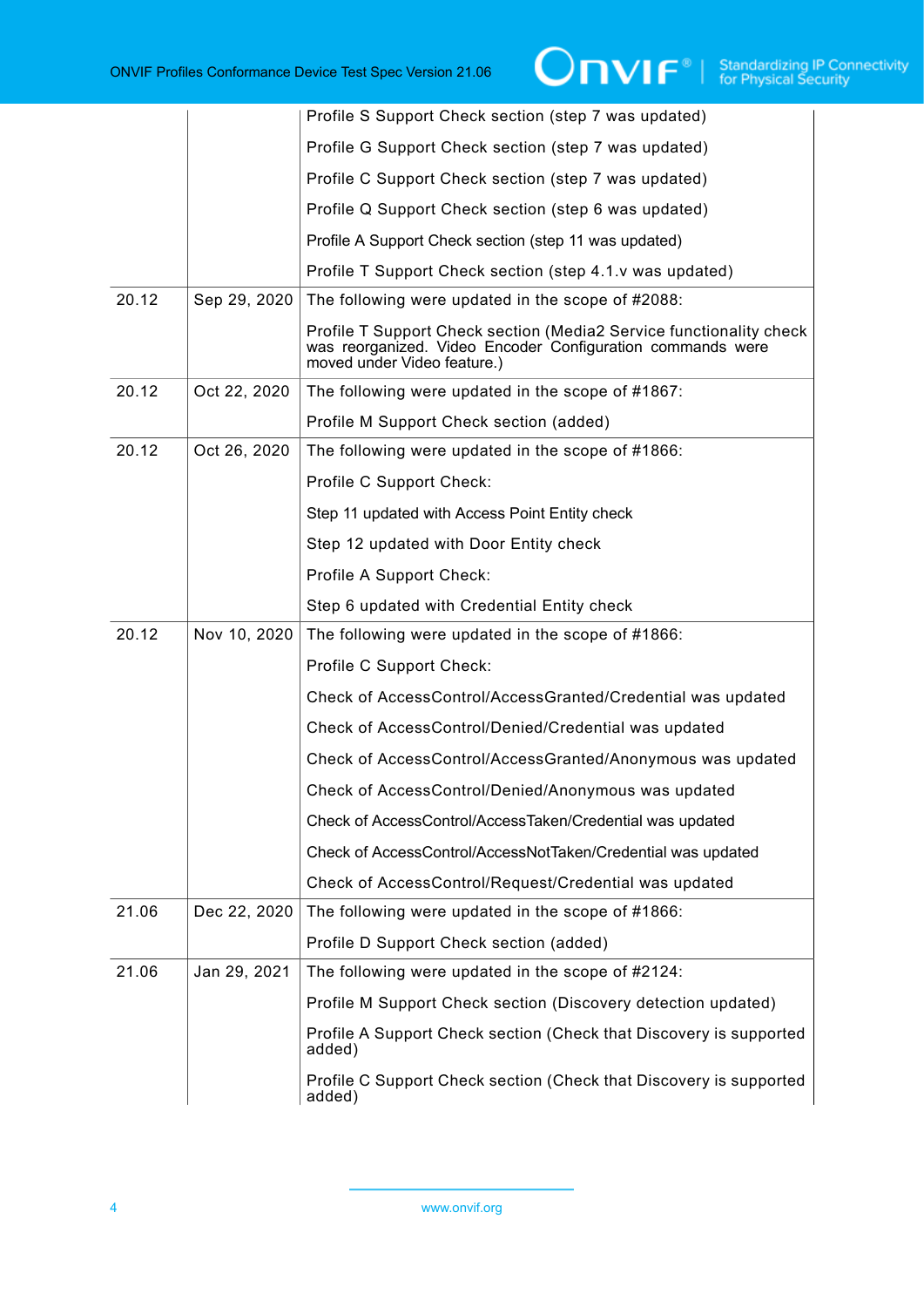|       |              | Profile D Support Check section (Check that Discovery is supported<br>added)                |
|-------|--------------|---------------------------------------------------------------------------------------------|
|       |              | Profile G Support Check section (Check that Discovery is supported<br>added)                |
|       |              | Profile Q Support Check section (Check that Discovery is supported<br>added)                |
|       |              | Profile S Support Check section (Check that Discovery is supported<br>added)                |
|       |              | Profile T Support Check section (Check that Discovery is supported<br>added)                |
| 21.06 | May 13, 2021 | The following were updated in the scope of #2032:                                           |
|       |              | Access Control events added into Profile D Support Check section<br>$(steps 7.5.6 - 7.5.9)$ |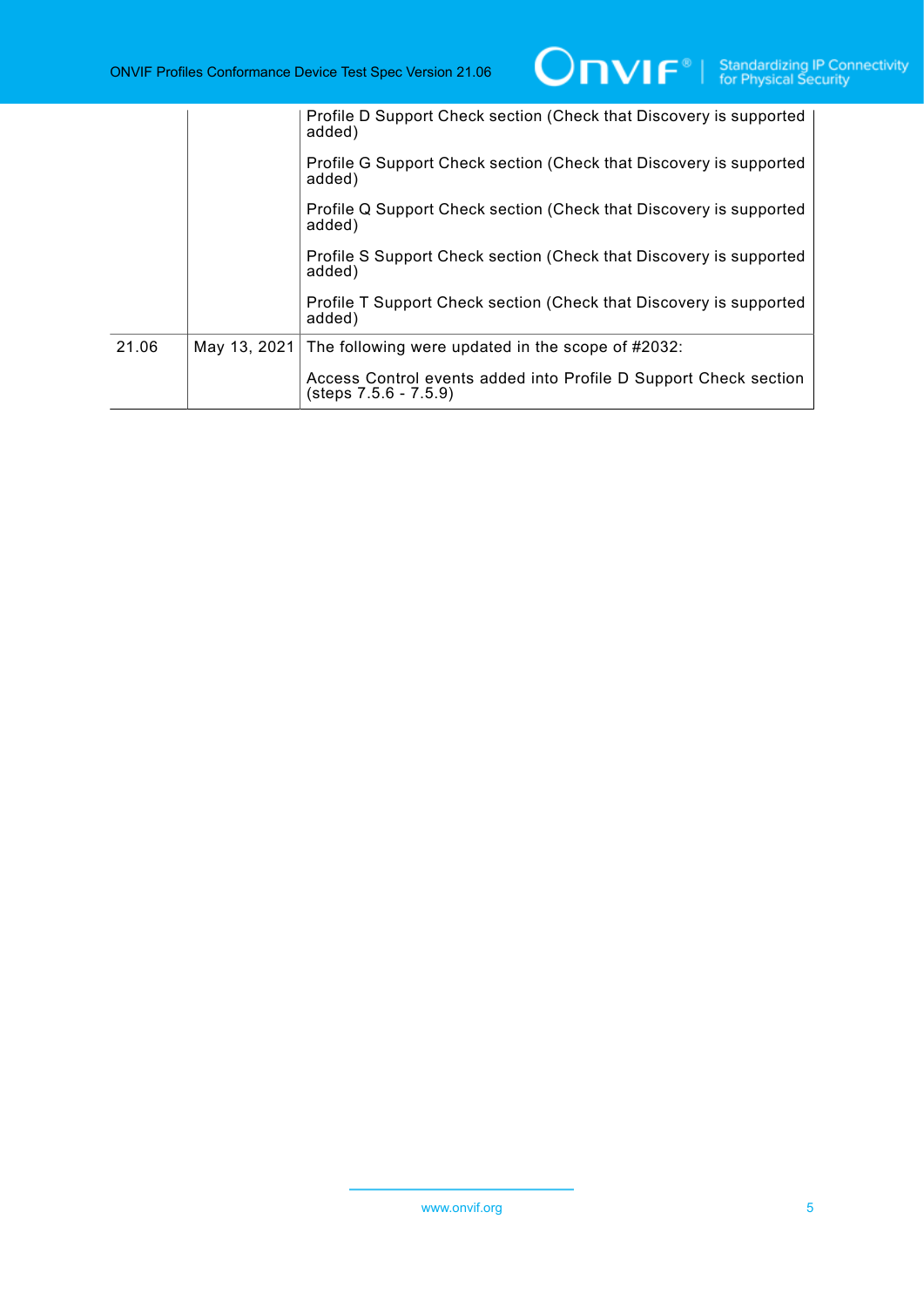#### **Table of Contents**

| 1            |     |    |
|--------------|-----|----|
|              | 1.1 |    |
|              | 1.2 |    |
|              | 1.3 |    |
|              | 1.4 |    |
| $\mathbf{2}$ |     |    |
|              | 2.1 |    |
|              | 2.2 |    |
| 3            |     |    |
|              | 3.1 |    |
|              | 3.2 |    |
| 4            |     |    |
|              | 4.1 |    |
|              | 4.2 |    |
| 5            |     |    |
|              | 5.1 |    |
|              | 5.2 |    |
| 6            |     |    |
|              | 6.1 |    |
|              | 6.2 |    |
|              | 6.3 |    |
|              |     | 66 |
|              | 7.1 |    |
|              | 7.2 |    |
| 8            |     |    |
|              | 8.1 |    |
|              | 8.2 |    |
| 9            |     |    |
|              | 9.1 |    |
|              | 9.2 |    |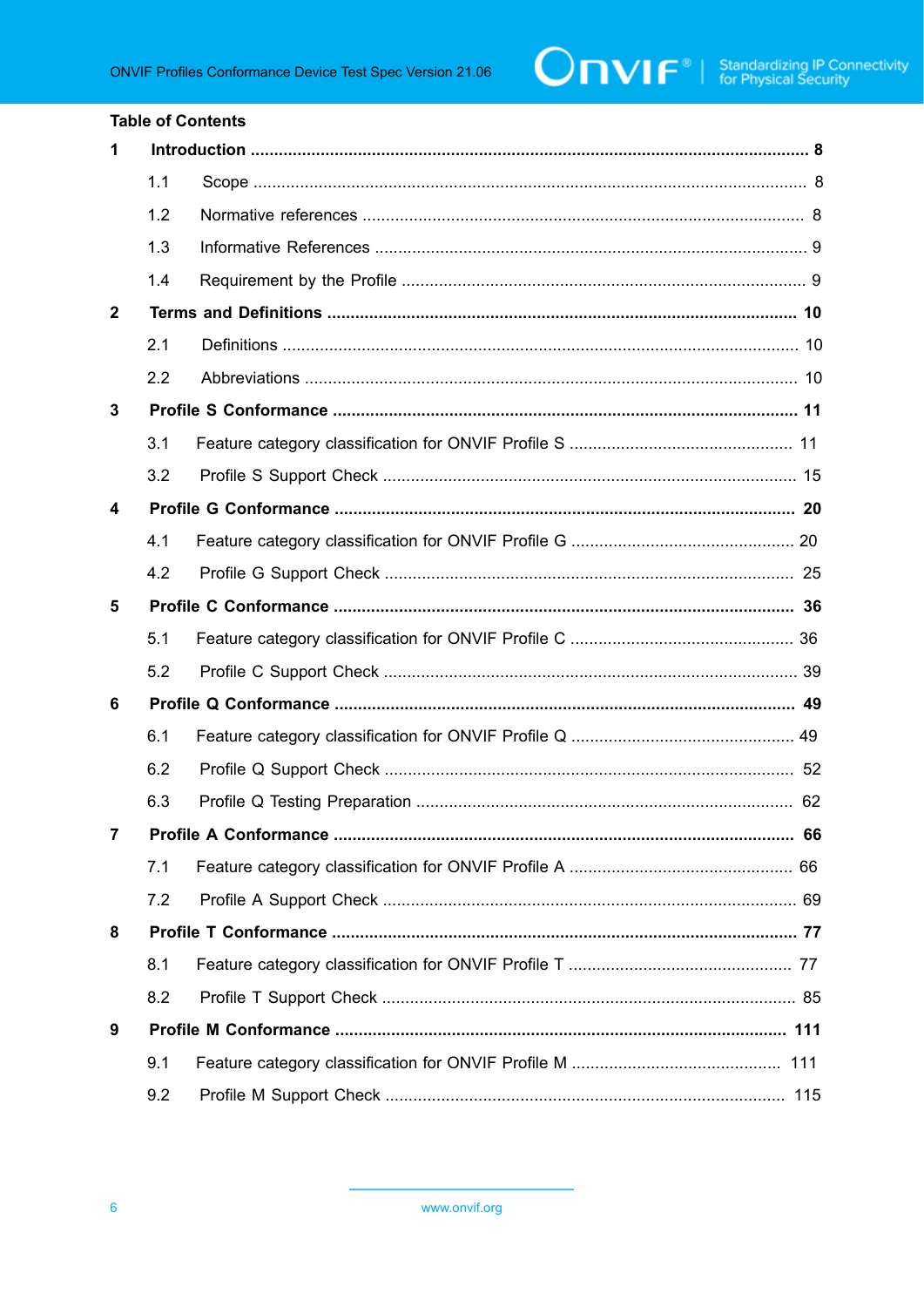| 10 |  |  |  |
|----|--|--|--|
|    |  |  |  |
|    |  |  |  |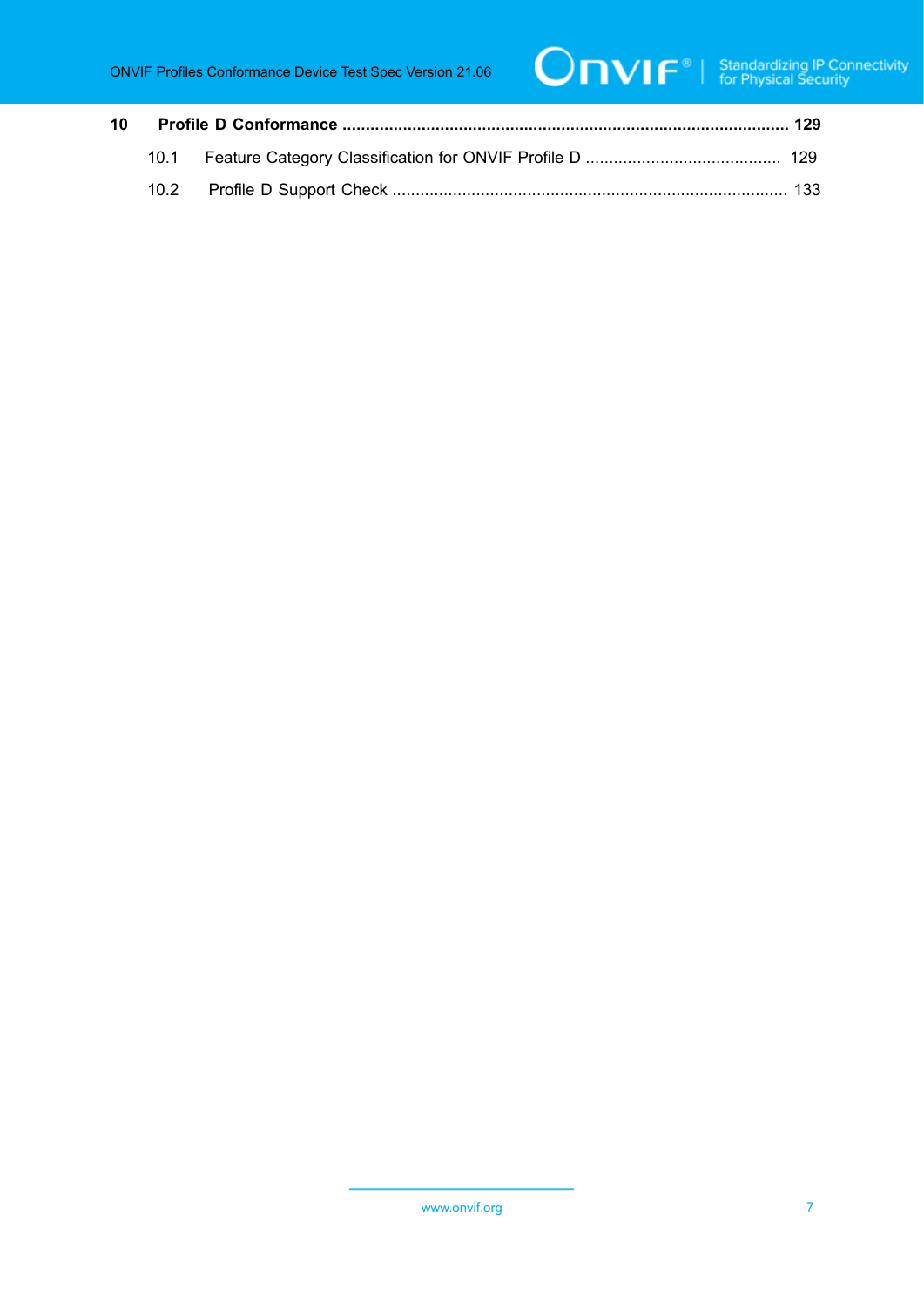## <span id="page-7-0"></span>**1 Introduction**

The goal of the ONVIF Profiles Conformance Test Specification document is to provide some details about logic of profiles' supporting check.

Profile S Conformance item focuses on ONVIF Profile S specification ([ONVIF Profile S]) as a referenced Profile by an ONVIF device implementation under test.

Profile G Conformance item focuses on ONVIF Profile G specification ([ONVIF Profile G]) as a referenced Profile by an ONVIF device implementation under test.

Profile C Conformance item focuses on ONVIF Profile C specification ([ONVIF Profile C]) as a referenced Profile by an ONVIF device implementation under test.

Profile Q Conformance item focuses on ONVIF Profile Q specification ([ONVIF Profile Q]) as a referenced Profile by an ONVIF device implementation under test.

Profile A Conformance item focuses on ONVIF Profile A specification ([ONVIF Profile A]) as a referenced Profile by an ONVIF device implementation under test.

Profile T Conformance item focuses on ONVIF Profile T specification ([ONVIF Profile T]) as a referenced Profile by an ONVIF device implementation under test.

Profile M Conformance item focuses on ONVIF Profile M specification ([ONVIF Profile M]) as a referenced Profile by an ONVIF device implementation under test.

Profile D Conformance item focuses on ONVIF Profile D specification ([ONVIF Profile D]) as a referenced Profile by an ONVIF device implementation under test.

#### <span id="page-7-1"></span>1.1 Scope

This ONVIF Profiles Conformance Test Specification document defines and regulates the conformance testing procedure for the ONVIF conformant devices. The objective of this specification is to provide the logic of ONVIF Profiles detection according to ONVIF Profile S Specification, ONVIF Profile G Specification, ONVIF Profile C Specification, ONVIF Profile Q Specification, and ONVIF Profile A Specification.

### <span id="page-7-2"></span>1.2 Normative references

• [ONVIF Network Interface Specs] ONVIF Network Interface Specification documents:

<https://www.onvif.org/profiles/specifications/>

• [ONVIF Conformance] ONVIF Conformance Process Specification: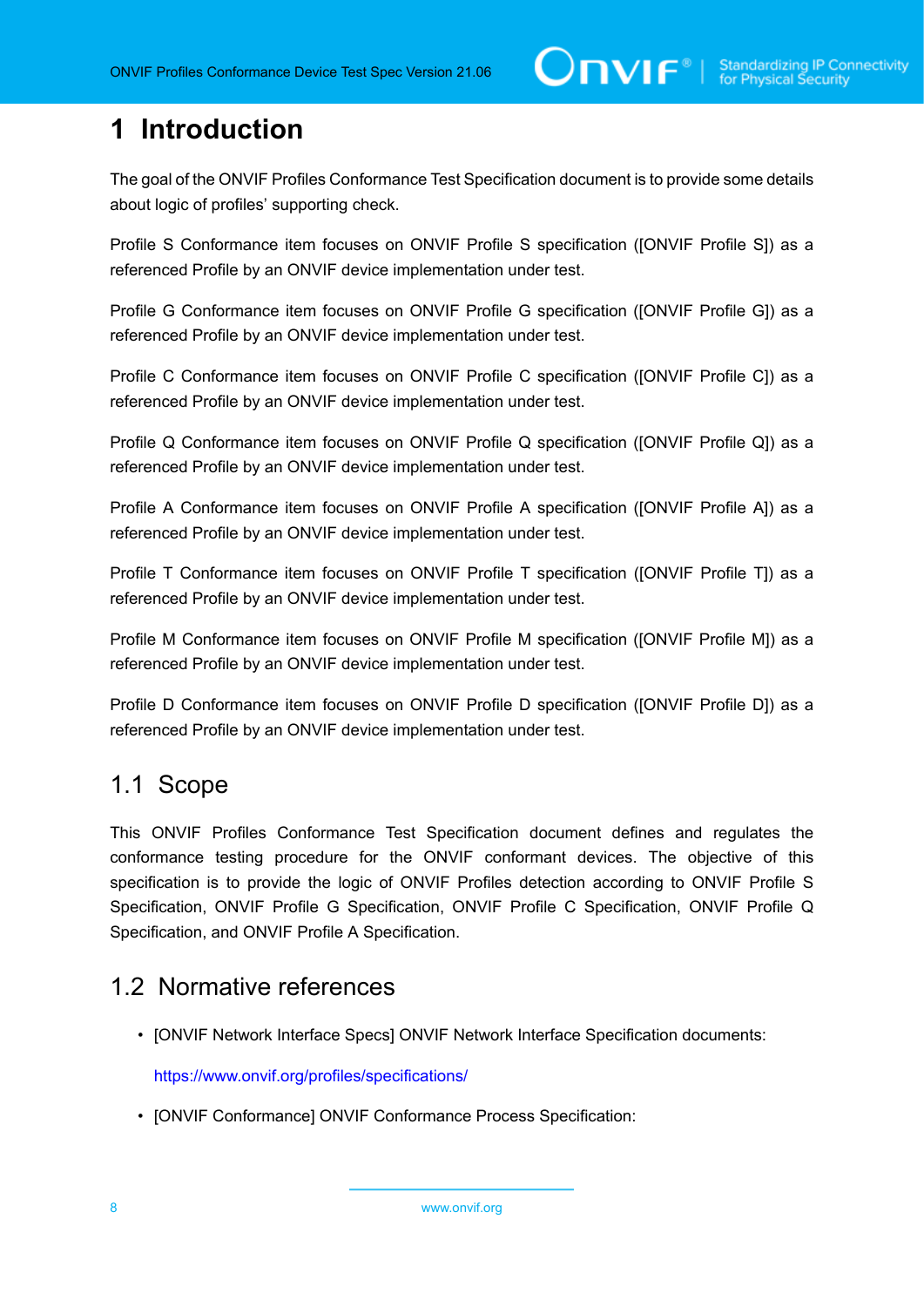<https://www.onvif.org/profiles/conformance/>

## <span id="page-8-0"></span>1.3 Informative References

• [ONVIF Feature Discovery] ONVIF Feature Discovery Specification:

<http://www.onvif.org/Documents/Specifications.aspx>

### <span id="page-8-1"></span>1.4 Requirement by the Profile

The following define denotations to indicate the required level by the Profile towards ONVIF device implementation (DUT).

M = mandatory function that shall be SUPPORTED by DUT

C = conditional mandatory function that shall be SUPPORTED by DUT if they support that functionality. On the list of test cases such functionalities are described after C - the content of parenthesis.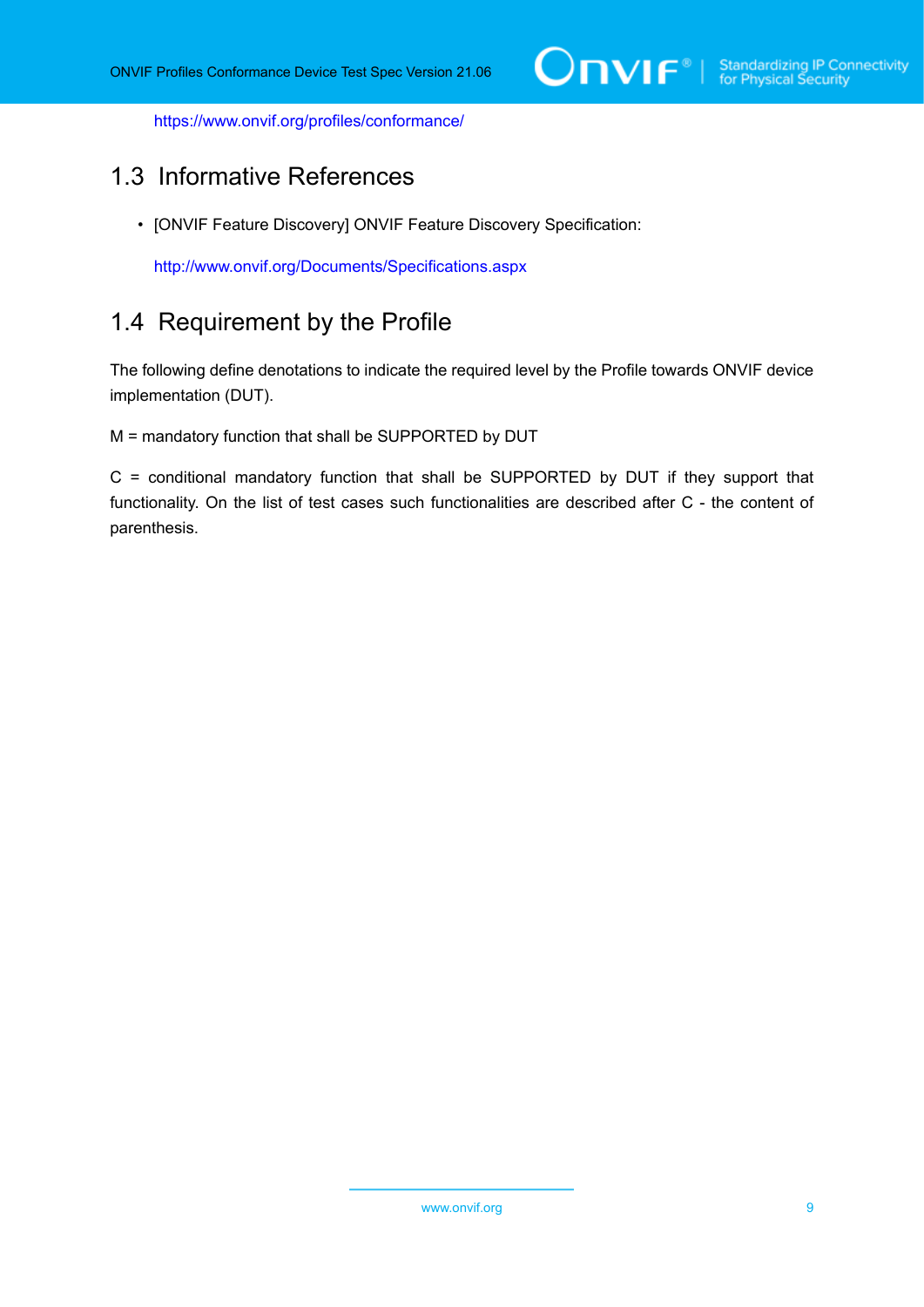

## <span id="page-9-0"></span>**2 Terms and Definitions**

### <span id="page-9-1"></span>2.1 Definitions

<span id="page-9-2"></span>**Profile** See ONVIF Profile Policy.

#### 2.2 Abbreviations

This section describes abbreviations used in this document.

- **DHCP** Dynamic Host Configuration Protocol
- **DNS** Domain Name System
- **DUT** Device Under Test
- **HTTP** Hyper Text Transport Protocol
- **IP** Internet Protocol
- **IPv4** Internet Protocol version 4
- **IPv6** Internet Protocol version 6
- **NTP** Network Time Protocol
- **RTP** Real-time Transport Protocol
- **RTSP** Real Time Streaming Protocol
- **UDP** User Datagram Protocol
- **URI** Uniform Resource Identifier
- **UTC** Coordinated Universal Time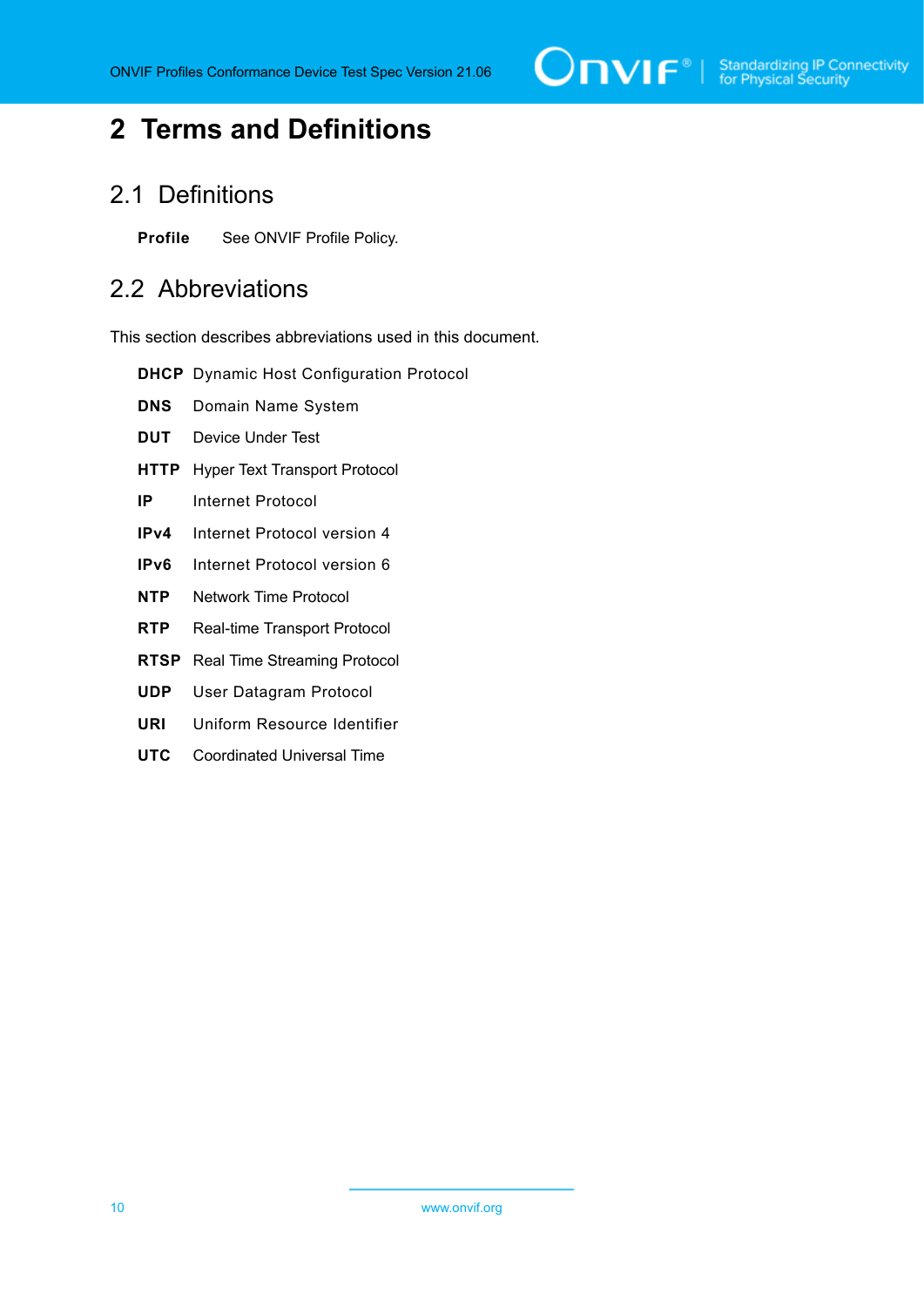## <span id="page-10-0"></span>**3 Profile S Conformance**

## <span id="page-10-1"></span>3.1 Feature category classification for ONVIF Profile S

In order for ONVIF Device Test Tool to conduct conformance testing toward [ONVIF Profile S], it would need to identify whether DUT implements the expected feature set.

This section classifies supported features as multiple categories that are related to [ONVIF Profile S] conformance. Those category classifications will be used to do some preliminary checking prior to the test case execution and also they will be used to determine whether DUT can be considered to be [ONVIF Profile S] conformant device.

The following discovery scope is defined as the scope that signals that DUT is [ONVIF Profile S] product.

#### <span id="page-10-2"></span>**Table 3.1. Profile S Discovery Scope**

onvif://www.onvif.org/Profile/Streaming

The following table shows the classified feature categories based on commands and/or functional blocks that are referenced by DUT.

| Media Streaming             | GetStreamUri                               |
|-----------------------------|--------------------------------------------|
|                             | SetSynchronizationPoint                    |
|                             | <b>Media Streaming RTSP</b>                |
|                             | Media Streaming RTSP (JPEG RTP Header      |
|                             | Extension)                                 |
| Video Encoder Configuration | GetVideoEncoderConfiguration               |
|                             | GetVideoEncoderConfigurations              |
|                             | AddVideoEncoderConfiguration               |
|                             | RemoveVideoEncoderConfiguration            |
|                             | SetVideoEncoderConfiguration               |
|                             | GetCompatibleVideoEncoderConfigurations    |
|                             | GetVideoEncoderConfigurationOptions        |
|                             | GetGuaranteedNumberOfVideoEncoderInstances |
| User Authentication         | <b>WS-UsernameToken Authentication</b>     |
|                             | <b>HTTP Digest Authentication</b>          |

#### **Table 3.2. Profile S Features Categories**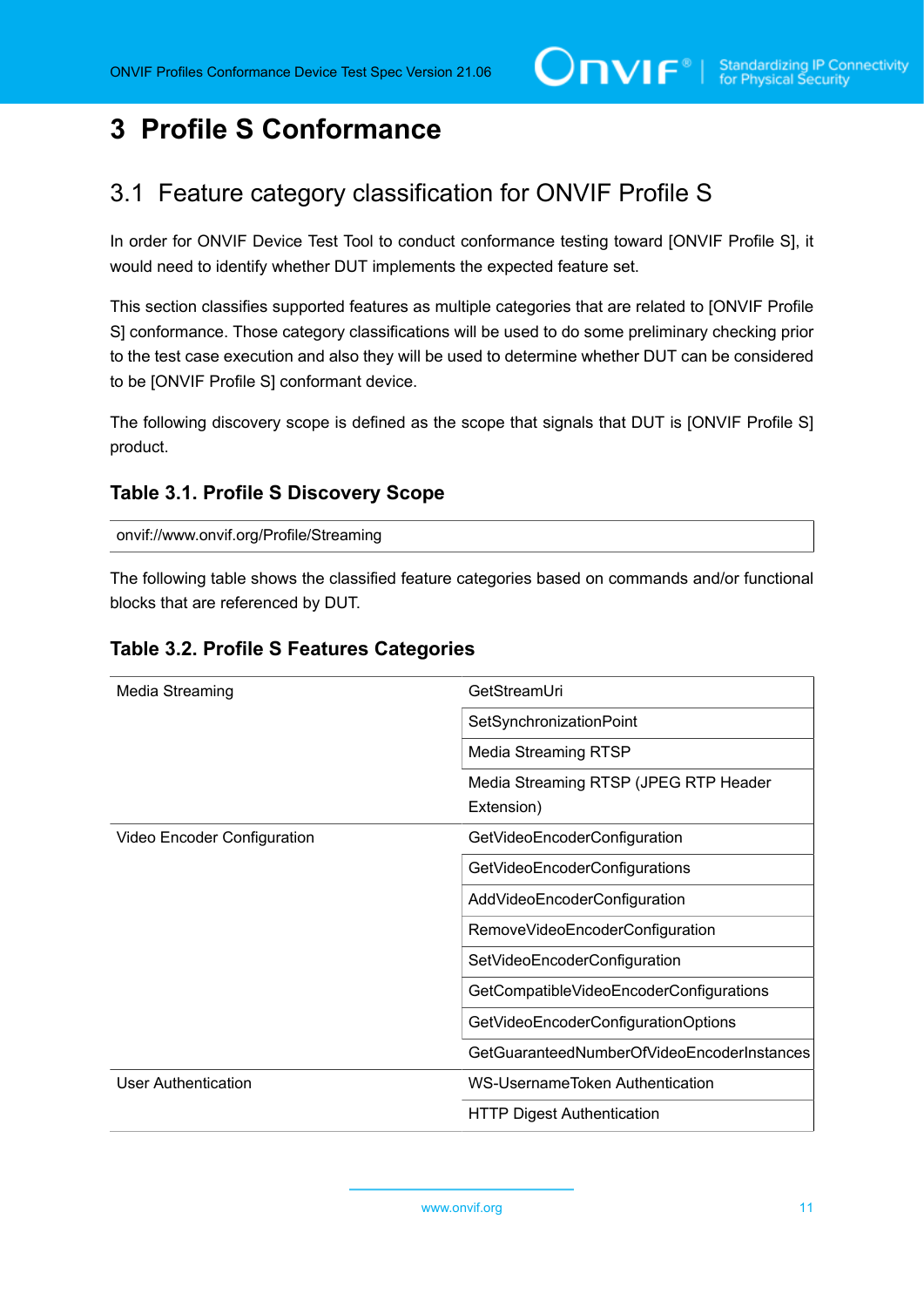

| Capabilities               | GetCapabilities                        |
|----------------------------|----------------------------------------|
|                            | GetWsdlUrl                             |
| <b>PTZ</b>                 | AddPTZConfiguration                    |
|                            | RemovePTZConfiguration                 |
|                            | <b>GetNodes</b>                        |
|                            | GetNode                                |
|                            | GetConfigurations                      |
|                            | GetConfiguration                       |
|                            | <b>GetConfigurationOptions</b>         |
|                            | SetConfiguration                       |
|                            | ContinuousMove                         |
|                            | Stop                                   |
|                            | <b>GetStatus</b>                       |
| PTZ - Absolute Positioning | AbsoluteMove                           |
| PTZ - Relative Positioning | RelativeMove                           |
| PTZ - Presets              | <b>SetPreset</b>                       |
|                            | <b>GetPresets</b>                      |
|                            | <b>GotoPreset</b>                      |
|                            | <b>RemovePreset</b>                    |
| PTZ - Home Position        | <b>GotoHomePosition</b>                |
|                            | <b>SetHomePosition</b>                 |
| PTZ - Auxiliary            | <b>Command SendAuxiliaryCommand</b>    |
| <b>Audio Streaming</b>     | GetAudioSources                        |
|                            | GetAudioSourceConfiguration            |
|                            | <b>GetAudioSourceConfigurations</b>    |
|                            | AddAudioSourceConfiguration            |
|                            | RemoveAudioSourceConfiguration         |
|                            | SetAudioSourceConfiguration            |
|                            | GetCompatibleAudioSourceConfigurations |
|                            | GetAudioSourceConfigurationOptions     |
|                            | GetAudioEncoderConfiguration           |
|                            | GetAudioEncoderConfigurations          |
|                            | AddAudioEncoderConfiguration           |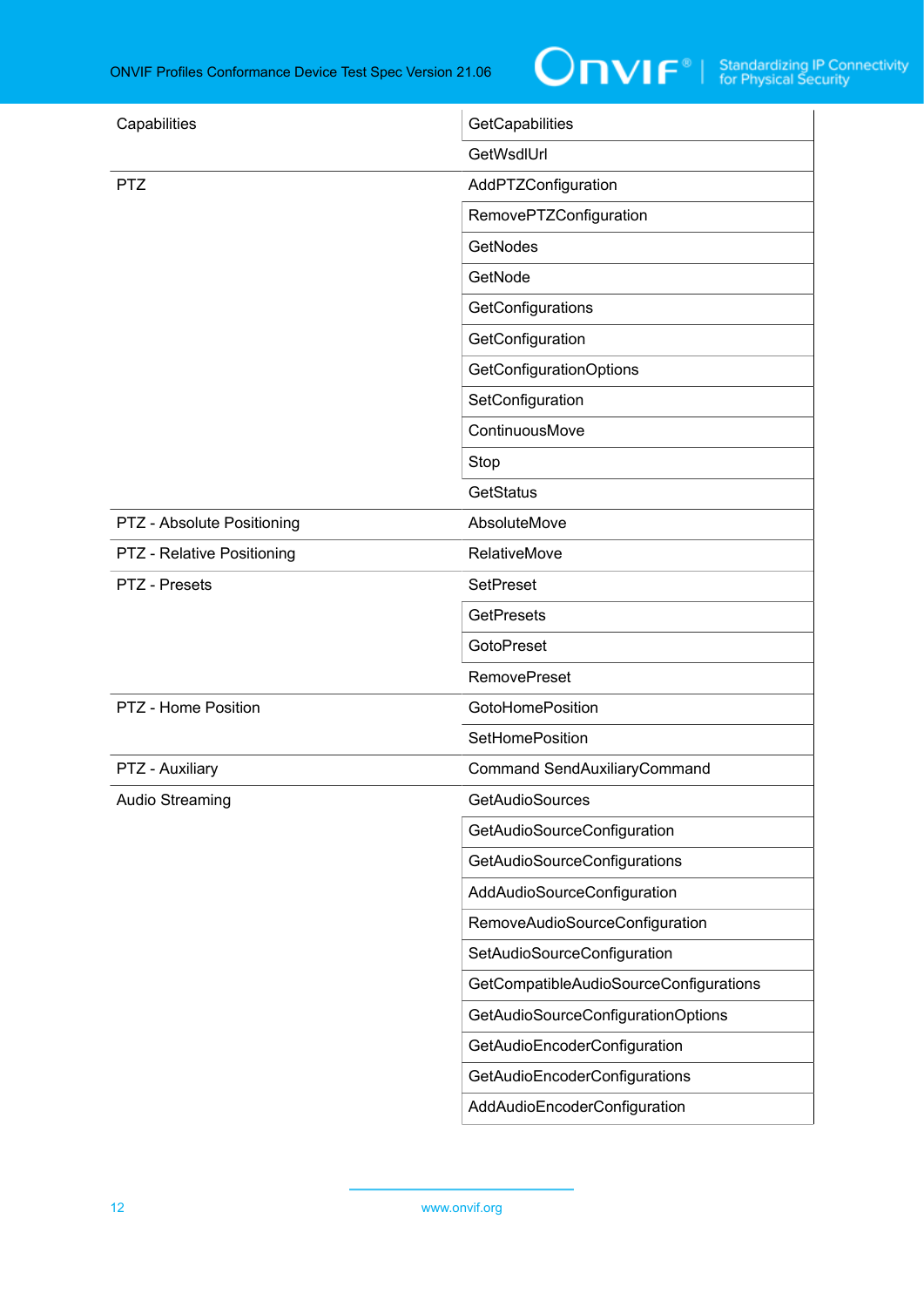|                              | RemoveAudioEncoderConfiguration         |
|------------------------------|-----------------------------------------|
|                              | SetAudioEncoderConfiguration            |
|                              | GetCompatibleAudioEncoderConfigurations |
|                              | GetAudioEncoderConfigurationOptions     |
| Media Streaming - Multicast  | StartMulticastStreaming                 |
|                              | StopMulticastStreaming                  |
| <b>Relay Outputs</b>         | <b>GetRelayOutputs</b>                  |
|                              | SetRelayOutputSettings                  |
|                              | SetRelayOutputState                     |
| <b>NTP</b>                   | <b>GetNTP</b>                           |
|                              | <b>SetNTP</b>                           |
| Dynamic DNS                  | GetDynamicDNS                           |
|                              | SetDynamicDNS                           |
| Zero Configuration           | GetZeroConfiguration                    |
|                              | SetZeroConfiguration                    |
| IP Address Filtering         | GetIPAddressFilter                      |
|                              | SetIPAddressFilter                      |
|                              | AddlPAddressFilter                      |
|                              | <b>RemovelPAddressFilter</b>            |
| Discovery                    | <b>WS-Discovery</b>                     |
|                              | GetDiscoveryMode                        |
|                              | SetDiscoveryMode                        |
|                              | GetScopes                               |
|                              | SetScopes                               |
|                              | AddScopes                               |
|                              | RemoveScopes                            |
| <b>Network Configuration</b> | GetHostname                             |
|                              | SetHostname                             |
|                              | <b>GetDNS</b>                           |
|                              | SetDNS                                  |
|                              | GetNetworkInterfaces                    |
|                              | SetNetworkInterfaces                    |
|                              | <b>GetNetworkProtocols</b>              |
|                              |                                         |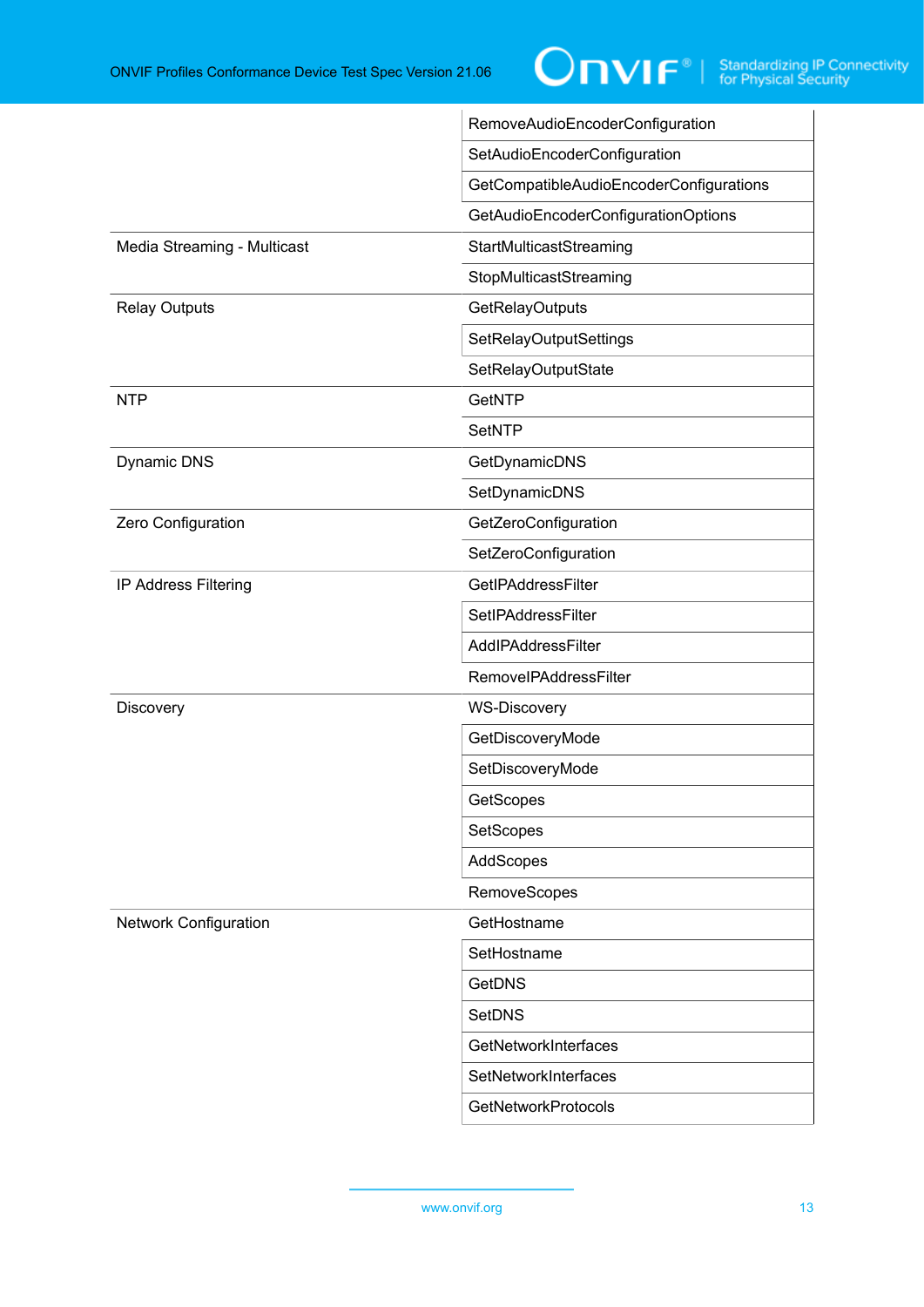

|                             | <b>SetNetworkProtocols</b>             |
|-----------------------------|----------------------------------------|
|                             | GetNetworkDefaultGateway               |
|                             | SetNetworkDefaultGateway               |
| System                      | GetDeviceInformation                   |
|                             | GetSystemDateAndTime                   |
|                             | SetSystemDateAndTime                   |
|                             | SetSystemFactoryDefault                |
|                             | Reboot                                 |
| <b>User Handling</b>        | GetUsers                               |
|                             | CreateUsers                            |
|                             | <b>DeleteUsers</b>                     |
|                             | SetUser                                |
| <b>Event Handling</b>       | <b>Notify</b>                          |
|                             | Subscribe                              |
|                             | Renew                                  |
|                             | Unsubscribe                            |
|                             | SetSynchronizationPoint (Event)        |
|                             | CreatePullPointSubscription            |
|                             | PullMessage                            |
|                             | <b>GetEventProperties</b>              |
|                             | TopicFilter                            |
|                             | MessageContentFilter                   |
| Media Profile Configuration | <b>GetProfiles</b>                     |
|                             | GetProfile                             |
|                             | CreateProfile                          |
|                             | <b>DeleteProfile</b>                   |
| Video Source Configuration  | GetVideoSources                        |
|                             | GetVideoSourceConfiguration            |
|                             | GetVideoSourceConfigurations           |
|                             | AddVideoSourceConfiguration            |
|                             | RemoveVideoSourceConfiguration         |
|                             | SetVideoSourceConfiguration            |
|                             | GetCompatibleVideoSourceConfigurations |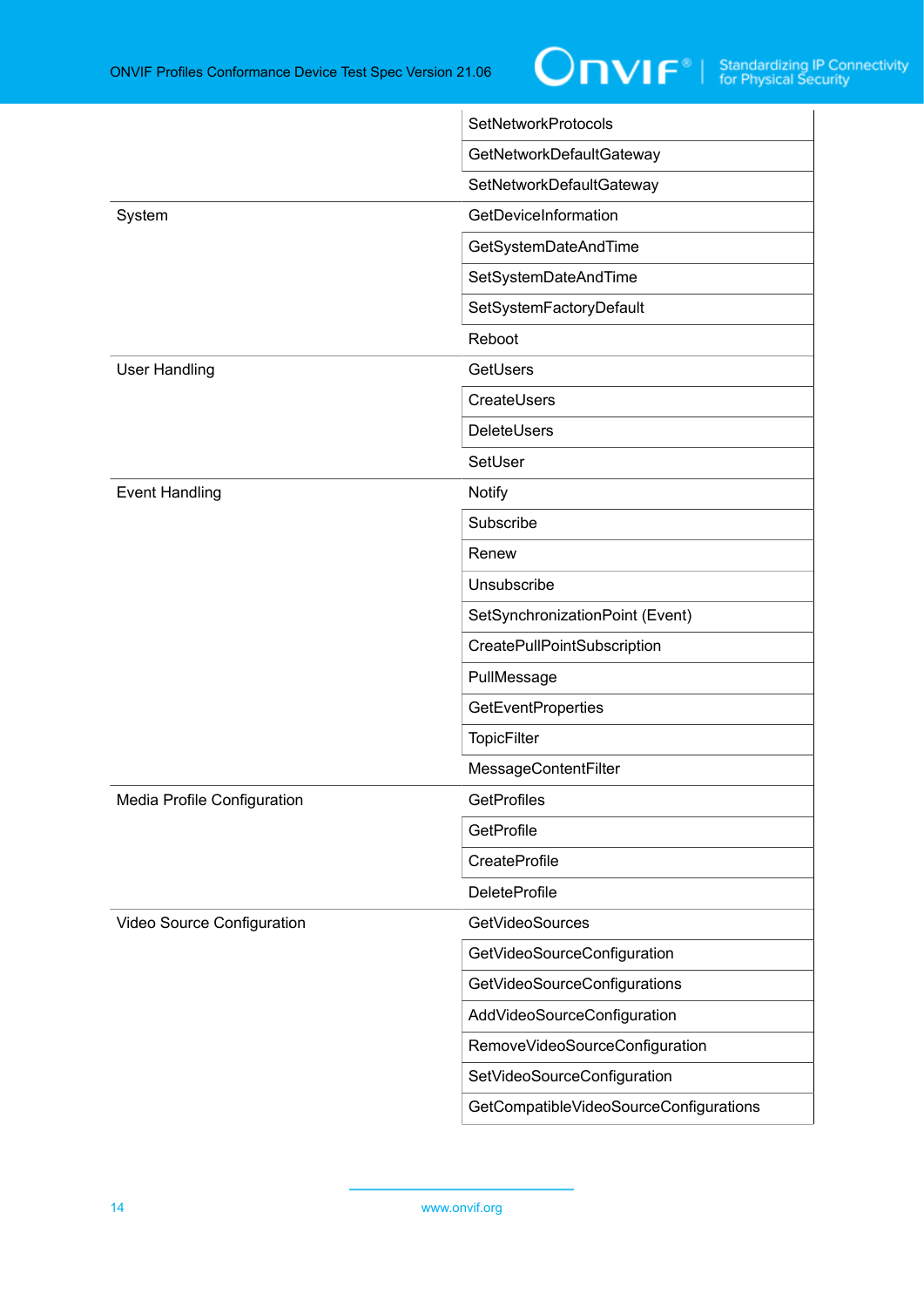

|                        | GetVideoSourceConfigurationOptions  |
|------------------------|-------------------------------------|
| Metadata Configuration | GetMetadataConfiguration            |
|                        | GetMetadataConfigurations           |
|                        | AddMetadataConfiguration            |
|                        | RemoveMetadataConfiguration         |
|                        | SetMetadataConfiguration            |
|                        | GetCompatibleMetadataConfigurations |
|                        | GetMetadataConfigurationOptions     |

## <span id="page-14-0"></span>3.2 Profile S Support Check

Preliminary checking for feature discovery will be performed prior to the test execution. For the details of the preliminary feature discovery, refer to [ONVIF Feature Discovery].

According to the result of test case execution, final determination of [ONVIF Profile S] support toward DUT is performed based on the following procedure.

#### **Procedure:**

- 1. Check that scope list contains the scope given in [Table](#page-10-2) 3.1. If there is no such scope in the scope list of the DUT, then it is determined that [ONVIF Profile S] is not supported.
- 2. Check Capabilities feature.
	- a. Check that GetCapabilities command is supported by the DUT. If GetCapabilities is not supported by the DUT, then it is determined that [ONVIF Profile S] is not supported by DUT. Otherwise, it is determined that Capabilities category is supported.
- 3. Check Discovery feature. If **Discovery** feature is regarded as unsupported, then it is determined that [ONVIF Profile S] is not supported by DUT and certification will be failed.
- 4. Check Discovery Types support. If Discovery/Types/dn:NetworkVideoTransmitter feature is not supported by the DUT, then it is determined that [ONVIF Profile S] is not supported by DUT and certification will be failed.
- 5. Check that **Device Service/System/Network Configuration** is supported by the DUT. If **Device Service/System/Network Configuration** is regarded as unsupported by DUT, then it is determined that [ONVIF Profile S] is not supported by the DUT and certification will be failed.
- 6. Check System feature of ONVIF profile support. If System feature is regarded as unsupported by DUT, then it is determined that [ONVIF Profile S] is not supported by DUT. This feature is mandatory for any of ONVIF device implementation.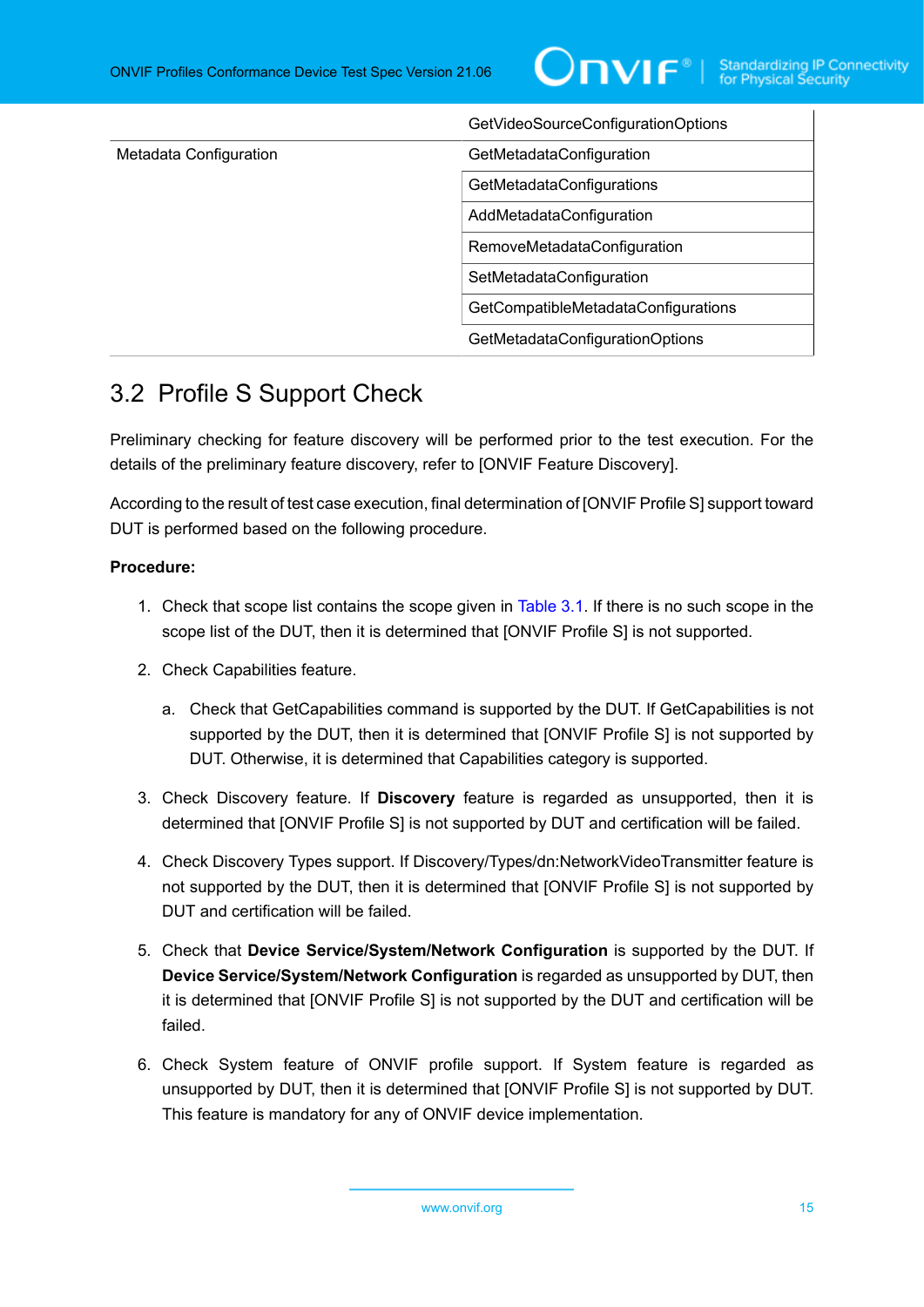- 7. Check that **Device Service/System/User Handling** is supported by the DUT. If **Device Service/System/User Handling** is regarded as unsupported by DUT, then it is determined that [ONVIF Profile S] is not supported by the DUT and certification will be failed. Otherwise, it is determined that the following features are supported by the DUT:
	- i. User Handling feature category:
		- GetUsers (Device Management)
		- CreateUsers (Device Management)
		- DeleteUsers (Device Management)
		- SetUser (Device Management)
- 8. Check Event Handling feature. of ONVIF profile support. If Event Handling feature is regarded as unsupported by DUT, then it is determined that [ONVIF Profile S] is not supported by DUT. This is a mandatory feature for any of ONVIF device implementation.
	- a. Check that Event Service is supported by DUT. If Event Service is regarded as unsupported by DUT, then it is determined that [ONVIF Profile S] is not supported by DUT. Otherwise, it is determined that Event Handling feature category is supported by DUT.
	- b. Check that WS-BasicNotification is supported by the DUT. If WS-BasicNotification is not supported by the DUT, then it is determined that [ONVIF Profile S] is not supported by DUT. Otherwise, it is determined that WS-BasicNotification is supported.
	- c. Check that Pull-Point Notification is supported by the DUT. If Pull-Point Notification is not supported by the DUT, then it is determined that [ONVIF Profile S] is not supported by DUT. Otherwise, it is determined that Pull-Point Notification is supported.
- 9. Check NTP feature.
	- a. Check that NTP is supported by the DUT. If NTP is regarded as supported, then it is determined that NTP feature category is supported by DUT.

10.Check Dynamic DNS feature.

- a. Check that Dynamic DNS is supported by the DUT. If Dynamic DNS is regarded as supported, then Dynamic DNS feature category is supported by DUT.
- 11. Check Zero Configuration feature.

16 www.onvif.org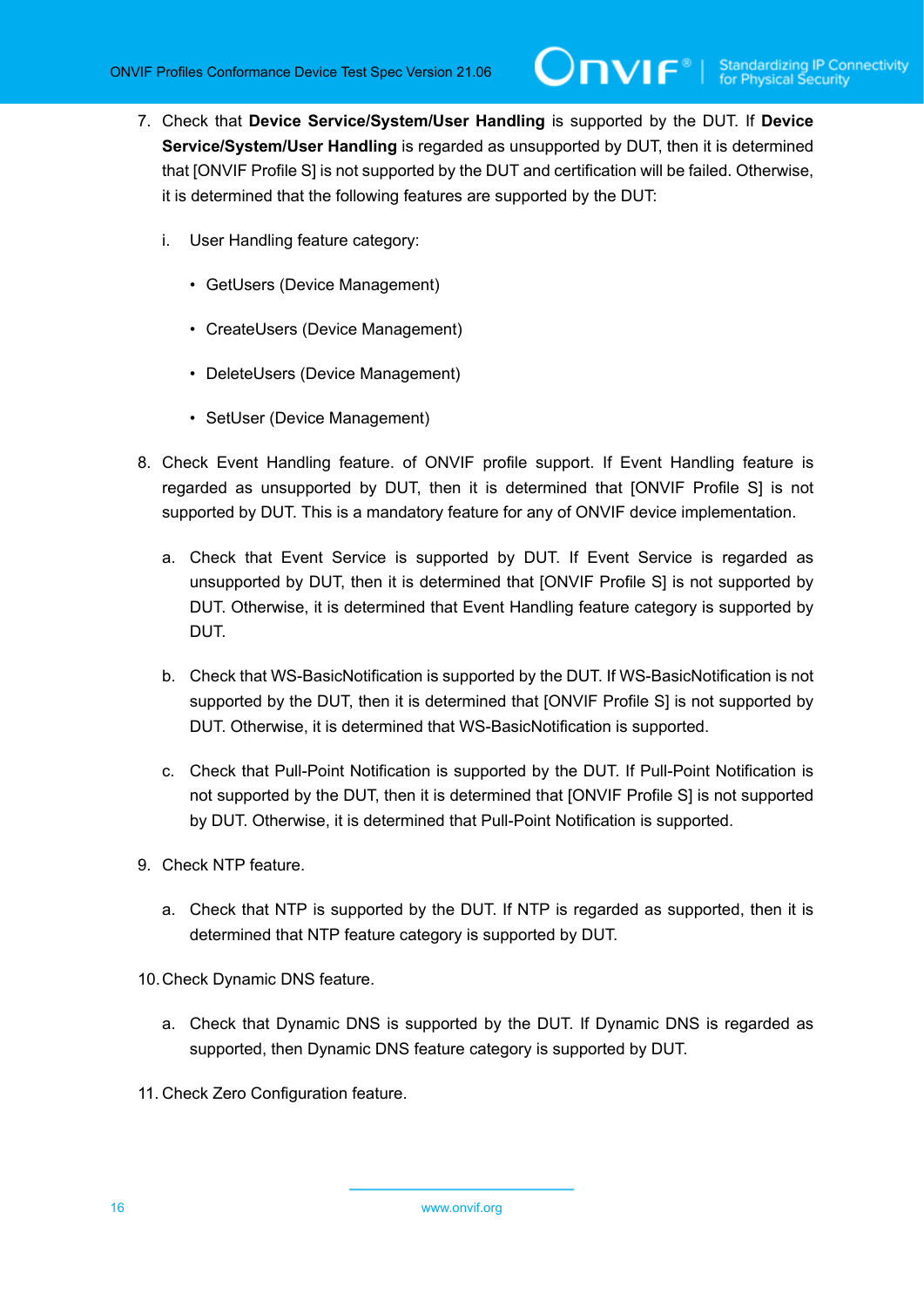- a. Check that Zero Configuration is supported by the DUT. If Zero Configuration is regarded as supported by DUT, then it is determined that Zero Configuration feature category is supported by DUT.
- 12.Check IP Address Filtering feature.
	- a. Check that IP Address Filter is supported by the DUT. If IP Address Filter is regarded as supported, then it is determined that IP Address Filtering feature category is supported by DUT.
- 13.Check User Authentication feature.
	- a. Check that WS-UsernameToken Authentication is supported by the DUT. If WS-UsernameToken is regarded as unsupported by DUT, then it is determined that [ONVIF Profile S] is not supported by DUT. Otherwise, it is determined that WS-UsernameToken Authentication feature is supported by DUT.
	- b. Check that HTTP Digest Authentication is supported by the DUT.
- 14.Check Media Profile Configuration feature.
	- a. Check that Media Service is supported by DUT. If Media Service is regarded as unsupported by DUT, then it is determined that [ONVIF Profile S] is not supported by DUT. Otherwise, it is determined that Media Profile Configuration feature category is supported by DUT.
- 15.Check Media Streaming feature of ONVIF profile support.
	- a. Check that Real-time Streaming is supported by DUT. If Real-time Streaming is regarded unsupported by DUT, then it is determined that [ONVIF Profile S] is not supported by DUT.Otherwise, it is determined that Media Streaming feature category is supported by DUT.
- 16.Check Video Source Configuration feature of ONVIF profile support.
	- a. Check that Media Service is supported by DUT. If Media Service is regarded unsupported by DUT, then it is determined that  $IONVIF$  Profile SI is not supported by DUT. Otherwise, it is determined that Video Source Configuration feature category is supported by DUT.
- 17.Check Video Encoder Configuration feature.
	- a. Check that Media Service is supported by the DUT. If Media Service is regarded as unsupported by DUT, then it is determined that [ONVIF Profile S] is not supported by DUT. Otherwise, it is determined that Video Encoder Configuration feature category is supported by DUT.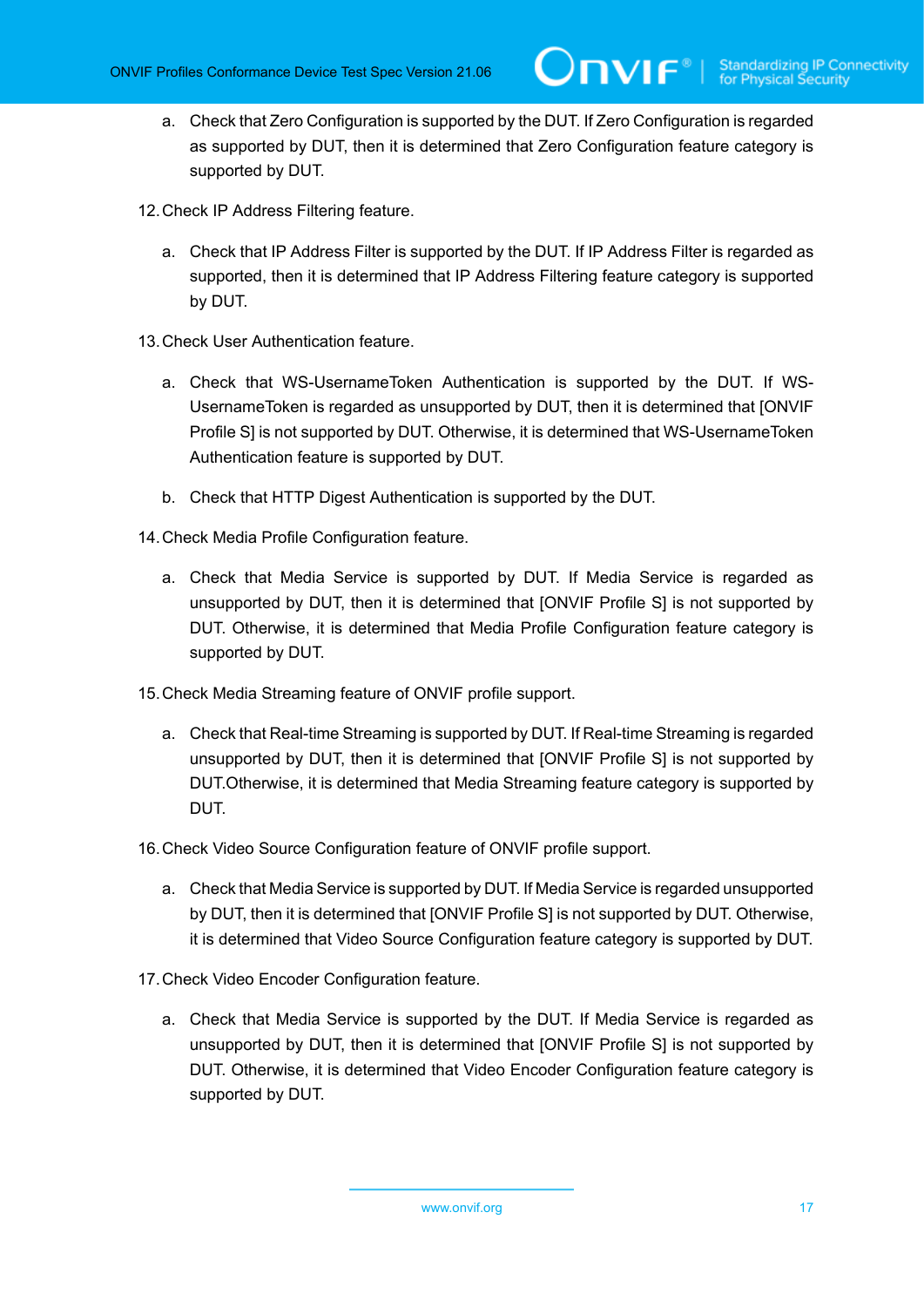- 18.Check Metadata Configuration feature.
	- a. Check that Media Service is supported by the DUT. If Media Service is regarded as unsupported by DUT, then it is determined that [ONVIF Profile S] is not supported by DUT. Otherwise, it is determined that Metadata Configuration feature category is supported by DUT.
- 19.Check Media Streaming Multicast feature.
	- a. Check that RTP-Multicast/UDP is supported by the DUT. If RTP-Multicast/UDP is regarded as supported, then it is determined that Media Streaming - Multicast feature category is supported by DUT.
- 20.Check PTZ feature.
	- a. Check that PTZ Service and Preset position are supported by DUT. If PTZ Service and Preset position are regarded as supported then, it is determined that PTZ - Presets feature category is supported by DUT.
- 21.Check PTZ Home Position feature.
	- a. Check that PTZ Service and Home Position are supported by DUT. If PTZ Service and Home Position are regarded as supported, then it is determined that PTZ - Home Position feature category is supported by DUT.
- 22.Check PTZ Absolute Positioning feature.
	- a. Check that PTZ Service and Absolute Move are supported by DUT. If PTZ Service and Absolute Move are regarded as supported, then it is determined that PTZ - Absolute Positioning feature category is supported by DUT.
- 23.Check PTZ Relative Positioning feature.
	- a. Check that PTZ Service and Relative Move are supported by the DUT. If PTZ Service and Relative Move are regarded as supported, then it is determined that PTZ - Relative Positioning feature category is supported by DUT.
- 24.Check PTZ Auxiliary Commands feature.
	- a. Check that PTZ Service and Auxiliary Commands are supported by DUT. If PTZ Service and Auxiliary Commands are regarded as supported, then it is determined that PTZ - Auxiliary Commands feature category is supported by DUT.
- 25.Check Audio Streaming feature.
	- a. Check that Audio feature is supported by DUT. If Audio feature is regarded as supported, then it is determined that Audio Streaming feature category is supported by DUT.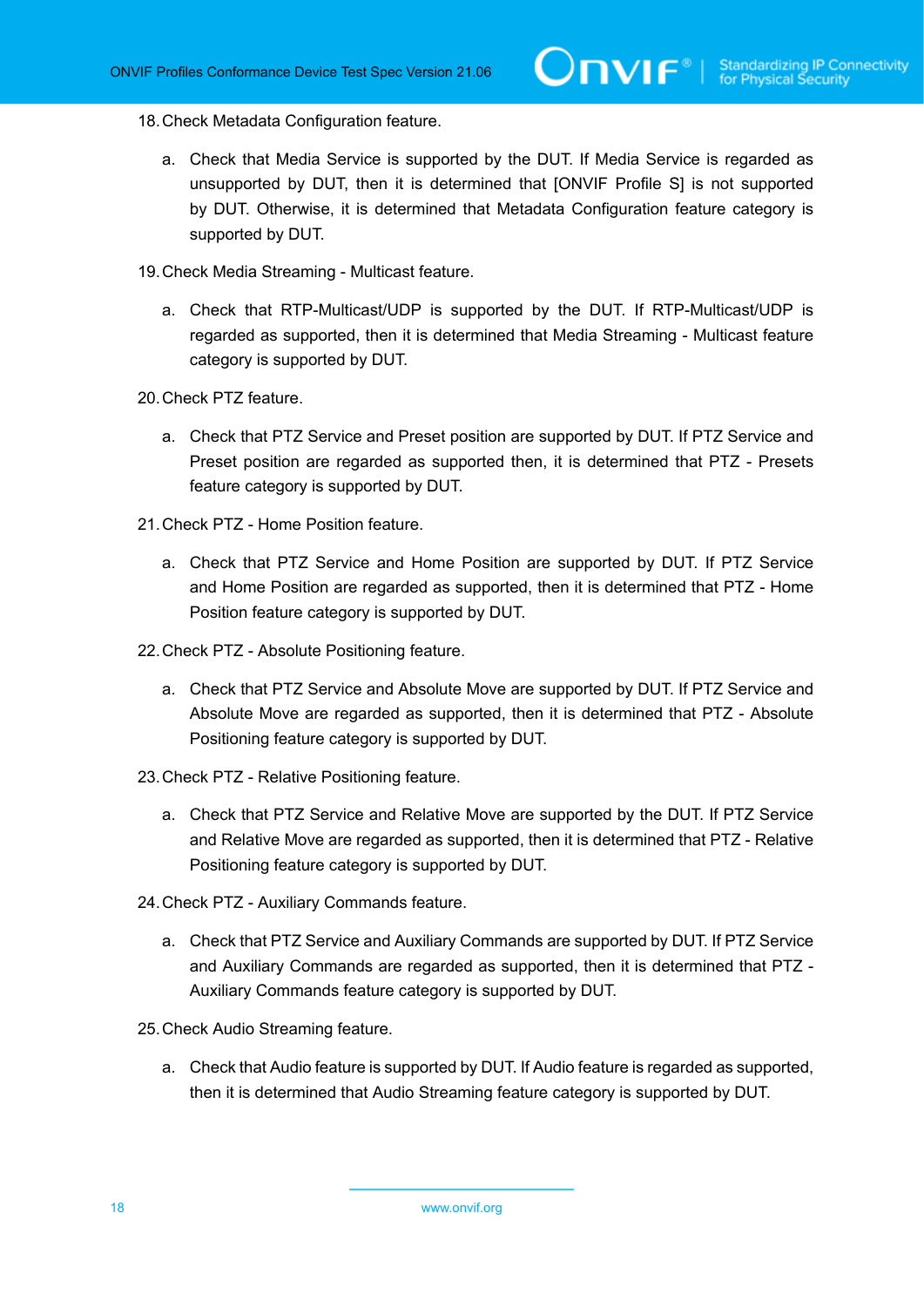26.Check Relay Outputs feature.

a. Check that Relay Outputs from Device Service are supported by the DUT. If Relay Outputs are regarded as supported, then it is determined that Relay Outputs feature category is supported by DUT.

O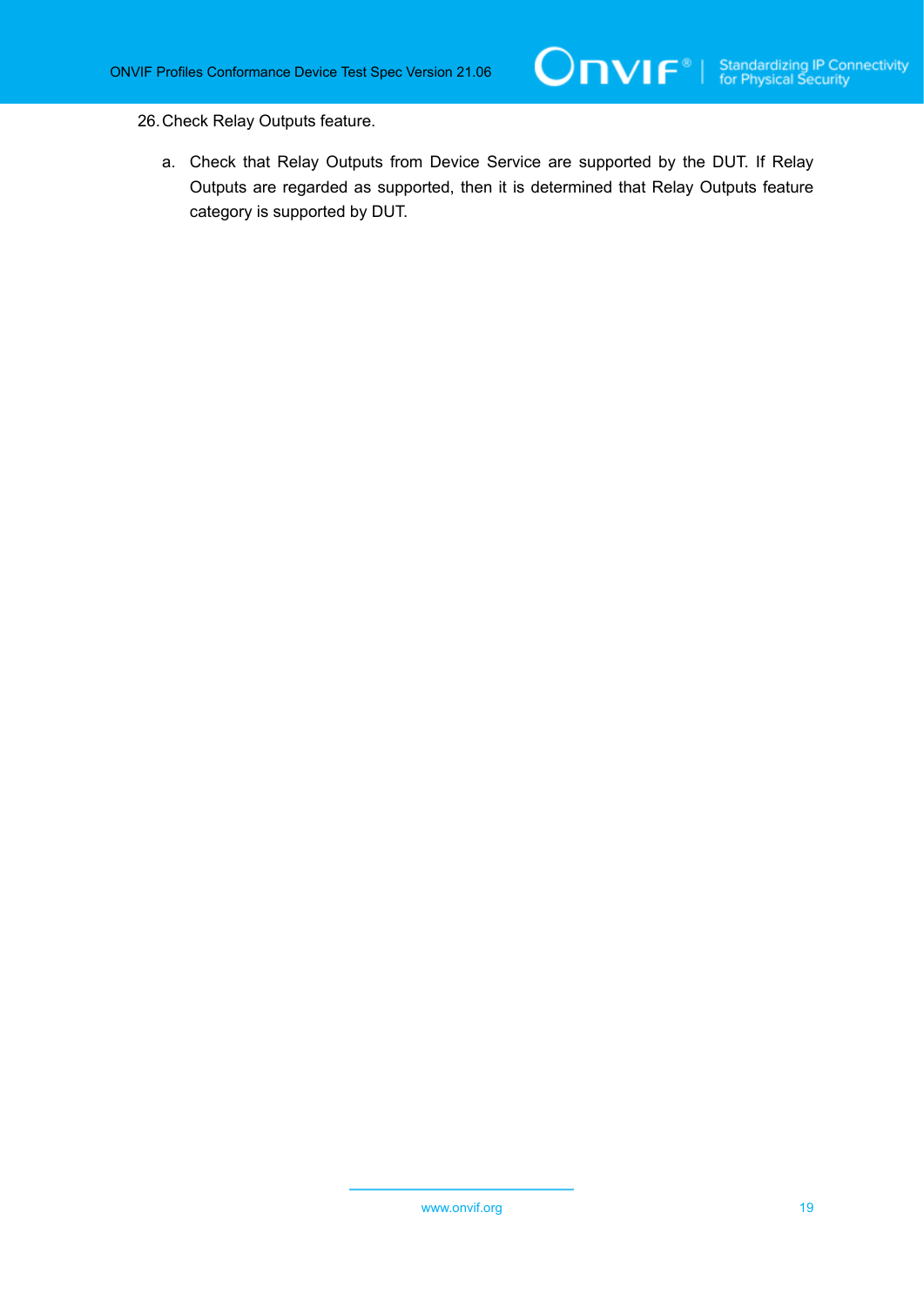## <span id="page-19-0"></span>**4 Profile G Conformance**

## <span id="page-19-1"></span>4.1 Feature category classification for ONVIF Profile G

In order for ONVIF Device Test Tool to conduct conformance testing toward [ONVIF Profile G], it would need to identify whether DUT implements the expected feature set.

This section classifies supported features as multiple categories that are related to [ONVIF Profile G] conformance. Those category classifications will be used to do some preliminary checking prior to the test case execution and also they will be used to determine whether DUT can be considered to be [ONVIF Profile G] conformant device.

The following discovery scope is defined as the scope that signals that DUT is [ONVIF Profile G] product.

#### **Table 4.1. Profile G Discovery Scope**

onvif://www.onvif.org/Profile/G

The following table shows the classified feature categories based on commands and/or functional blocks that are referenced by DUT.

| <b>Profile Mandatory Features</b> |                                                                      |  |
|-----------------------------------|----------------------------------------------------------------------|--|
| Security                          | <b>HTTP Digest</b>                                                   |  |
| Capabilities                      | GetServices (Device Management)                                      |  |
|                                   | GetServiceCapabilities (Device Management)                           |  |
|                                   | GetServiceCapabilities (Recording Control)                           |  |
|                                   | GetServiceCapabilities (Replay)                                      |  |
|                                   | GetServiceCapabilities (Recording Search)                            |  |
|                                   | GetServiceCapabilities (Receiver)                                    |  |
|                                   | GetServiceCapabilities (Event)                                       |  |
|                                   | MaxPullPoint capability is supported and value is<br>not less than 2 |  |
|                                   | GetServiceCapabilities (Media)                                       |  |
|                                   | GetWsdIUrl (Device Management)                                       |  |
| Recording Search - Media Search   | FindRecordings (Recording Search)                                    |  |
|                                   | GetRecordingSearchResults (Recording Search)                         |  |

#### <span id="page-19-2"></span>**Table 4.2. Profile G Features Categories**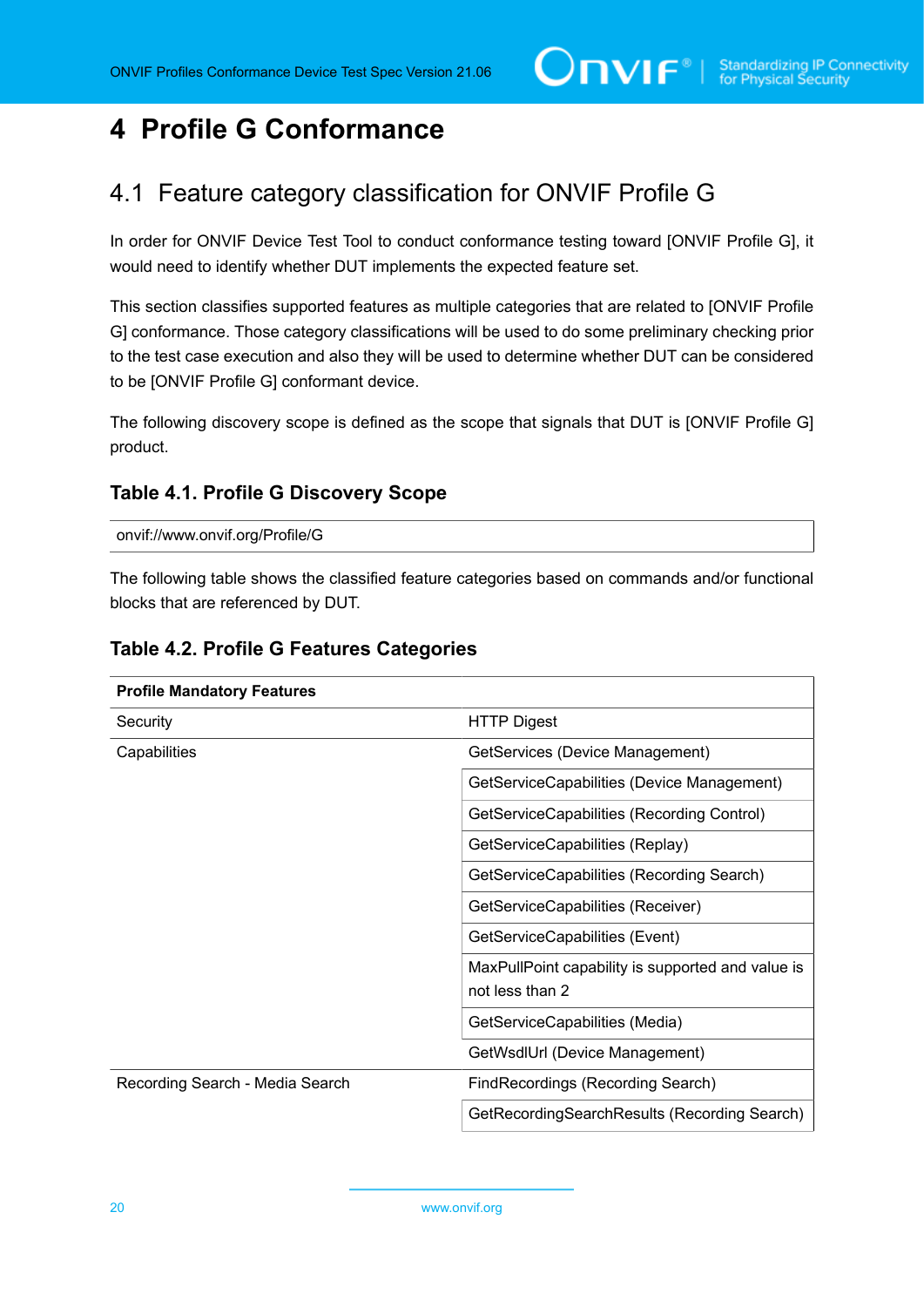|                                        | EndSearch (Recording Search)                      |
|----------------------------------------|---------------------------------------------------|
|                                        | FindEvents (Recording Search)                     |
|                                        | GetEventSearchResults (Recording Search)          |
|                                        | GetRecordingSummary (Recording Search)            |
|                                        | GetRecordingInformation (Recording Search)        |
|                                        | GetMediaAttributes (Recording Search)             |
|                                        | tns1:RecordingHistory/Track/State                 |
|                                        | tns1:RecordingHistory/Recording/State             |
|                                        | XPath dialect filtering                           |
| <b>Replay Control</b>                  | RTP header extension                              |
|                                        | "onvif-replay" RTSP feature tag                   |
|                                        | Media Replay                                      |
|                                        | Reverse Replay                                    |
|                                        | GetReplayUri (Replay)                             |
|                                        | SetReplayConfiguration (Replay)                   |
|                                        | GetReplayConfiguration (Replay)                   |
|                                        | Encodings (JPEG, H.264, or MPEG4)                 |
| <b>Profile Conditional Features</b>    |                                                   |
| Recording Search - Metadata Search     | FindMetadata (Recording Search)                   |
|                                        | GetMetadataSearchResults (Recording Search)       |
| Recording Control - Dynamic Recording  | Create Recording (Recording Control)              |
|                                        | Delete Recording (Recording Control)              |
|                                        | tns1:RecordingConfig/CreateRecording              |
|                                        | tns1:RecordingConfig/DeleteRecording              |
|                                        | CreateTrack (Recording Control)                   |
|                                        | DeleteTrack (Recording Control)                   |
|                                        | tns1:RecordingConfig/CreateTrack                  |
|                                        | tns1:RecordingConfig/DeleteTrack                  |
| Recording Search - PTZ Position Search | FindPTZPosition (Recording Search)                |
|                                        | GetPTZPositionSearchResults (Recording<br>Search) |
| <b>Device Mandatory Features</b>       |                                                   |
| <b>Recording Control</b>               | <b>GetRecordings (Recording Control)</b>          |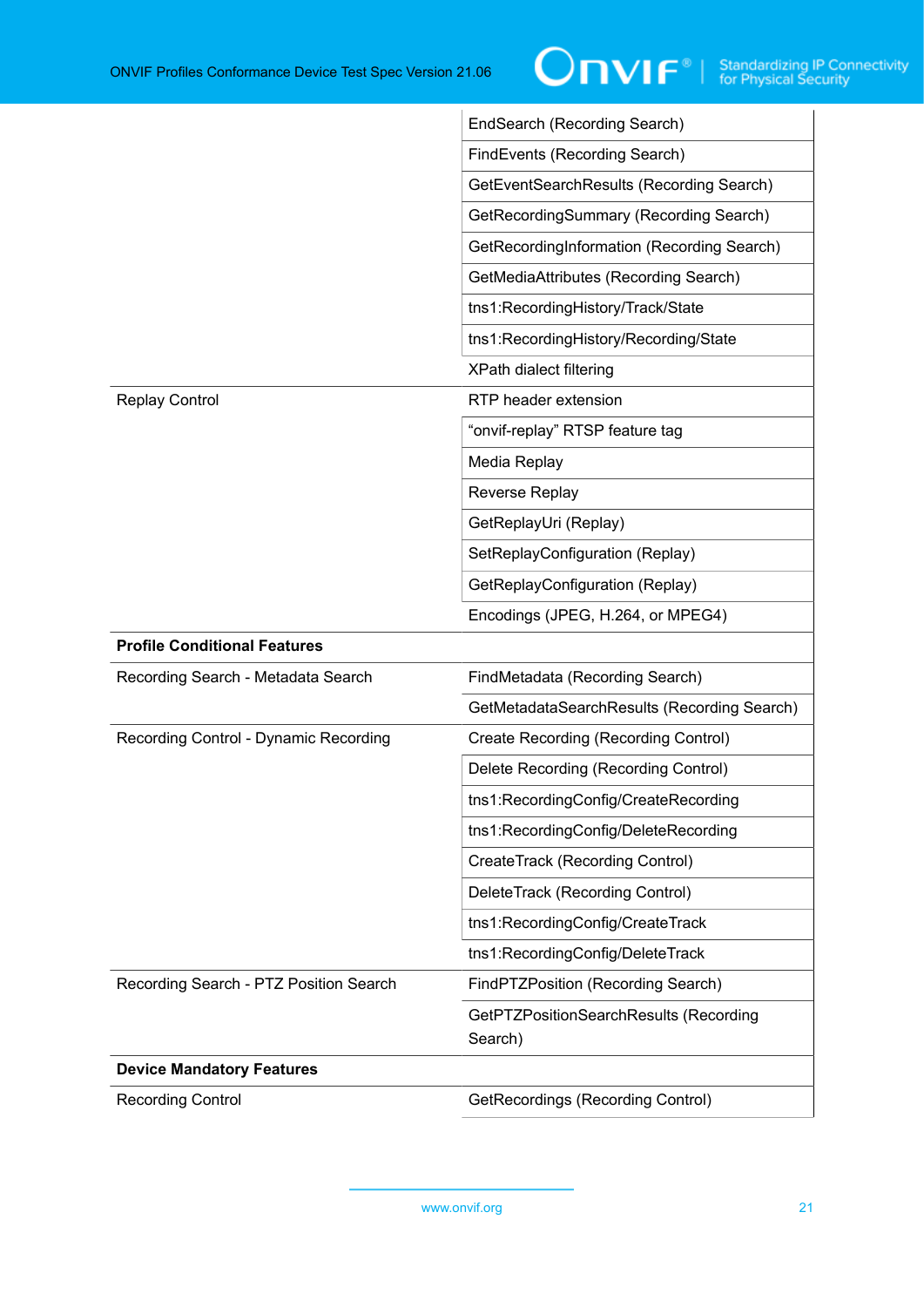|                                             | CreateRecordingJob (Recording Control)                |
|---------------------------------------------|-------------------------------------------------------|
|                                             | DeleteRecordingJob (Recording Control)                |
|                                             | GetRecordingJobs (Recording Control)                  |
|                                             | GetRecordingJobState (Recording Control)              |
|                                             | SetRecordingJobMode (Recording Control)               |
|                                             | GetRecordingOptions (Recording Control)               |
|                                             | tns1:RecordingConfig/JobState                         |
|                                             | tns1:RecordingConfig/DeleteTrackData                  |
| Recording Control - Using an on-board media | GetProfiles (Media)                                   |
| source                                      | GetProfile (Media)                                    |
|                                             | CreateProfile (Media)                                 |
|                                             | DeleteProfile (Media)                                 |
|                                             | GetVideoSources (Media)                               |
|                                             | GetVideoSourceConfiguration (Media)                   |
|                                             | GetVideoSourceConfigurations (Media)                  |
|                                             | AddVideoSourceConfiguration (Media)                   |
|                                             | RemoveVideoSourceConfiguration (Media)                |
|                                             | SetVideoSourceConfiguration (Media)                   |
|                                             | GetCompatibleVideoSourceConfigurations<br>(Media)     |
|                                             | GetVideoSourceConfigurationOptions (Media)            |
|                                             | GetVideoEncoderConfiguration (Media)                  |
|                                             | GetVideoEncoderConfigurations (Media)                 |
|                                             | AddVideoEncoderConfiguration (Media)                  |
|                                             | RemoveVideoEncoderConfiguration (Media)               |
|                                             | SetVideoEncoderConfiguration (Media)                  |
|                                             | GetCompatibleVideoEncoderConfigurations<br>(Media)    |
|                                             | GetVideoEncoderConfigurationOptions (Media)           |
|                                             | GetGuaranteedNumberOfVideoEncoderInstances<br>(Media) |
|                                             | GetMetadataConfiguration (Media)                      |
|                                             | GetMetadataConfigurations (Media)                     |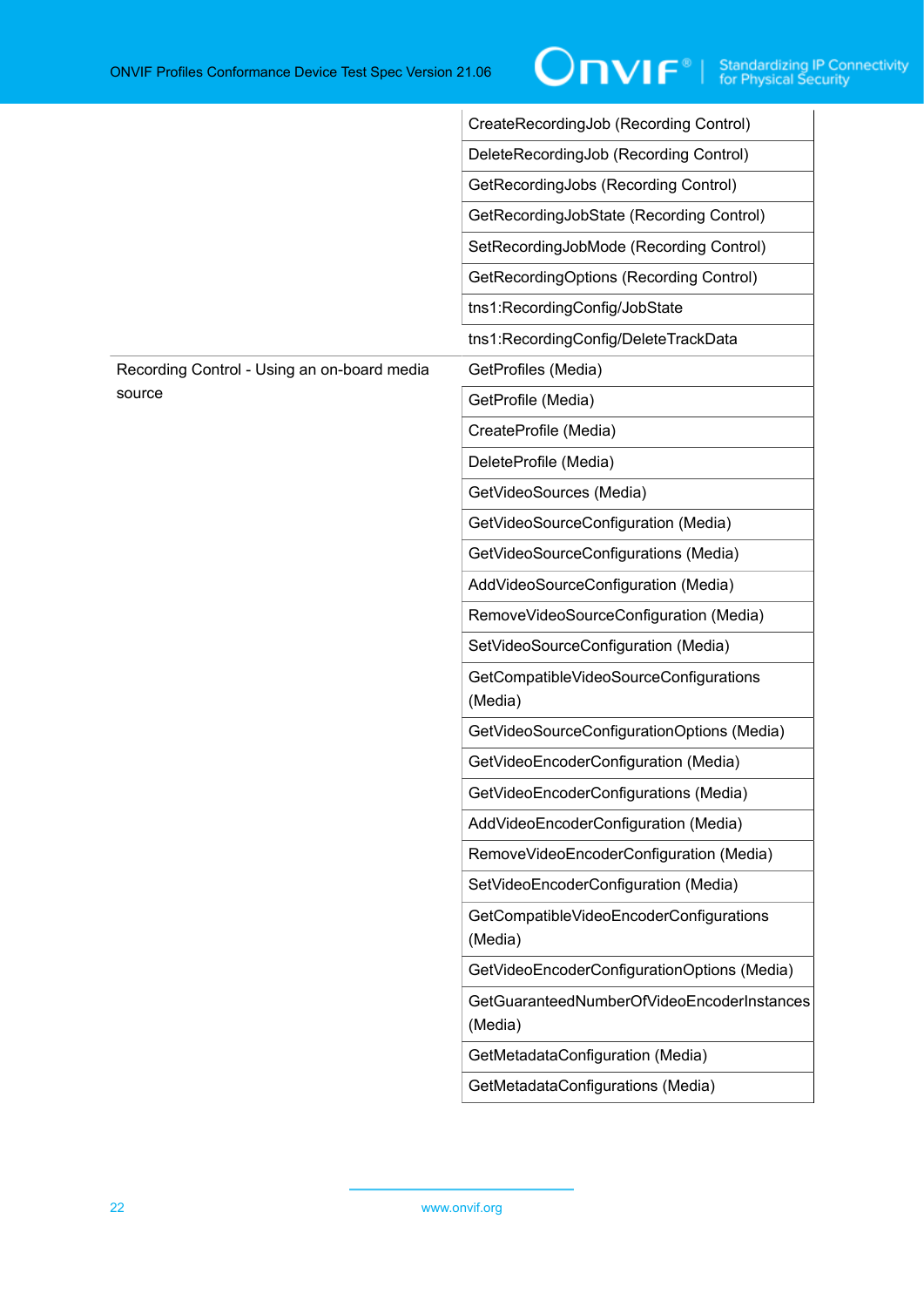|                                                                         | AddMetadataConfiguration (Media)                   |
|-------------------------------------------------------------------------|----------------------------------------------------|
|                                                                         | RemoveMetadataConfiguration (Media)                |
|                                                                         | SetMetadataConfiguration (Media)                   |
|                                                                         | GetCompatibleMetadataConfigurations (Media)        |
|                                                                         | GetMetadataConfigurationOptions (Media)            |
|                                                                         | GetAudioSources (Media)                            |
|                                                                         | GetAudioSourceConfiguration (Media)                |
|                                                                         | GetAudioSourceConfigurations (Media)               |
|                                                                         | AddAudioSourceConfiguration (Media)                |
|                                                                         | RemoveAudioSourceConfiguration (Media)             |
|                                                                         | SetAudioSourceConfiguration (Media)                |
|                                                                         | GetCompatibleAudioSourceConfigurations<br>(Media)  |
|                                                                         | GetAudioSourceConfigurationOptions (Media)         |
|                                                                         | GetAudioEncoderConfiguration (Media)               |
|                                                                         | GetAudioEncoderConfigurations (Media)              |
|                                                                         | AddAudioEncoderConfiguration (Media)               |
|                                                                         | RemoveAudioEncoderConfiguration (Media)            |
|                                                                         | SetAudioEncoderConfiguration (Media)               |
|                                                                         | GetCompatibleAudioEncoderConfigurations<br>(Media) |
|                                                                         | GetAudioEncoderConfigurationOptions (Media)        |
| Recording Control - Using a Receiver as Source                          | GetReceivers (Receiver)                            |
|                                                                         | GetReceiver (Receiver)                             |
|                                                                         | CreateReceiver (Receiver)                          |
|                                                                         | DeleteReceiver (Receiver)                          |
|                                                                         | ConfigureReceiver (Receiver)                       |
|                                                                         | SetReceiverMode (Receiver)                         |
|                                                                         | GetReceiverState (Receiver)                        |
|                                                                         | tns1:Receiver/ChangeState                          |
|                                                                         | tns1:Receiver/ConnectionFailed                     |
|                                                                         | Media Streaming using RTSP                         |
| Recording Configuration/Configuration of the<br><b>Recording Source</b> | SetRecordingConfiguration (Recording Control)      |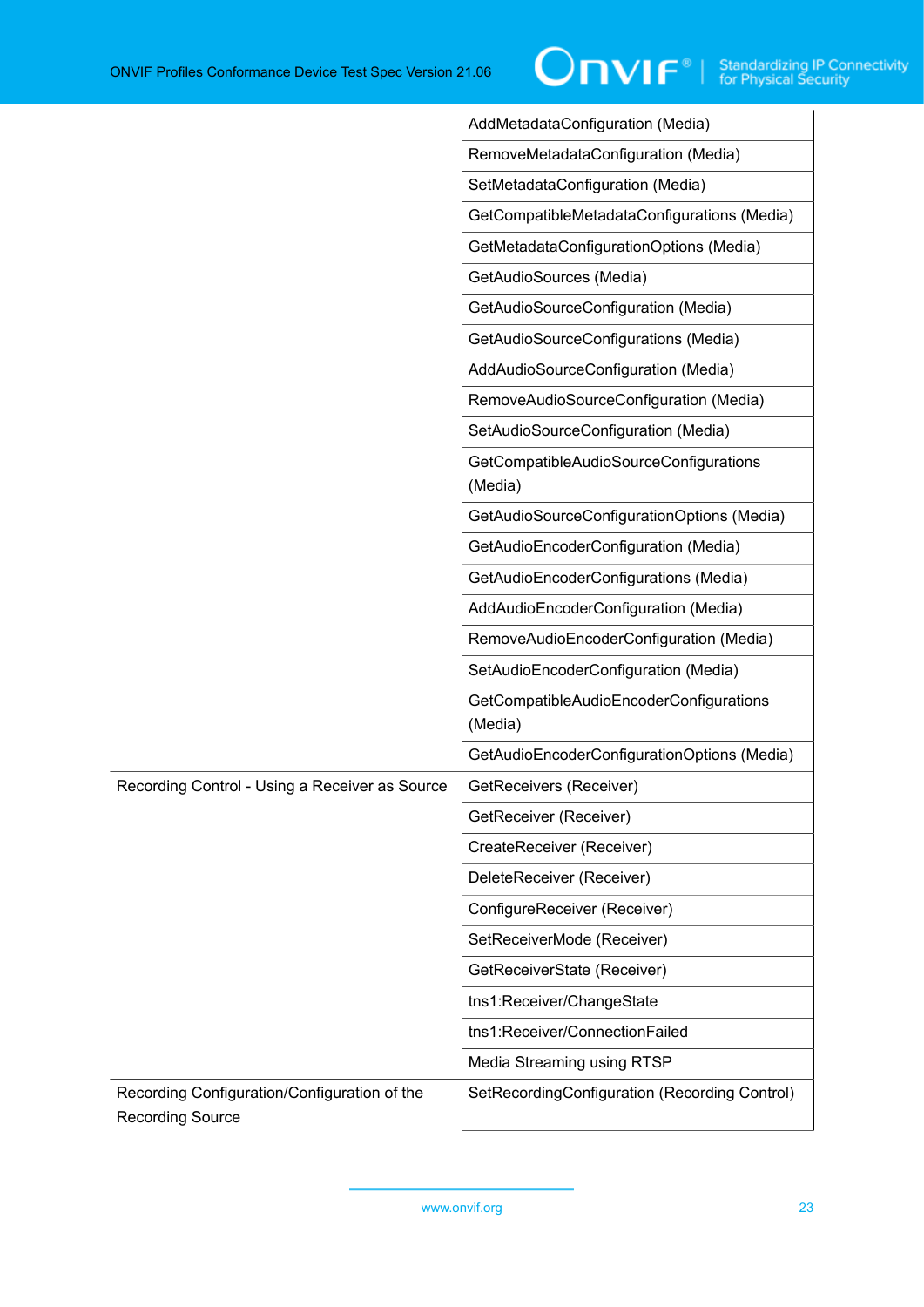|                              | GetRecordingConfiguration (Recording Control)       |
|------------------------------|-----------------------------------------------------|
|                              | GetTrackConfiguration (Recording Control)           |
|                              | SetTrackConfiguration (Recording Control)           |
|                              | SetRecordingJobConfiguration (Recording<br>Control) |
|                              | GetRecordingJobConfiguration (Recording<br>Control) |
|                              | tns1:RecordingConfig/RecordingConfiguration         |
|                              | tns1:RecordingConfig/TrackConfiguration             |
|                              | tns1:RecordingConfig/<br>RecordingJobConfiguration  |
| <b>Discovery</b>             | <b>WS-Discovery</b>                                 |
|                              | GetDiscoveryMode (Device Management)                |
|                              | SetDiscoveryMode (Device Management)                |
|                              | GetScopes (Device Management)                       |
|                              | SetScopes (Device Management)                       |
|                              | AddScopes (Device Management)                       |
|                              | RemoveScopes (Device Management)                    |
| <b>Network Configuration</b> | GetHostname (Device Management)                     |
|                              | SetHostname (Device Management)                     |
|                              | <b>GetDNS (Device Management)</b>                   |
|                              | SetDNS (Device Management)                          |
|                              | GetNetworkInterfaces (Device Management)            |
|                              | SetNetworkInterfaces (Device Management)            |
|                              | GetNetworkProtocols (Device Management)             |
|                              | SetNetworkProtocols (Device Management)             |
|                              | GetNetworkDefaultGateway (Device<br>Management)     |
|                              | SetNetworkDefaultGateway (Device<br>Management)     |
| System                       | GetDeviceInformation (Device Management)            |
|                              | GetSystemDateAndTime (Device Management)            |
|                              | SetSystemDateAndTime (Device Management)            |
|                              | SetSystemFactoryDefault (Device Management)         |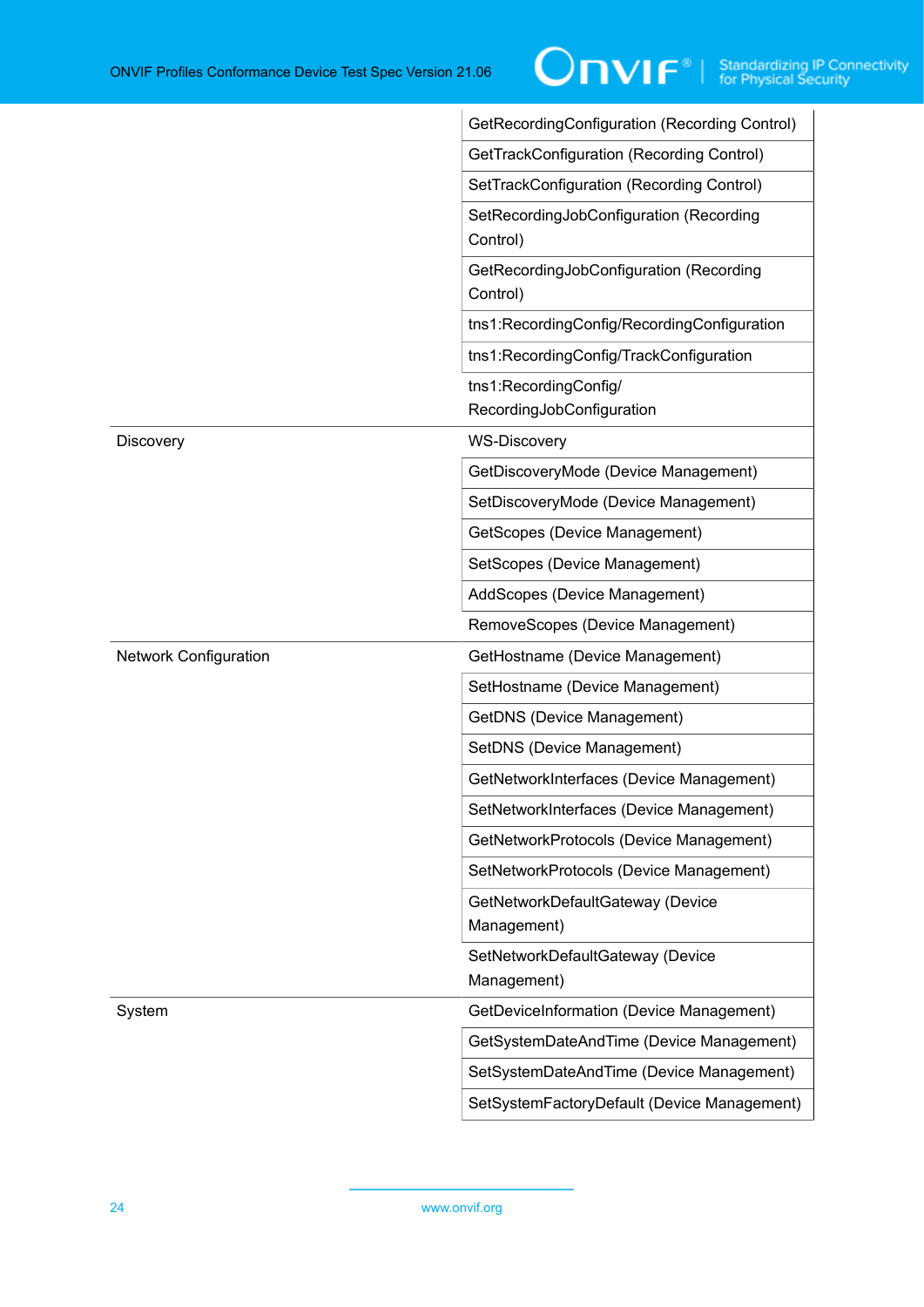

|                       | Reboot (Device Management)           |
|-----------------------|--------------------------------------|
| User Handling         | GetUsers (Device Management)         |
|                       | CreateUsers (Device Management)      |
|                       | DeleteUsers (Device Management)      |
|                       | SetUser (Device Management)          |
| <b>Event Handling</b> | SetSynchronizationPoint (Event)      |
|                       | CreatePullPointSubscription (Event)  |
|                       | PullMessage (Event)                  |
|                       | GetEventProperties (Event)           |
|                       | Renew (Event)                        |
|                       | Unsubscribe (Event)                  |
|                       | TopicFilter (Event)                  |
|                       | <b>MessageContentFilter</b>          |
|                       | At least two PullPoint subscriptions |

## <span id="page-24-0"></span>4.2 Profile G Support Check

Preliminary checking for feature discovery will be performed prior to the test execution. For the details of the preliminary feature discovery, refer to [ONVIF Feature Discovery].

According to the result of test case execution, final determination of [ONVIF Profile G] support toward DUT is performed based on the following procedure.

#### **Procedure:**

- 1. Check that scope list contains the scope given in [Table](#page-19-2) 4.2. If there is no such scope in the scope list of the DUT, then it is determined that [ONVIF Profile G] is not supported.
- 2. Check Capabilities feature.
	- a. Check that GetServices command is supported by the DUT. If **Device Service/ Capabilities/GetServices** is not supported by the DUT, then it is determined that [ONVIF Profile G] is not supported by DUT and certification will be failed. Otherwise, it is determined that Capabilities category is supported with the following features included:
		- i. GetServices (Device Management)
		- ii. GetServiceCapabilities (Device Management)
- 3. Check that Discovery is supported by the DUT. If **Discovery** feature is regarded as unsupported by the DUT, then it is determined that [ONVIF Profile G] is not supported by the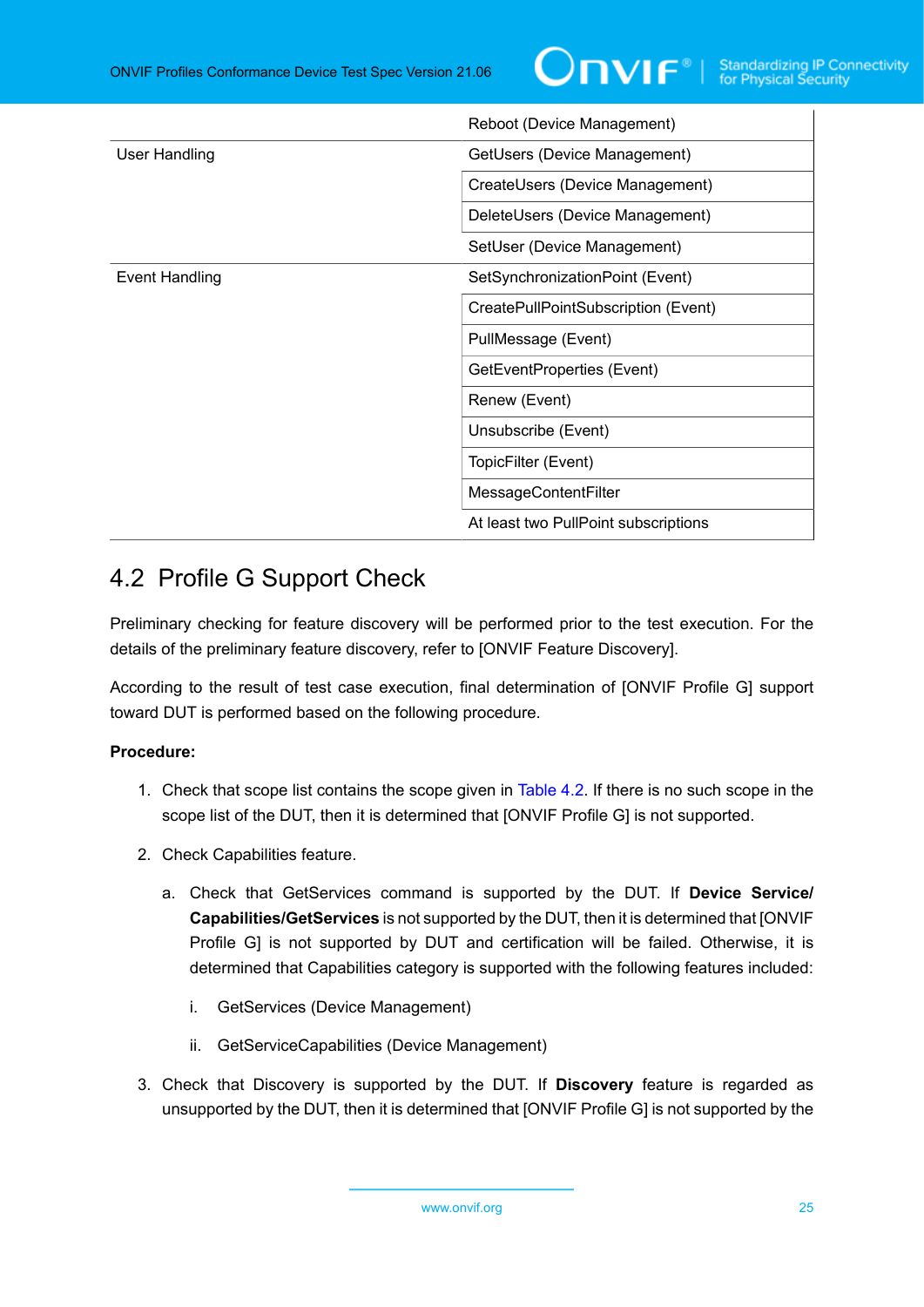DUT and certification will be failed. Otherwise, it is determined that the following features are supported by the DUT:

- WS-Discovery
- GetDiscoveryMode (Device Management)
- SetDiscoveryMode (Device Management)
- GetScopes (Device Management)
- SetScopes (Device Management)
- AddScopes (Device Management)
- RemoveScopes (Device Management)
- 4. Check Discovery Types support. If **Discovery/Types/tds:Device** is not supported by the DUT, then it is determined that [ONVIF Profile G] is not supported by DUT and certification will be failed.
- 5. Check that **Device Service/System/Network Configuration** is supported by the DUT. If **Device Service/System/Network Configuration** is regarded as unsupported by DUT, then it is determined that [ONVIF Profile G] is not supported by the DUT and certification will be failed. Otherwise, it is determined that the following features are supported by the DUT:
	- GetHostname (Device Management)
	- SetHostname (Device Management)
	- GetDNS (Device Management)
	- SetDNS (Device Management)
	- GetNetworkInterfaces (Device Management)
	- SetNetworkInterfaces (Device Management)
	- GetNetworkProtocols (Device Management)
	- SetNetworkProtocols (Device Management)
	- GetNetworkDefaultGateway (Device Management)
	- SetNetworkDefaultGateway (Device Management)
- 6. Check System feature category of ONVIF profile support. This feature is a mandatory for any of ONVIF device implementation. The following features are defined as supported: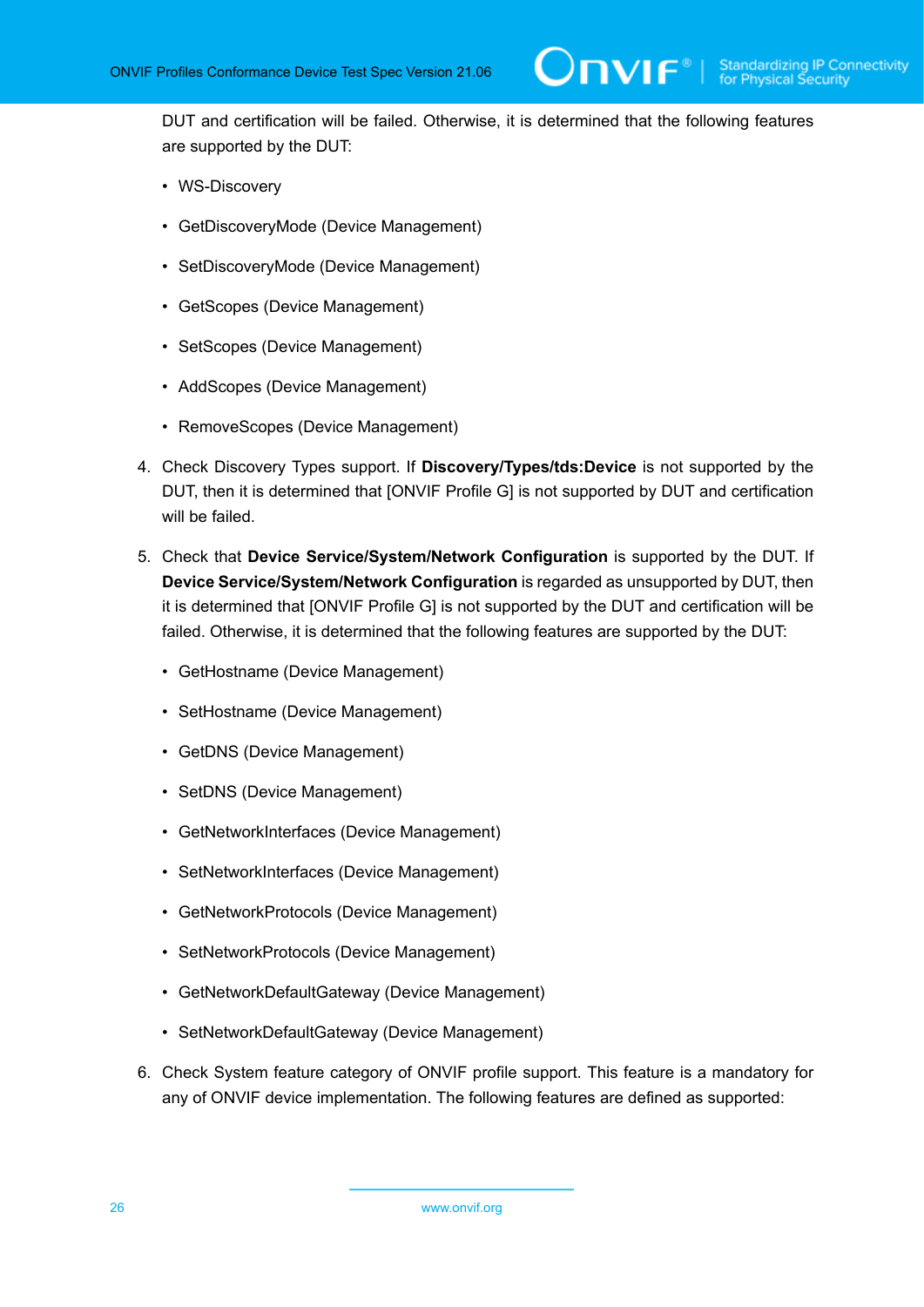- GetDeviceInformation (Device Management)
- GetSystemDateAndTime (Device Management)
- SetSystemDateAndTime (Device Management)
- SetSystemFactoryDefault (Device Management)
- Reboot (Device Management)
- 7. Check that **Device Service/System/User Handling** is supported by the DUT. If **Device Service/System/User Handling** is regarded as unsupported by DUT, then it is determined that [ONVIF Profile G] is not supported by the DUT and certification will be failed. Otherwise, it is determined that the following features are supported by the DUT:
	- i. User Handling feature category:
		- GetUsers (Device Management)
		- CreateUsers (Device Management)
		- DeleteUsers (Device Management)
		- SetUser (Device Management)
- 8. Check Event Handling feature category.
	- a. Check that Event Service is supported by DUT. If **Event Service** is regarded as unsupported by DUT, then it is determined that [ONVIF Profile G] is not supported by DUT and certification will be failed. Otherwise, it is determined that Event Handling features is supported by DUT. The following features are defined as supported:
		- i. Capabilities feature category
			- GetServiceCapabilities (Event)
		- ii. Event Handling feature category
			- GetEventProperties (Event)
	- b. Check that Pull-Point Notification is supported by DUT. If **Event Service/Pull-Point Notification** is regarded as unsupported by DUT, then it is determined that [ONVIF Profile G] is not supported by DUT and certification will be failed. Otherwise, it is determined that the following features are defined as supported:
		- i. Event Handling feature category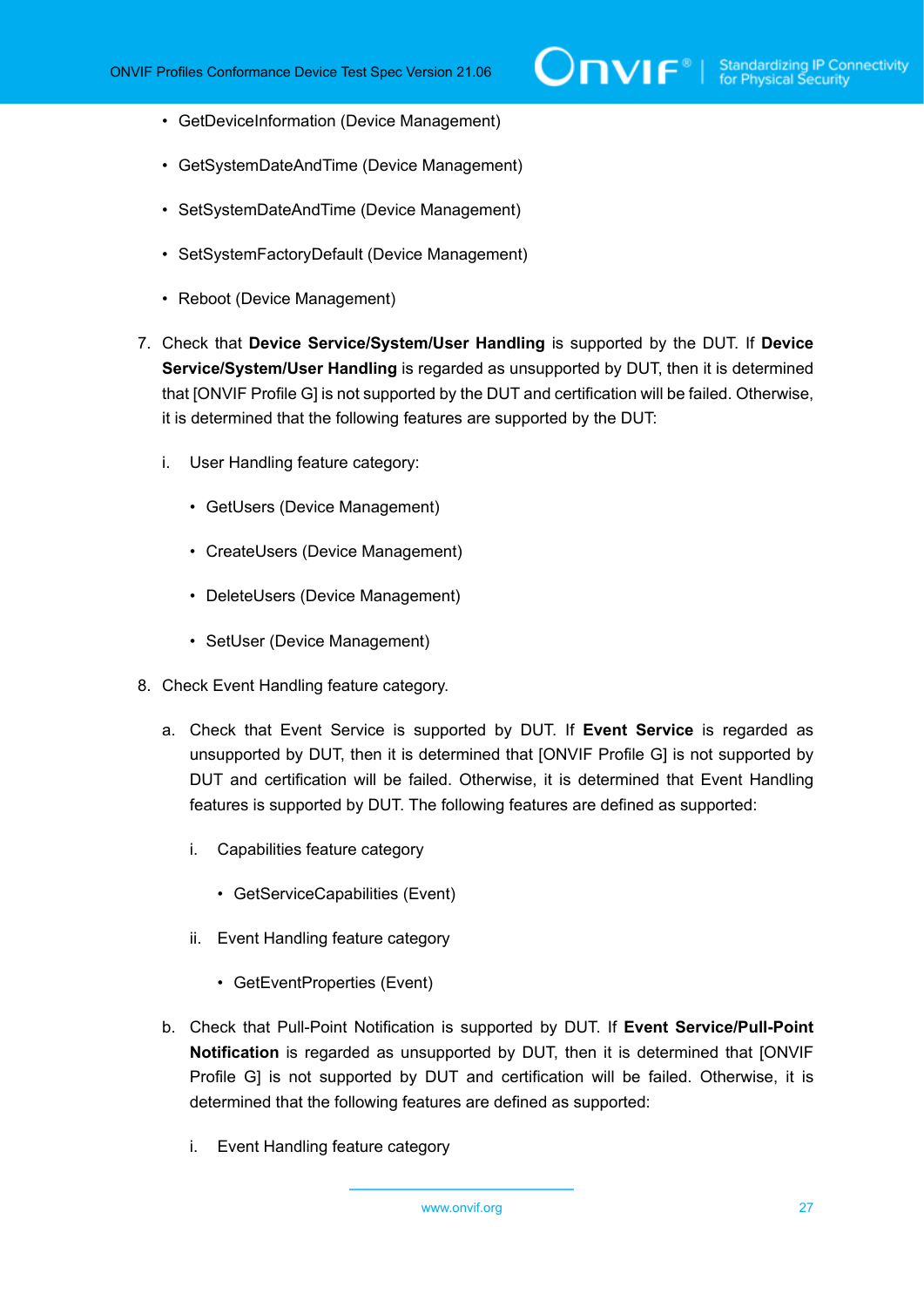- Renew (Event)
- Unsubscribe (Event)
- SetSynchronizationPoint (Event)
- CreatePullPointSubscription (Event)
- PullMessage (Event)
- TopicFilter (Event)
- MessageContentFilter (Event)
- c. Check that at least two PullPoint subscriptions are supported by the DUT. If **Event Service/GetServiceCapabilities/MaxPullPoints capability** is not supported by the DUT or it has value less than 2, then it is determined that [ONVIF Profile G] is not supported by DUT and certification will be failed. Otherwise, it is determined that Event Handling is supported with the following feature category included:
	- a. At least two PullPoint subscriptions
- 9. Check Security feature category.
	- a. Check that HTTP Digest Authentication is supported by the DUT. If Security\Digest is regarded as unsupported by DUT, then it is determined that [ONVIF Profile G] is not supported by DUT and certification will be failed. Otherwise, it is determined that HTTP Digest Authentication feature is supported by DUT.
- 10.Check Recording Search Service related features.
	- a. Check that Recording Search Service is supported by DUT. If **Recording Search Service** is regarded as unsupported by DUT, then it is determined that [ONVIF Profile G] is not supported by DUT and certification will be failed. Otherwise, it is determined that Recording Search related features are supported by DUT. Those features are:
		- i. Capabilities feature category
			- GetServiceCapabilities (Recording Search)
		- ii. Recording Control
			- FindRecordings (Recording Search)
			- GetRecordingSearchResults (Recording Search)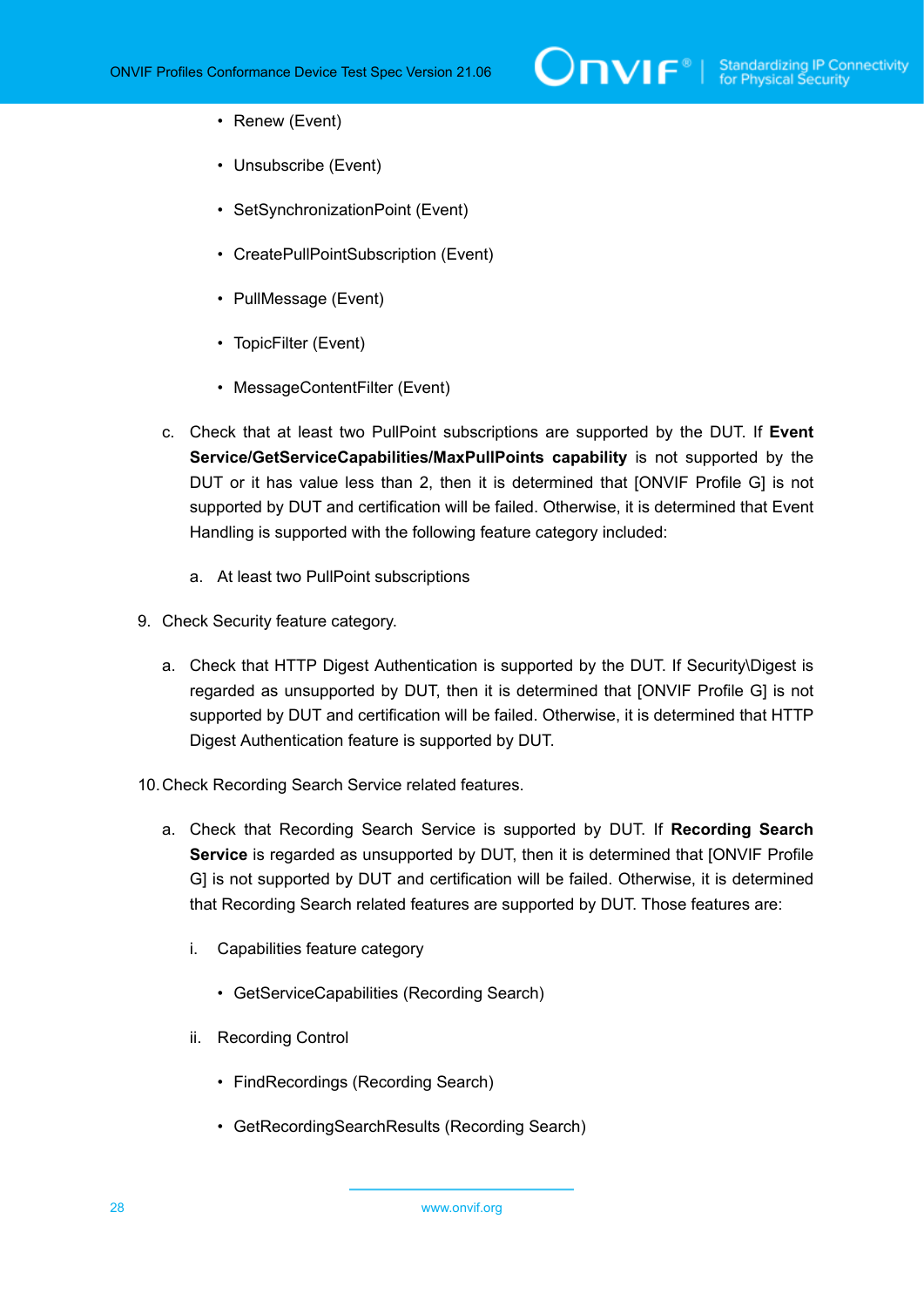- EndSearch (Recording Search)
- FindEvents (Recording Search)
- GetEventSearchResults (Recording Search)
- GetRecordingSummary (Recording Search)
- GetRecordingInformation (Recording Search)
- GetMediaAttributes (Recording Search)
- tns1:RecordingHistory/Track/State
- tns1:RecordingHistory/Recording/State
- XPath dialect filtering
- b. Check that Recording Search Metadata Search feature category is supported by the DUT. If **Recording Search Service\Metadata Search** is regarded as supported by DUT, then it is determined that the following features are supported by the DUT:
	- FindMetadata (Recording Search)
	- GetMetadataSearchResults (Recording Search)
- c. Check that Recording Search PTZ Position Search feature category is supported by the DUT. If **Recording Search Service\PTZ Position Search** is regarded as supported by DUT, then it is determined that the following features are supported by the DUT:
	- FindPTZPosition (Recording Search)
	- GetPTZPositionSearchResults (Recording Search)
- 11. Check Replay Service related features.
	- a. Check that Replay Service is supported by DUT. If **Replay Service** is regarded as unsupported by DUT, then it is determined that [ONVIF Profile G] is not supported by DUT and certification will be failed. Otherwise, it is determined that Replay related features are supported by DUT. Those features are:
		- i. Capabilities feature category
			- GetServiceCapabilities (Replay)
		- ii. Replay Control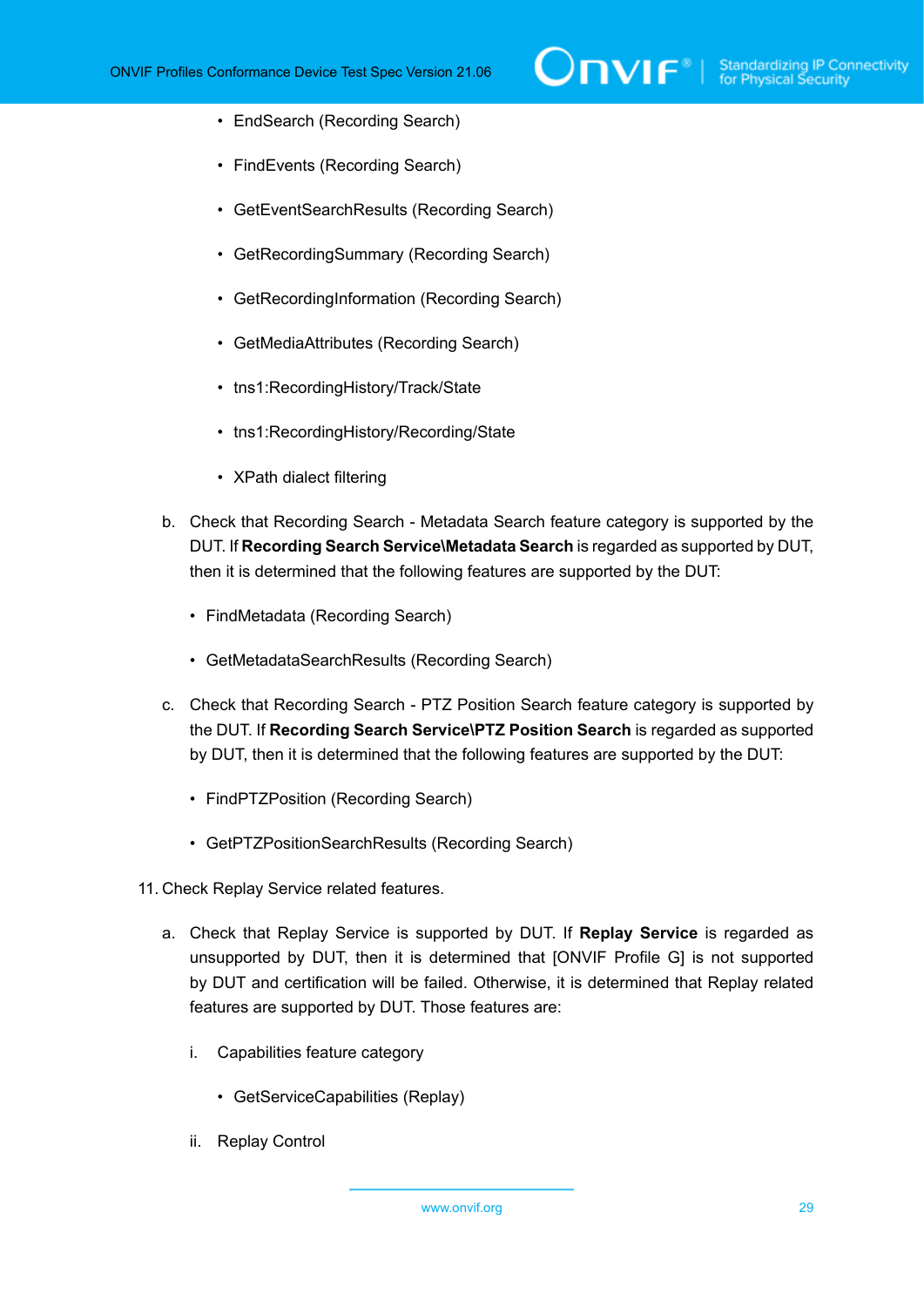- RTP header extension
- "onvif-replay" RTSP feature tag
- Media Replay
- GetReplayUri (Replay)
- SetReplayConfiguration (Replay)
- GetReplayConfiguration (Replay)
- b. Check that at least one from **Recording Control Service\Encoding\JPEG**, **Recording Control Service\Encoding\H.264**, and **Recording Control Service \Encoding\MPEG4** features is supported by DUT. If **Recording Control Service \Encoding\JPEG**, **Recording Control Service\Encoding\H.264**, and **Recording Control Service\Encoding\MPEG4** features are regarded as unsupported by DUT, then it is determined that [ONVIF Profile G] is not supported by DUT and certification will be failed. Those features are:
	- i. Replay Control
		- Encodings (JPEG, H.264, or MPEG4)
- c. Check that Reverse Replay feature is supported by the DUT. If **Replay Service\Reverse Replay** is regarded as supported by DUT, then it is determined that Reverse Replay feature is supported by the DUT:
	- i. Replay Control
		- Reverse Replay
- 12.Check Recording Control Service related features.
	- a. Check that Recording Service is supported by DUT. If **Recording Control Service** is regarded as unsupported by DUT, then it is determined that [ONVIF Profile G] is not supported by DUT and certification will be failed. Otherwise, it is determined that Recording control related features are supported by DUT. Those features are:
		- i. Capabilities feature category
			- GetServiceCapabilities (Recording Control)
		- ii. Recording Control
			- GetRecordings (Recording Control)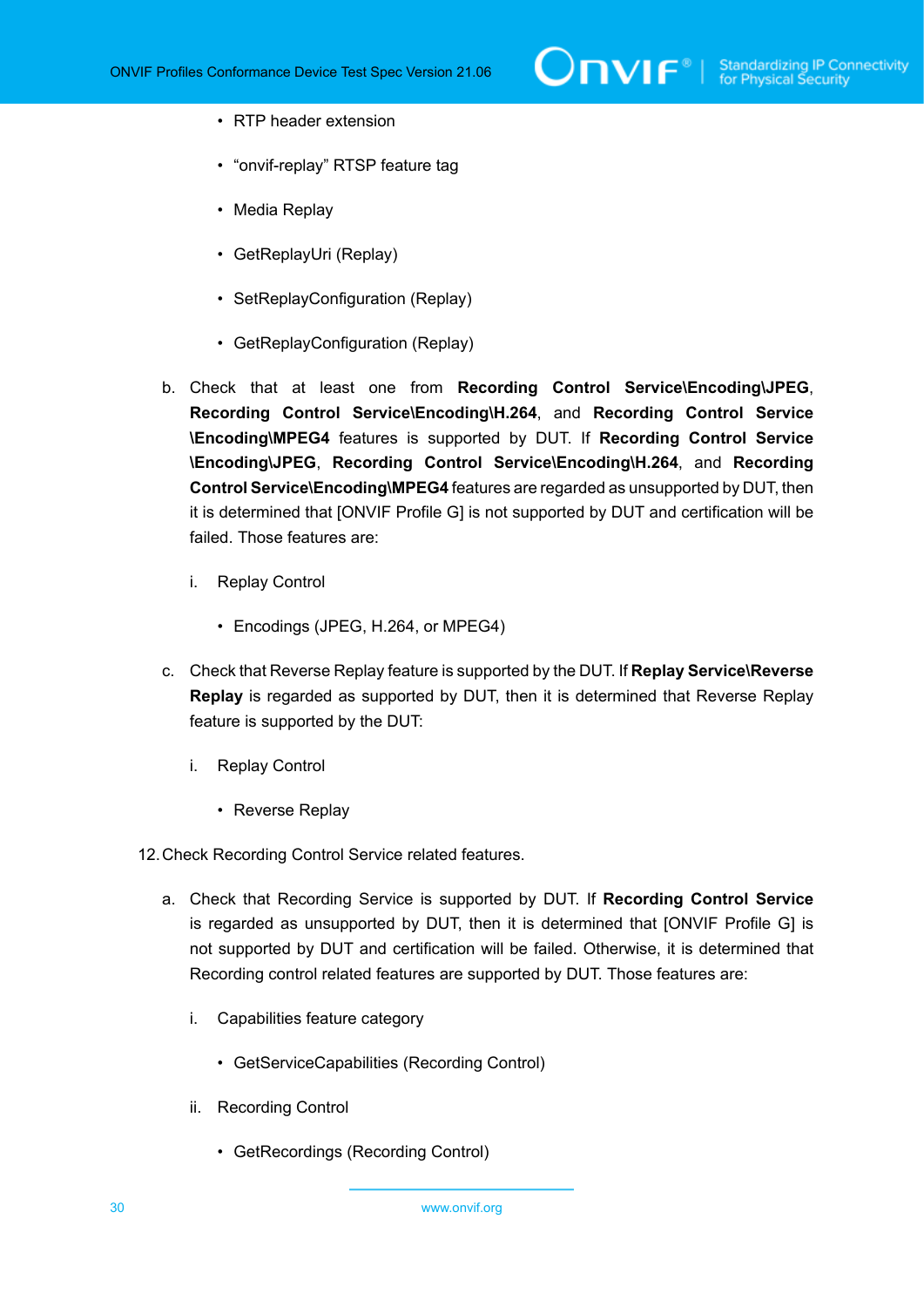- CreateRecordingJob (Recording Control)
- DeleteRecordingJob (Recording Control)
- GetRecordingJobs (Recording Control)
- GetRecordingJobState (Recording Control)
- SetRecordingJobMode (Recording Control)
- GetRecordingOptions (Recording Control)
- tns1:RecordingConfig/JobState
- iii. Recording Configuration/Configuration of the Recording Source
	- SetRecordingConfiguration (Recording Control)
	- GetRecordingConfiguration (Recording Control)
	- GetTrackConfiguration (Recording Control)
	- SetRecordingJobConfiguration (Recording Control)
	- GetRecordingJobConfiguration (Recording Control)
- b. Check that tns1:RecordingConfig/DeleteTrackData event is supported by the DUT. If **Recording Control/Recording Control Events\RecordingConfig/DeleteTrackData** is regarded as supported by DUT, then it is determined that the following feature is supported by the DUT:
	- tns1:RecordingConfig/DeleteTrackData
- c. Check that tns1:RecordingConfig/RecordingConfiguration event is supported by the DUT. If **Recording Control/Recording Control Events\RecordingConfig/ RecordingConfiguration** is regarded as supported by DUT, then it is determined that the following feature is supported by the DUT:
	- tns1:RecordingConfig/RecordingConfiguration
- d. Check that tns1:RecordingConfig/RecordingJobConfiguration event is supported by the DUT. If **Recording Control/Recording Control Events\RecordingConfig/ RecordingJobConfiguration** is regarded as supported by DUT, then it is determined that the following feature is supported by the DUT:
	- tns1:RecordingConfig/RecordingJobConfiguration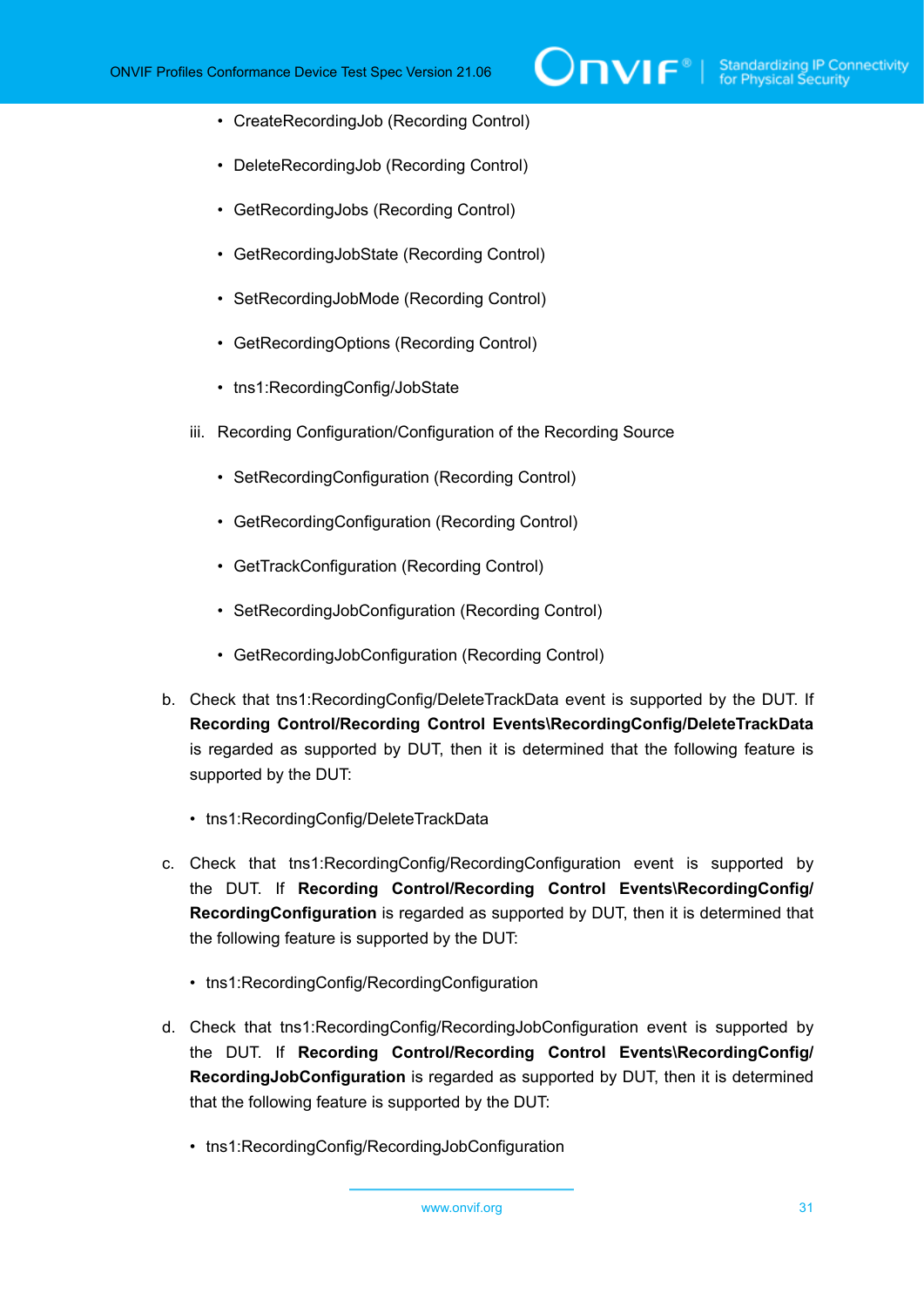- e. Check that tns1:RecordingConfig/TrackConfiguration event is supported by the DUT. If **Recording Control/Recording Control Events\RecordingConfig/ TrackConfiguration** is regarded as supported by DUT, then it is determined that the following feature is supported by the DUT:
	- tns1:RecordingConfig/TrackConfiguration
- f. Check that GetRecordingOptions is supported by DUT. If **Recording Control Service/ Recording Options** is regarded as unsupported by DUT, then it is determined that [ONVIF Profile G] is not supported by DUT and certification will be failed. Otherwise, it is determined that GetRecordingOptions is supported by DUT.
- 13.Check Receiver Service related features.
	- a. Check that Receiver Service is supported by DUT. If Receiver Service is regarded as supported by DUT, then it is determined that Receiver related features are supported by DUT. Those features are:
		- i. Capabilities feature category
			- GetServiceCapabilities (Receiver)
		- ii. Recording Control Using a Receiver as Source
			- GetReceivers (Receiver)
			- GetReceiver (Receiver)
			- CreateReceiver (Receiver)
			- DeleteReceiver (Receiver)
			- ConfigureReceiver (Receiver)
			- SetReceiverMode (Receiver)
			- GetReceiverState (Receiver)
			- tns1:Receiver/ChangeState
			- tns1:Receiver/ConnectionFailed
			- Media Streaming using RTSP
- 14.Check Media Service related features.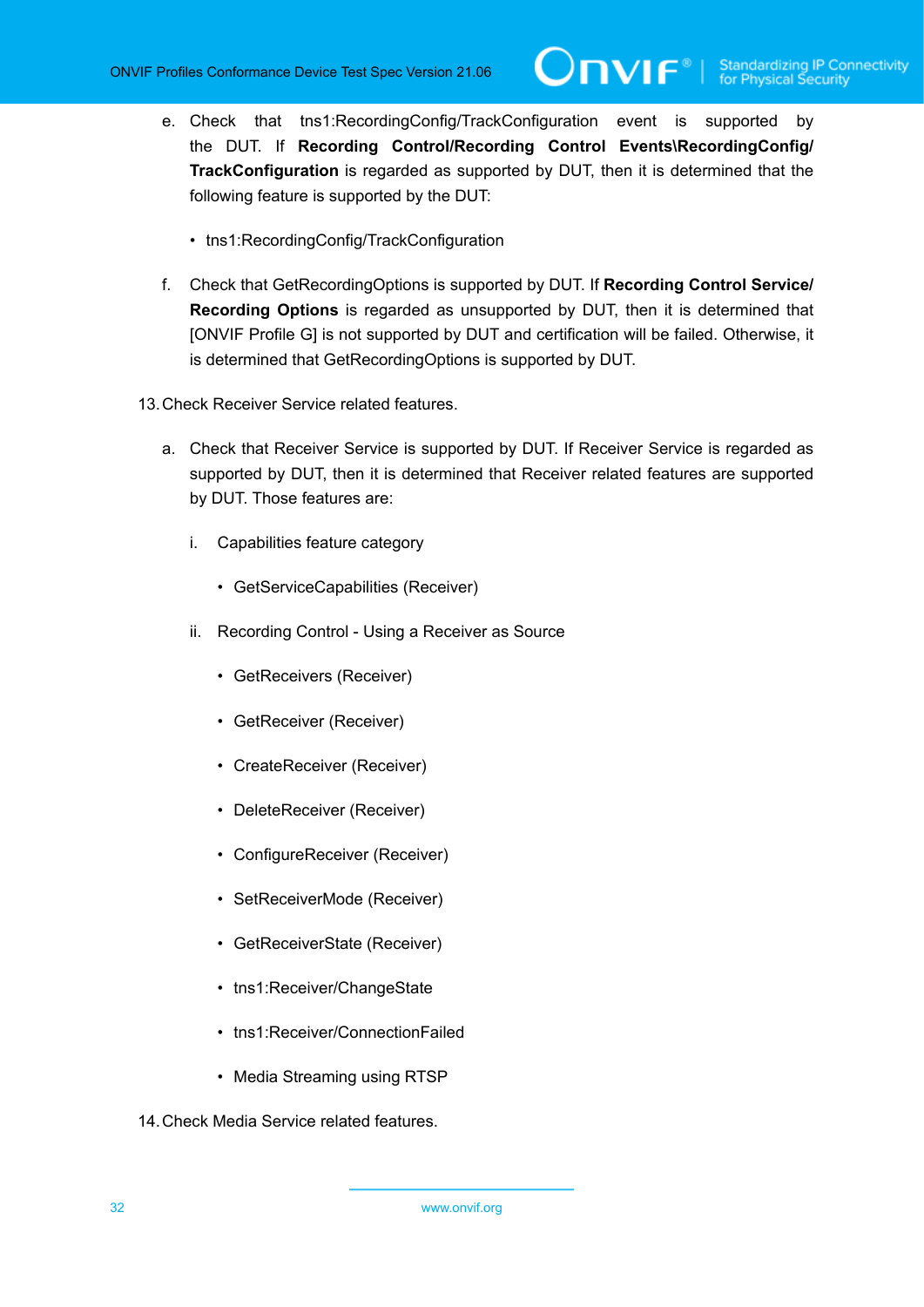a. Check that Media Service is supported by DUT. If **Media Service** is regarded as supported by DUT, then it is determined that Media related features are supported by DUT. Those features are:

Onvıғ∗⊦

- i. Capabilities feature category
	- GetServiceCapabilities (Media)
- ii. Recording Control Using an on-board media source
	- GetProfiles (Media)
	- GetProfile (Media)
	- CreateProfile (Media)
	- DeleteProfile (Media)
	- GetVideoSourceConfigurations (Media)
	- AddVideoSourceConfiguration (Media)
	- RemoveVideoSourceConfiguration (Media)
	- GetCompatibleVideoSourceConfigurations (Media)
	- GetVideoEncoderConfiguration (Media)
	- GetVideoEncoderConfigurations (Media)
	- AddVideoEncoderConfiguration (Media)
	- RemoveVideoEncoderConfiguration (Media)
	- SetVideoEncoderConfiguration (Media)
	- GetCompatibleVideoEncoderConfigurations (Media)
	- GetVideoEncoderConfigurationOptions (Media)
	- GetGuaranteedNumberOfVideoEncoderInstances (Media)
	- GetMetadataConfiguration (Media)
	- GetMetadataConfigurations (Media)
	- AddMetadataConfiguration (Media)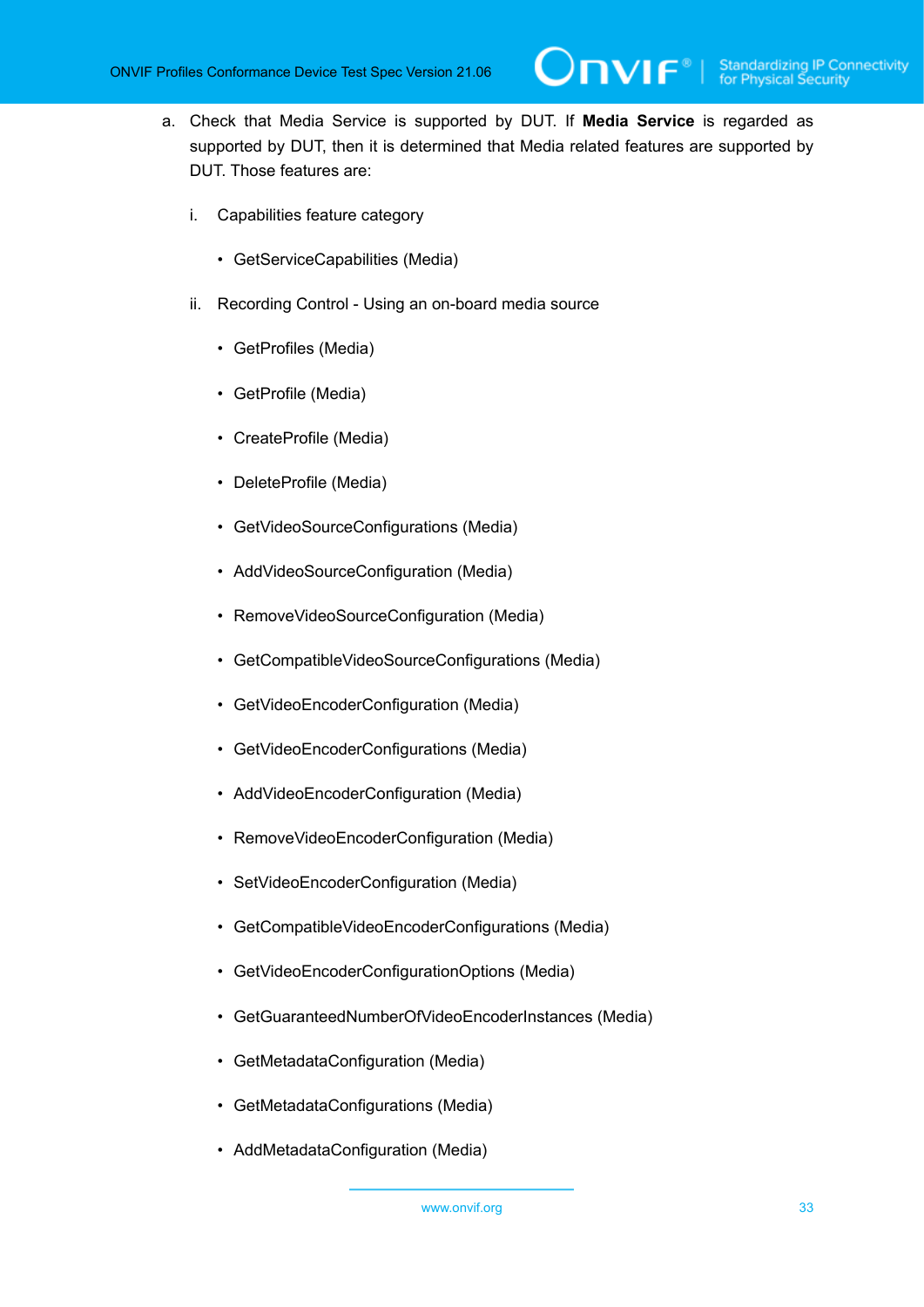- RemoveMetadataConfiguration (Media)
- SetMetadataConfiguration (Media)
- GetCompatibleMetadataConfigurations (Media)
- GetMetadataConfigurationOptions (Media)
- GetVideoSources (Media)
- GetVideoSourceConfiguration (Media)
- SetVideoSourceConfiguration (Media)
- GetVideoSourceConfigurationOptions (Media)
- b. Check that Audio related features are supported by DUT. If **Media Service/Audio** is regarded as supported by DUT, then it is Audio related features related features are supported by DUT. Those features are:
	- GetAudioSourceConfigurations (Media)
	- AddAudioSourceConfiguration (Media)
	- RemoveAudioSourceConfiguration (Media)
	- GetCompatibleAudioSourceConfigurations (Media)
	- GetAudioEncoderConfiguration (Media)
	- GetAudioEncoderConfigurations (Media)
	- AddAudioEncoderConfiguration (Media)
	- RemoveAudioEncoderConfiguration (Media)
	- SetAudioEncoderConfiguration (Media)
	- GetCompatibleAudioEncoderConfigurations (Media)
	- GetAudioEncoderConfigurationOptions (Media)
	- GetAudioSources (Media)
	- GetAudioSourceConfiguration (Media)
	- SetAudioSourceConfiguration (Media)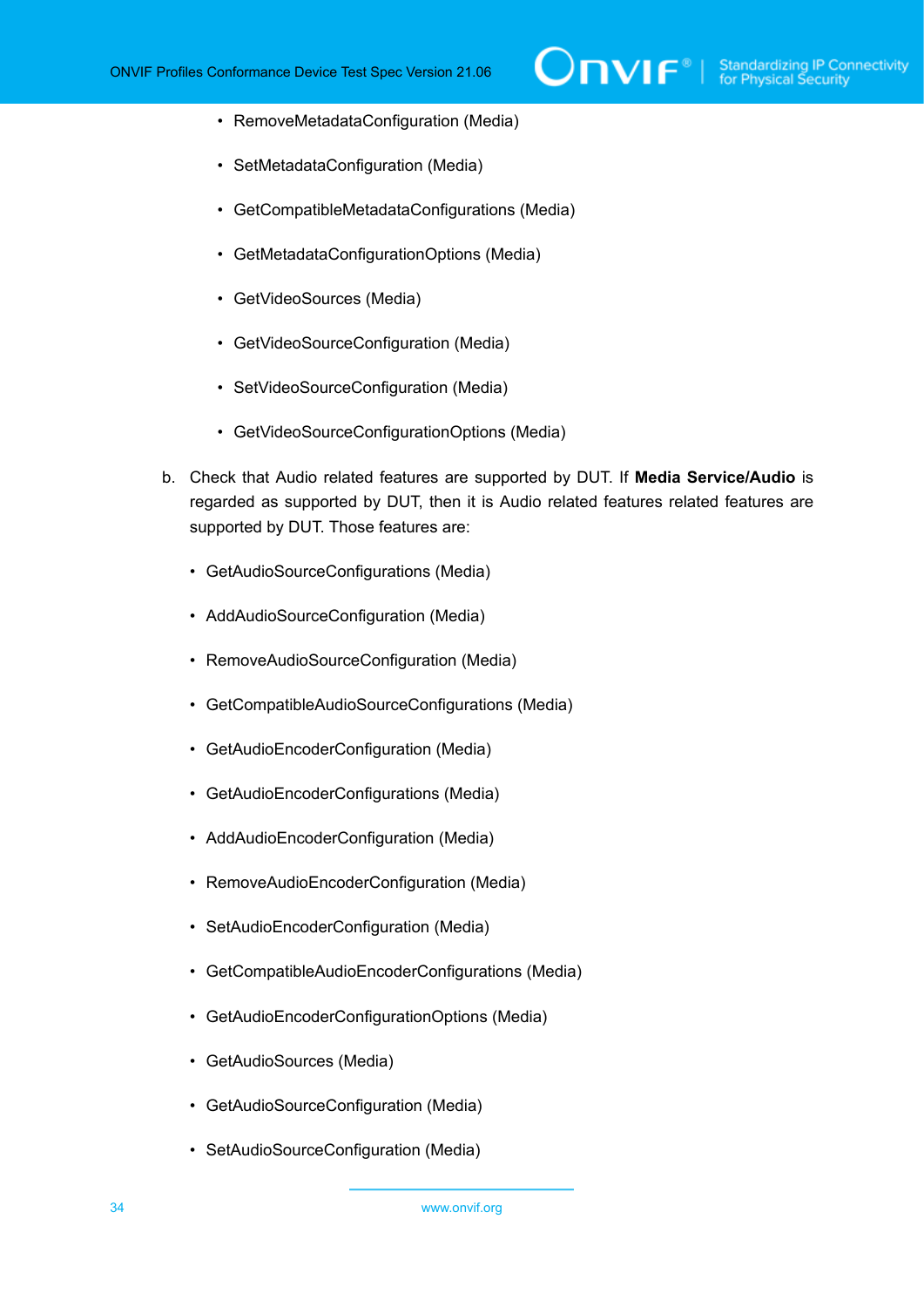- GetAudioSourceConfigurationOptions (Media)
- 15.Check that at least one from Recording Control Using an on-board media source and Recording Control - Using a Receiver as Source is supported by DUT. If both **Media Service** and **Receiver Service** is regarded as unsupported by DUT, then it is determined that [ONVIF Profile G] is not supported by DUT and certification will be failed.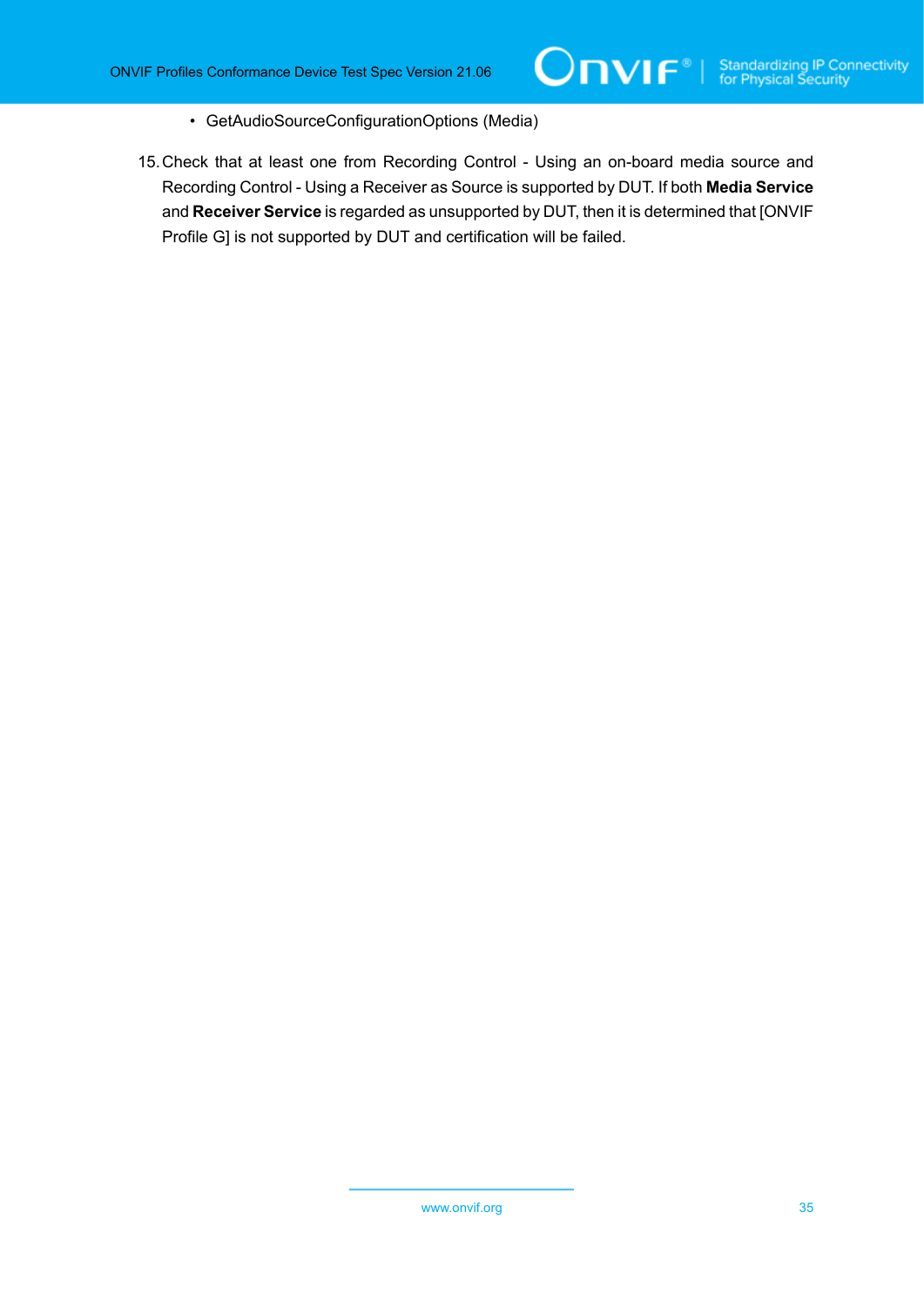## <span id="page-35-0"></span>**5 Profile C Conformance**

## <span id="page-35-1"></span>5.1 Feature category classification for ONVIF Profile C

In order for ONVIF Device Test Tool to conduct conformance testing toward [ONVIF Profile C], it would need to identify whether DUT implements the expected feature set.

This section classifies supported features as multiple categories that are related to [ONVIF Profile C] conformance. Those category classifications will be used to do some preliminary checking prior to the test case execution and also they will be used to determine whether DUT can be considered to be [ONVIF Profile C] conformant device.

The following discovery scope is defined as the scope that signals that DUT is [ONVIF Profile C] product.

#### **Table 5.1. Profile C Discovery Scope**

onvif://www.onvif.org/Profile/C

The following table shows the classified feature categories based on commands and/or functional blocks that are referenced by DUT.

#### **Table 5.2. Profile C Features Categories**

| <b>Profile Mandatory Features</b>            |                                                                      |  |
|----------------------------------------------|----------------------------------------------------------------------|--|
| Capabilities                                 | GetServices (Device Management)                                      |  |
|                                              | GetServiceCapabilities (Device Management)                           |  |
|                                              | GetServiceCapabilities (Event)                                       |  |
|                                              | MaxPullPoint capability is supported and value is<br>not less than 2 |  |
|                                              | GetServiceCapabilities (Access Control)                              |  |
|                                              | GetServiceCapabilities (Door Control)                                |  |
|                                              | GetWsdIUrl (Device Management)                                       |  |
| System component information - Access points | GetAccessPointInfoList (Access Control)                              |  |
|                                              | GetAccessPointInfo (Access Control)                                  |  |
| System component information - Doors         | GetDoorInfoList (Door Control)                                       |  |
|                                              | GetDoorInfo (Door Control)                                           |  |
| System component information - Areas         | GetAreaInfoList (Access Control)                                     |  |
|                                              | GetAreaInfo (Access Control)                                         |  |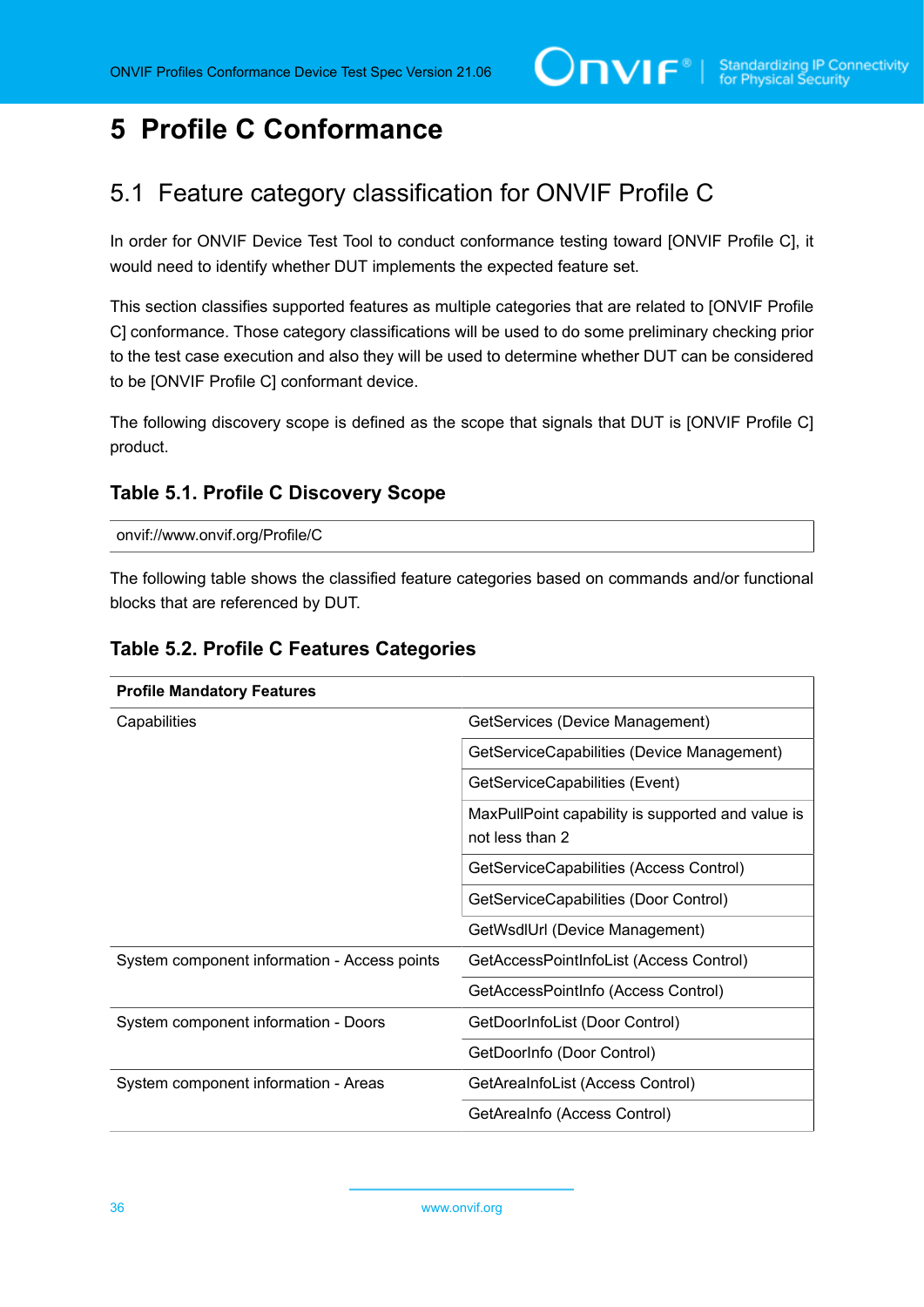

| Access point state       | GetAccessPointState (Access Control)                  |
|--------------------------|-------------------------------------------------------|
|                          | tns1:AccessPoint/State/Enabled                        |
| Door state               | GetDoorState (Door Control)                           |
|                          | tns1:Door/State/DoorMode                              |
|                          | tns1:Door/State/DoorPhysicalState                     |
|                          | tns1:Door/State/LockPhysicalState                     |
|                          | tns1:Door/State/DoubleLockPhysicalState               |
|                          | tns1:Door/State/DoorAlarm                             |
|                          | tns1:Door/State/DoorTamper                            |
|                          | tns1:Door/State/DoorFault                             |
| Door control             | AccessDoor (Door Control)                             |
|                          | LockDoor (Door Control)                               |
|                          | UnlockDoor (Door Control)                             |
|                          | DoubleLockDoor (Door Control)                         |
|                          | <b>BlockDoor (Door Control)</b>                       |
|                          | LockDownDoor (Door Control)                           |
|                          | LockDownReleaseDoor (Door Control)                    |
|                          | LockOpenDoor (Door Control)                           |
|                          | LockOpenReleaseDoor (Door Control)                    |
| Access control decisions | tns1:AccessControl/AccessGranted/Credential           |
|                          | tns1:AccessControl/AccessGranted/Anonymous            |
|                          | tns1:AccessControl/Denied/Credential                  |
|                          | tns1:AccessControl/Denied/Anonymous                   |
|                          | tns1:AccessControl/Denied/CredentialNotFound/<br>Card |
|                          | tns1:AccessControl/AccessTaken/Credential             |
|                          | tns1:AccessControl/AccessTaken/Anonymous              |
|                          | tns1:AccessControl/AccessNotTaken/Credential          |
|                          | tns1:AccessControl/AccessNotTaken/<br>Anonymous       |
|                          |                                                       |
| <b>Event Handling</b>    | Renew (Event)                                         |
|                          | Unsubscribe (Event)                                   |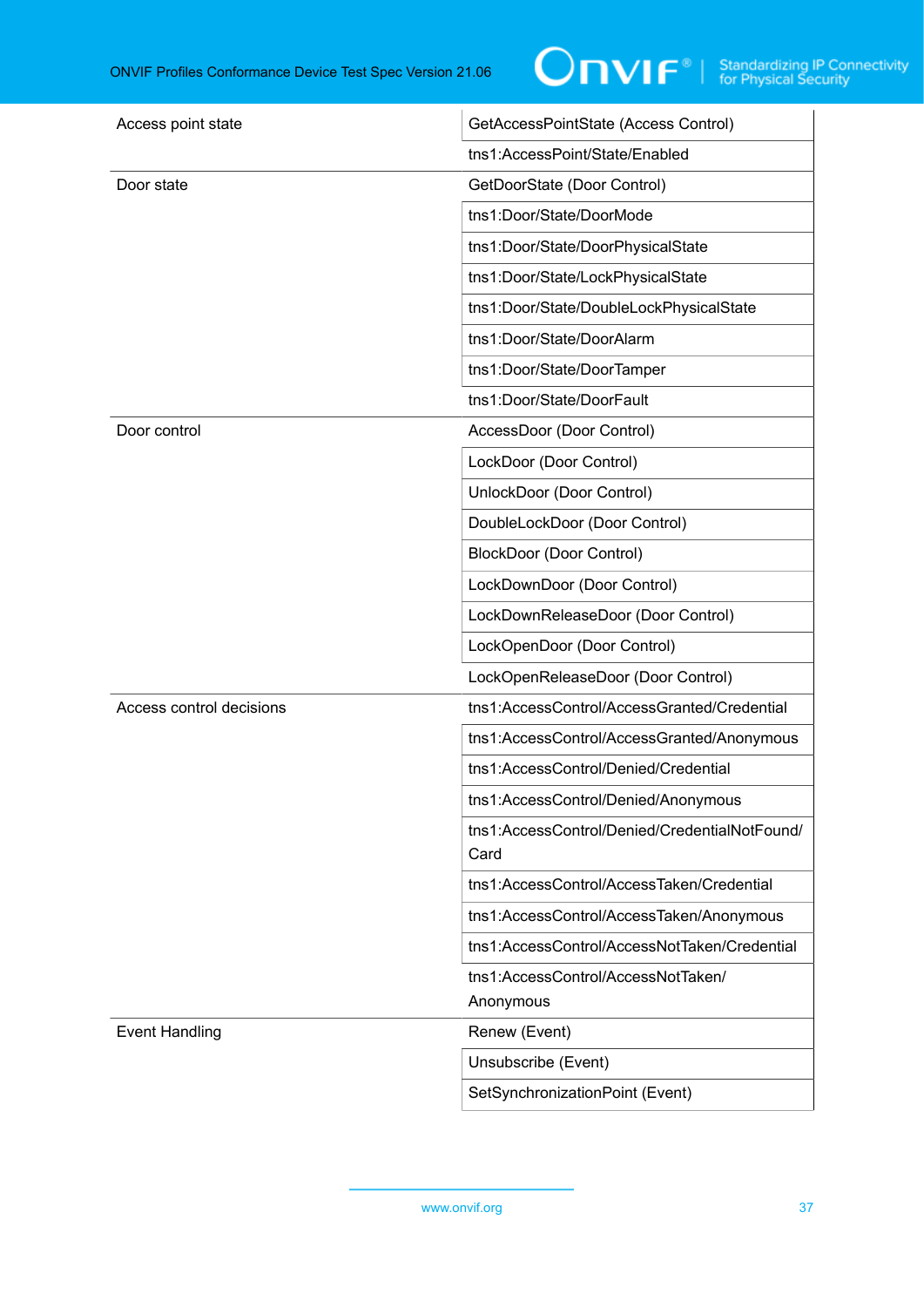

|                                      | CreatePullPointSubscription (Event)       |  |
|--------------------------------------|-------------------------------------------|--|
|                                      | PullMessage (Event)                       |  |
|                                      | GetEventProperties (Event)                |  |
|                                      | TopicFilter (Event)                       |  |
| <b>Profile Conditional Features</b>  |                                           |  |
| Configuration change - Access points | tns1:Configuration/AccessPoint/Changed    |  |
|                                      | tns1:Configuration/AccessPoint/Removed    |  |
| Configuration change - Doors         | tns1:Configuration/Door/Changed           |  |
|                                      | tns1:Configuration/Door/Removed           |  |
| Configuration change - Areas         | tns1:Configuration/Area/Changed           |  |
|                                      | tns1:Configuration/Area/Removed           |  |
| <b>Access Point Control</b>          | EnableAccessPoint (Access Control)        |  |
|                                      | DisableAccessPoint (Access Control)       |  |
| <b>External authorization</b>        | ExternalAuthorization (Access Control)    |  |
|                                      | tns1:AccessControl/Request/Credential     |  |
|                                      | tns1:AccessControl/Request/Anonymous      |  |
|                                      | tns1:AccessControl/Request/Timeout        |  |
| <b>Duress</b>                        | tns1:AccessControl/Duress                 |  |
| Persistent notification storage      | Seek (Event)                              |  |
| IP Filtering                         | GetIPAddressFilter (Device Management)    |  |
|                                      | SetIPAddressFilter (Device Management)    |  |
|                                      | AddlPAddressFilter (Device Management)    |  |
|                                      | RemovelPAddressFilter (Device Management) |  |
| <b>Device Mandatory Features</b>     |                                           |  |
| <b>Discovery</b>                     | <b>WS-Discovery</b>                       |  |
|                                      | GetDiscoveryMode (Device Management)      |  |
|                                      | SetDiscoveryMode (Device Management)      |  |
|                                      | GetScopes (Device Management)             |  |
|                                      | SetScopes (Device Management)             |  |
|                                      | AddScopes (Device Management)             |  |
|                                      | RemoveScopes (Device Management)          |  |
| <b>Network Configuration</b>         | GetHostname (Device Management)           |  |
|                                      | SetHostname (Device Management)           |  |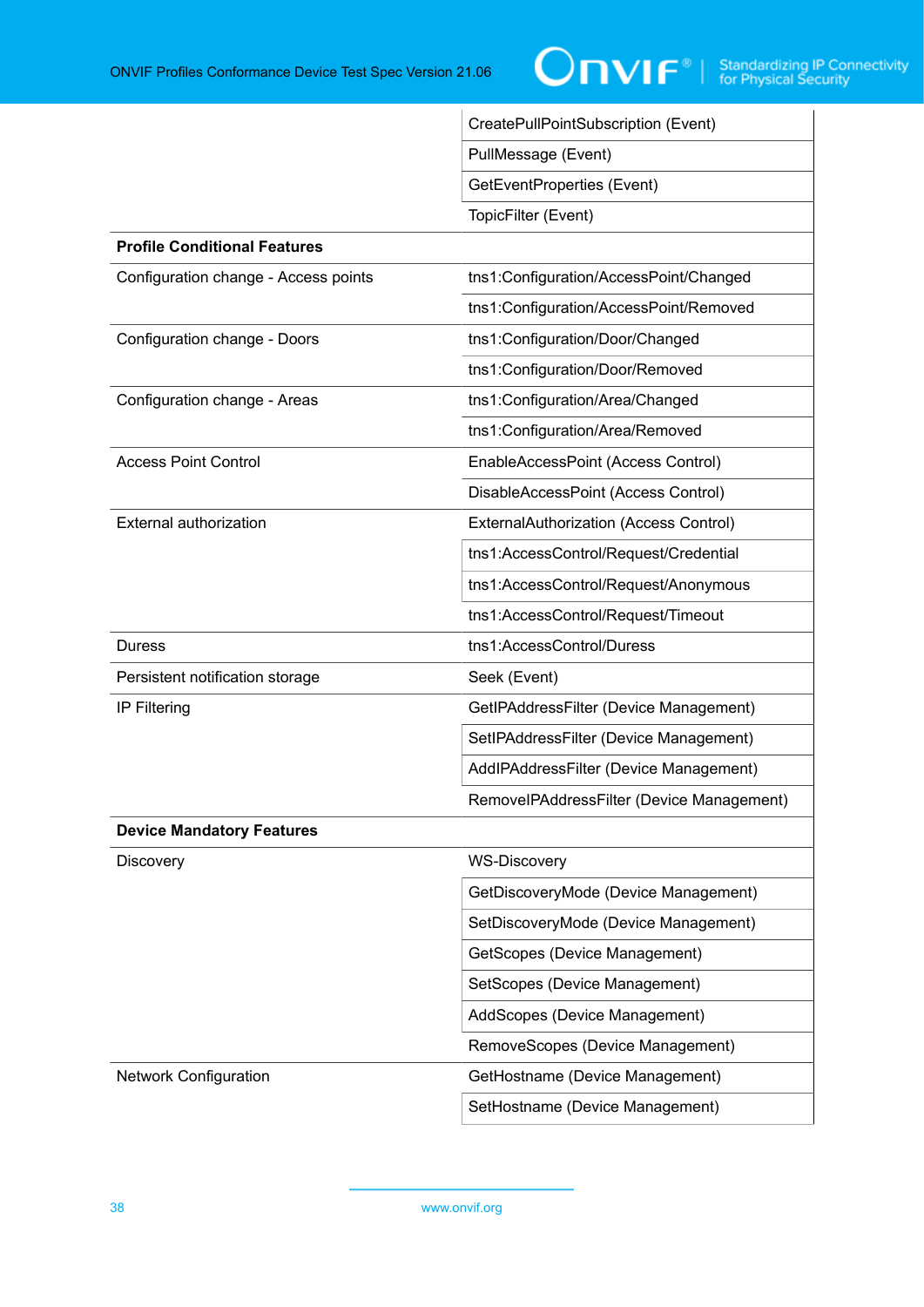|                      | GetDNS (Device Management)                      |
|----------------------|-------------------------------------------------|
|                      | SetDNS (Device Management)                      |
|                      | GetNetworkInterfaces (Device Management)        |
|                      | SetNetworkInterfaces (Device Management)        |
|                      | GetNetworkProtocols (Device Management)         |
|                      | SetNetworkProtocols (Device Management)         |
|                      | GetNetworkDefaultGateway (Device<br>Management) |
|                      | SetNetworkDefaultGateway (Device<br>Management) |
| System               | GetDeviceInformation (Device Management)        |
|                      | GetSystemDateAndTime (Device Management)        |
|                      | SetSystemDateAndTime (Device Management)        |
|                      | SetSystemFactoryDefault (Device Management)     |
|                      | Reboot (Device Management)                      |
| <b>User Handling</b> | GetUsers (Device Management)                    |
|                      | CreateUsers (Device Management)                 |
|                      | DeleteUsers (Device Management)                 |
|                      | SetUser (Device Management)                     |

# 5.2 Profile C Support Check

Preliminary checking for feature discovery will be performed prior to the test execution. For the details of the preliminary feature discovery, refer to [ONVIF Feature Discovery].

According to the result of test case execution, final determination of [ONVIF Profile C] support toward DUT is performed based on the following procedure.

- 1. Check that scope list contains the scope given in [Table](#page-35-0) 5.1. If there is no such scope in the scope list of the DUT, then it is determined that [ONVIF Profile C] is not supported.
- 2. Check Capabilities feature.
	- a. Check that GetServices command is supported by the DUT. If **Device Service/ Capabilities/GetServices** is not supported by the DUT, then it is determined that [ONVIF Profile С] is not supported by DUT and certification will be failed. Otherwise, it is determined that Capabilities category is supported with the following features included: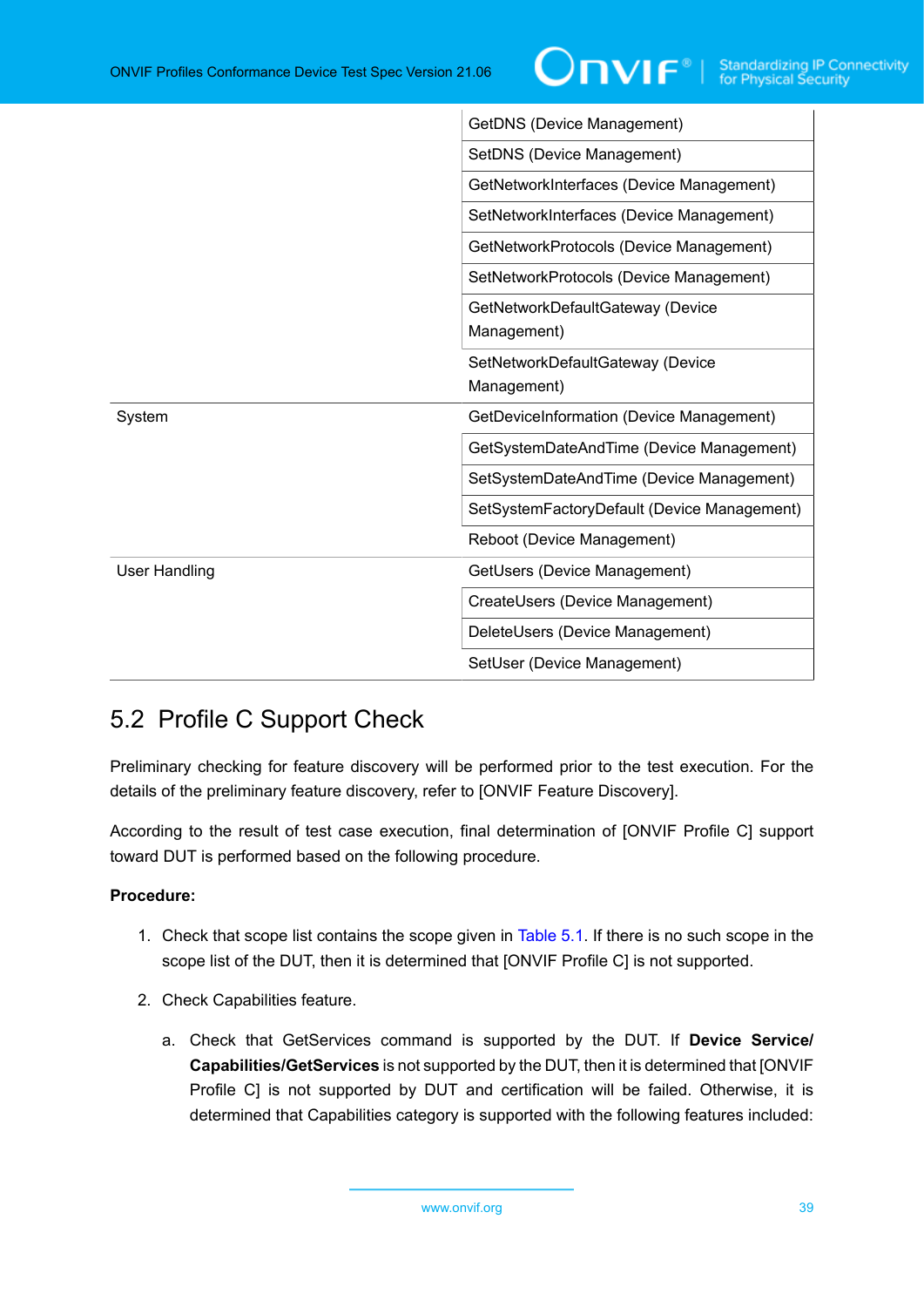- GetServices (Device Management)
- GetServiceCapabilities (Device Management)
- 3. Check that Discovery is supported by the DUT. If **Discovery** feature is regarded as unsupported by the DUT, then it is determined that [ONVIF Profile C] is not supported by the DUT and certification will be failed. Otherwise, it is determined that the following features are supported by the DUT:
	- WS-Discovery
	- GetDiscoveryMode (Device Management)
	- SetDiscoveryMode (Device Management)
	- GetScopes (Device Management)
	- SetScopes (Device Management)
	- AddScopes (Device Management)
	- RemoveScopes (Device Management)
- 4. Check Discovery Types support. If **Discovery/Types/tds:Device** is not supported by the DUT, then it is determined that [ONVIF Profile С] is not supported by DUT and certification will be failed.
- 5. Check that **Device Service/System/Network Configuration** is supported by the DUT. If **Device Service/System/Network Configuration** is regarded as unsupported by DUT, then it is determined that [ONVIF Profile C] is not supported by the DUT and certification will be failed. Otherwise, it is determined that the following features are supported by the DUT:
	- GetHostname (Device Management)
	- SetHostname (Device Management)
	- GetDNS (Device Management)
	- SetDNS (Device Management)
	- GetNetworkInterfaces (Device Management)
	- SetNetworkInterfaces (Device Management)
	- GetNetworkProtocols (Device Management)
	- SetNetworkProtocols (Device Management)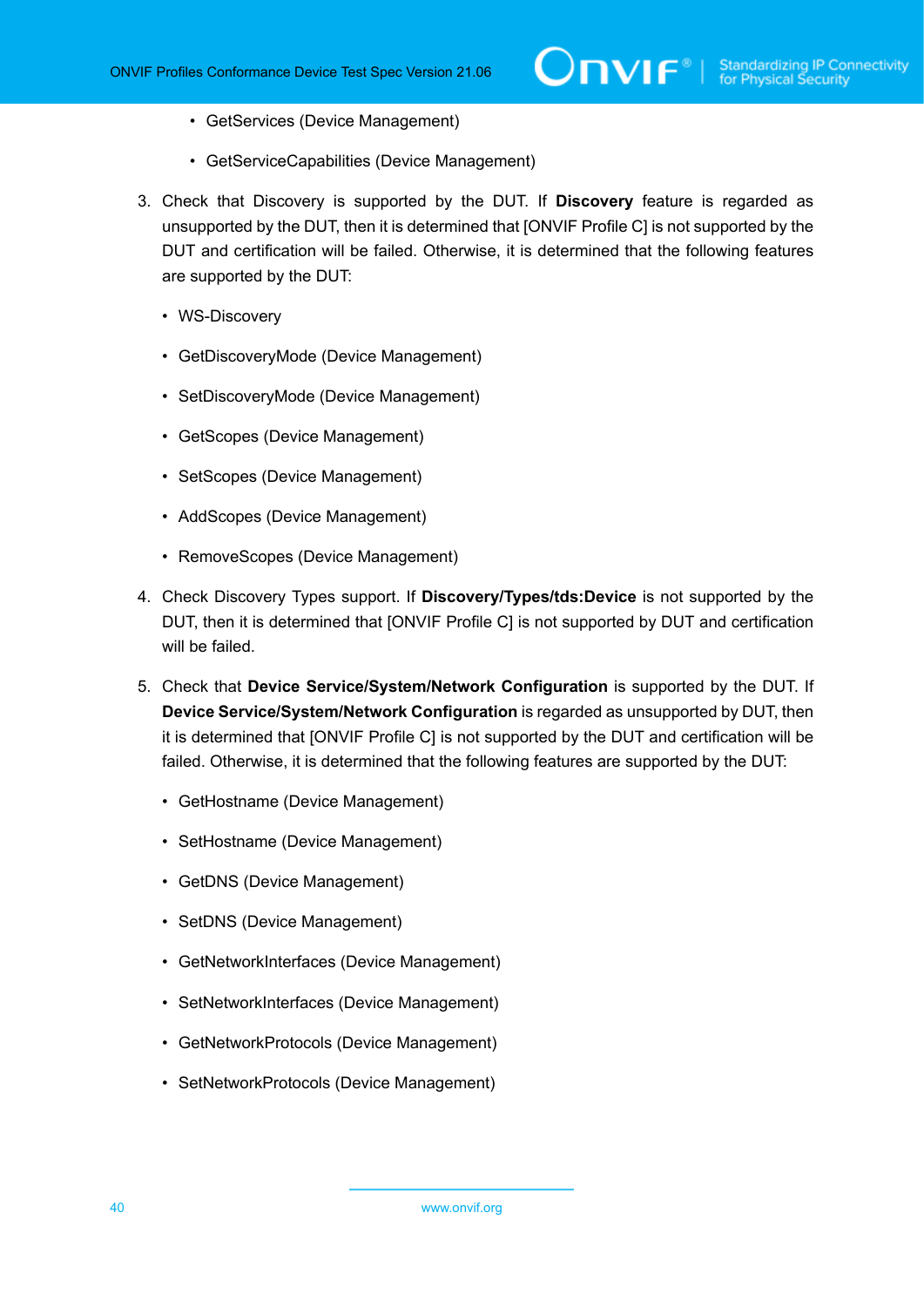- GetNetworkDefaultGateway (Device Management)
- SetNetworkDefaultGateway (Device Management)
- 6. Check System feature category of ONVIF profile support. This feature is mandatory for any of ONVIF device implementation. The following features are defined as supported:
	- GetDeviceInformation (Device Management)
	- GetSystemDateAndTime (Device Management)
	- SetSystemDateAndTime (Device Management)
	- SetSystemFactoryDefault (Device Management)
	- Reboot (Device Management)
- 7. Check that **Device Service/System/User Handling** is supported by the DUT. If **Device Service/System/User Handling** is regarded as unsupported by DUT, then it is determined that [ONVIF Profile C] is not supported by the DUT and certification will be failed. Otherwise, it is determined that the following features are supported by the DUT:
	- i. User Handling feature category:
		- GetUsers (Device Management)
		- CreateUsers (Device Management)
		- DeleteUsers (Device Management)
		- SetUser (Device Management)
- 8. Check Event Handling feature category.
	- a. Check that Event Service is supported by DUT. If **Event Service** is regarded as unsupported by DUT, then it is determined that [ONVIF Profile C] is not supported by DUT and certification will be failed. Otherwise, it is determined that Event Handling features is supported by DUT. The following features are defined as supported:
		- i. Capabilities feature category
			- GetServiceCapabilities (Event)
		- ii. Event Handling feature category
			- GetEventProperties (Event)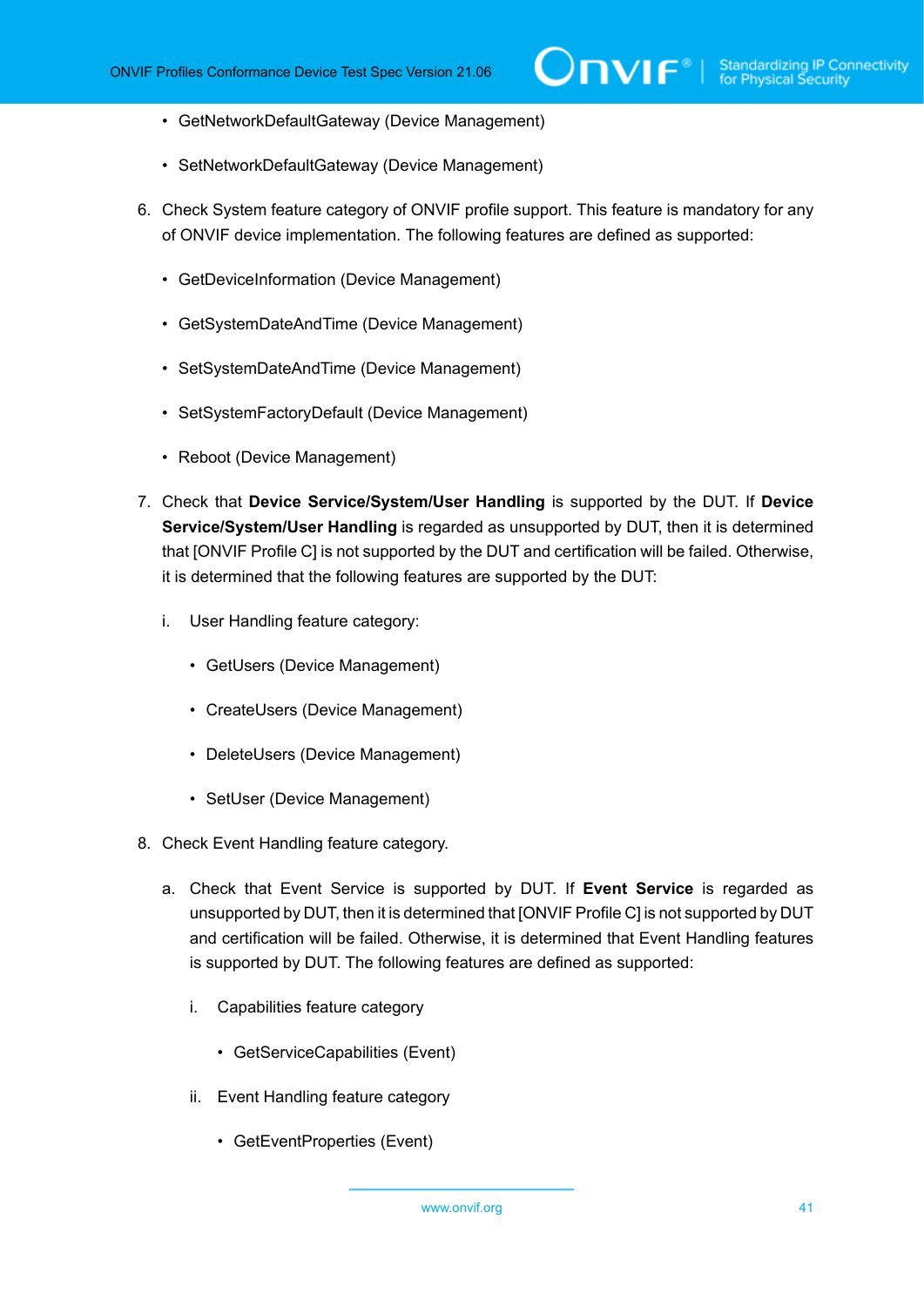- b. Check that Pull-Point Notification is supported by DUT. If **Event Service/Pull-Point Notification** is regarded as unsupported by DUT, then it is determined that [ONVIF Profile C] is not supported by DUT and certification will be failed. Otherwise, it is determined that the following features are defined as supported:
	- i. Event Handling feature category
		- Renew (Event)
		- Unsubscribe (Event)
		- SetSynchronizationPoint (Event)
		- CreatePullPointSubscription (Event)
		- PullMessage (Event)
		- TopicFilter (Event)
- c. Check that at least two PullPoint subscriptions are supported by the DUT. If **Event Service/GetServiceCapabilities/MaxPullPoints capability** is not supported by the DUT or it has value less than 2, then it is determined that [ONVIF Profile C] is not supported by DUT and certification will be failed. Otherwise, it is determined that Event Handling is supported with the following feature category included:
	- a. At least two PullPoint subscriptions
- 9. Check Security feature category.
	- a. Check that HTTP Digest Authentication is supported by the DUT. If **Security\Digest** is regarded as unsupported by DUT, then it is determined that [ONVIF Profile С] is not supported by DUT and certification will be failed. Otherwise, it is determined that HTTP Digest Authentication feature is supported by DUT.
- 10.Check Persistent notification storage feature category of ONVIF profile support. If **Event Service\Persistent notification storage** is regarded as supported by DUT, then it is determined that Store events feature category with Seek (Event) feature is supported by DUT.
- 11. Check Access Control Service related features.
	- a. Check that Access Control Service is supported by DUT. If **Access Control Service** is regarded as unsupported by DUT, then it is determined that [ONVIF Profile C] is not supported by DUT and certification will be failed. Otherwise, it is determined that Access Control related features are supported by DUT. Those features are: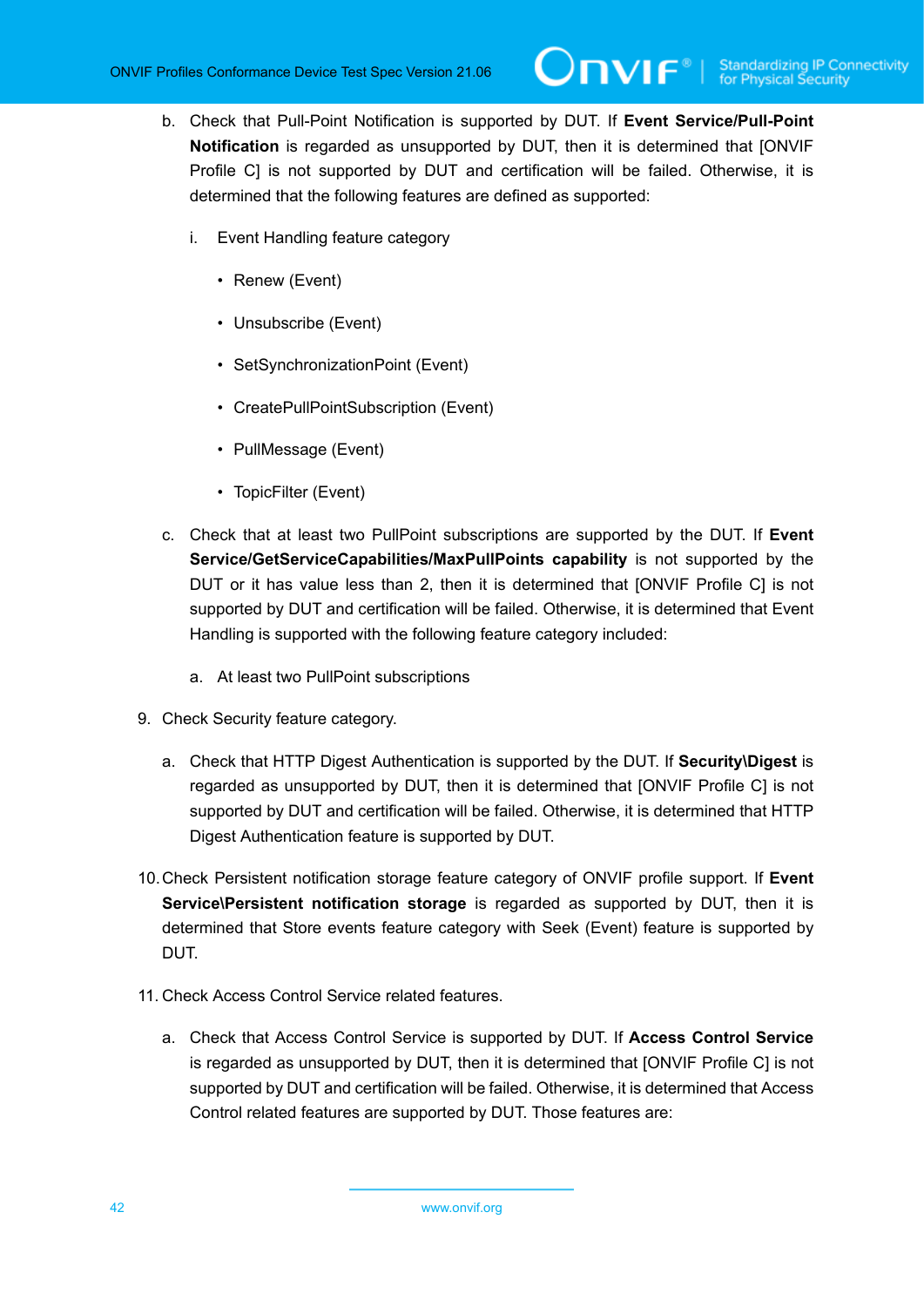- i. Capabilities feature category
	- GetServiceCapabilities (Access Control)
- ii. System component information Access points feature category
	- GetAccessPointInfoList (Access Control)
	- GetAccessPointInfo (Access Control)
- iii. System component information Areas feature category
	- GetAreaInfoList (Access Control)
	- GetAreaInfo (Access Control)
- iv. Check that Access Point Entity is supported by DUT. If **Access Control Service/ Access Point Entity** is regarded as unsupported by DUT, then it is determined that [ONVIF Profile C] is not supported by DUT and certification will be failed. Otherwise, it is determined that the following features are supported by the DUT:
	- i. Access point state feature category
		- GetAccessPointState (Access Control)
		- tns1:AccessPoint/State/Enabled
- v. Check that tns1:AccessControl/AccessGranted/Credential topic is supported by DUT. If **Access Control Service\Access Control Events\AccessControl/ AccessGranted/Credential** is regarded as unsupported by DUT, then it is determined that [ONVIF Profile C] is not supported by DUT and certification will be failed. Otherwise, it is determined that the following features are supported by the DUT:
	- i. Access control decisions
		- tns1:AccessControl/AccessGranted/Credential
- vi. Check that tns1:AccessControl/Denied/Credential topic is supported by DUT. If **Access Control Service\Access Control Events\AccessControl/Denied/ Credential** is regarded as unsupported by DUT, then it is determined that [ONVIF Profile C] is not supported by DUT and certification will be failed. Otherwise, it is determined that the following features are supported by the DUT:
	- i. Access control decisions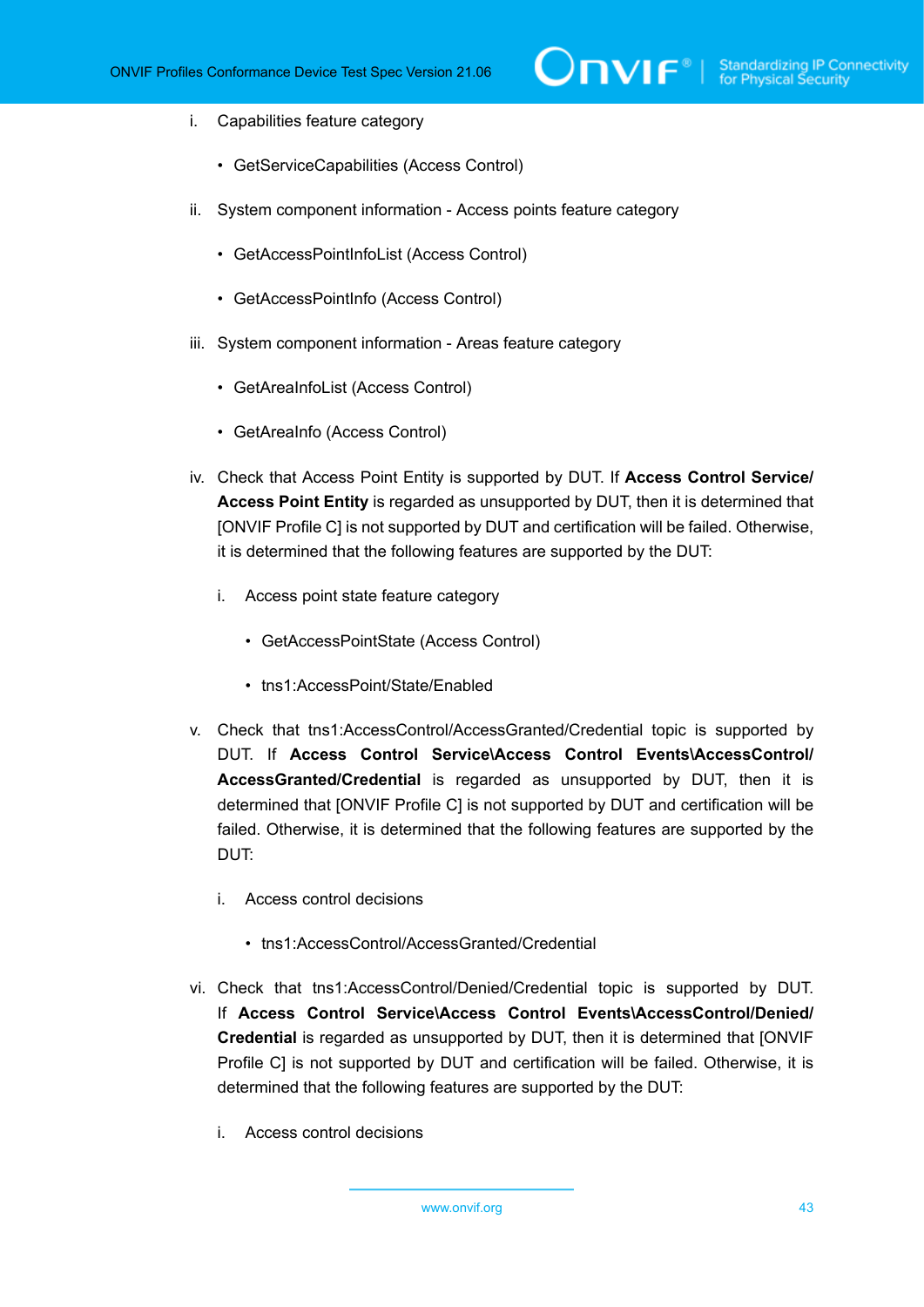#### • tns1:AccessControl/Denied/Credential

- b. Check that Access point control feature category is supported by the DUT. If **Access Control Service\Access Point Entity\Enable/Disable Access Point** is regarded as supported by DUT, then it is determined that EnableAccessPoint (Access Control) and DisableAccessPoint (Access Control) features are supported by the DUT.
- c. Check that Anonymous Access feature is supported by the DUT. If **Access Control Service\Access Point Entity\Anonymous Access** is regarded as supported by DUT
	- 1. Check that tns1:AccessControl/AccessGranted/Anonymous feature is supported by the DUT. If **Access Control Service\Access Control Events\AccessControl/ AccessGranted/Anonymous** is regarded as unsupported by DUT, then it is determined that [ONVIF Profile C] is not supported by DUT and certification will be failed. Otherwise, it is determined that the following features are supported by the DUT:
		- i. Access control decisions
			- tns1:AccessControl/AccessGranted/Anonymous
	- 2. Check that tns1:AccessControl/Denied/Anonymous feature is supported by the DUT. If **Access Control Service\Access Control Events\AccessControl/Denied/ Anonymous** is regarded as unsupported by DUT, then it is determined that [ONVIF Profile C] is not supported by DUT and certification will be failed. Otherwise, it is determined that the following features are supported by the DUT:
		- i. Access control decisions
			- tns1:AccessControl/Denied/Anonymous
- d. Check that Access Taken feature is supported by the DUT. If **Access Control Service \Access Point Entity\Access Taken** is regarded as supported by DUT
	- 1. Check that tns1:AccessControl/AccessTaken/Credential feature is supported by the DUT. If **Access Control Service\Access Control Events\AccessControl/ AccessTaken/Credential** is regarded as unsupported by DUT, then it is determined that [ONVIF Profile C] is not supported by DUT and certification will be failed. Otherwise, it is determined that the following features are supported by the DUT:
		- i. Access control decisions
			- tns1:AccessControl/AccessTaken/Credential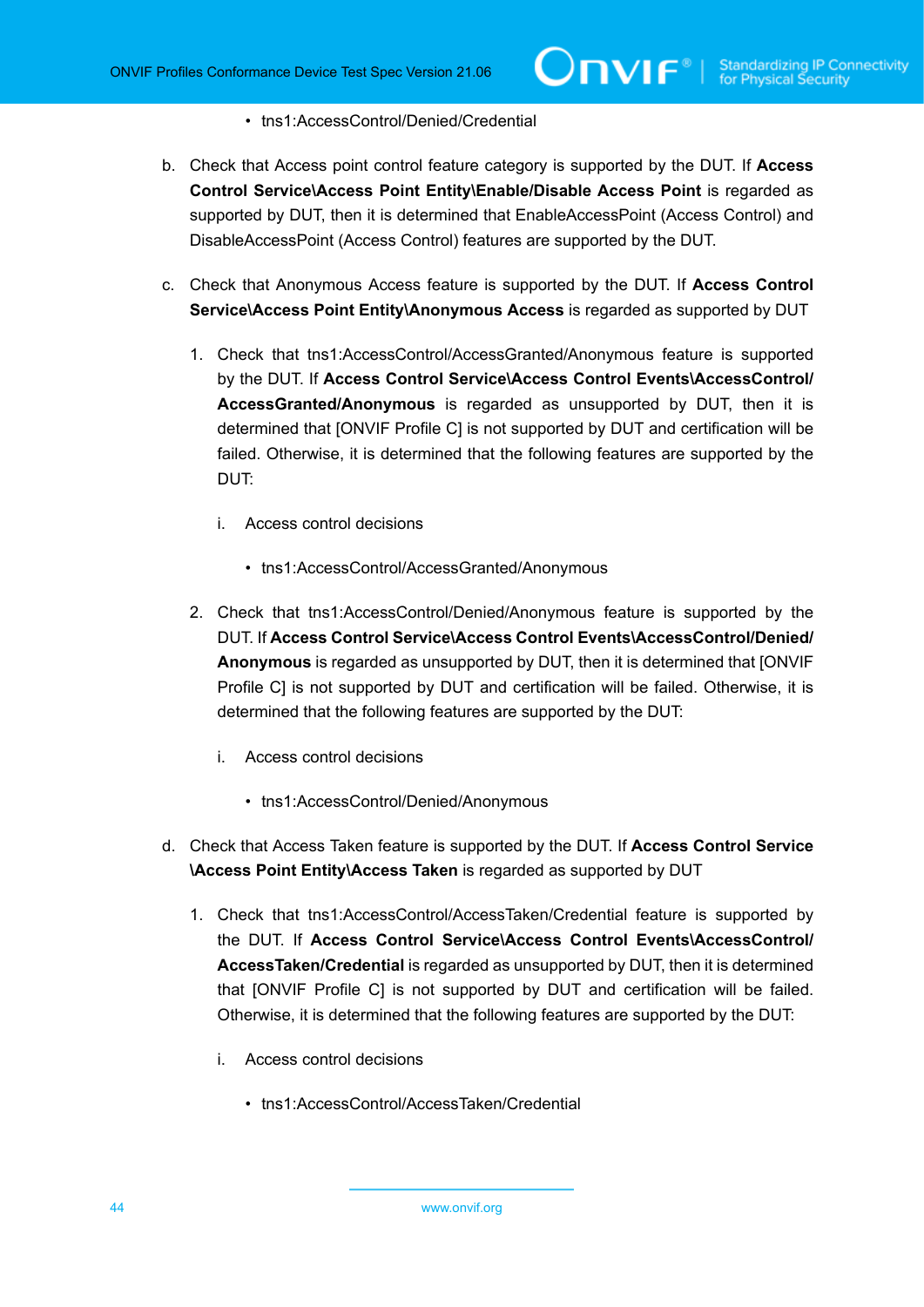- 2. Check that tns1:AccessControl/AccessNotTaken/Credential feature is supported by the DUT. If **Access Control Service\Access Control Events\AccessControl/ AccessNotTaken/Credential** is regarded as unsupported by DUT, then it is determined that [ONVIF Profile C] is not supported by DUT and certification will be failed. Otherwise, it is determined that the following features are supported by the DUT:
	- i. Access control decisions
		- tns1:AccessControl/AccessNotTaken/Credential
- e. Check that tns1:AccessControl/AccessTaken/Anonymous and tns1:AccessControl/ AccessNotTaken/Anonymous features are supported by the DUT. If **Access Control Service\Access Point Entity\Access Taken** and **Access Control Service\Access Point Entity\Anonymous Access** are regarded as supported by DUT, then it is determined that tns1:AccessControl/AccessTaken/Anonymous and tns1:AccessControl/ AccessNotTaken/Anonymous features are supported by the DUT.
- f. Check that tns1:AccessControl/Denied/CredentialNotFound/Card feature are supported by the DUT. If **Access Control Service\Access Control Events\AccessControl/ Denied/CredentialNotFound/Card** is regarded as supported by DUT, then it is determined that tns1:AccessControl/Denied/CredentialNotFound/Card feature is supported by the DUT.
- g. Check that External authorization feature category is supported by the DUT. If **AccessControl\External Authorization** is regarded as supported by DUT:
	- i. It is determined that the following features are supported by the DUT:
		- i. External authorization
			- ExternalAuthorization (Access Control)
			- tns1:AccessControl/Request/Timeout
	- ii. Check that tns1:AccessControl/Request/Credential is supported by the DUT. If **Access Control Service\Access Control Events\:AccessControl/Request/ Credential** is regarded as unsupported by DUT, then it is determined that [ONVIF Profile C] is not supported by DUT and certification will be failed. Otherwise, it is determined that the following features are supported by the DUT:
		- i. External authorization
			- tns1:AccessControl/Request/Credential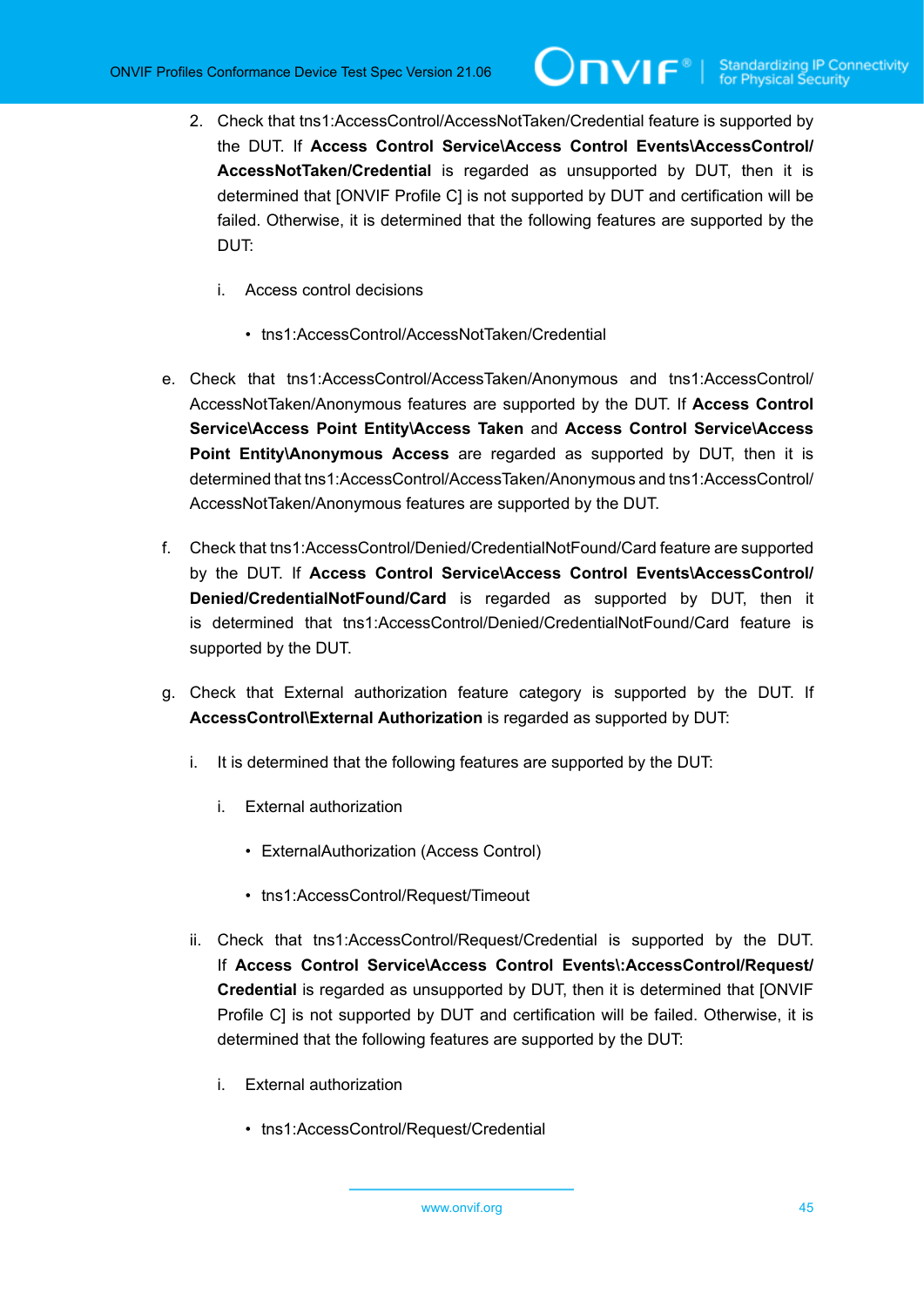- h. Check that tns1:AccessControl/Request/Anonymous of External authorization feature category is supported by the DUT. If **AccessControl\External Authorization** and **Access Control Service\Access Point Entity\Anonymous Access** is regarded as supported by DUT, then it is determined that tns1:AccessControl/Request/Anonymous feature is supported by the DUT.
- i. Check that tns1:Configuration/AccessPoint/Changed feature are supported by the DUT. If **Access Control Service\Access Control Events\Configuration/AccessPoint/ Changed** is regarded as supported by DUT, then it is determined that tns1:Configuration/ AccessPoint/Changed feature is supported by the DUT.
- j. Check that tns1:Configuration/AccessPoint/Removed feature are supported by the DUT. If **Access Control Service\Access Control Events\Configuration/ AccessPoint/Removed** is regarded as supported by DUT, then it is determined that tns1:Configuration/AccessPoint/Removed feature is supported by the DUT.
- k. Check that tns1:Configuration/Area/Changed feature are supported by the DUT. If **Access Control Service\Access Control Events\Configuration/Area/Changed** is regarded as supported by DUT, then it is determined that tns1:Configuration/Area/ Changed feature is supported by the DUT.
- l. Check that tns1:Configuration/Area/Removed feature are supported by the DUT. If **Access Control Service\Access Control Events\Configuration/Area/Removed** is regarded as supported by DUT, then it is determined that tns1:Configuration/Area/ Removed feature is supported by the DUT.
- m. Check that Duress feature category is supported by the DUT. If **Access Control Service \Access Point Entity\Duress** is regarded as supported by DUT, then it is determined that tns1:AccessControl/Duress feature is supported by the DUT.
- 12.Check Door Control Service related features.
	- a. Check that Door Control Service is supported by DUT. If **Door Control Service** is regarded as unsupported by DUT, then it is determined that [ONVIF Profile C] is not supported by DUT and certification will be failed. Otherwise, it is determined that Door Control related features are supported by DUT. Those features are:
		- i. Capabilities feature category
			- GetServiceCapabilities (Door Control)
		- ii. System component information Doors feature category
			- GetDoorInfoList (Door Control)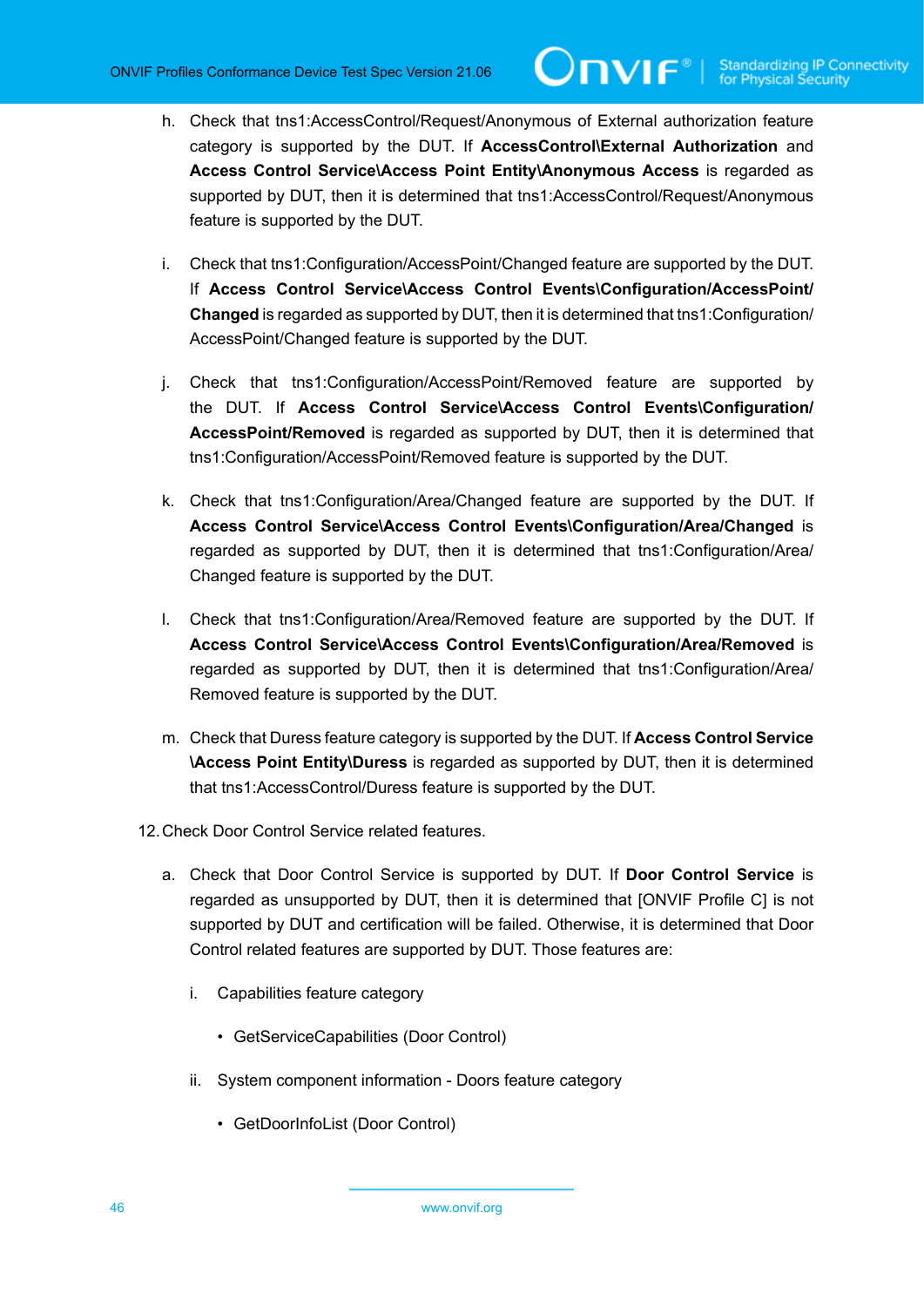- GetDoorInfo (Door Control)
- iii. Check that Door Entity is supported by DUT. If **Door Control Service/Door Entity** is regarded as unsupported by DUT, then it is determined that [ONVIF Profile C] is not supported by DUT and certification will be failed. Otherwise, it is determined that the following features are supported by the DUT:
	- i. Door state feature category
		- GetDoorState (Door Control)
		- tns1:Door/State/DoorMode
- b. Check that AccessDoor (Door Control) feature is supported by the DUT. If **Door Control Service\Door Entity\Access Door** is regarded as unsupported by DUT, then it is determined that [ONVIF Profile C] is not supported by DUT and certification will be failed. Otherwise, it is determined that AccessDoor (Door Control) feature is supported by the DUT.
- c. Check that LockDoor (Door Control) feature is supported by the DUT. If **Door Control Service\Door Entity\Lock Door** is regarded as unsupported by DUT, then it is determined that [ONVIF Profile C] is not supported by DUT and certification will be failed. Otherwise, it is determined that LockDoor (Door Control) feature is supported by the DUT.
- d. Check that UnlockDoor (Door Control) feature is supported by the DUT. If **Door Control Service\Door Entity\Unlock Door** is regarded as unsupported by DUT, then it is determined that [ONVIF Profile C] is not supported by DUT and certification will be failed. Otherwise, it is determined that UnlockDoor (Door Control) feature is supported by the DUT.
- e. Check that DoubleLockDoor (Door Control) feature is supported by the DUT. If **Door Control Service\Door Entity\Double Lock Door**is regarded as supported by DUT, then it is determined that DoubleLockDoor (Door Control) feature is supported by the DUT.
- f. Check that BlockDoor (Door Control) feature is supported by the DUT. If **Door Control Service\Door Entity\Block Door** is regarded as supported by DUT, then it is determined that BlockDoor (Door Control) feature is supported by the DUT.
- g. Check that LockDownDoor (Door Control) and LockDownReleaseDoor (Door Control) features are supported by the DUT. If **Door Control Service\Door Entity\Lock Down Door** is regarded as supported by DUT, then it is determined that LockDownDoor (Door Control) and LockDownReleaseDoor (Door Control) features are supported by the DUT.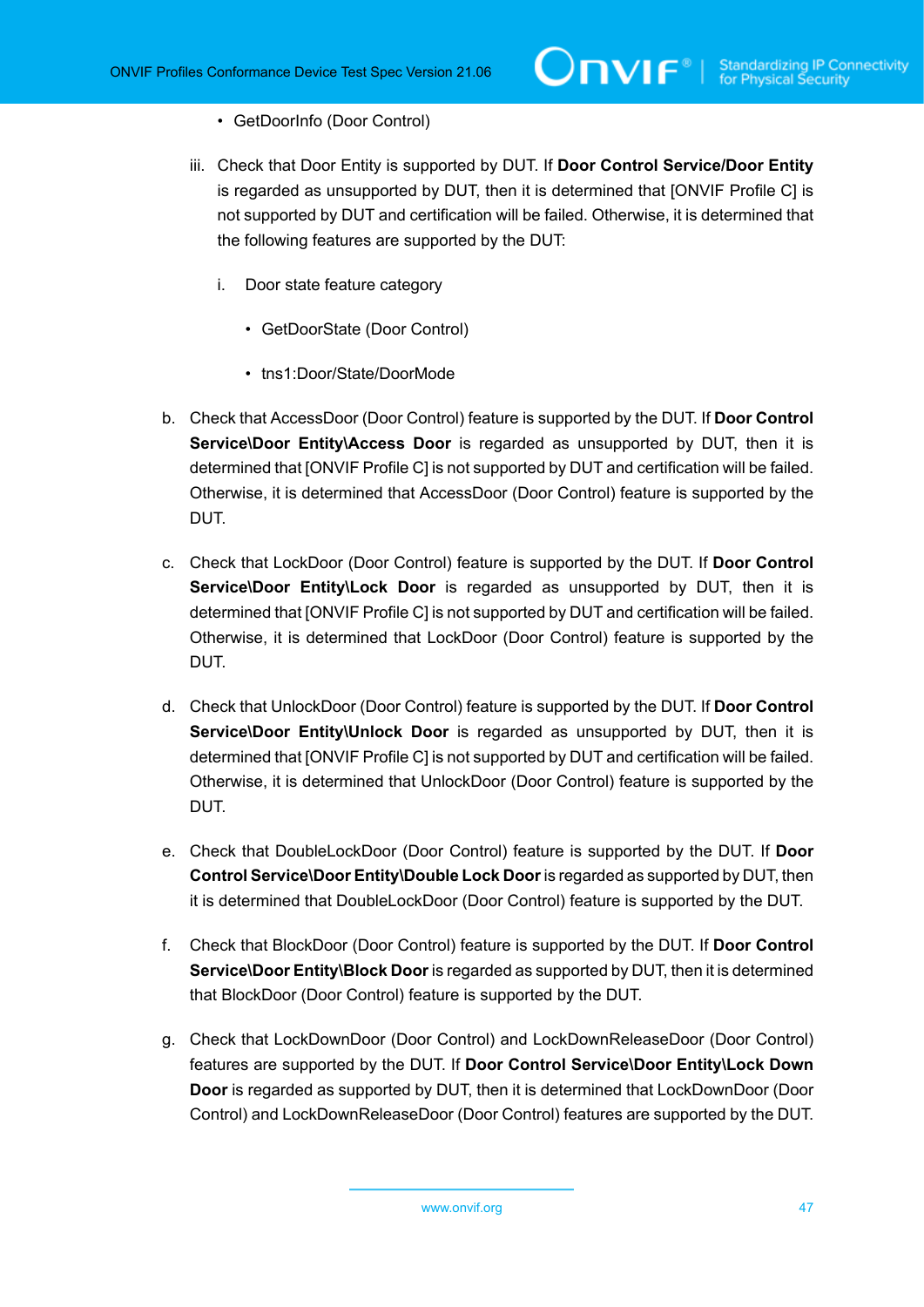- h. Check that LockOpenDoor (Door Control) and LockOpenReleaseDoor (Door Control) features are supported by the DUT. If **Door Control Service\Door Entity\Lock Open Door** is regarded as supported by DUT, then it is determined that LockOpenDoor (Door Control) and LockOpenReleaseDoor (Door Control) features are supported by the DUT.
- i. Check that tns1:Door/State/DoorPhysicalState feature are supported by the DUT. If **Door Control Service\Door Entity\Door Monitor** is regarded as supported by DUT, then it is determined that tns1:Door/State/DoorPhysicalState feature is supported by the DUT.
- j. Check that tns1:Door/State/LockPhysicalState feature are supported by the DUT. If **Door Control Service\Door Entity\Lock Monitor** is regarded as supported by DUT, then it is determined that tns1:Door/State/LockPhysicalState feature is supported by the DUT.
- k. Check that tns1:Door/State/DoubleLockPhysicalState feature are supported by the DUT. If **Door Control Service\Door Entity\Double Lock Monitor** is regarded as supported by DUT, then it is determined that tns1:Door/State/DoubleLockPhysicalState feature is supported by the DUT.
- l. Check that tns1:Door/State/DoorAlarm feature are supported by the DUT. If **Door Control Service\Door Entity\Alarm** is regarded as supported by DUT, then it is determined that tns1:Door/State/DoorAlarm feature is supported by the DUT.
- m. Check that tns1:Door/State/DoorTamper feature are supported by the DUT. If **Door Control Service\Door Entity\Tamper** is regarded as supported by DUT, then it is determined that tns1:Door/State/DoorTamper feature is supported by the DUT.
- n. Check that tns1:Door/State/DoorFault feature are supported by the DUT. If **Door Control Service\Door Entity\Fault** is regarded as supported by DUT, then it is determined that tns1:Door/State/DoorFault feature is supported by the DUT.
- o. Check that tns1:Configuration/Door/Changed feature are supported by the DUT. If **Access Control Service\Access Control Events\Configuration/Door/Changed** is regarded as supported by DUT, then it is determined that tns1:Configuration/Door/ Changed feature is supported by the DUT.
- p. Check that tns1:Configuration/Door/Removed feature are supported by the DUT. If **Access Control Service\Access Control Events\Configuration/Door/Removed** is regarded as supported by DUT, then it is determined that tns1:Configuration/Door/ Removed feature is supported by the DUT.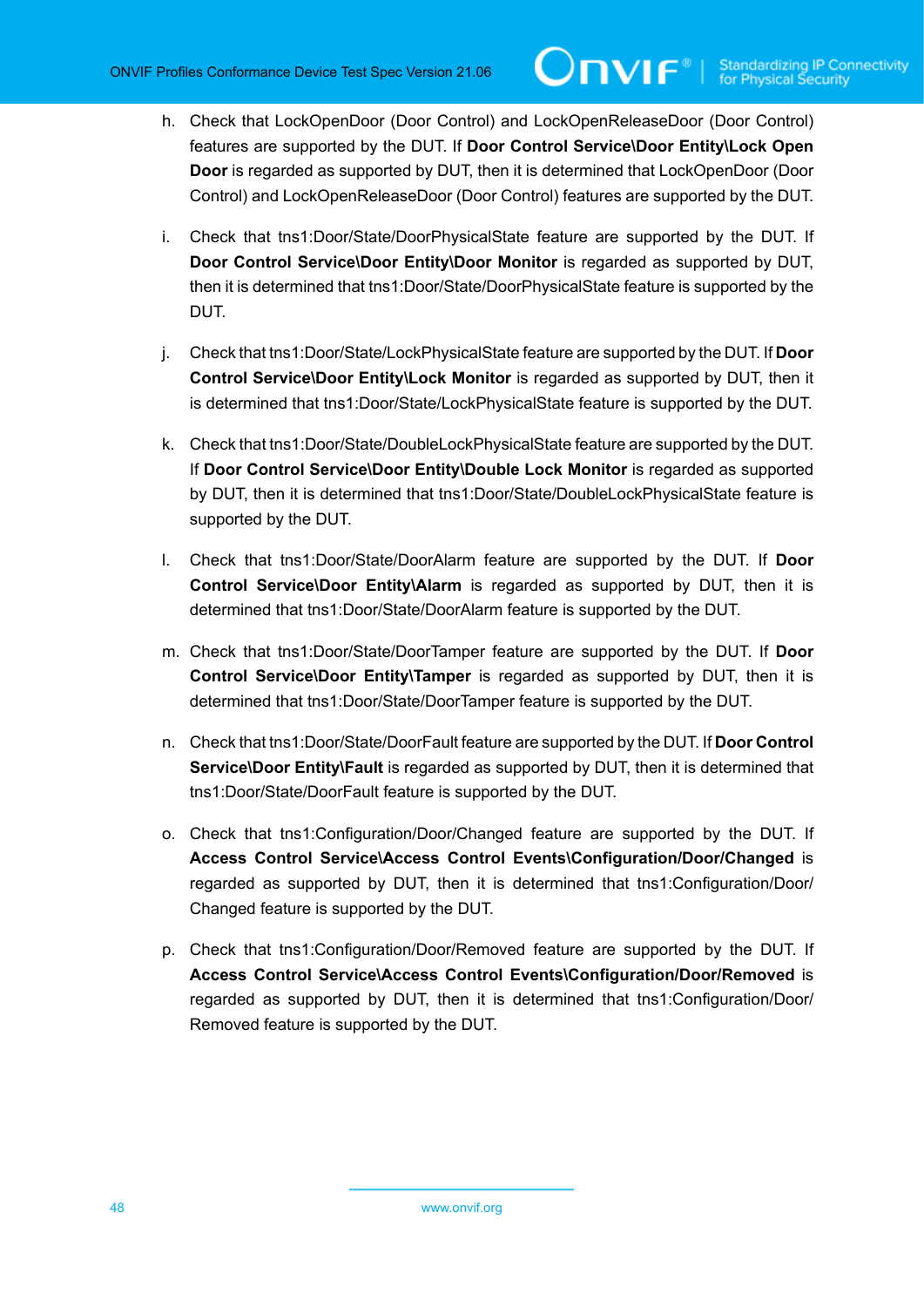# **6 Profile Q Conformance**

## 6.1 Feature category classification for ONVIF Profile Q

In order for ONVIF Device Test Tool to conduct conformance testing toward [ONVIF Profile Q], it would need to identify whether DUT implements the expected feature set.

This section classifies supported features as multiple categories that are related to [ONVIF Profile Q] conformance. Those category classifications will be used to do some preliminary checking prior to the test case execution and also they will be used to determine whether DUT can be considered to be [ONVIF Profile Q] conformant device.

The following discovery scope is defined as the scope that signals that DUT is [ONVIF Profile Q] product.

### <span id="page-48-0"></span>**Table 6.1. Profile Q Discovery Scope**

| onvif://www.onvif.org/Profile/Q/FactoryDefault |  |
|------------------------------------------------|--|
| onvif://www.onvif.org/Profile/Q/Operational    |  |

The following table shows the classified feature categories based on commands and/or functional blocks that are referenced by DUT.

#### **Table 6.2. Profile Q Features Categories**

| <b>Profile Mandatory Features</b> |                                            |
|-----------------------------------|--------------------------------------------|
| Capabilities                      | GetServices (Device Management)            |
|                                   | GetServiceCapabilities (Device Management) |
|                                   | GetServiceCapabilities (Event)             |
|                                   | MaxUsernameLength capability is supported  |
|                                   | MaxPasswordLength capability is supported  |
| <b>Network Configuration</b>      | GetHostname (Device Management)            |
|                                   | SetHostname (Device Management)            |
|                                   | GetDNS (Device Management)                 |
|                                   | SetDNS (Device Management)                 |
|                                   | GetNetworkInterfaces (Device Management)   |
|                                   | SetNetworkInterfaces (Device Management)   |
|                                   | GetNetworkProtocols (Device Management)    |
|                                   | SetNetworkProtocols (Device Management)    |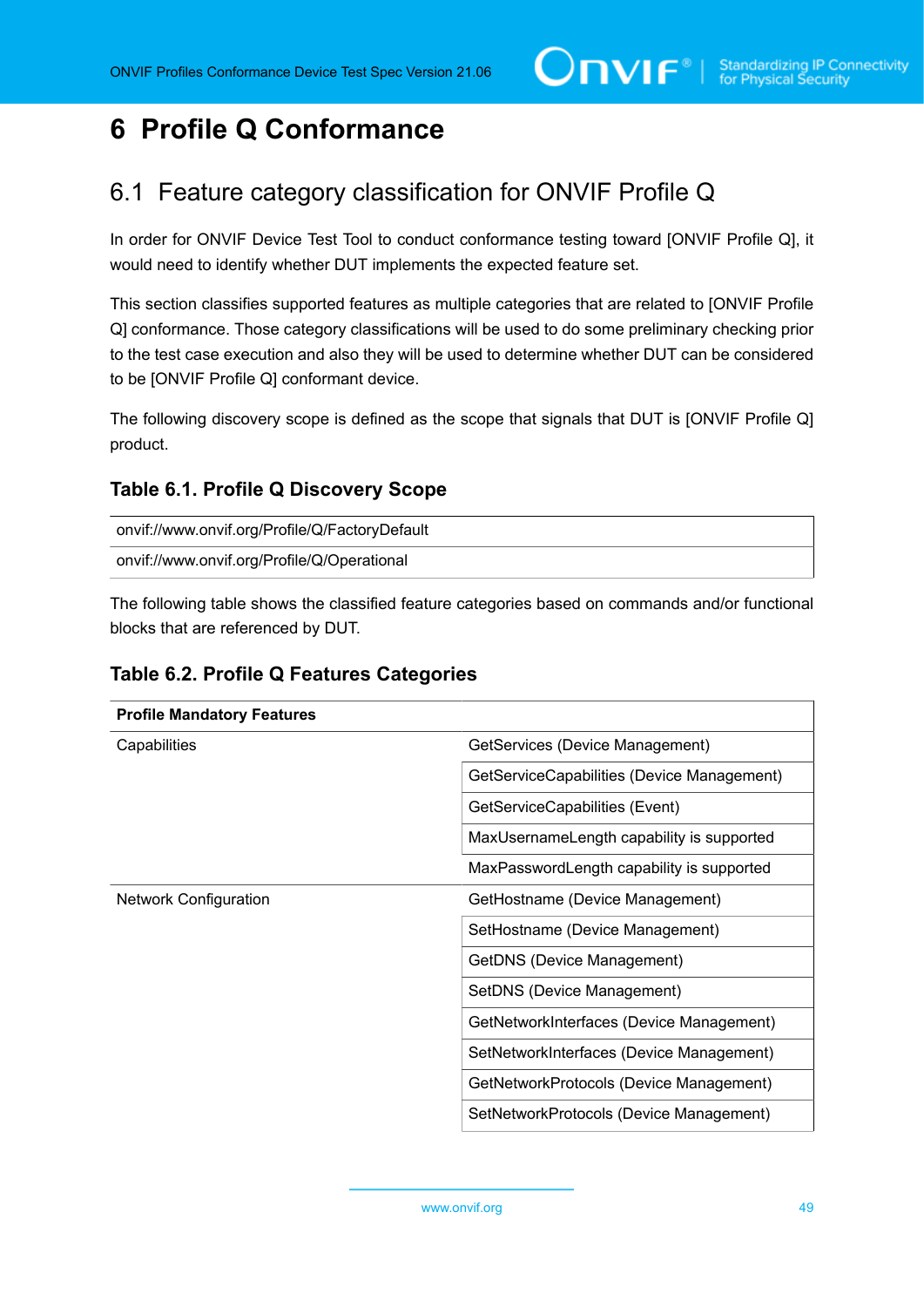|                                       | GetNetworkDefaultGateway (Device<br>Management)                      |
|---------------------------------------|----------------------------------------------------------------------|
|                                       | SetNetworkDefaultGateway (Device<br>Management)                      |
|                                       | GetZeroConfiguration (Device Management)                             |
|                                       | SetZeroConfiguration (Device Management)                             |
| System                                | GetDeviceInformation (Device Management)                             |
|                                       | GetSystemDateAndTime (Device Management)                             |
|                                       | SetSystemDateAndTime (Device Management)                             |
|                                       | GetNTP (Device Management)                                           |
|                                       | SetNTP (Device Management)                                           |
|                                       | SetSystemFactoryDefault (Device Management)                          |
|                                       | Reboot (Device Management)                                           |
| <b>User Handling</b>                  | MaxUsers capability is supported                                     |
|                                       | GetUsers (Device Management)                                         |
|                                       | CreateUsers (Device Management)                                      |
|                                       | DeleteUsers (Device Management)                                      |
|                                       | SetUser (Device Management)                                          |
| <b>Standard Events for Monitoring</b> | tns1:Monitoring/ProcessorUsage                                       |
|                                       | tns1:Monitoring/OperatingTime/LastReset                              |
|                                       | tns1:Monitoring/OperatingTime/LastReboot                             |
|                                       | tns1:Monitoring/OperatingTime/<br>LastClockSynchronization           |
| <b>Event Handling</b>                 | MaxPullPoint capability is supported and value is<br>not less than 2 |
|                                       | SetSynchronizationPoint (Event)                                      |
|                                       | CreatePullPointSubscription (Event)                                  |
|                                       | PullMessages (Event)                                                 |
|                                       | GetEventProperties (Event)                                           |
|                                       | Renew (Event)                                                        |
|                                       | Unsubscribe (Event)                                                  |
|                                       | TopicFilter (Event)                                                  |
| <b>Profile Conditional Features</b>   |                                                                      |
| Remote User Management                | GetRemoteUser (Device Management)                                    |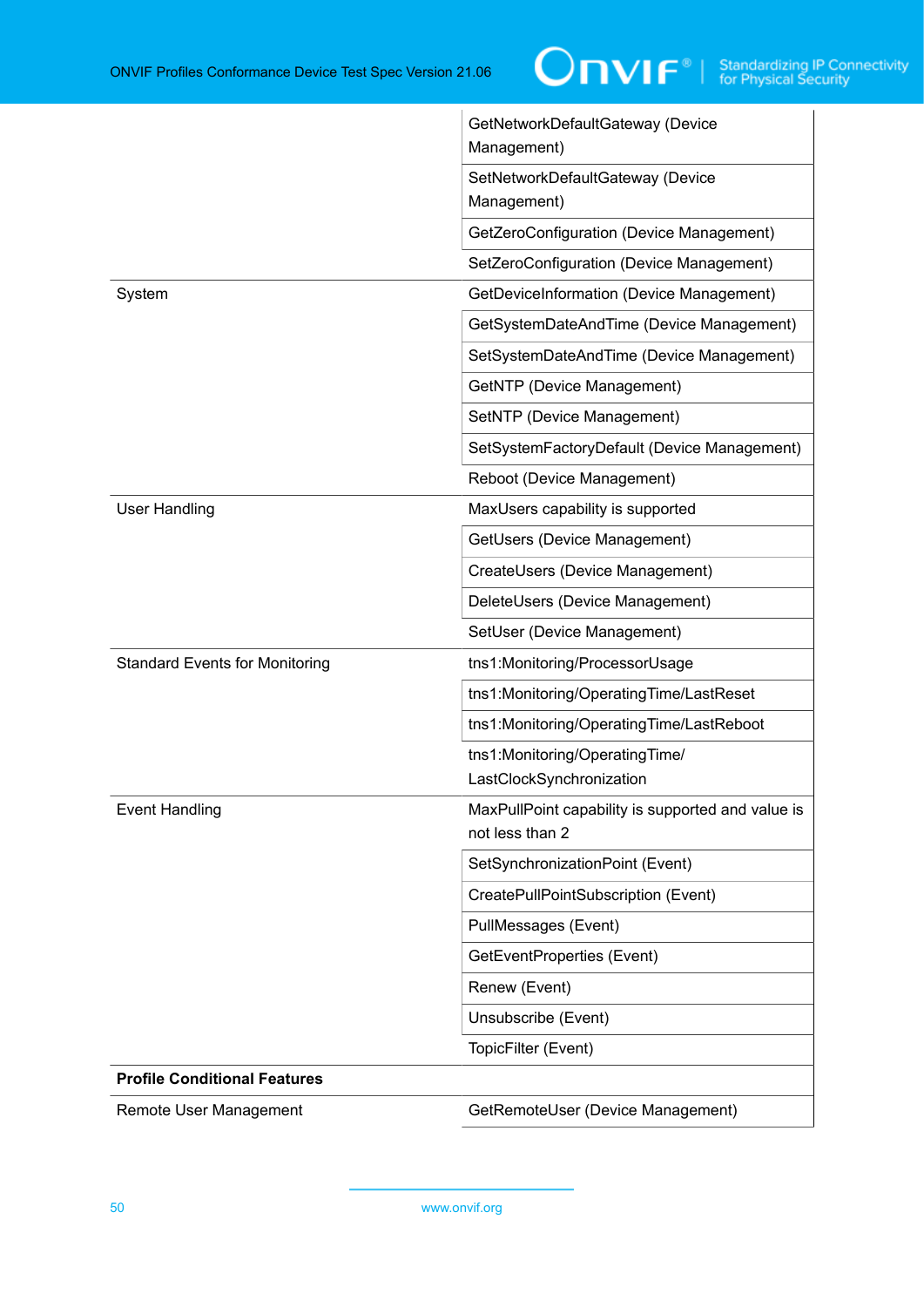|                                       | SetRemoteUser (Device Management)                                   |
|---------------------------------------|---------------------------------------------------------------------|
| Firmware Upgrade                      | StartFirmwareUpgrade (Device Management)                            |
| <b>Backup and Restore</b>             | GetSystemUris (Device Management)                                   |
|                                       | StartSystemRestore (Device Management)                              |
| <b>TLS Configuration - Keystore</b>   | CreateCertificationPath (Security Configuration)                    |
|                                       | CreatePKCS10CSR (Security Configuration)                            |
|                                       | CreateRSAKeyPair (Security Configuration)                           |
|                                       | CreateSelfSignedCertificate (Security<br>Configuration)             |
|                                       | DeleteCertificate (Security Configuration)                          |
|                                       | DeleteCertificationPath (Security Configuration)                    |
|                                       | DeleteKey (Security Configuration)                                  |
|                                       | DeletePassphrase (Security Configuration)                           |
|                                       | GetAllCertificates (Security Configuration)                         |
|                                       | GetAllCertificationPaths (Security Configuration)                   |
|                                       | GetAllKeys (Security Configuration)                                 |
|                                       | GetAllPassphrases (Security Configuration)                          |
|                                       | GetCertificate (Security Configuration)                             |
|                                       | GetCertificationPath (Security Configuration)                       |
|                                       | GetKeyStatus (Security Configuration)                               |
|                                       | UploadCertificate (Security Configuration)                          |
|                                       | UploadCertificateWithPrivateKeyInPKCS12<br>(Security Configuration) |
|                                       | UploadKeyPairInPKCS8 (Security Configuration)                       |
|                                       | UploadPassphrase (Security Configuration)                           |
| <b>TLS Configuration - TLS Server</b> | AddServerCertificateAssignment (Security<br>Configuration)          |
|                                       | GetAssignedServerCertificates (Security<br>Configuration)           |
|                                       | RemoveServerCertificateAssignment (Security<br>Configuration)       |
|                                       | ReplaceServerCertificateAssignment (Security<br>Configuration)      |
| Media Service                         | GetProfiles (Media)                                                 |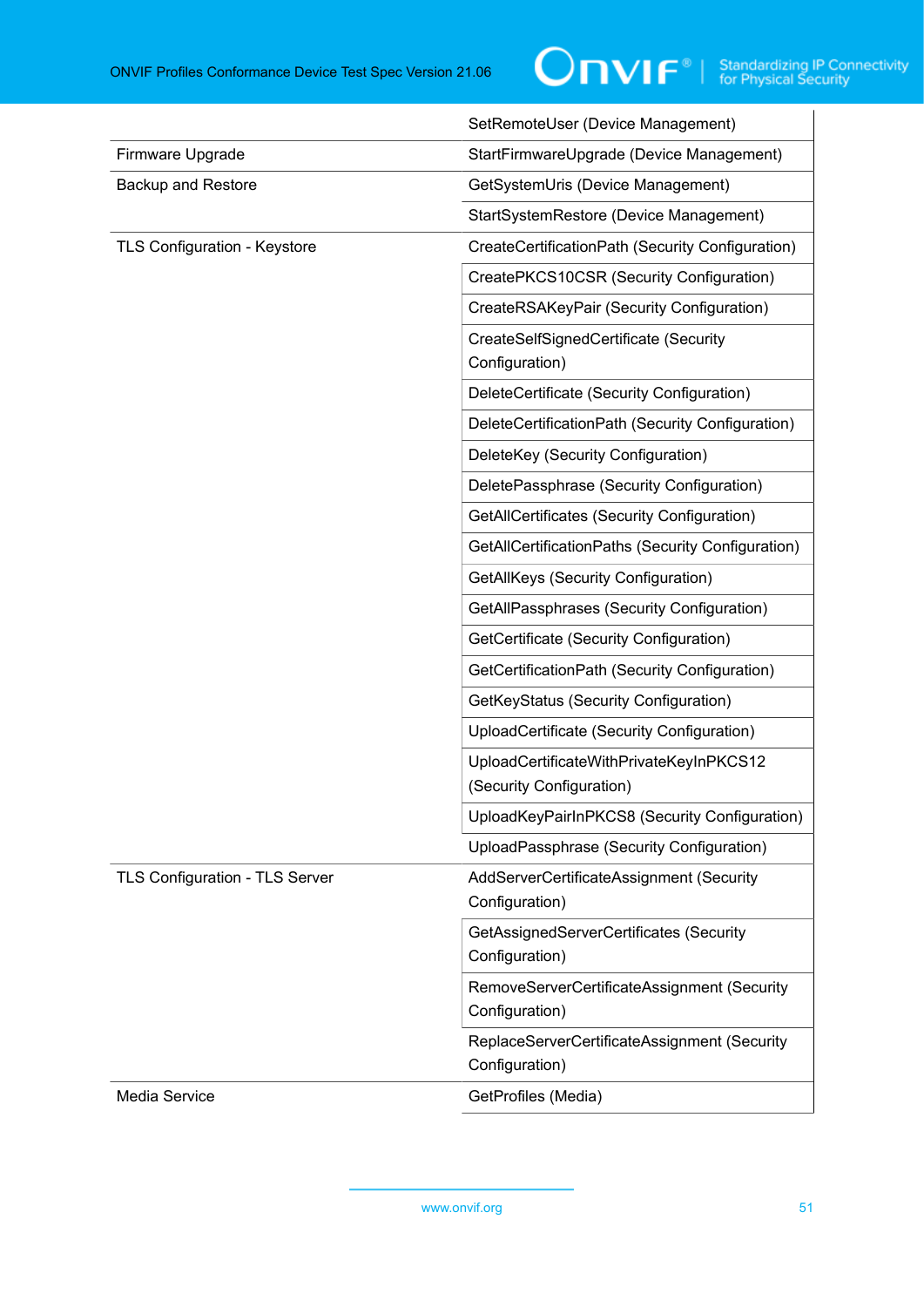

|                                              | GetStreamUri (Media)                                                                                       |  |
|----------------------------------------------|------------------------------------------------------------------------------------------------------------|--|
|                                              | GetServiceCapabilities (Media)                                                                             |  |
|                                              | Media Streaming using RTSP                                                                                 |  |
| <b>Standard Events for Device Management</b> | tns1:Device/HardwareFailure/FanFailure                                                                     |  |
|                                              | tns1:Device/HardwareFailure/<br>PowerSupplyFailure                                                         |  |
|                                              | tns1:Device/HardwareFailure/StorageFailure                                                                 |  |
|                                              | tns1:Device/HardwareFailure/<br><b>TemperatureCritical</b>                                                 |  |
|                                              | tns1:Monitoring/Backup/Last                                                                                |  |
| <b>Factory Default State</b>                 |                                                                                                            |  |
| <b>Factory Default State</b>                 | Factory Default State is signaled by the<br>scope value onvif://www.onvif.org/Profile/Q/<br>FactoryDefault |  |
|                                              | Anonymous access in Factory Default State                                                                  |  |
|                                              | User configuration in Factory Default State                                                                |  |
| Device Discovery                             | <b>WS-Discovery</b>                                                                                        |  |
|                                              | GetScopes (Device Management)                                                                              |  |
| ZeroConfiguration Network Configuration      | Dynamic IP configuration enabled in Factory<br><b>Default State</b>                                        |  |
| Automatic IP Assignment                      | IPv4 DHCP enabled in Factory Default State                                                                 |  |
|                                              | IP v6 stateless autoconfiguration enabled in<br><b>Factory Default State</b>                               |  |
| <b>Operational State</b>                     |                                                                                                            |  |
| <b>Operational State</b>                     | Operational State is signaled by the scope value<br>onvif://www.onvif.org/Profile/Q/Operational            |  |
| Authentication                               | HTTP digest authentication                                                                                 |  |
| <b>Default Access Policy</b>                 | <b>Default Access Policy</b>                                                                               |  |

# 6.2 Profile Q Support Check

Preliminary checking for feature discovery will be performed prior to the test execution. For the details of the preliminary feature discovery, refer to [ONVIF Feature Discovery].

According to the result of test case execution, final determination of [ONVIF Profile Q] support toward DUT is performed based on the following procedure.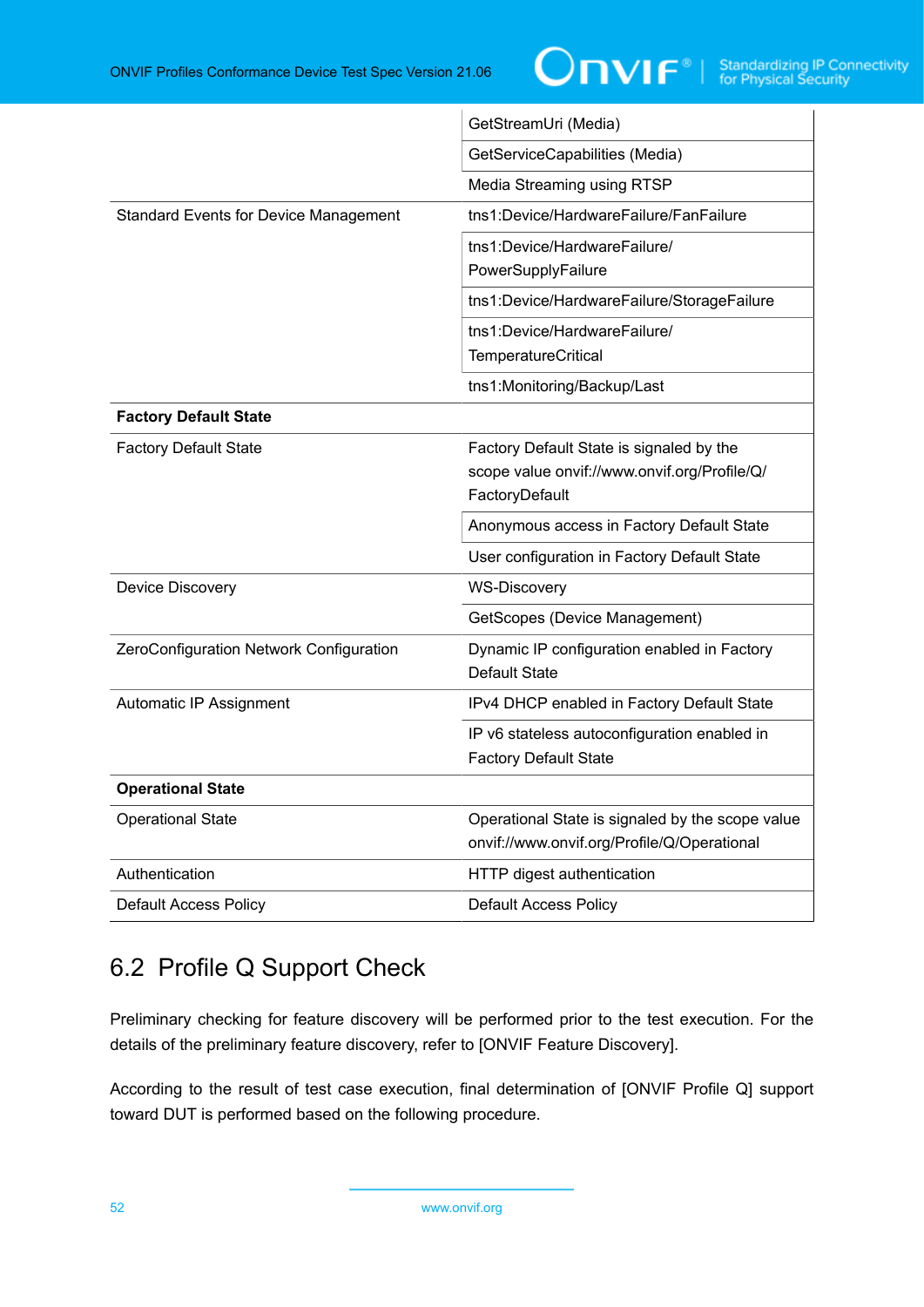- 1. Check that scope list contains at least one scope given in [Table](#page-48-0) 6.1. If there is no such scope on the scope list of the DUT, then it is determined that [ONVIF Profile Q] is not supported.
- 2. Check Discovery Types support. If **Discovery/Types/tds:Device** is not supported by the DUT, then it is determined that [ONVIF Profile Q] is not supported by DUT and certification will be failed.
- 3. Check Capabilities feature category of ONVIF profile support:
	- a. Check that GetServices command is supported by the DUT. If **Device Service/ Capabilities/GetServices** is not supported by the DUT, then it is determined that [ONVIF Profile Q] is not supported by DUT and certification will be failed. Otherwise, it is determined that Capabilities category is supported with the following features included:
		- GetServices (Device Management)
		- GetServiceCapabilities (Device Management)
	- b. Check that MaxUsernameLength capability is supported by the DUT. If **Device Service/ Security/MaxUsernameLength capability** is not supported by the DUT, then it is determined that [ONVIF Profile Q] is not supported by DUT and certification will be failed. Otherwise, it is determined that Capabilities category is supported with the following features included:
		- MaxUsernameLength capability is supported
	- c. Check that MaxPasswordLength capability is supported by the DUT. If **Device Service/ Security/MaxPasswordLength capability** is not supported by the DUT, then it is determined that [ONVIF Profile Q] is not supported by DUT and certification will be failed. Otherwise, it is determined that Capabilities category is supported with the following features included:
		- MaxPasswordLength capability is supported
- 4. Check Network feature category of ONVIF profile support:
	- a. The following features are a mandatory features for any of ONVIF device implementation and are defined as supported:
		- GetHostname (Device Management)
		- SetHostname (Device Management)
		- GetDNS (Device Management)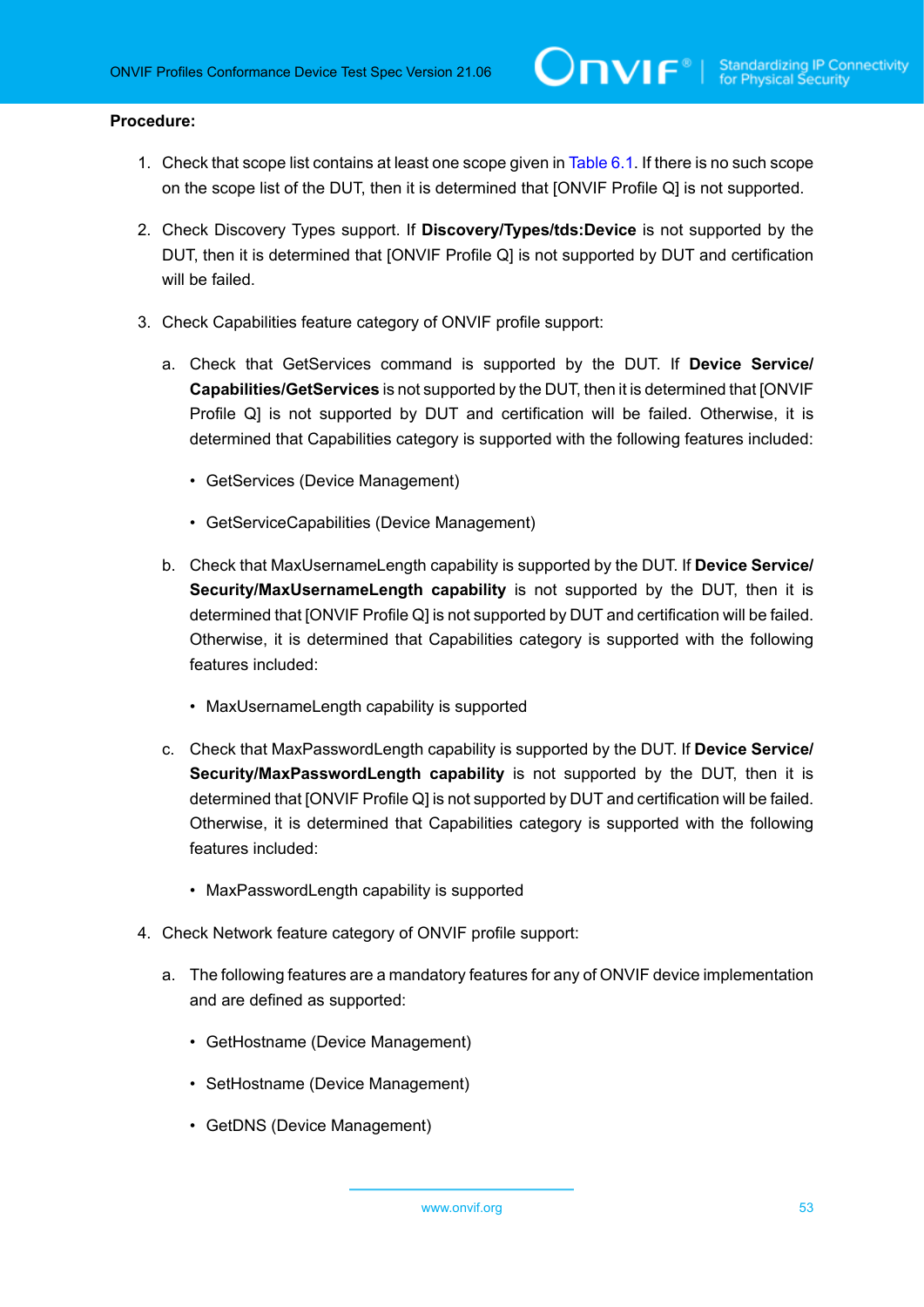- SetDNS (Device Management)
- GetNetworkInterfaces (Device Management)
- SetNetworkInterfaces (Device Management)
- GetNetworkProtocols (Device Management)
- SetNetworkProtocols (Device Management)
- GetNetworkDefaultGateway (Device Management)
- SetNetworkDefaultGateway (Device Management)
- b. Check that ZeroConfiguration capability is supported by the DUT. If **Device Service/ Network/Zero Configuration** is not supported by the DUT, then it is determined that [ONVIF Profile Q] is not supported by DUT and certification will be failed. Otherwise, it is determined that Network feature category is supported with the following features included:
	- GetZeroConfiguration (Device Management)
	- SetZeroConfiguration (Device Management)
- 5. Check System feature category of ONVIF profile support:
	- a. This feature is mandatory for any of ONVIF device implementation. The following features are defined as supported:
		- GetDeviceInformation (Device Management)
		- GetSystemDateAndTime (Device Management)
		- SetSystemDateAndTime (Device Management)
		- SetSystemFactoryDefault (Device Management)
		- Reboot (Device Management)
	- b. Check that NTP capability is supported by the DUT. If **Device Management/Network/ NTP** is not supported by the DUT, then it is determined that [ONVIF Profile Q] is not supported by DUT and certification will be failed. Otherwise, it is determined that System category is supported with the following features included:
		- GetNTP (Device Management)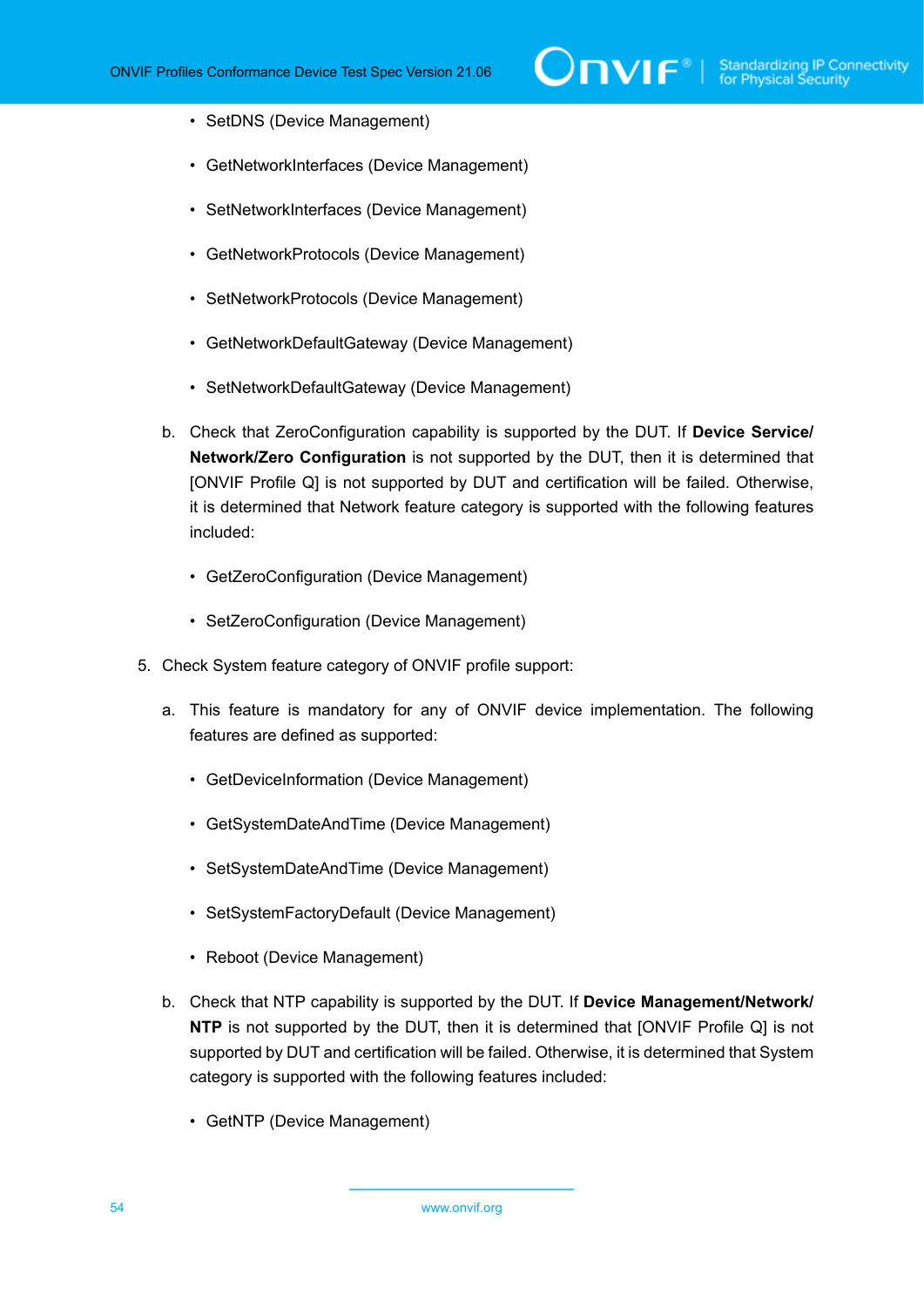- SetNTP (Device Management)
- 6. Check that **Device Service/System/User Handling** is supported by the DUT. If **Device Service/System/User Handling** is regarded as unsupported by DUT, then it is determined that [ONVIF Profile Q] is not supported by the DUT and certification will be failed. Otherwise, it is determined that the following features are supported by the DUT:
	- i. User Handling feature category:
		- GetUsers (Device Management)
		- CreateUsers (Device Management)
		- DeleteUsers (Device Management)
		- SetUser (Device Management)
- 7. Check Standard Events for Monitoring feature category of ONVIF profile support:
	- a. Check that tns1:Monitoring/ProcessorUsage feature is supported by the DUT. If **Monitoring events\Monitoring/ProcessorUsage** is not supported by the DUT, then it is determined that [ONVIF Profile Q] is not supported by DUT and certification will be failed. Otherwise, it is determined that tns1:Monitoring/ProcessorUsage feature is supported by the DUT.
	- b. Check that tns1:Monitoring/OperatingTime/LastReset feature is supported by the DUT. If **Monitoring events\Monitoring/OperatingTime/LastReset** is not supported by the DUT, then it is determined that [ONVIF Profile Q] is not supported by DUT and certification will be failed. Otherwise, it is determined that tns1:Monitoring/ OperatingTime/LastReset feature is supported by the DUT.
	- c. Check that tns1:Monitoring/OperatingTime/LastReboot feature is supported by the DUT. If **Monitoring events\Monitoring/OperatingTime/LastReboot** is not supported by the DUT, then it is determined that [ONVIF Profile Q] is not supported by DUT and certification will be failed. Otherwise, it is determined that tns1:Monitoring/ OperatingTime/LastReboot feature is supported by the DUT.
	- d. Check that tns1:Monitoring/OperatingTime/LastClockSynchronization feature is supported by the DUT. If **Monitoring events\Monitoring/OperatingTime/ LastClockSynchronization** is not supported by the DUT, then it is determined that [ONVIF Profile Q] is not supported by DUT and certification will be failed. Otherwise, it is determined that tns1:Monitoring/OperatingTime/LastClockSynchronization feature is supported by the DUT.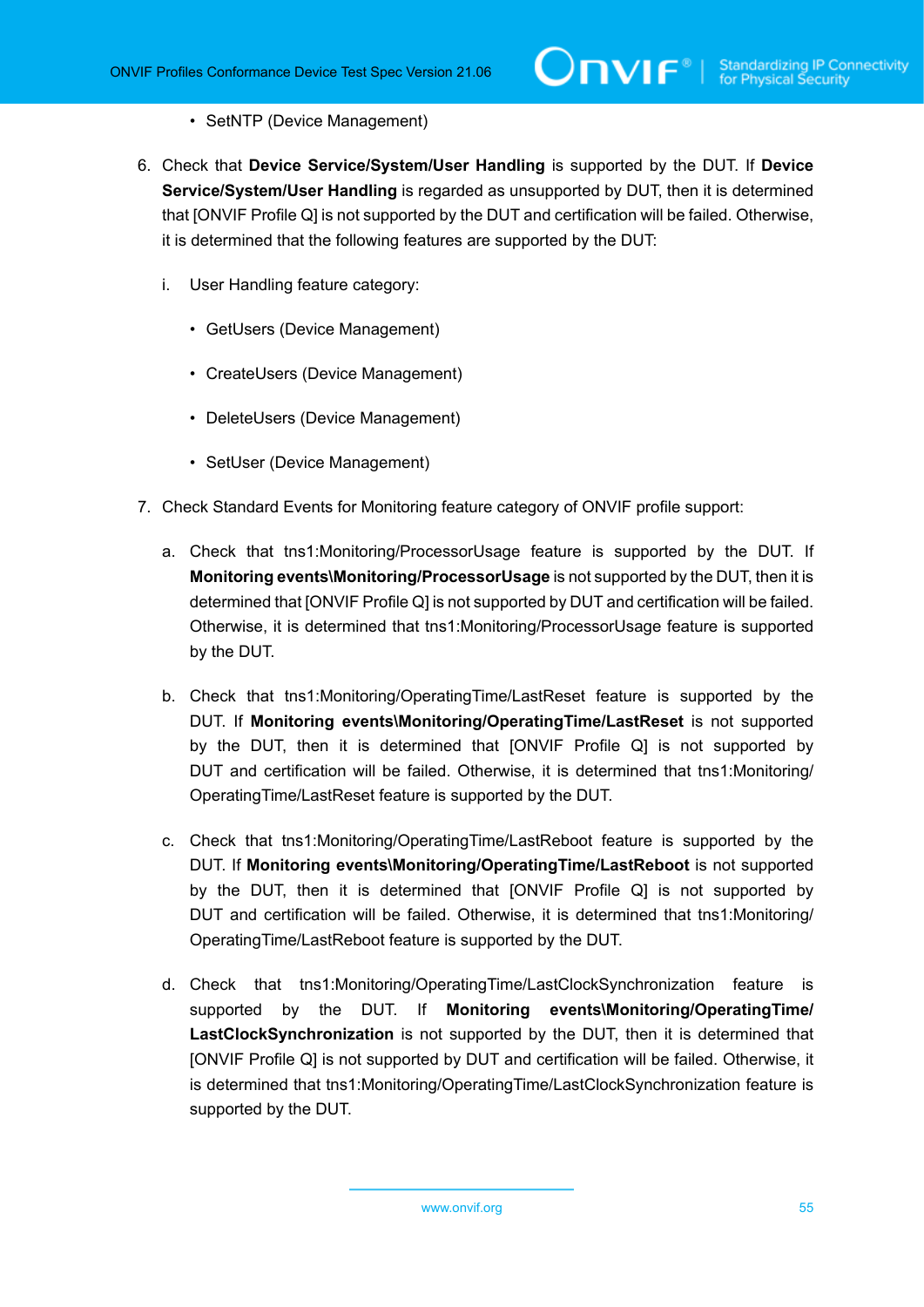- 8. Check Event Handling feature category.
	- a. Check that Event Service is supported by DUT. If **Event Service** is regarded as unsupported by DUT, then it is determined that [ONVIF Profile Q] is not supported by DUT and certification will be failed. Otherwise, it is determined that Event Handling features is supported by DUT. The following features are defined as supported:
		- i. Capabilities feature category
			- GetServiceCapabilities (Event)
		- ii. Event Handling feature category
			- GetEventProperties (Event)
	- b. Check that Pull-Point Notification is supported by DUT. If **Event Service/Pull-Point Notification** is regarded as unsupported by DUT, then it is determined that [ONVIF Profile Q] is not supported by DUT and certification will be failed. Otherwise, it is determined that the following features are defined as supported:
		- i. Event Handling feature category
			- Renew (Event)
			- Unsubscribe (Event)
			- SetSynchronizationPoint (Event)
			- CreatePullPointSubscription (Event)
			- PullMessage (Event)
			- TopicFilter (Event)
	- c. Check that at least two PullPoint subscriptions are supported by the DUT. If **Event Service/GetServiceCapabilities/MaxPullPoints capability** is not supported by the DUT or it has value less than 2, then it is determined that [ONVIF Profile Q] is not supported by DUT and certification will be failed. Otherwise, it is determined that Event Handling is supported with the following feature category included:
		- a. At least two PullPoint subscriptions
- 9. Check Remote User Management feature category of ONVIF profile support. If **Device Service\Security\Remote User Handling** is regarded as supported by DUT, then it is determined that Remote User Management feature category with the following features is supported by DUT: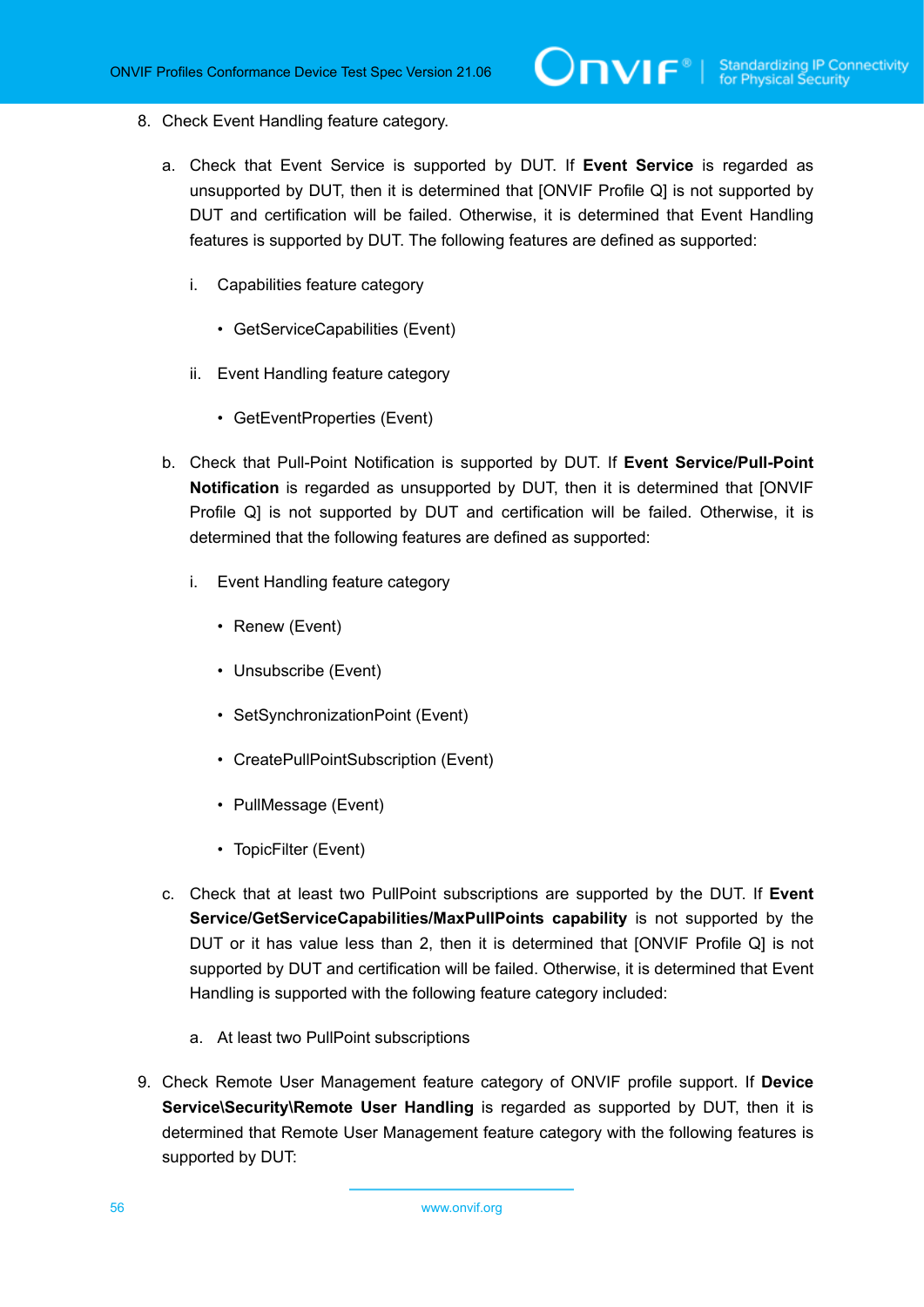- GetRemoteUser (Device Management)
- SetRemoteUser (Device Management)
- 10.Check Firmware Upgrade feature category of ONVIF profile support. If **Device Service \System\HTTP Firmware Upgrade** is regarded as supported by DUT, then it is determined that Firmware Upgrade feature category with the following features is supported by DUT:
	- StartFirmwareUpgrade (Device Management)
- 11. Check Backup and Restore feature category of ONVIF profile support. If **Device Service \System\HTTP System Backup** is regarded as supported by DUT, then it is determined that Backup and Restore feature category with the following features is supported by DUT:
	- GetSystemUris (Device Management)
	- StartSystemRestore (Device Management)
- 12.If **Security Configuration Service** is regarded as supported:
	- a. Check TLS Configuration Keystore feature category of ONVIF profile support:
		- i. If **Security Configuration Service\Keystore features support\RSA Key Pair Generation** is not supported by the DUT and **Security Configuration Service \Keystore features support\PKCS#12 Container Upload** is not supported by the DUT, then it is determined that [ONVIF Profile Q] is not supported by the DUT and certification will be failed. Otherwise, it is determined that feature is supported by the DUT:
			- 1. If **Security Configuration Service\Keystore features support\RSA Key Pair Generation** is regarded as supported by the DUT:
				- CreateRSAKeyPair (Security Configuration)
				- GetKeyStatus (Security Configuration)
				- GetAllKeys (Security Configuration)
				- DeleteKey (Security Configuration)
			- 2. If **Security Configuration Service\Keystore features support\PKCS#12 Container Upload** is regarded as supported by the DUT:
				- DeleteCertificate (Security Configuration)
				- DeleteCertificationPath (Security Configuration)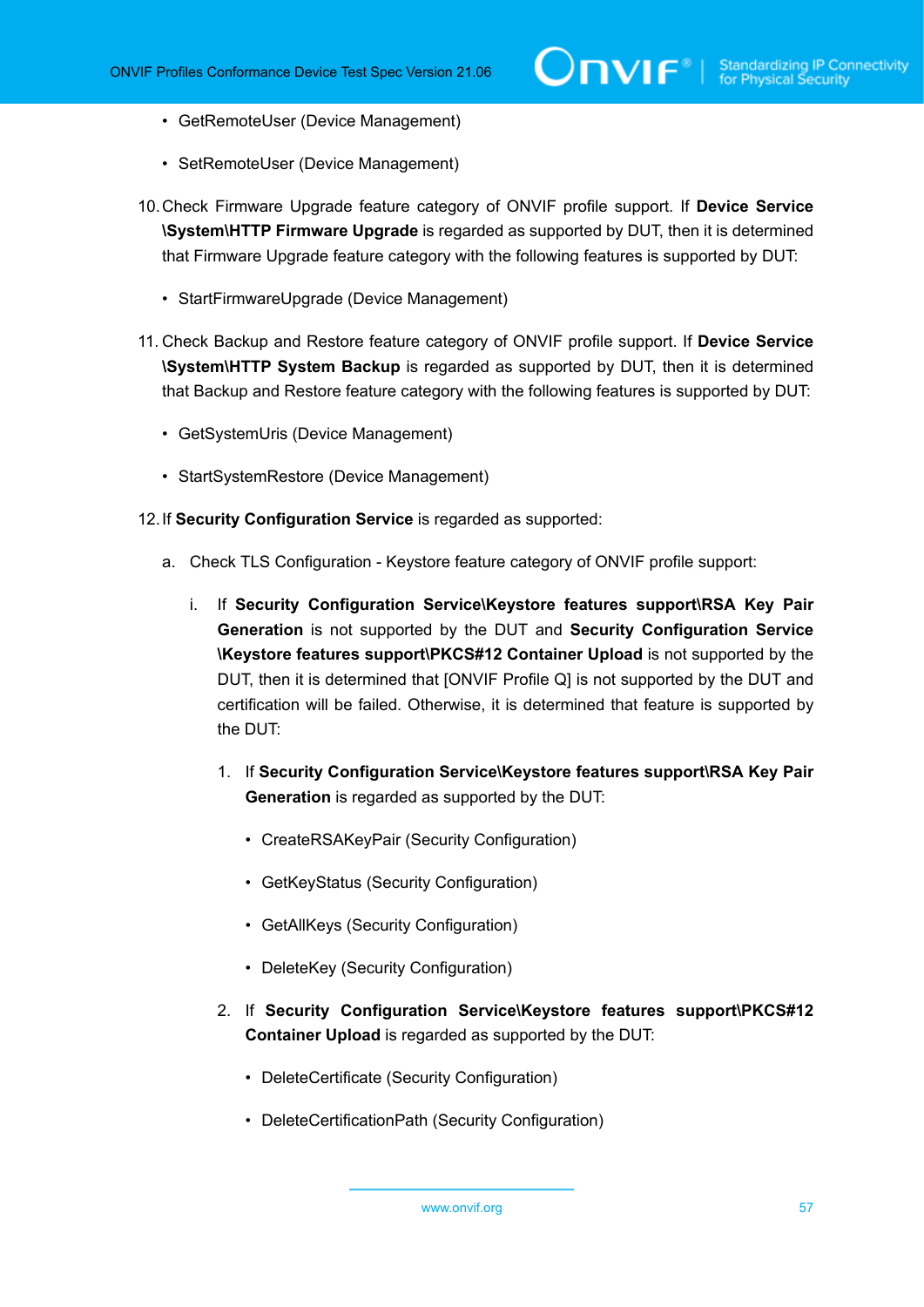- DeleteKey (Security Configuration)
- DeletePassphrase (Security Configuration)
- GetAllCertificates (Security Configuration)
- GetAllCertificationPaths (Security Configuration)
- GetAllKeys (Security Configuration)
- GetAllPassphrases (Security Configuration)
- GetCertificate (Security Configuration)
- GetCertificationPath (Security Configuration)
- GetKeyStatus (Security Configuration)
- UploadPassphrase (Security Configuration)
- ii. If **Security Configuration Service\Keystore features support\RSA Key Pair Generation** is supported by the DUT:
	- 1. If **Security Configuration Service\Keystore features support\Self-Signed Certificate Creation With RSA** is not supported by the DUT or **Security Configuration Service\Keystore features support\PKCS10 External Certification With RSA** is not supported by the DUT, then it is determined that [ONVIF Profile Q] is not supported by DUT and certification will be failed. Otherwise, it is determined that feature is supported by the DUT:
		- CreatePKCS10CSR (Security Configuration)
		- CreateSelfSignedCertificate (Security Configuration)
		- DeleteCertificate (Security Configuration)
		- GetAllCertificates (Security Configuration)
		- GetCertificate (Security Configuration)
		- UploadCertificate (Security Configuration)
- iii. If **Security Configuration Service\Keystore features support\PKCS#8 Container Upload** is regarded as supported by the DUT, then it is determined that the following feature is supported by the DUT: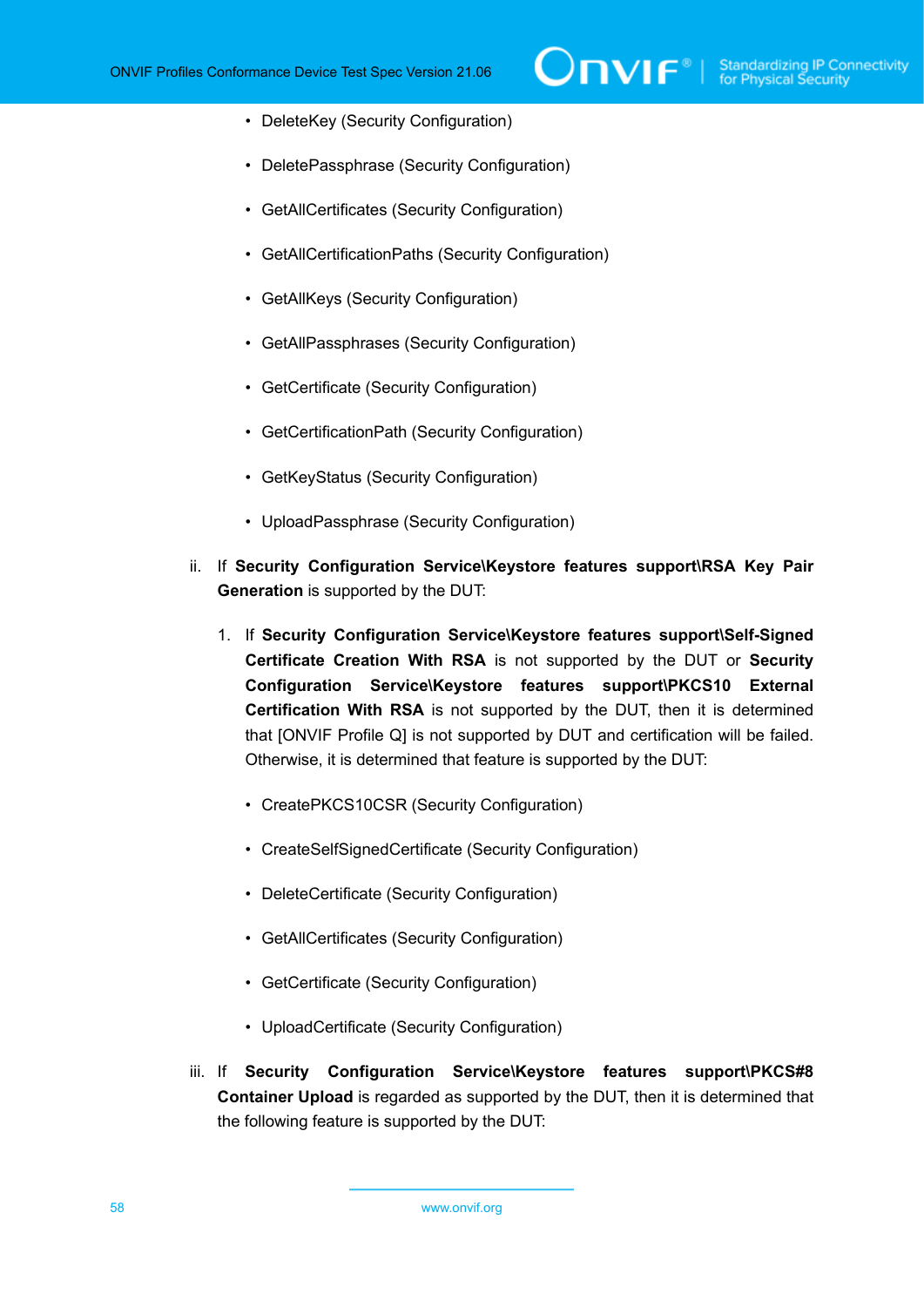- UploadKeyPairInPKCS8 (Security Configuration)
- iv. If DUT returns MaximumNumberOfKeys less than 16, then it is determined that [ONVIF Profile Q] is not supported by DUT and certification will be failed.
- v. If DUT returns MaximumNumberOfCertificates less than 16, then it is determined that [ONVIF Profile Q] is not supported by DUT and certification will be failed.
- b. Check TLS Configuration TLS server feature category of ONVIF profile support:
	- i. If **Security Configuration Service\TLS features support\TLS Server Support** is not supported by the DUT, then it is determined that [ONVIF Profile Q] is not supported by DUT and certification will be failed. Otherwise, it is determined that feature is supported by the DUT:
		- CreateCertificationPath (Security Configuration)
		- GetCertificationPath (Security Configuration)
		- GetAllCertificationPaths (Security Configuration)
		- DeleteCertificationPath (Security Configuration)
		- AddTLSServerCertificateAssignment (Security Configuration)
		- RemoveTLSServerCertificateAssignment (Security Configuration)
		- ReplaceTLSServerCertificateAssignment (Security Configuration)
		- GetAssignedServerCertificates (Security Configuration)
- 13.Check Media Service feature category of ONVIF profile support:
	- a. If **Media Service** is regarded as supported by DUT, then it is determined that the following features is supported by DUT:
		- GetProfiles (Media)
	- b. If **Media Service** is regarded as supported by DUT and **Device Service/Capabilities/ GetServices** is not supported by the DUT, then it is determined that [ONVIF Profile Q] is not supported by DUT and certification will be failed. Otherwise, it is determined that the following features is supported by DUT:
		- GetServiceCapabilities (Media)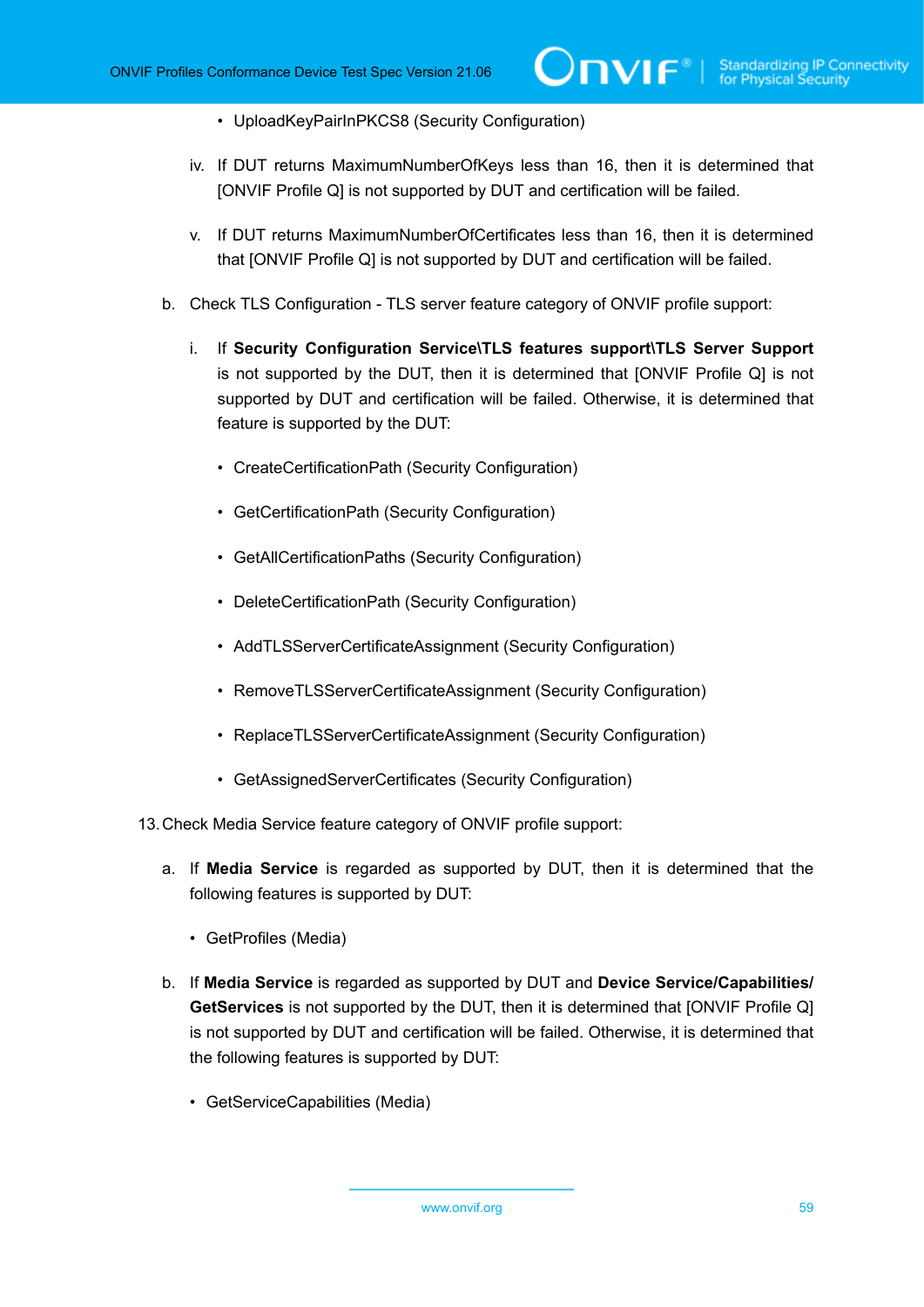- c. If **Media Service** is regarded as supported by DUT and **Media Service/Real-time Streaming** is not supported by the DUT, then it is determined that [ONVIF Profile Q] is not supported by DUT and certification will be failed. Otherwise, it is determined that the following features is supported by DUT:
	- GetStreamUri (Media)
	- Media Streaming using RTSP

14.Check Standard events for Device Management feature category of ONVIF profile support:

- a. Check that tns1:Device/HardwareFailure/FanFailure feature is supported by the DUT. If **Monitoring events\Device/HardwareFailure/FanFailure** is regarded as supported by DUT, then it is determined that tns1:Device/HardwareFailure/FanFailure feature is supported by the DUT.
- b. Check that tns1:Device/HardwareFailure/PowerSupplyFailure feature is supported by the DUT. If **Monitoring events\Device/HardwareFailure/PowerSupplyFailure** is regarded as supported by DUT, then it is determined that tns1:Device/HardwareFailure/ PowerSupplyFailure feature is supported by the DUT.
- c. Check that tns1:Device/HardwareFailure/StorageFailure feature is supported by the DUT. If **Monitoring events\Device/HardwareFailure/StorageFailure** is regarded as supported by DUT, then it is determined that tns1:Device/HardwareFailure/ StorageFailure feature is supported by the DUT.
- d. Check that tns1:Device/HardwareFailure/TemperatureCritical feature is supported by the DUT. If **Monitoring events\Device/HardwareFailure/TemperatureCritical** is regarded as supported by DUT, then it is determined that tns1:Device/HardwareFailure/ TemperatureCritical feature is supported by the DUT.
- e. Check that tns1:Monitoring/Backup/Last feature is supported by the DUT. If **Monitoring events\Monitoring/Backup/Last** is regarded as supported by DUT, then it is determined that tns1:Monitoring/Backup/Last feature is supported by the DUT.
- 15.Check that Discovery is supported by the DUT. If **Discovery** feature is regarded as unsupported by the DUT, then it is determined that [ONVIF Profile Q] is not supported by the DUT and certification will be failed. Otherwise, it is determined that the following features are supported by the DUT:
	- a. WS-Discovery
	- b. GetScopes (Device Management)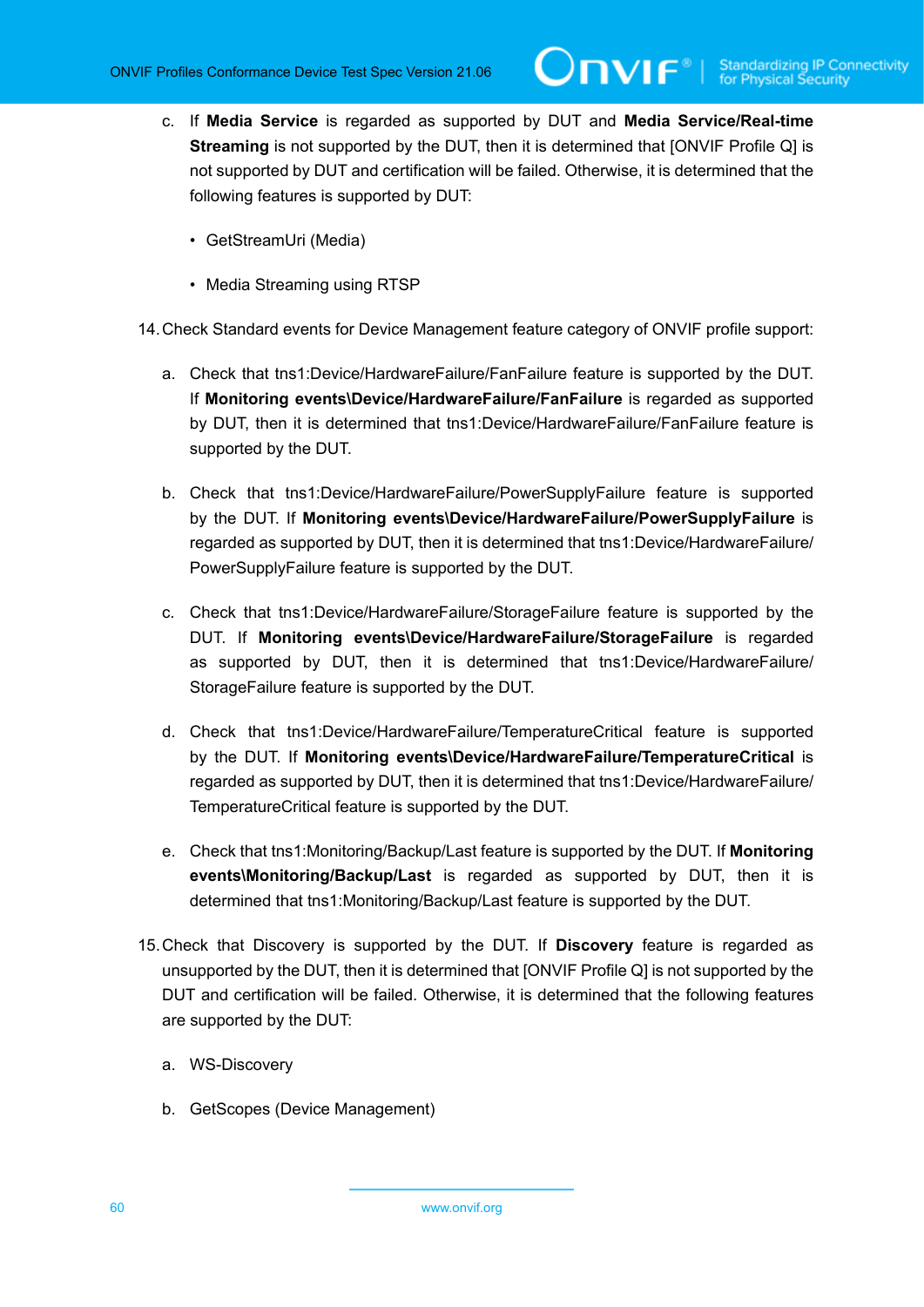- 16.If **Profile Q** is regarded as supported by DUT the following feature categories and related features will be regarded as supported:
	- a. Factory Default State feature category:
		- i. Factory Default State is signalled by the scope value onvif://www.onvif.org/Profile/ Q/FactoryDefault

 $\mathbf{\mathsf{Divif}}^*$  i

- ii. Anonymous access in Factory Default State
- iii. User configuration in Factory Default State
- b. ZeroConfiguration Network Configuration feature category:
	- i. Dynamic IP configuration enabled in Factory Default State
- c. Automatic IP Assignment feature category:
	- i. IPv4 DHCP enabled in Factory Default State
- d. Operational State feature category:
	- i. Operational State is signaled by the scope value onvif://www.onvif.org/Profile/Q/ **Operational**
- 17.If **Profile Q** is regarded as supported by DUT and **Device Service\Network\IPv6** is regarded as supported by DUT the following related features will be regarded as supported:
	- a. IPv6 stateless autoconfiguration enabled in Factory Default State
- 18.Check Default Access Policy feature category.
	- a. Check that Default Access Policy is supported by the DUT. If **Device Service\Security \Default Access Policy** is regarded as unsupported by DUT, then it is determined that [ONVIF Profile Q] is not supported by DUT and certification will be failed. Otherwise, it is determined that Default Access Policy feature is supported by DUT.
- 19.Check Authentication feature category.
	- a. Check that HTTP Digest Authentication is supported by the DUT. If **Security\Digest** is regarded as unsupported by DUT, then it is determined that [ONVIF Profile Q] is not supported by DUT and certification will be failed. Otherwise, it is determined that HTTP Digest Authentication feature is supported by DUT.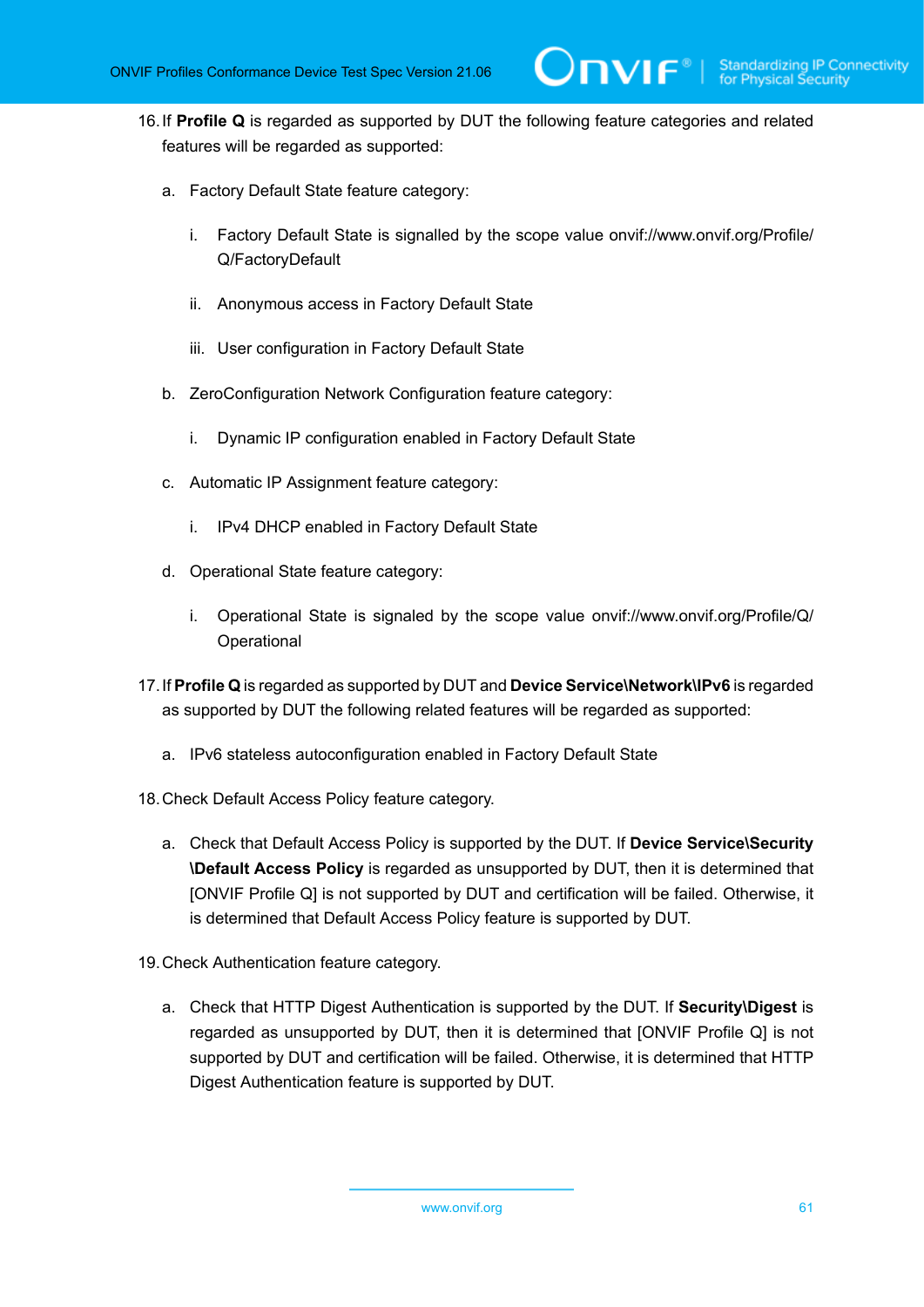## 6.3 Profile Q Testing Preparation

If a DUT has Profile Q scope, the test tool prepares a DUT to Quick Install test cases during conformance procedure following the procedure of Profile Q testing preparation test case:

- 1. ONVIF Client invokes **SetSystemFactoryDefault** with parameters
	- FactoryDefault := Hard
- 2. The DUT responds with a **SetSystemFactoryDefaultResponse** message.
- <span id="page-61-1"></span>3. Until *timeout1* timeout expires repeat the following steps:
	- a. The DUT will send Multicast Hello message after it is successfully rebooted with parameters:
		- EndpointReference.Address equal to unique endpoint reference of the DUT
		- Types list
		- Scopes list := scopesList
		- XAddrs list := xaddrsList
		- MetadataVersion
	- b. If xaddrsList contains URI address with not a LinkLocal IPv4 address from ONVIF Client subnet, go to step [6](#page-61-0).
- 4. If *timeout1* timeout expires for step [3](#page-61-1) without Hello with URI address with not a LinkLocal IPv4 address from ONVIF Client subnet, FAIL the test and skip other steps.
- 5. ONVIF client waits for 5 seconds after Hello was received.
- <span id="page-61-0"></span>6. ONVIF Client invokes **SetNTP** without any authentication with parameters
	- FromDHCP := true
	- NTPManual skipped
- 7. The DUT responds with a **SetNTPResponse** message.
- 8. ONVIF client invokes **GetSystemDateAndTime** without any authentication.
- 9. The DUT responds with **GetSystemDateAndTimeResponse** message with parameters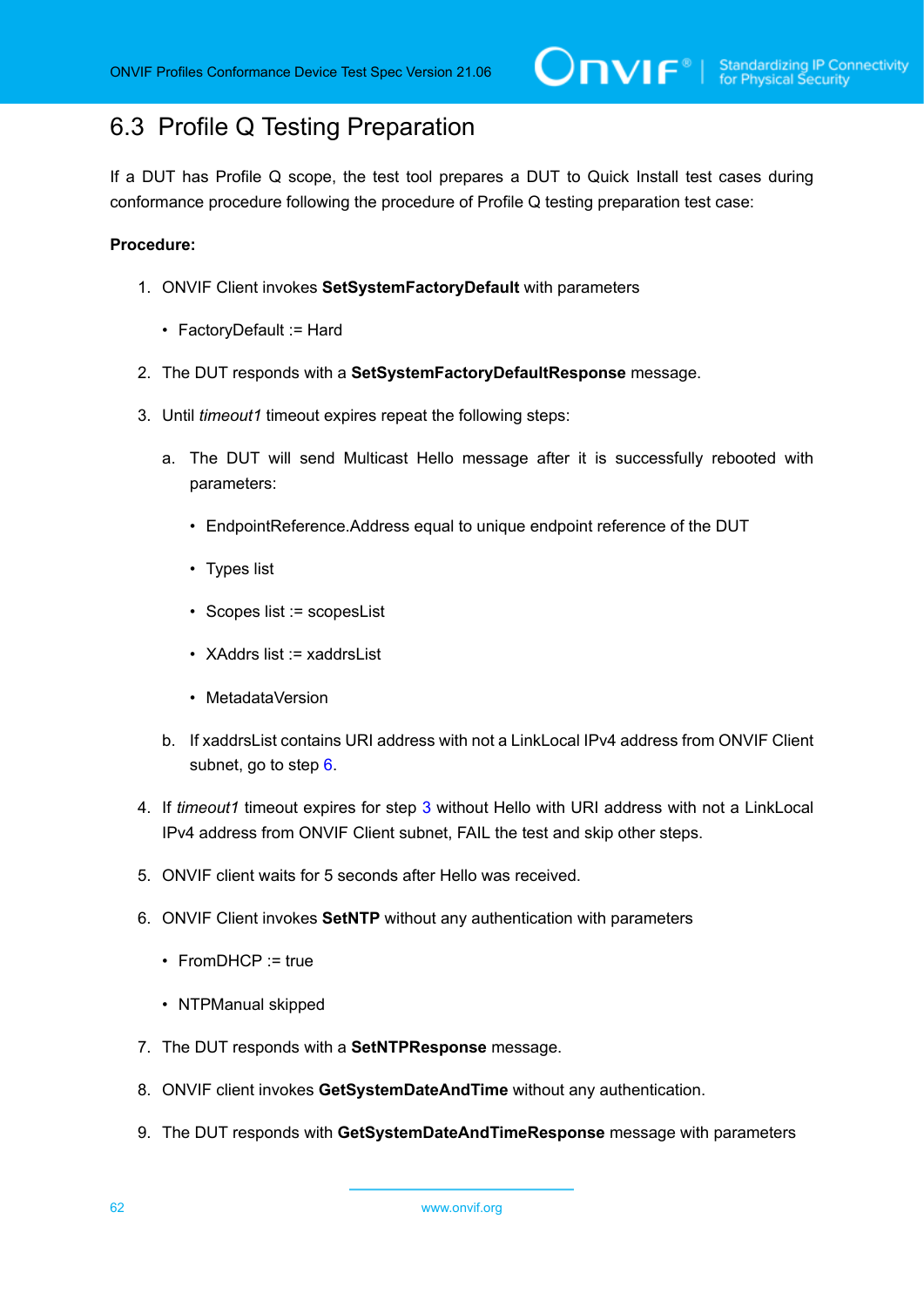• SystemDateAndTime := *dateAndTimeSettings*

10.ONVIF Client invokes **SetSystemDateAndTime** without any authentication with parameters

- DateTimeType := NTP
- DaylightSavings := *dateAndTimeSettings*.DaylightSavings
- TimeZone := *dateAndTimeSettings*.TimeZone
- UTCDateTime skipped
- 11. The DUT responds with a **SetSystemDateAndTime** message.
- 12.ONVIF Client invokes **GetServiceCapabilities**.
- 13.The DUT responds with a **GetServiceCapabilitiesResponse** message with parameters
	- Capabilities =: *cap*
- 14.If *cap* does not contain Security.MaxPasswordLength or Security.MaxUserNameLength, FAIL the test and skip other steps.
- 15.ONVIF Client invokes **GetUsers** without any authentication.
- 16.The DUT responds with a **GetUsersResponse** message with parameters.
	- User list =: *userList*
- <span id="page-62-0"></span>17.If *userList* contains user with user level Administrator:
	- a. Set the following:
		- *passwordLength* := *cap*.Security.MaxPasswordLength
		- *userLogin* := Username of user with user level equal to Administrator from *userList*
		- *password* := random string, contains *passwordLength* ASCII characters
	- b. ONVIF Client invokes **SetUser** with parameters
		- User[0].Username := *userLogin*
		- User[0].Password := *password*
		- User[0].UserLevel := Administrator
		- Extension skipped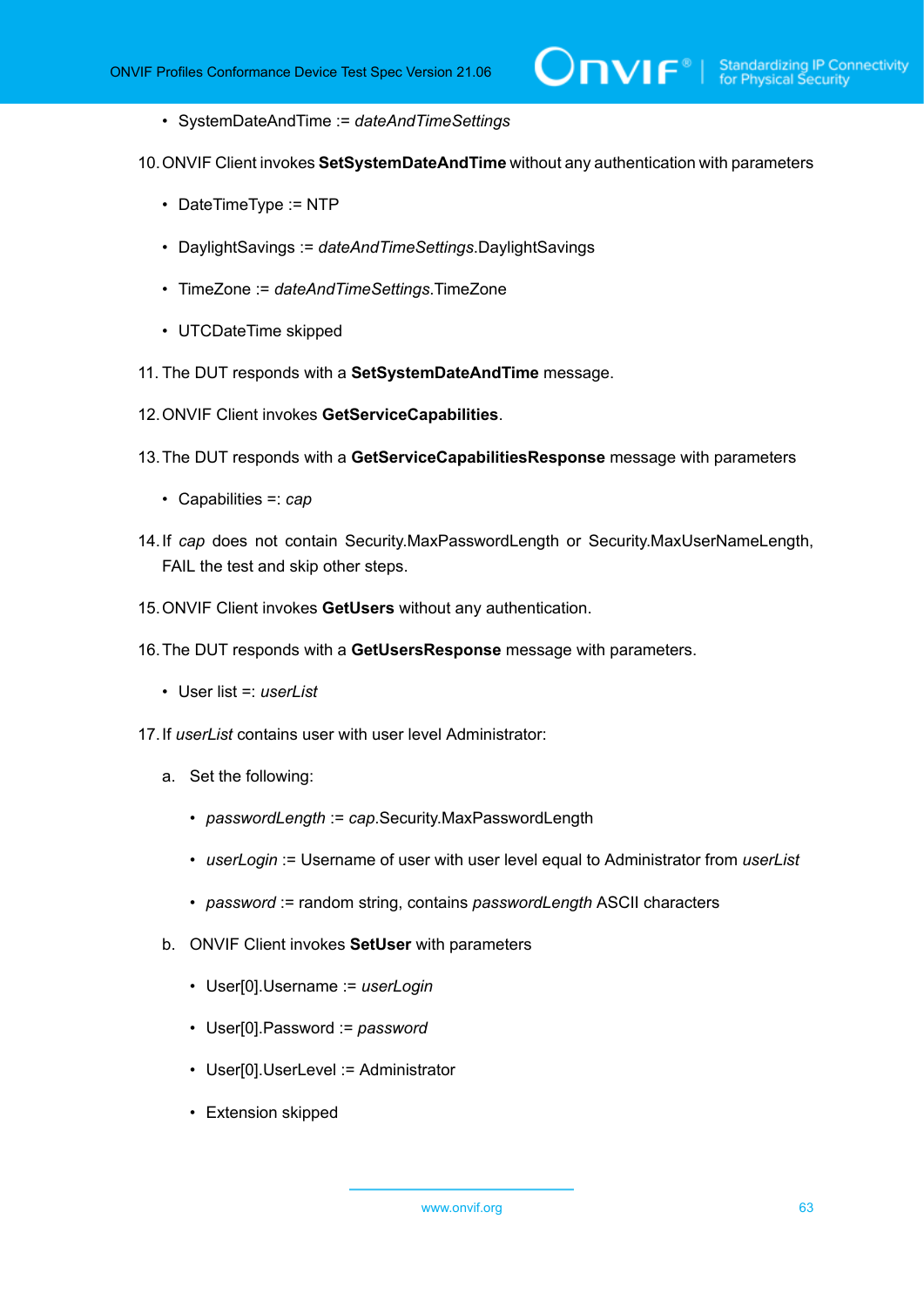- c. If the DUT responds with **SetUserResponse** message, skip other steps.
- d. If the DUT returns **env:Sender\ter:OperationProhibited\ter:Password** SOAP 1.2 fault:

 $\mathsf{D}\mathsf{VIF}^*$ 

d.a.Set the following:

• *password* := random string, contains *passwordLength* ASCII characters

d.b.Go to the step [b.](#page-62-0)

e. If the DUT returns other SOAP 1.2 fault, FAIL the test and skip other steps.

18.If *userList* does not contain user with user level Administrator:

- a. Set the following:
	- *userLoginLength* := *cap*.Security.MaxUserNameLength
	- *passwordLength* := *cap*.Security.MaxPasswordLength
	- *userLogin* := random string, contains *userLoginLength* low case alphabet characters, differs from usernames listed in userList
	- *password* := random string, contains *passwordLength* ASCII characters
- <span id="page-63-0"></span>b. ONVIF Client invokes **CreateUsers** with parameters
	- User[0].Username := *userLogin*
	- User[0].Password := *password*
	- User[0].UserLevel := Administrator
	- Extension skipped
- c. If the DUT responds with **CreateUsersResponse** message, skip other steps.
- d. If the DUT returns **env:Sender\ter:OperationProhibited\ter:Password** SOAP 1.2 fault:

d.a.Set the following:

• *password* := random string, contains *passwordLength* ASCII characters

d.b.Go to the step [b.](#page-63-0)

d.c.If the DUT returns other SOAP 1.2 fault, FAIL the test.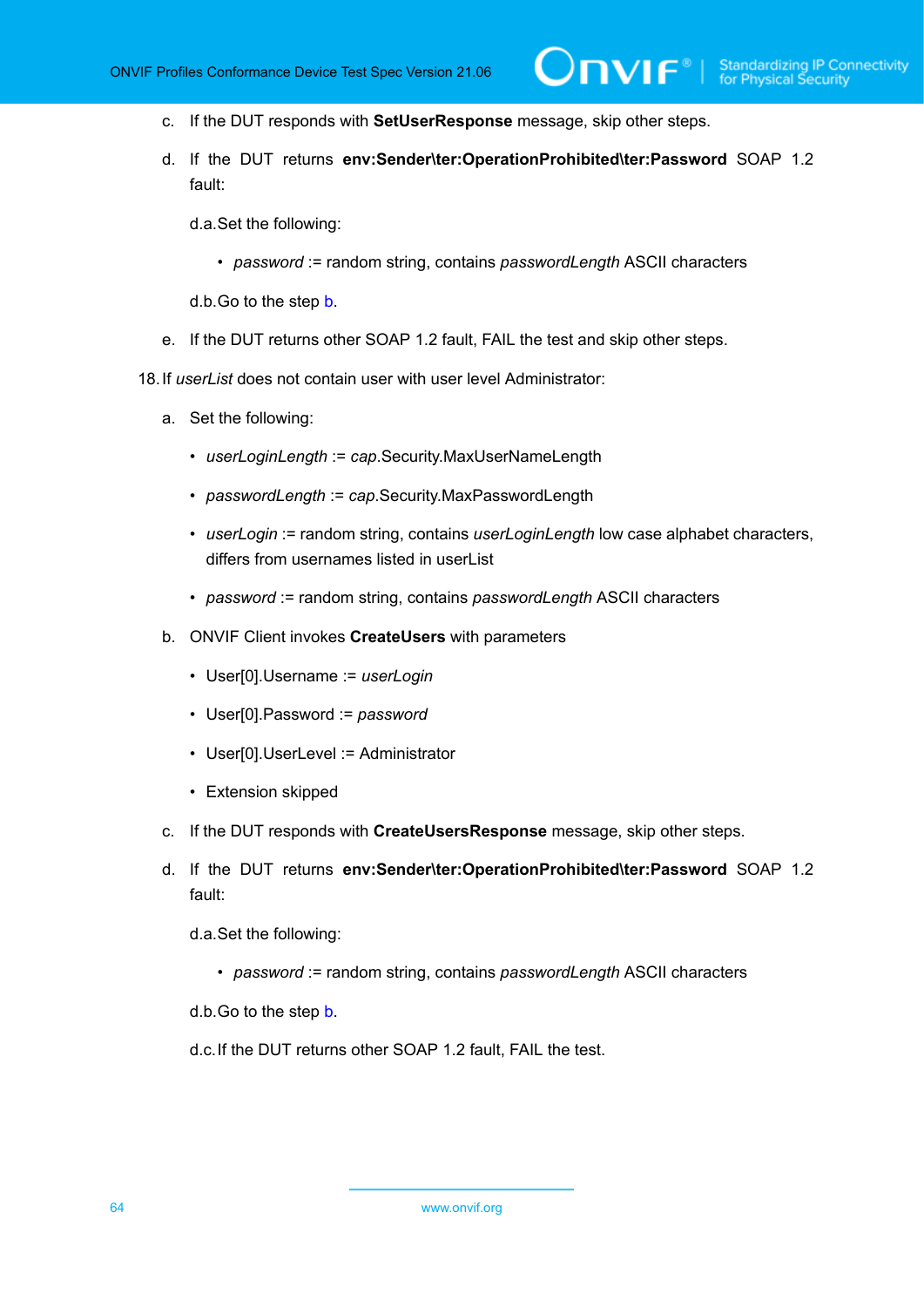

#### **Test Result:**

#### **PASS -**

• DUT passes all assertions.

#### **FAIL -**

- The DUT did not send **SetSystemFactoryDefaultResponse** message.
- The DUT did not send **GetServiceCapabilitiesResponse** message.
- The DUT did not send **GetUsersResponse** message.
- The DUT did not send **SetUsersResponse** message.
- The DUT did not send **CreateUsersResponse** message.
- The DUT did not send **SetNTPResponse** message.
- The DUT did not send **GetSystemDateAndTimeResponse** message.
- The DUT did not send **SetSystemDateAndTimeResponse** message.

**Note:** User with username *userLogin* and password *password* shall be used for further test cases.

**Note:** *timeout1* will be taken from Reboot Timeout field of ONVIF Device Test Tool.

**Note:** IPv4 address from Hello shall be used for further test cases.

**Note:** Onvif Client uses password values from Management tab for CreateUsers and StUser operations if 'Provide own passwords' is active on Management tab.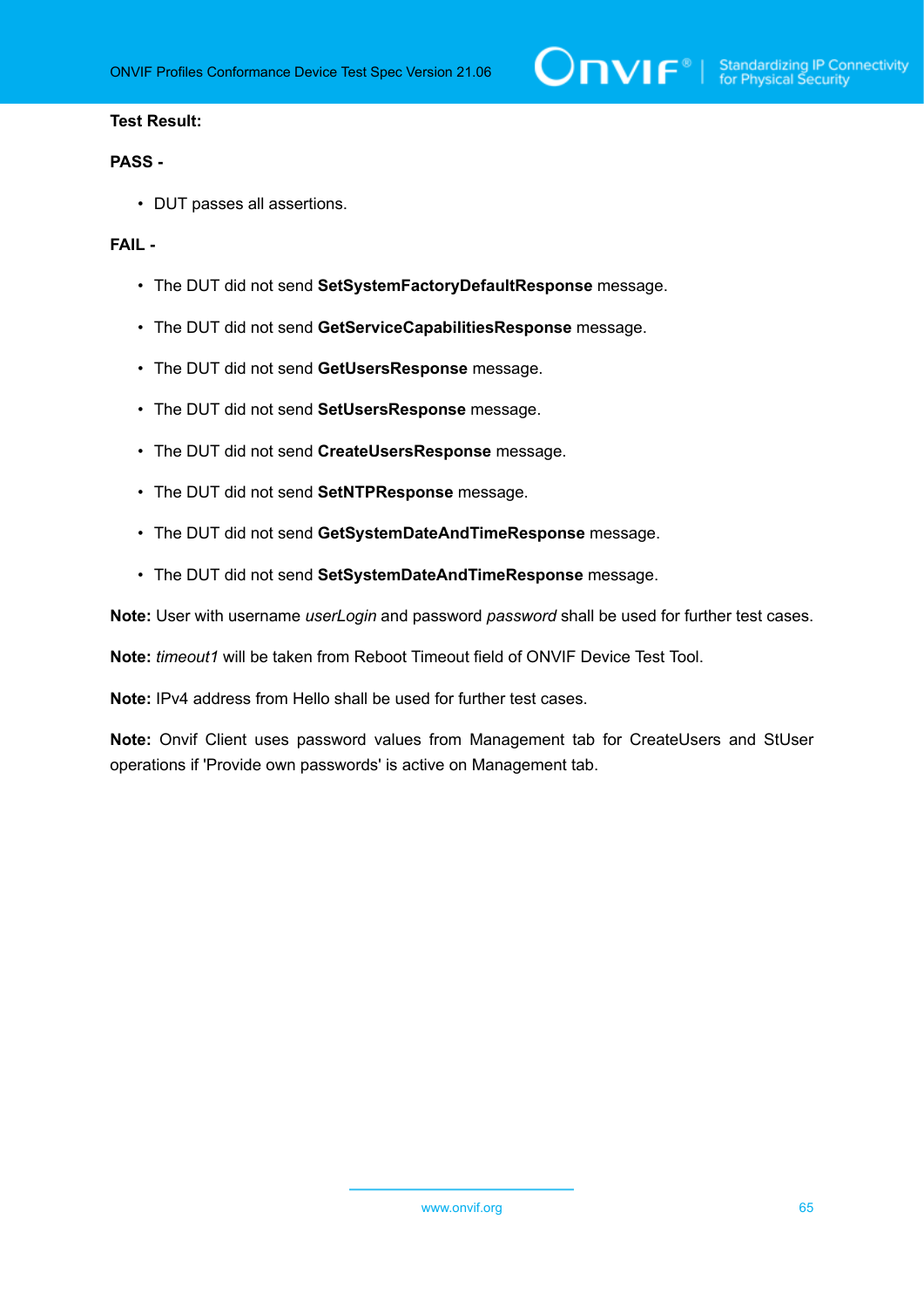# **7 Profile A Conformance**

## 7.1 Feature category classification for ONVIF Profile A

In order for ONVIF Device Test Tool to conduct conformance testing toward [ONVIF Profile A], it would need to identify whether DUT implements the expected feature set.

This section classifies supported features as multiple categories that are related to [ONVIF Profile A] conformance. Those category classifications will be used to do some preliminary checking prior to the test case execution and they will be used to determine whether DUT can be considered [ONVIF Profile A] conformant device.

The following discovery scope is defined as the scope that signals that DUT is [ONVIF Profile A] product.

### <span id="page-65-0"></span>**Table 7.1. Profile A Discovery Scope**

onvif://www.onvif.org/Profile/A

The following table shows the classified feature categories based on commands and/or functional blocks that are referenced by DUT.

| <b>Profile Mandatory Features</b> |                                                                      |
|-----------------------------------|----------------------------------------------------------------------|
| Security                          | <b>HTTP Digest Authentication</b>                                    |
| Capabilities                      | GetServices (Device Management)                                      |
|                                   | GetServiceCapabilities (Device Management)                           |
|                                   | GetServiceCapabilities (Event)                                       |
|                                   | GetServiceCapabilities (Access Rules)                                |
|                                   | GetServiceCapabilities (Credential)                                  |
|                                   | GetServiceCapabilities (Schedule)                                    |
|                                   | GetWsdIUrl (Device Management)                                       |
|                                   | MaxPullPoint capability is supported and value is<br>not less than 2 |
| <b>Access Profiles</b>            | GetAccessProfiles (Access Rules)                                     |
|                                   | GetAccessProfileList (Access Rules)                                  |
|                                   | GetAccessProfileInfo (Access Rules)                                  |
|                                   | GetAccessProfileInfoList (Access Rules)                              |

### **Table 7.2. Profile A Features Categories**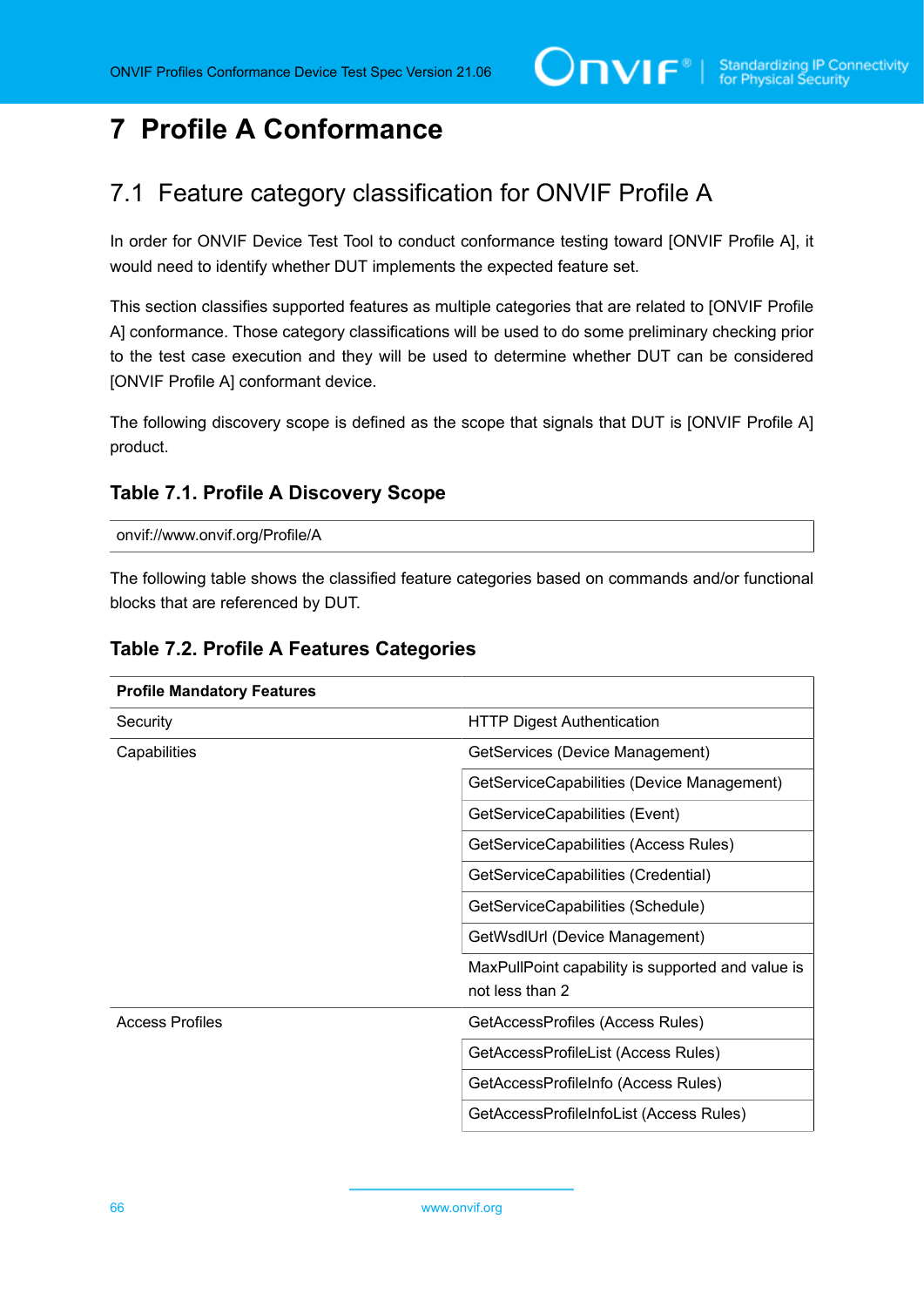|             | CreateAccessProfile (Access Rules)          |
|-------------|---------------------------------------------|
|             | ModifyAccessProfile (Access Rules)          |
|             | DeleteAccessProfile (Access Rules)          |
|             | tns1:Configuration/AccessProfile/Changed    |
|             | tns1:Configuration/AccessProfile/Removed    |
| Credentials | GetCredentials (Credential)                 |
|             | GetCredentialList (Credential)              |
|             | GetCredentialInfo (Credential)              |
|             | GetCredentialInfoList (Credential)          |
|             | CreateCredential (Credential)               |
|             | ModifyCredential (Credential)               |
|             | DeleteCredential (Credential)               |
|             | GetCredentialAccessProfiles (Credential)    |
|             | SetCredentialAccessProfiles (Credential)    |
|             | DeleteCredentialAccessProfiles (Credential) |
|             | GetCredentialIdentifiers (Credential)       |
|             | SetCredentialIdentifier (Credential)        |
|             | DeleteCredentialIdentifier (Credential)     |
|             | EnableCredential (Credential)               |
|             | DisableCredential (Credential)              |
|             | GetCredentialState (Credential)             |
|             | GetSupportedFormatTypes (Credential)        |
|             | tns1:Configuration/Credential/Changed       |
|             | tns1:Configuration/Credential/Removed       |
| Schedules   | GetSchedules (Schedule)                     |
|             | GetScheduleList (Schedule)                  |
|             | GetScheduleInfo (Schedule)                  |
|             | GetScheduleInfoList (Schedule)              |
|             | CreateSchedule (Schedule)                   |
|             | ModifySchedule (Schedule)                   |
|             | DeleteSchedule (Schedule)                   |
|             | GetScheduleState (Schedule)                 |
|             | tns1:Configuration/Schedule/Changed         |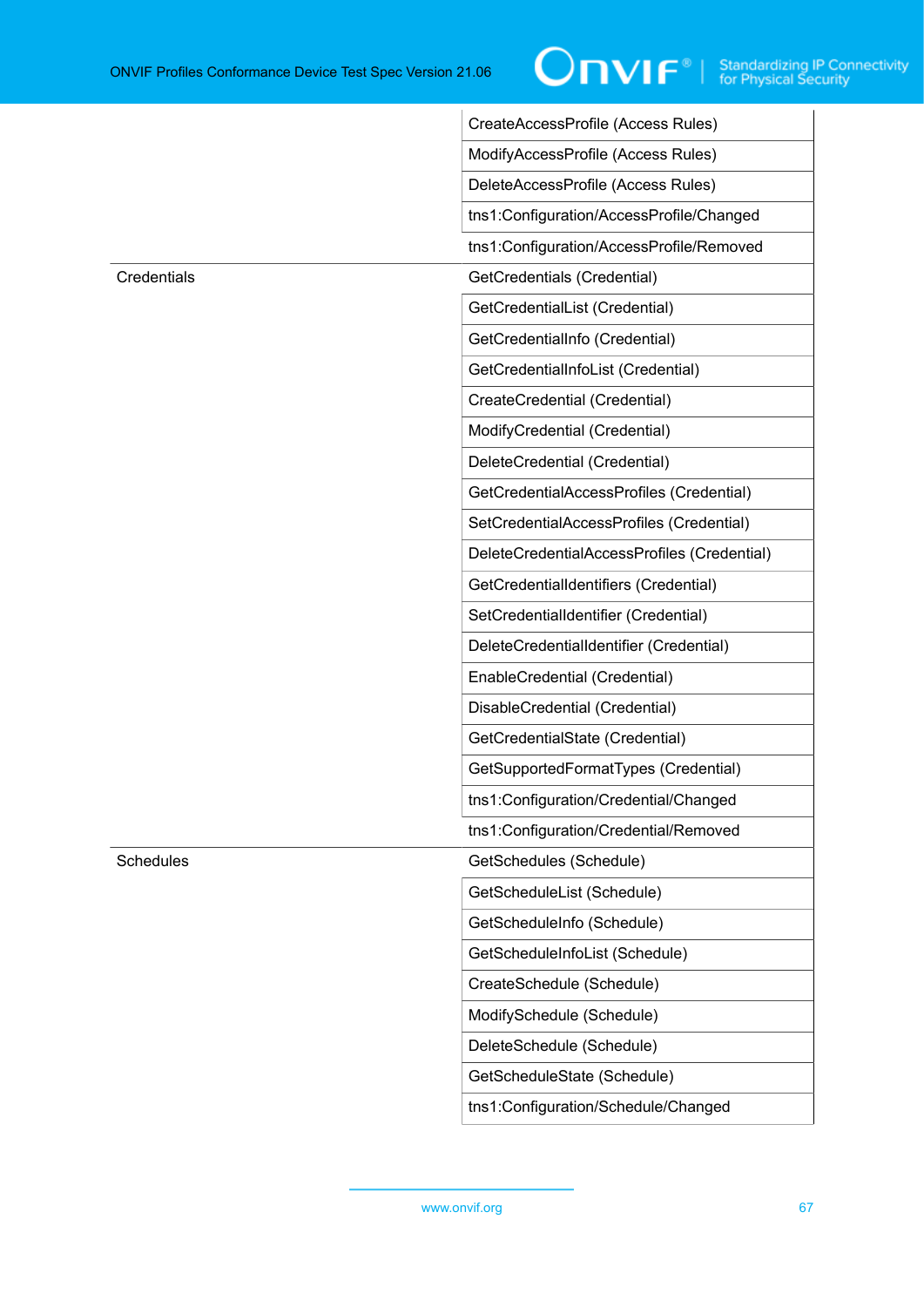

|                              | tns1:Configuration/ Schedule /Removed           |
|------------------------------|-------------------------------------------------|
|                              | tns1:Schedule/State/Active                      |
| <b>Event Handling</b>        | Renew (Event)                                   |
|                              | Unsubscribe (Event)                             |
|                              | SetSynchronizationPoint (Event)                 |
|                              | CreatePullPointSubscription (Event)             |
|                              | PullMessage (Event)                             |
|                              | GetEventProperties (Event)                      |
|                              | TopicFilter (Event)                             |
| Discovery                    | <b>WS-Discovery</b>                             |
|                              | GetDiscoveryMode (Device Management)            |
|                              | SetDiscoveryMode (Device Management)            |
|                              | GetScopes (Device Management)                   |
|                              | SetScopes (Device Management)                   |
|                              | AddScopes (Device Management)                   |
|                              | RemoveScopes (Device Management)                |
| <b>Network Configuration</b> | GetHostname (Device Management)                 |
|                              | SetHostname (Device Management)                 |
|                              | <b>GetDNS (Device Management)</b>               |
|                              | SetDNS (Device Management)                      |
|                              | GetNetworkInterfaces (Device Management)        |
|                              | SetNetworkInterfaces (Device Management)        |
|                              | GetNetworkProtocols (Device Management)         |
|                              | SetNetworkProtocols (Device Management)         |
|                              | GetNetworkDefaultGateway (Device<br>Management) |
|                              | SetNetworkDefaultGateway (Device<br>Management) |
| System                       | GetDeviceInformation (Device Management)        |
|                              | GetSystemDateAndTime (Device Management)        |
|                              | SetSystemDateAndTime (Device Management)        |
|                              | SetSystemFactoryDefault (Device Management)     |
|                              | Reboot (Device Management)                      |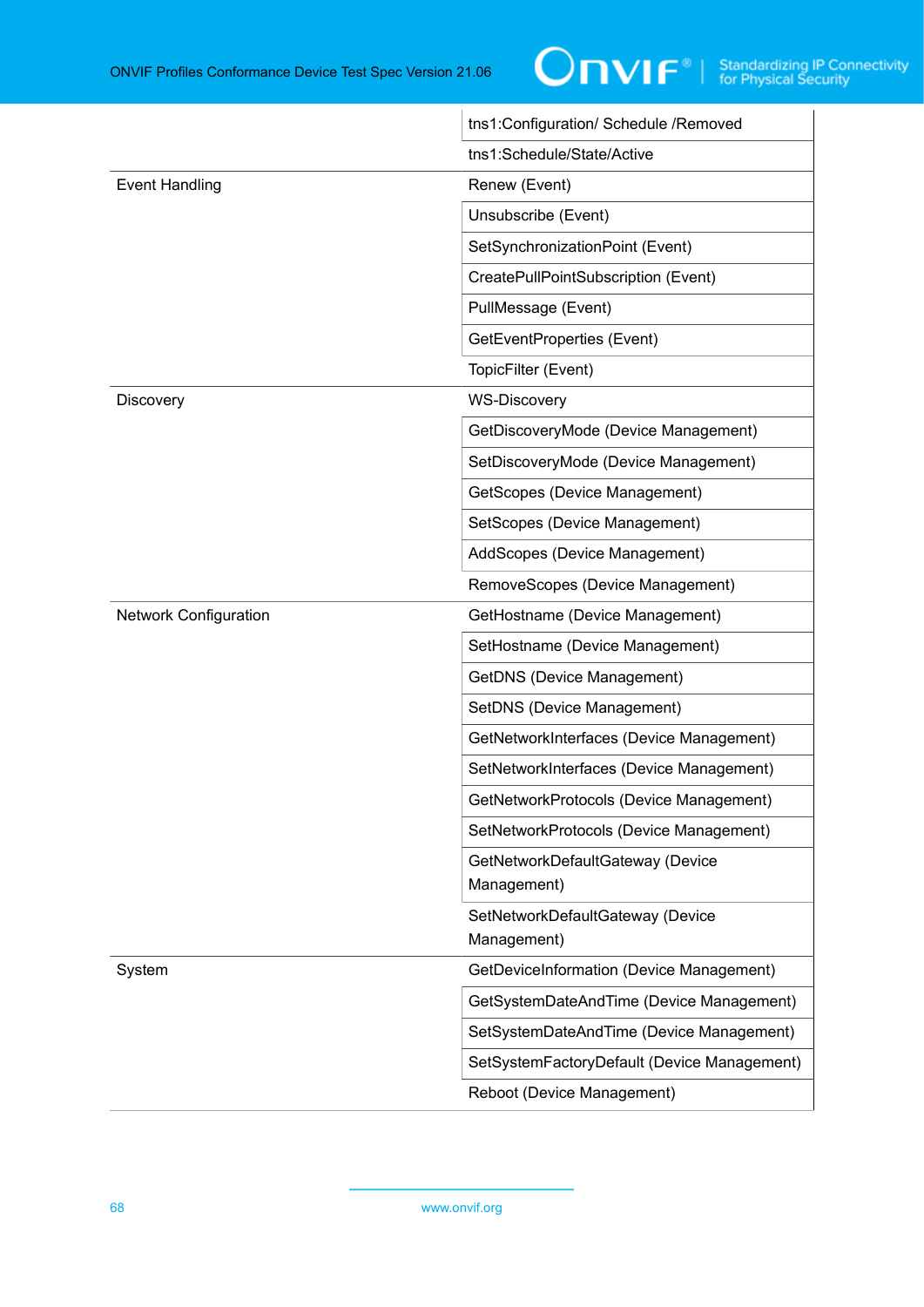| <b>User Handling</b>                 | GetUsers (Device Management)              |
|--------------------------------------|-------------------------------------------|
|                                      | CreateUsers (Device Management)           |
|                                      | DeleteUsers (Device Management)           |
|                                      | SetUser (Device Management)               |
| <b>Profile Conditional Features</b>  |                                           |
| <b>Reset Antipassback Violations</b> | ResetAntipassbackViolation (Credential)   |
|                                      | tns1:Credential/State/ApbViolation        |
| Special Days Schedule                | GetSpecialDayGroups (Schedule)            |
|                                      | GetSpecialDayGroupList (Schedule)         |
|                                      | GetSpecialDayGroupInfo (Schedule)         |
|                                      | GetSpecialDayGroupInfoList (Schedule)     |
|                                      | CreateSpecialDayGroup (Schedule)          |
|                                      | ModifySpecialDayGroup (Schedule)          |
|                                      | DeleteSpecialDayGroup (Schedule)          |
|                                      | tns1:Configuration/SpecialDays/Changed    |
|                                      | tns1:Configuration/SpecialDays/Removed    |
| Persistent notification storage      | Seek (Event)                              |
| <b>IP Filtering</b>                  | GetIPAddressFilter (Device Management)    |
|                                      | SetIPAddressFilter (Device Management)    |
|                                      | AddlPAddressFilter (Device Management)    |
|                                      | RemovelPAddressFilter (Device Management) |

## 7.2 Profile A Support Check

Preliminary checking for feature discovery will be performed prior to the test execution. For the details of the preliminary feature discovery, refer to [ONVIF Feature Discovery].

According to the result of test case execution, final determination of [ONVIF Profile A] support toward DUT is performed based on the following procedure.

- 1. Check that scope list contains the scope given in [Table](#page-65-0) 7.1. If there is no such scope in the scope list of the DUT, then it is determined that [ONVIF Profile A] is not supported.
- 2. Check Discovery Types support. If **Discovery/Types/tds:Device** is not supported by the DUT, then it is determined that [ONVIF Profile A] is not supported by DUT and certification will be failed.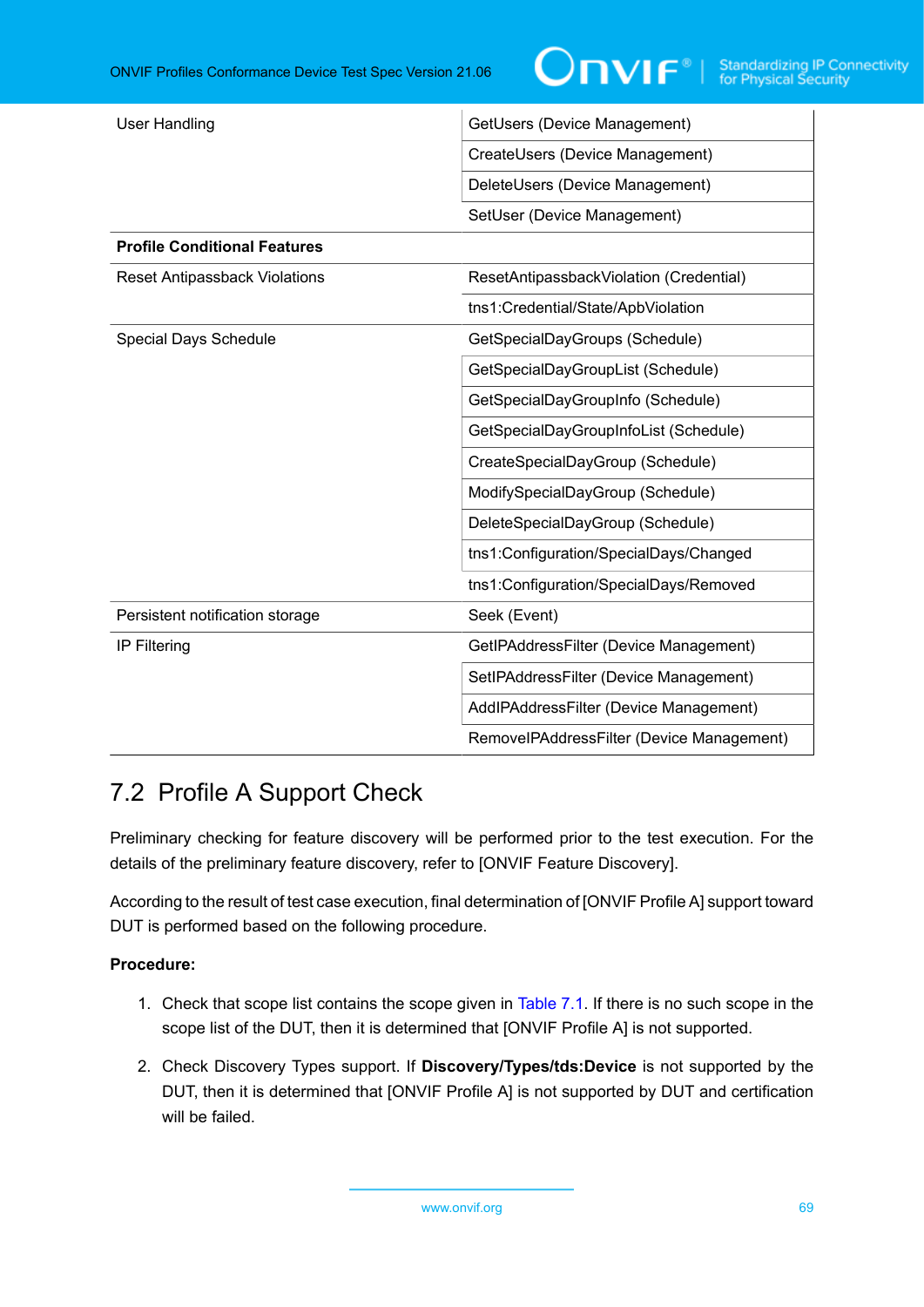- 3. Check Security feature category:
	- a. Check that HTTP Digest Authentication is supported by the DUT. If **Security\Digest** is regarded as unsupported by DUT, then it is determined that [ONVIF Profile A] is not supported by DUT and certification will be failed. Otherwise, it is determined that HTTP Digest Authentication feature is supported by DUT.
- 4. Check Capabilities feature category:
	- a. Check that GetServices command is supported by the DUT. If **Device Service/ Capabilities/GetServices** is not supported by the DUT, then it is determined that [ONVIF Profile A] is not supported by DUT and certification will be failed. Otherwise, it is determined that Capabilities category is supported with the following features included:
		- GetServices (Device Management)
		- GetServiceCapabilities (Device Management)
	- b. The following features are defined as supported, because this is a mandatory feature for any of ONVIF device implementation:
		- GetWsdlUrl (Device Management)
- 5. Check Access Rules Service related features:
	- a. Check that Access Rules Service is supported by DUT. If **Access Rules Service** is regarded as unsupported by DUT, then it is determined that [ONVIF Profile A] is not supported by DUT and certification will be failed. Otherwise, it is determined that Access Rules Service related features are supported by DUT. Those features are:
		- i. Capabilities feature category:
			- GetServiceCapabilities (Access Rules)
		- ii. Access Profiles feature category:
			- GetAccessProfiles (Access Rules)
			- GetAccessProfileList (Access Rules)
			- GetAccessProfileInfo (Access Rules)
			- GetAccessProfileInfoList (Access Rules)
			- CreateAccessProfile (Access Rules)
			- ModifyAccessProfile (Access Rules)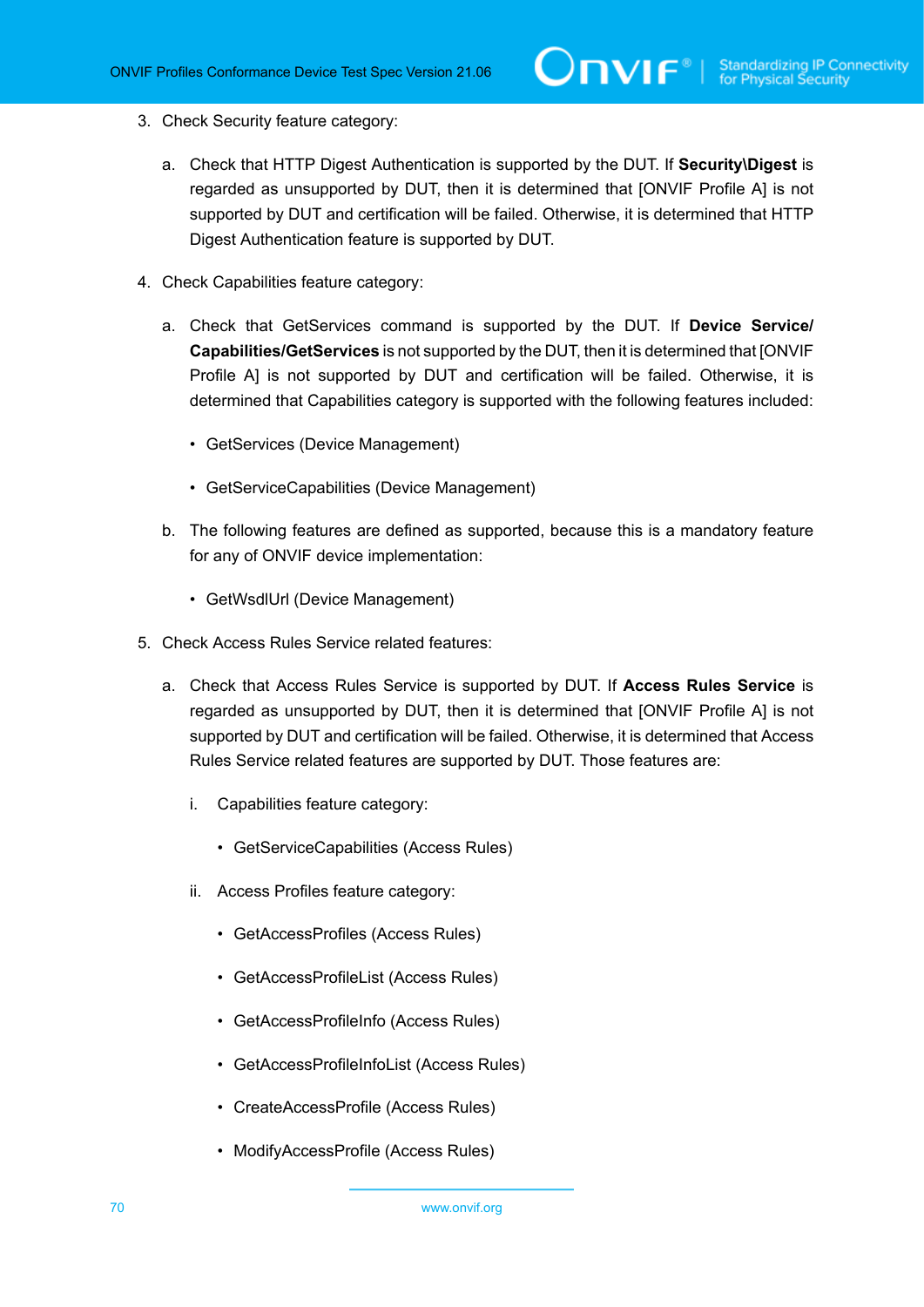- DeleteAccessProfile (Access Rules)
- tns1:Configuration/AccessProfile/Changed
- tns1:Configuration/AccessProfile/Removed
- 6. Check Credential Service related features:
	- a. Check that Credential Service is supported by DUT. If **Credential Service** is regarded as unsupported by DUT, then it is determined that [ONVIF Profile A] is not supported by DUT and certification will be failed. Otherwise, it is determined that Credential Service related features are supported by DUT. Those features are:
		- i. Capabilities feature category:
			- GetServiceCapabilities (Credential)
		- ii. Credentials feature category:
			- GetCredentialList (Credential)
			- GetCredentialInfoList (Credential)
		- iii. Check that Credential Entity is supported by DUT. If **Credential Service/Credential Entity** is regarded as unsupported by DUT, then it is determined that [ONVIF Profile A] is not supported by DUT and certification will be failed. Otherwise, it is determined that the following features are supported by the DUT:
			- i. Credentials feature category:
				- GetCredentials (Credential)
				- GetCredentialList (Credential)
				- GetCredentialInfo (Credential)
				- GetCredentialInfoList (Credential)
				- CreateCredential (Credential)
				- ModifyCredential (Credential)
				- DeleteCredential (Credential)
				- GetCredentialAccessProfiles (Credential)
				- SetCredentialAccessProfiles (Credential)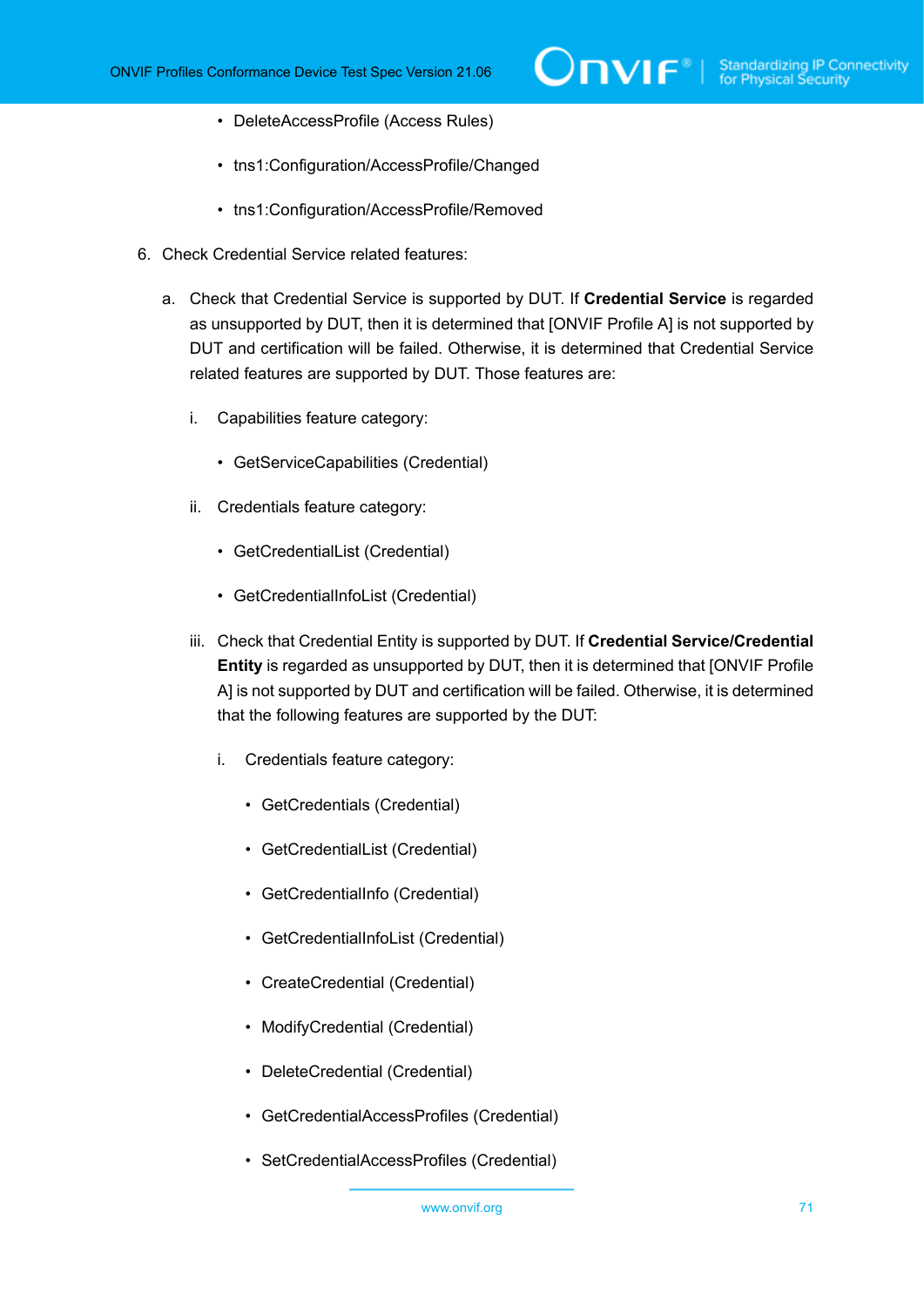- DeleteCredentialAccessProfiles (Credential)
- GetCredentialIdentifiers (Credential)
- SetCredentialIdentifier (Credential)
- DeleteCredentialIdentifier (Credential)
- EnableCredential (Credential)
- DisableCredential (Credential)
- GetCredentialState (Credential)
- GetSupportedFormatTypes (Credential)
- tns1:Configuration/Credential/Changed
- tns1:Configuration/Credential/Removed
- b. Check that Reset Antipassback Violations feature category is supported by the DUT. If **Credential Service\Reset Antipassback Violation** is regarded as supported by DUT, it is determined that Reset Antipassback Violations feature category are supported by DUT. The following features are defined as supported:
	- ResetAntipassbackViolation (Credential)
	- tns1:Credential/State/ApbViolation
- 7. Check Schedule Service related features:
	- a. Check that Schedule Service is supported by DUT. If **Schedule Service** is regarded as unsupported by DUT, then it is determined that [ONVIF Profile A] is not supported by DUT and certification will be failed. Otherwise, it is determined that Schedule Service related features are supported by DUT. Those features are:
		- i. Capabilities feature category:
			- GetServiceCapabilities (Schedule)
		- ii. Schedules feature category:
			- GetSchedules (Schedule)
			- GetScheduleList (Schedule)
			- GetScheduleInfo (Schedule)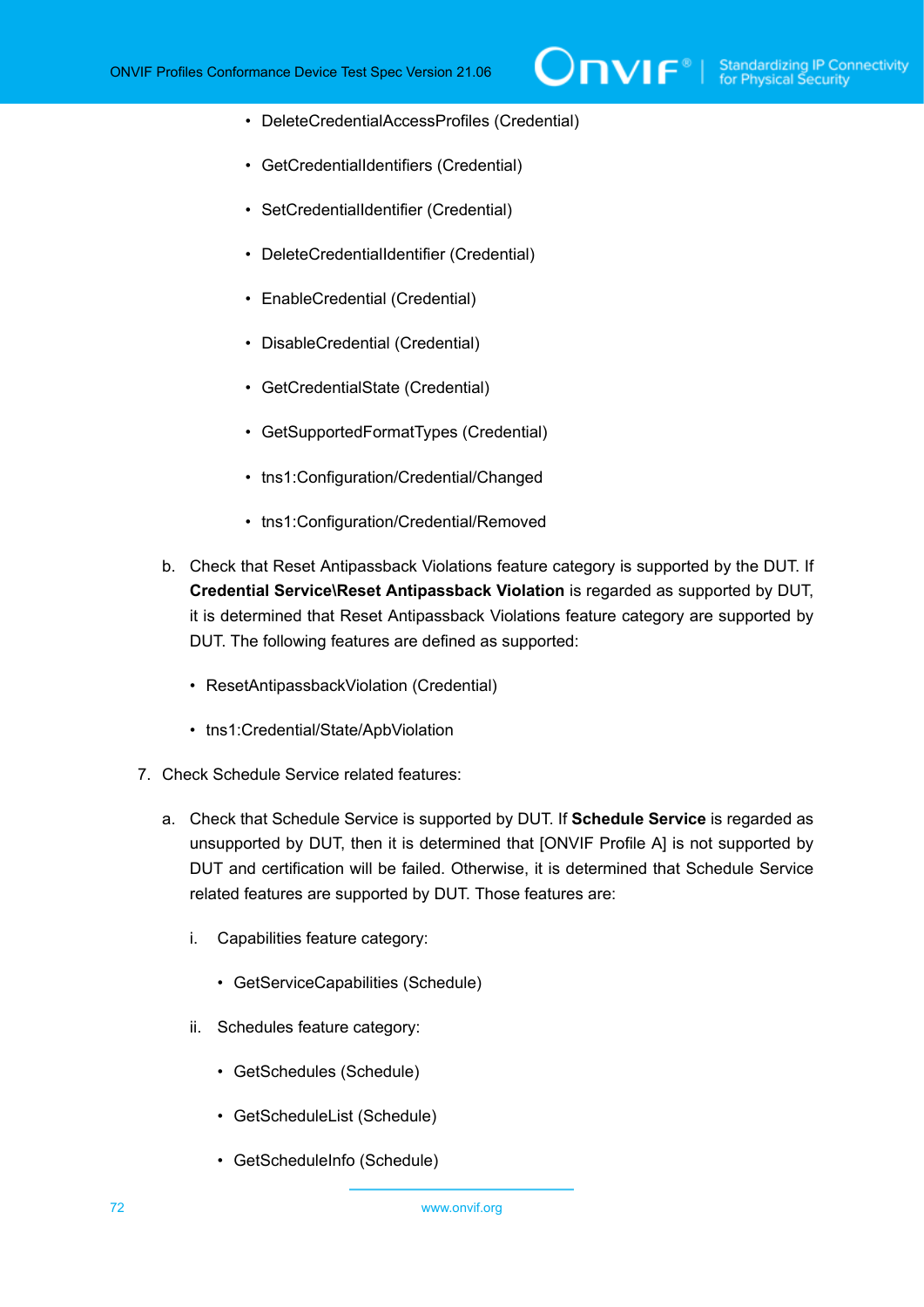- GetScheduleInfoList (Schedule)
- CreateSchedule (Schedule)
- ModifySchedule (Schedule)
- DeleteSchedule (Schedule)
- tns1:Configuration/Schedule/Changed
- tns1:Configuration/ Schedule /Removed
- b. Check that GetScheduleState (Schedule) feature and tns1:Schedule/State/Active feature are supported by the DUT. If **Schedule Service\State Reporting** is regarded as supported by DUT, it is determined that the following features are defined as supported:
	- i. GetScheduleState (Schedule)
	- ii. tns1:Schedule/State/Active
- c. Check that Special Days Schedule feature category is supported by the DUT. If **Schedule Service\Spcial Days** is regarded as supported by DUT, it is determined that Special Days Schedule feature category are supported by DUT. The following features are defined as supported:
	- GetSpecialDayGroups (Schedule)
	- GetSpecialDayGroupList (Schedule)
	- GetSpecialDayGroupInfo (Schedule)
	- GetSpecialDayGroupInfoList (Schedule)
	- CreateSpecialDayGroup (Schedule)
	- ModifySpecialDayGroup (Schedule)
	- DeleteSpecialDayGroup (Schedule)
	- tns1:Configuration/SpecialDays/Changed
	- tns1:Configuration/SpecialDays/Removed
- 8. Check that Discovery is supported by the DUT. If **Discovery** feature is regarded as unsupported by the DUT, then it is determined that [ONVIF Profile A] is not supported by the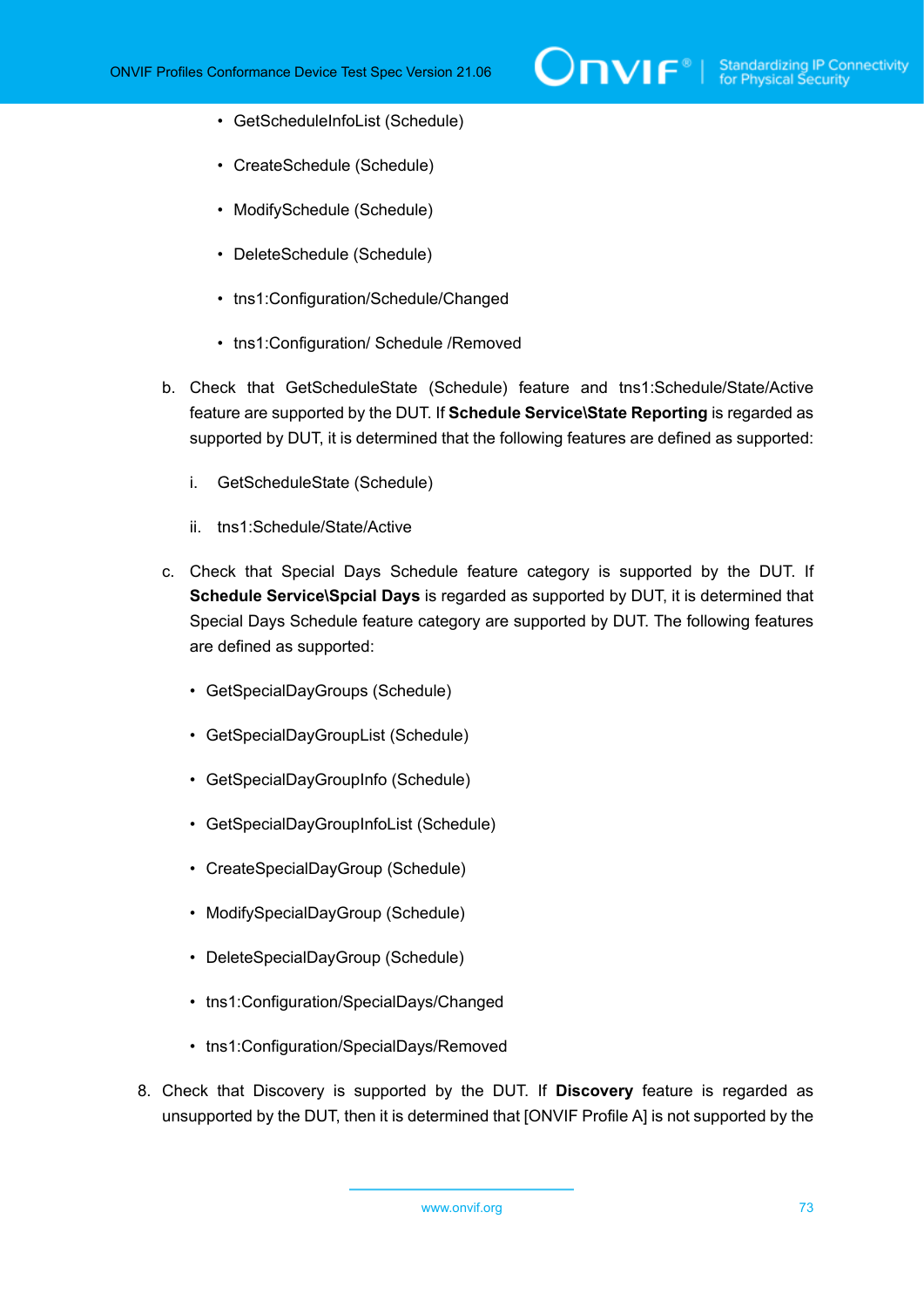DUT and certification will be failed. Otherwise, it is determined that the following features are supported by the DUT:

- WS-Discovery
- GetDiscoveryMode (Device Management)
- SetDiscoveryMode (Device Management)
- GetScopes (Device Management)
- SetScopes (Device Management)
- AddScopes (Device Management)
- RemoveScopes (Device Management)
- 9. Check that **Device Service/System/Network Configuration** is supported by the DUT. If **Device Service/System/Network Configuration** is regarded as unsupported by DUT, then it is determined that [ONVIF Profile A] is not supported by the DUT and certification will be failed. Otherwise, it is determined that the following features are supported by the DUT:
	- GetHostname (Device Management)
	- SetHostname (Device Management)
	- GetDNS (Device Management)
	- SetDNS (Device Management)
	- GetNetworkInterfaces (Device Management)
	- SetNetworkInterfaces (Device Management)
	- GetNetworkProtocols (Device Management)
	- SetNetworkProtocols (Device Management)
	- GetNetworkDefaultGateway (Device Management)
	- SetNetworkDefaultGateway (Device Management)
- 10.Check System feature category of ONVIF profile support. This feature is mandatory for any of ONVIF device implementation. The following features are defined as supported:
	- GetDeviceInformation (Device Management)
	- GetSystemDateAndTime (Device Management)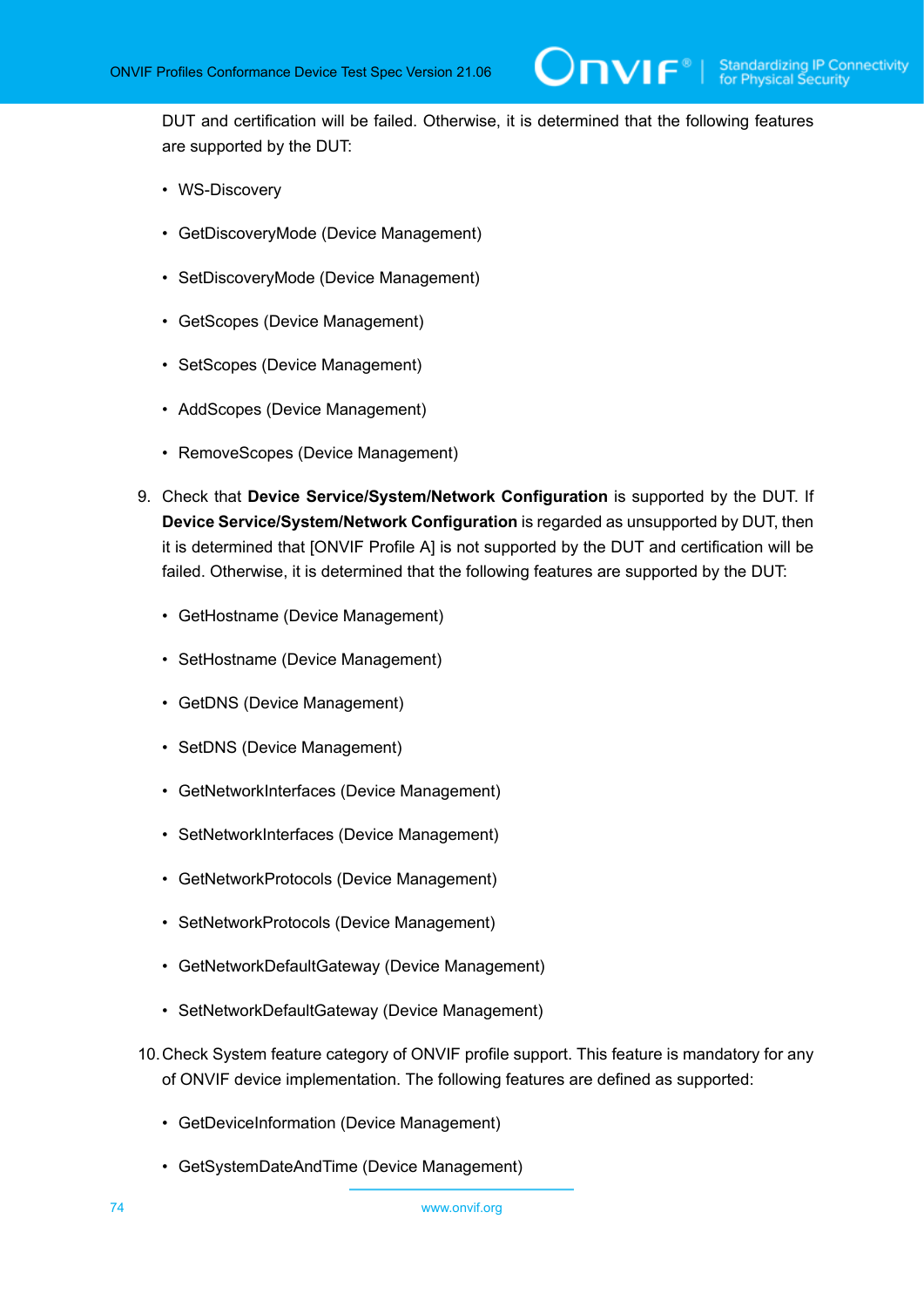- SetSystemDateAndTime (Device Management)
- SetSystemFactoryDefault (Device Management)
- Reboot (Device Management)
- 11. Check that **Device Service/System/User Handling** is supported by the DUT. If **Device Service/System/User Handling** is regarded as unsupported by DUT, then it is determined that [ONVIF Profile A] is not supported by the DUT and certification will be failed. Otherwise, it is determined that the following features are supported by the DUT:
	- i. User Handling feature category:
		- GetUsers (Device Management)
		- CreateUsers (Device Management)
		- DeleteUsers (Device Management)
		- SetUser (Device Management)

12.Check Event Handling feature category.

- a. Check that Event Service is supported by DUT. If **Event Service** is regarded as unsupported by DUT, then it is determined that [ONVIF Profile A] is not supported by DUT and certification will be failed. Otherwise, it is determined that Event Handling features is supported by DUT. The following features are defined as supported:
	- i. Capabilities feature category
		- GetServiceCapabilities (Event)
	- ii. Event Handling feature category
		- GetEventProperties (Event)
- b. Check that Pull-Point Notification is supported by DUT. If **Event Service/Pull-Point Notification** is regarded as unsupported by DUT, then it is determined that [ONVIF Profile A] is not supported by DUT and certification will be failed. Otherwise, it is determined that the following features are defined as supported:
	- i. Event Handling feature category
		- Renew (Event)
		- Unsubscribe (Event)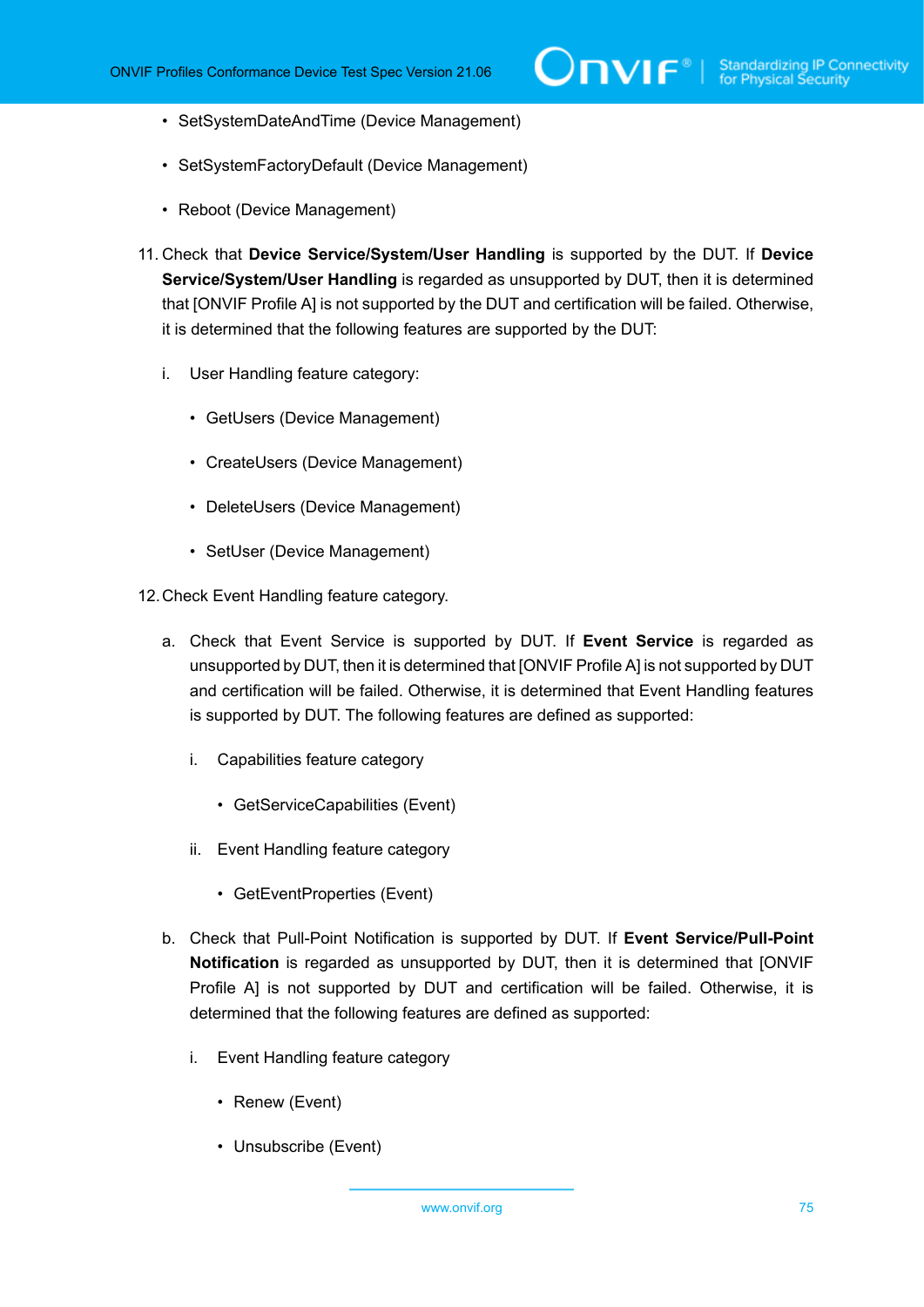- SetSynchronizationPoint (Event)
- CreatePullPointSubscription (Event)
- PullMessage (Event)
- TopicFilter (Event)
- c. Check that at least two PullPoint subscriptions are supported by the DUT. If **Event Service/GetServiceCapabilities/MaxPullPoints capability** is not supported by the DUT or it has value less than 2, then it is determined that [ONVIF Profile A] is not supported by DUT and certification will be failed. Otherwise, it is determined that Event Handling is supported with the following feature category included:
	- a. At least two PullPoint subscriptions
- d. Check Persistent notification storage feature category of ONVIF profile support. If **Event Service\Persistent notification storage** is regarded as supported by DUT, then it is determined that Persistent notification storage feature category feature category is supported by DUT. The following features are defined as supported:
	- Seek (Event)
- 13.Check IP Filtering of ONVIF profile support. If **Device Service\Network\IP Filter** is regarded as supported by DUT, then it is determined that IP Filtering feature category is supported by DUT. The following features are defined as supported:
	- GetIPAddressFilter (Device Management)
	- SetIPAddressFilter (Device Management)
	- AddIPAddressFilter (Device Management)
	- RemoveIPAddressFilter (Device Management)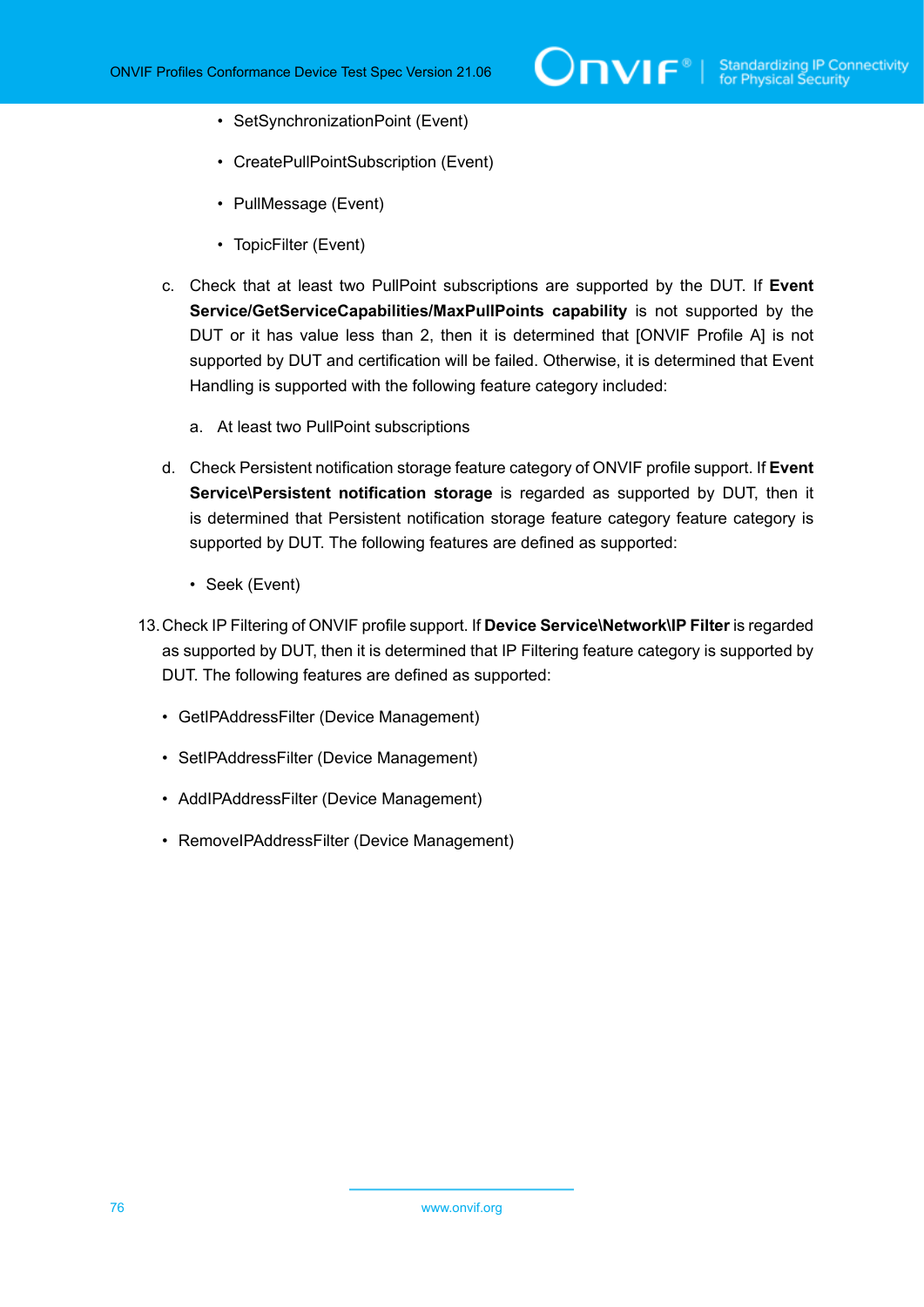# **8 Profile T Conformance**

# 8.1 Feature category classification for ONVIF Profile T

In order for ONVIF Device Test Tool to conduct conformance testing toward [ONVIF Profile T], it would need to identify whether DUT implements the expected feature set.

This section classifies supported features as multiple categories that are related to [ONVIF Profile T] conformance. Those category classifications will be used to do some preliminary checking prior to the test case execution and they will be used to determine whether DUT can be considered [ONVIF Profile T] conformant device.

The following discovery scope is defined as the scope that signals that DUT is [ONVIF Profile T] product.

## <span id="page-76-0"></span>**Table 8.1. Profile T Discovery Scope**

onvif://www.onvif.org/Profile/T

The following table shows the classified feature categories based on commands and/or functional blocks that are referenced by DUT.

## **Table 8.2. Profile T Features Categories**

| <b>Profile Mandatory Features</b> |                                                                              |
|-----------------------------------|------------------------------------------------------------------------------|
| User authentication               | <b>HTTP Digest Authentication</b>                                            |
|                                   | <b>RTSP Digest Authentication</b>                                            |
| Capabilities                      | GetServices (Device Management)                                              |
|                                   | GetServiceCapabilities (Device Management)                                   |
|                                   | GetServiceCapabilities (Event)                                               |
|                                   | GetServiceCapabilities (Media 2)                                             |
|                                   | GetServiceCapabilities (Imaging)                                             |
|                                   | GetServiceCapabilities (PTZ)                                                 |
|                                   | GetServiceCapabilities (Analytics)                                           |
|                                   | GetServiceCapabilities (DeviceIO)                                            |
|                                   | GetWsdIUrl (Device Management)                                               |
|                                   | MaximumNumberOfProfiles Capability (Media 2)                                 |
|                                   | MaxPullPoint capability is supported and value is<br>not less than 2 (Event) |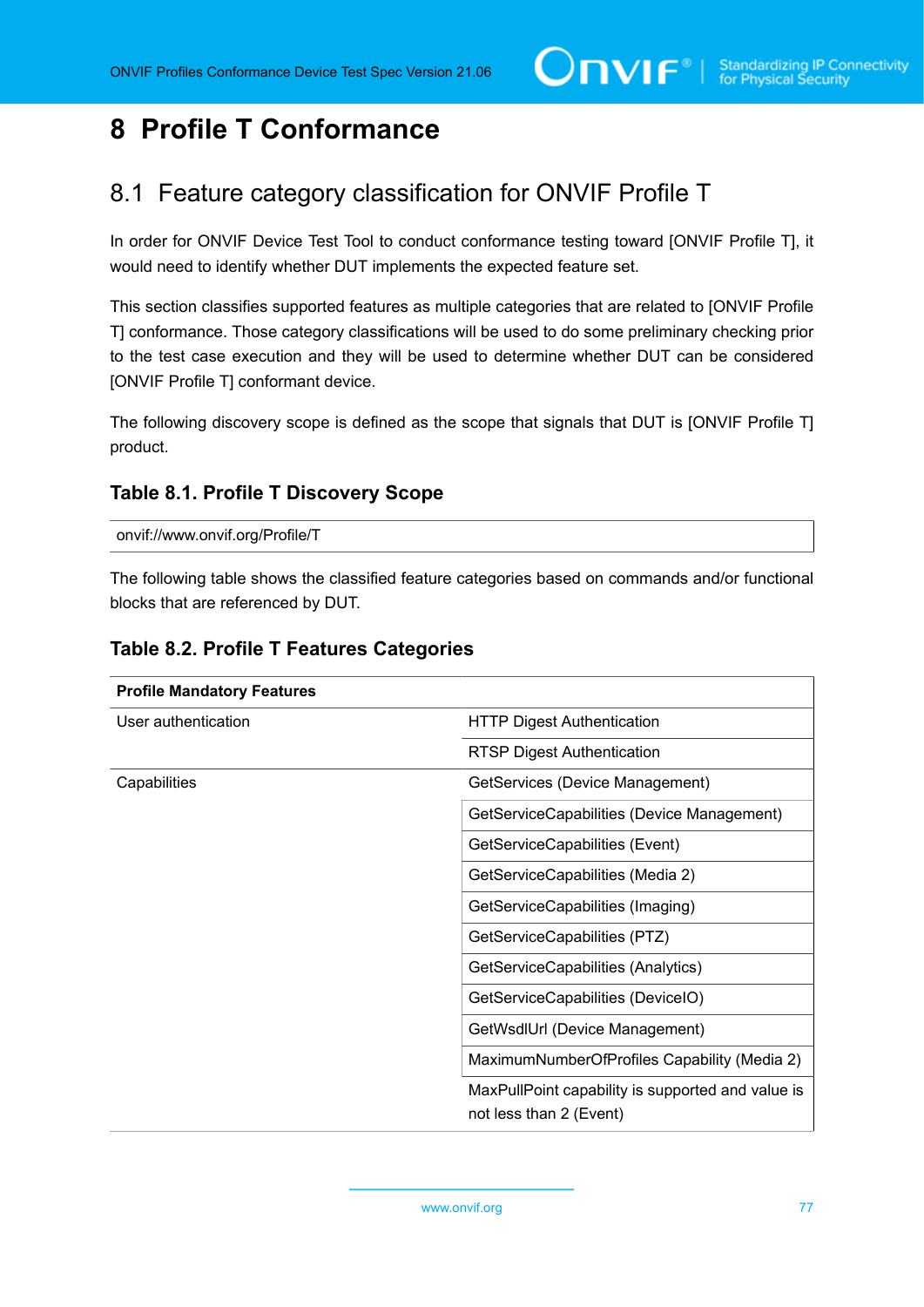| Discovery                    | <b>WS-Discovery</b>                         |
|------------------------------|---------------------------------------------|
|                              | GetDiscoveryMode (Device Management)        |
|                              | SetDiscoveryMode (Device Management)        |
|                              | GetScopes (Device Management)               |
|                              | SetScopes (Device Management)               |
|                              | AddScopes (Device Management)               |
|                              | RemoveScopes (Device Management)            |
| <b>Network Configuration</b> | GetHostname (Device Management)             |
|                              | SetHostname (Device Management)             |
|                              | <b>GetDNS (Device Management)</b>           |
|                              | SetDNS (Device Management)                  |
|                              | GetNetworkInterfaces (Device Management)    |
|                              | SetNetworkInterfaces (Device Management)    |
|                              | GetNetworkProtocols (Device Management)     |
|                              | SetNetworkProtocols (Device Management)     |
|                              | GetNetworkDefaultGateway (Device            |
|                              | Management)                                 |
|                              | SetNetworkDefaultGateway (Device            |
|                              | Management)                                 |
| System                       | GetDeviceInformation (Device Management)    |
|                              | GetSystemDateAndTime (Device Management)    |
|                              | SetSystemDateAndTime (Device Management)    |
|                              | SetSystemFactoryDefault (Device Management) |
|                              | System Reboot (Device Management)           |
| <b>User Handling</b>         | GetUsers (Device Management)                |
|                              | CreateUsers (Device Management)             |
|                              | DeleteUsers (Device Management)             |
|                              | SetUser (Device Management)                 |
| <b>Event Handling</b>        | SetSynchronizationPoint (Event)             |
|                              | CreatePullPointSubscription (Event)         |
|                              | PullMessage (Event)                         |
|                              | GetEventProperties (Event)                  |
|                              | Unsubscribe (Event)                         |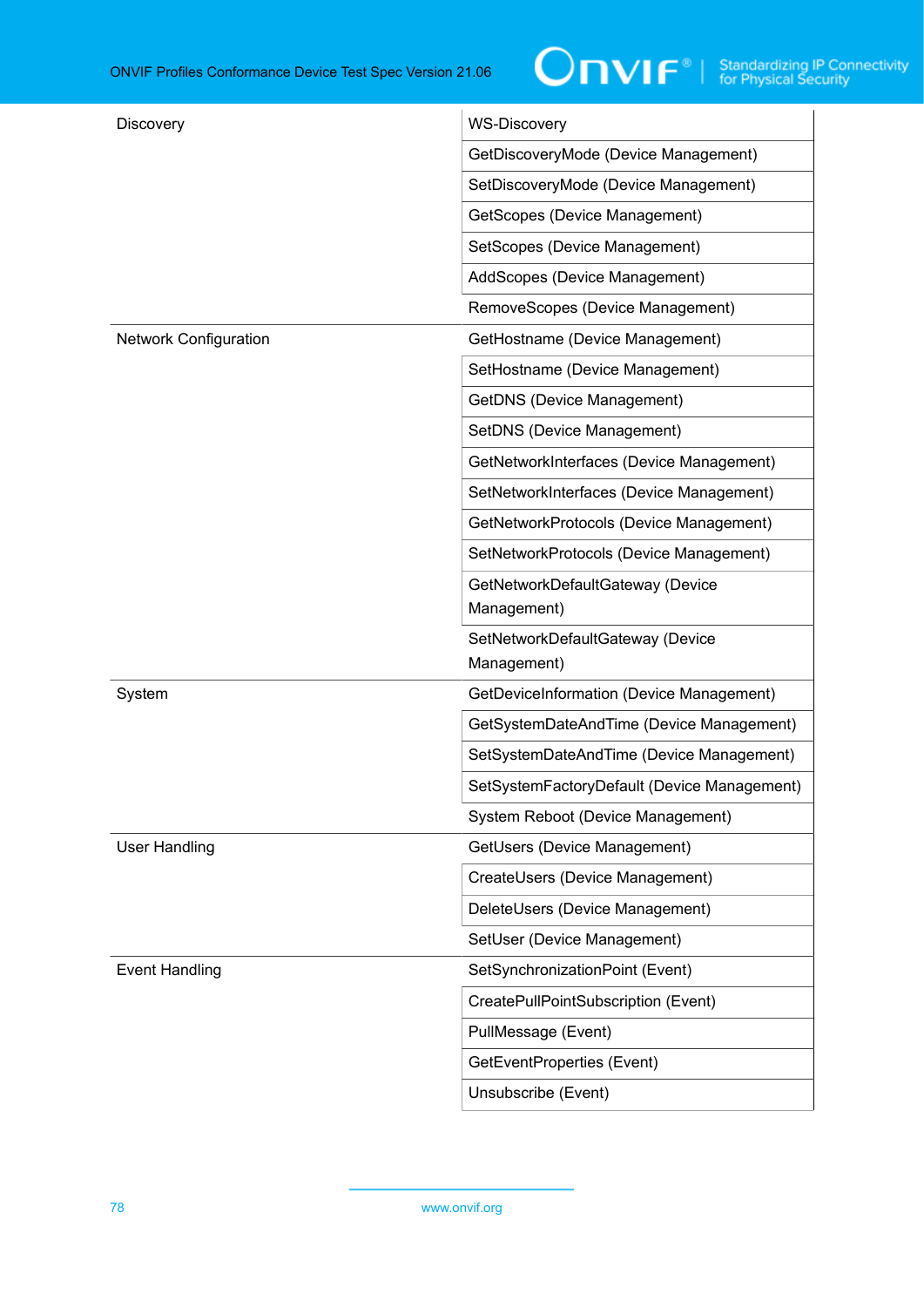

|                                | TopicFilter (Event)                                                                         |
|--------------------------------|---------------------------------------------------------------------------------------------|
|                                | MessageContentFilter (Event)                                                                |
|                                | <b>ONVIF Message Content Filter Dialect (Event)</b>                                         |
| Media Profile Management       | CreateProfile (Media 2)                                                                     |
|                                | DeleteProfile (Media 2)                                                                     |
|                                | GetVideoSourceConfigurations (Media 2)                                                      |
|                                | GetVideoEncoderInstances (Media 2)                                                          |
|                                | tns1:Media/ProfileChanged (Event)                                                           |
| Video Streaming                | Ready-to-use Media Profile for streaming H.264<br>or H.265 video per video source (Media 2) |
|                                | GetProfiles (Media 2)                                                                       |
|                                | GetStreamUri (Media 2)                                                                      |
|                                | Video Streaming using RTSP (Streaming)                                                      |
|                                | H.264 Encoding (Media 2)                                                                    |
|                                | H.265 Encoding (Media 2)                                                                    |
|                                | Streaming over RTP/UDP (Streaming)                                                          |
|                                | Streaming over RTP/RTSP/HTTP/TCP<br>(Streaming)                                             |
|                                | Streaming over RTP/RTSP/HTTPS/TCP<br>(Streaming)                                            |
|                                | Streaming over RTP/UDP Multicast (Streaming)                                                |
|                                | Streaming over RTP/RTSP/TCP/WebSocket<br>(Streaming)                                        |
|                                | SetSynchronizationPoint (Media 2)                                                           |
| Configuration of Video Profile | GetProfiles (Media 2)                                                                       |
|                                | GetVideoSources (DeviceIO)                                                                  |
|                                | GetVideoSourceConfigurations (Media 2)                                                      |
|                                | AddConfiguration (Video Source Configuration)<br>(Media 2)                                  |
|                                | AddConfiguration (Video Encoder Configuration)<br>(Media 2)                                 |
|                                | GetVideoEncoderConfigurations (Media 2)                                                     |
|                                | RemoveConfiguration (Video Source<br>Configuration) (Media 2)                               |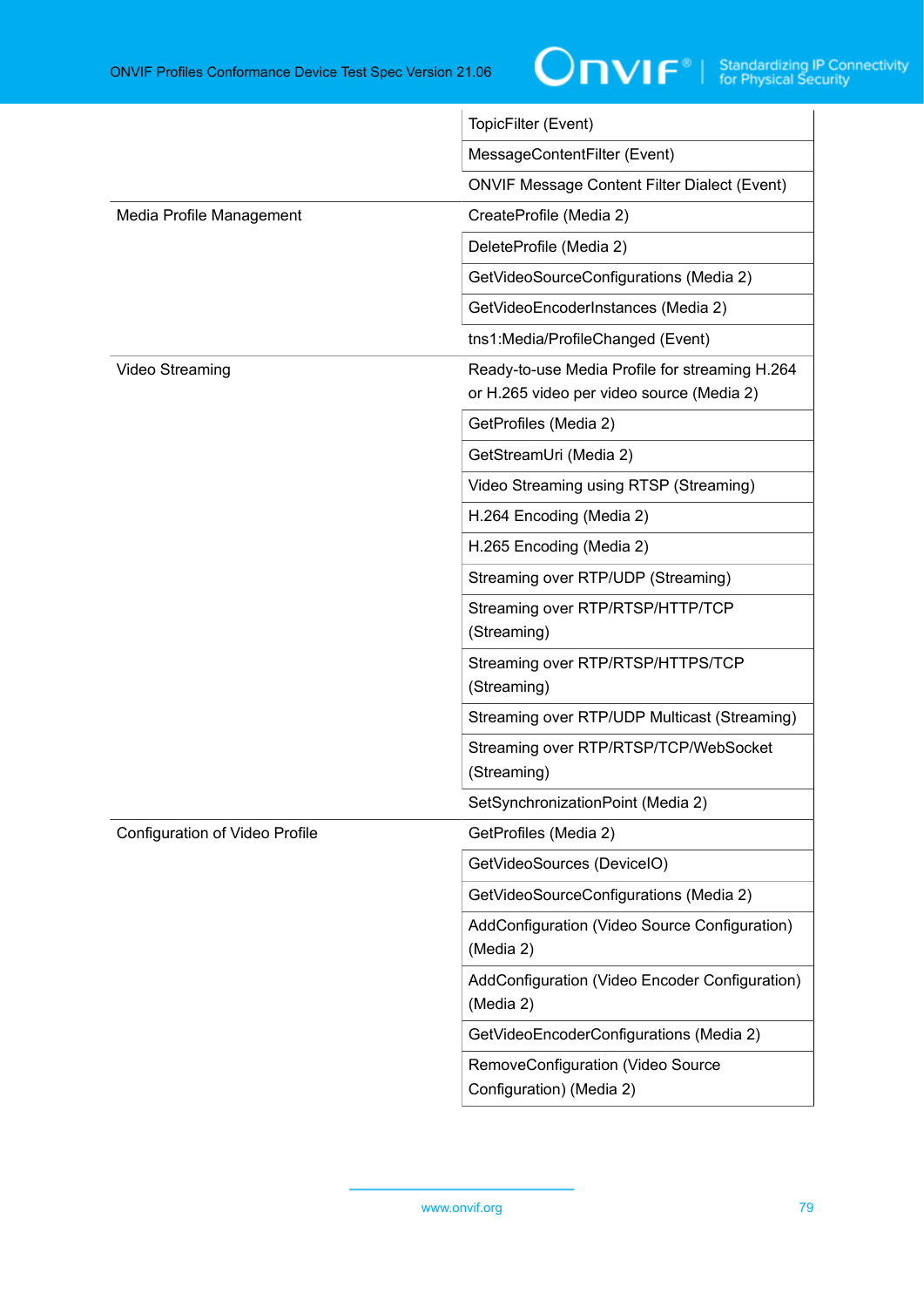|                                   | RemoveConfiguration (Video Encoder<br>Configuration) (Media 2) |
|-----------------------------------|----------------------------------------------------------------|
|                                   | tns1:Media/ProfileChanged (Event)                              |
| Video Source Configuration        | GetVideoSourceConfigurations (Media 2)                         |
|                                   | GetVideoSourceConfigurationOptions (Media 2)                   |
|                                   | SetVideoSourceConfiguration (Media 2)                          |
|                                   | tns1:Media/ConfigurationChanged (Event)                        |
| Video Encoder Configuration       | GetVideoEncoderConfigurations (Media 2)                        |
|                                   | GetVideoEncoderConfigurationOptions (Media 2)                  |
|                                   | SetVideoEncoderConfiguration (Media 2)                         |
|                                   | tns1:Media/ConfigurationChanged (Event)                        |
| Metadata Streaming                | GetProfiles (Media 2)                                          |
|                                   | GetStreamUri (Media 2)                                         |
|                                   | Metadata Streaming using RTSP (Streaming)                      |
|                                   | Streaming over RTP/UDP (Streaming)                             |
|                                   | Streaming over RTP/RTSP/HTTP/TCP<br>(Streaming)                |
|                                   | Streaming over RTP/RTSP/HTTPS/TCP<br>(Streaming)               |
|                                   | Streaming over RTP/UDP Multicast (Streaming)                   |
|                                   | Streaming over RTP/RTSP/TCP/WebSocket<br>(Streaming)           |
|                                   | SetSynchronizationPoint (Media 2)                              |
| Configuration of Metadata Profile | GetProfiles (Media 2)                                          |
|                                   | GetMetadataConfigurations (Media 2)                            |
|                                   | AddConfiguration (Metadata Configuration)<br>(Media 2)         |
|                                   | RemoveConfiguration (Metadata Configuration)<br>(Media 2)      |
|                                   | tns1:Media/ProfileChanged (Event)                              |
| Metadata Configuration            | GetMetadataConfigurations (Media 2)                            |
|                                   | GetMetadataConfigurationOptions (Media 2)                      |
|                                   | SetMetadataConfiguration (Media 2)                             |
|                                   | tns1:Media/ConfigurationChanged (Event)                        |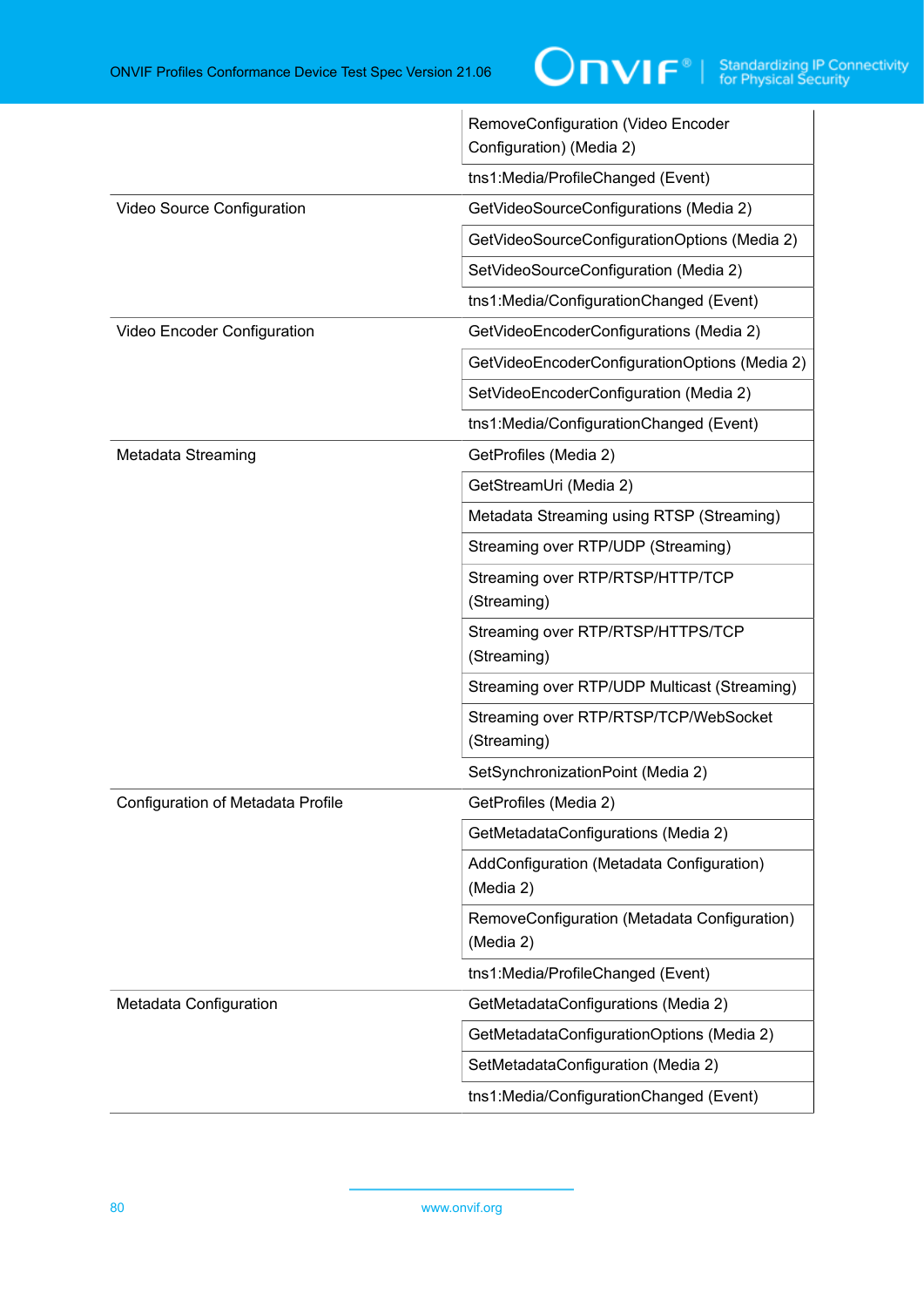| <b>Imaging Settings</b>                  | GetVideoSources (DeviceIO)                                                            |
|------------------------------------------|---------------------------------------------------------------------------------------|
|                                          | GetImagingSettings (Imaging)                                                          |
|                                          | GetOptions (Imaging)                                                                  |
|                                          | SetImagingSettings (Imaging)                                                          |
| Tampering                                | tns1: VideoSource/ImageTooBlurry (Event)                                              |
|                                          | tns1: VideoSource/ImageTooDark (Event)                                                |
|                                          | tns1: VideoSource/ImageTooBright (Event)                                              |
|                                          | tns1:VideoSource/GlobalSceneChange (Event)                                            |
| Configuration of On-Screen Display (OSD) | CreateOSD, text (Media 2)                                                             |
|                                          | CreateOSD, image (Media 2)                                                            |
|                                          | DeleteOSD (Media 2)                                                                   |
|                                          | GetVideoSourceConfigurations (Media 2)                                                |
|                                          | GetOSDs (Media 2)                                                                     |
|                                          | GetOSDOptions (Media 2)                                                               |
|                                          | SetOSD (Media 2)                                                                      |
| <b>JPEG Snapshot</b>                     | GetSnapshotUri (Media 2)                                                              |
| <b>Motion Alarm Events</b>               | tns1: VideoSource/MotionAlarm (Event)                                                 |
| Absolute PTZ Move                        | Ready-to-use Media Profile for PTZ control per<br>PTZ node                            |
|                                          | MoveStatus capability (PTZ)                                                           |
|                                          | StatusPosition capability (PTZ)                                                       |
|                                          | GetStatus (PTZ)                                                                       |
|                                          | AbsoluteMove (PTZ)                                                                    |
|                                          | http://www.onvif.org/ver10/tptz/PanTiltSpaces/<br>SphericalPositionSpaceDegrees (PTZ) |
|                                          | http://www.onvif.org/ver10/tptz/PanTiltSpaces/<br>PositionGenericSpace (PTZ)          |
|                                          | http://www.onvif.org/ver10/tptz/ZoomSpaces/<br>PositionGenericSpace (PTZ)             |
| <b>Continuous PTZ Move</b>               | Ready-to-use Media Profile for PTZ control per<br>PTZ node                            |
|                                          | MoveStatus capability (PTZ)                                                           |
|                                          | GetStatus (PTZ)                                                                       |
|                                          | ContinuousMove (PTZ)                                                                  |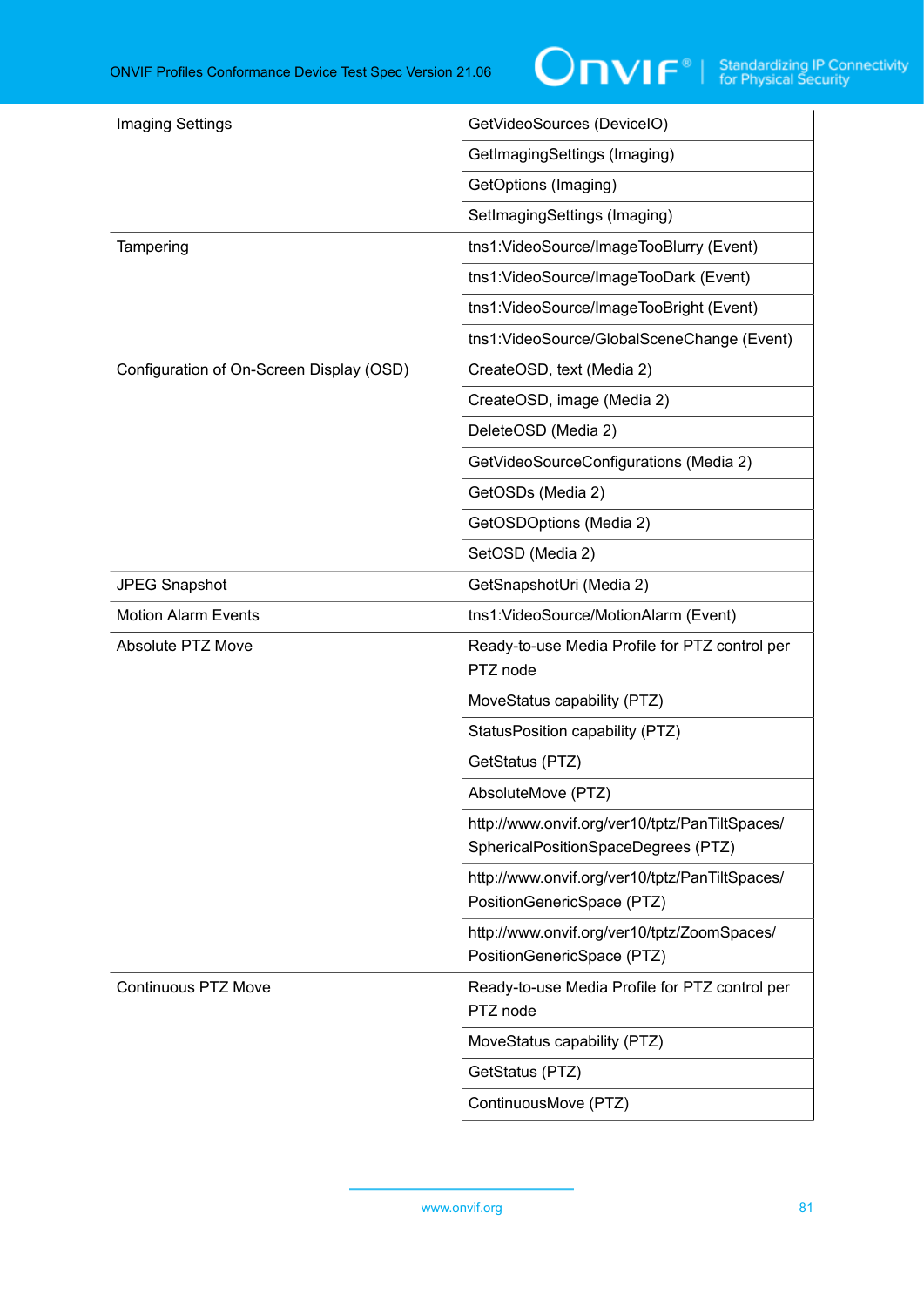

|                                           | Stop (PTZ)                                                                           |
|-------------------------------------------|--------------------------------------------------------------------------------------|
|                                           | http://www.onvif.org/ver10/tptz/PanTiltSpaces/<br>VelocityGenericSpace (PTZ)         |
|                                           | http://www.onvif.org/ver10/tptz/ZoomSpaces/<br>VelocityGenericSpace (PTZ)            |
| <b>Profile Conditional Features</b>       |                                                                                      |
| Configuration of PTZ Profile              | GetProfiles (Media 2)                                                                |
|                                           | GetCompatibleConfigurations (PTZ)                                                    |
|                                           | AddConfiguration, PTZ Configuration (Media 2)                                        |
|                                           | RemoveConfiguration, PTZ Configuration (Media<br>2)                                  |
|                                           | tns1:Media/ProfileChanged (Event)                                                    |
| <b>PTZ Configuration</b>                  | GetNodes (PTZ)                                                                       |
|                                           | GetNode (PTZ)                                                                        |
|                                           | GetConfigurationOptions (PTZ)                                                        |
|                                           | SetConfiguration (PTZ)                                                               |
|                                           | tns1:Media/ConfigurationChanged (Event)                                              |
| <b>PTZ Presets</b>                        | MaximumNumberOfPresets capability is<br>supported and value is not less than 1 (PTZ) |
|                                           | GetPresets (PTZ)                                                                     |
|                                           | SetPreset (PTZ)                                                                      |
|                                           | GotoPreset (PTZ)                                                                     |
|                                           | RemovePreset (PTZ)                                                                   |
| <b>PTZ Home Position</b>                  | HomeSupported capability = true (PTZ)                                                |
|                                           | SetHomePosition (PTZ)                                                                |
|                                           | GotoHomePosition (PTZ)                                                               |
| <b>Configuration of Analytics Profile</b> | GetProfiles (Media 2)                                                                |
|                                           | GetAnalyticsConfigurations (Media 2)                                                 |
|                                           | AddConfiguration, Analytics Configuration<br>(Media 2)                               |
|                                           | RemoveConfiguration, Analytics Configuration<br>(Media 2)                            |
|                                           | tns1:Media/ProfileChanged (Event)                                                    |
| <b>Motion Region Detector</b>             | GetSupportedRules (Analytics)                                                        |
|                                           |                                                                                      |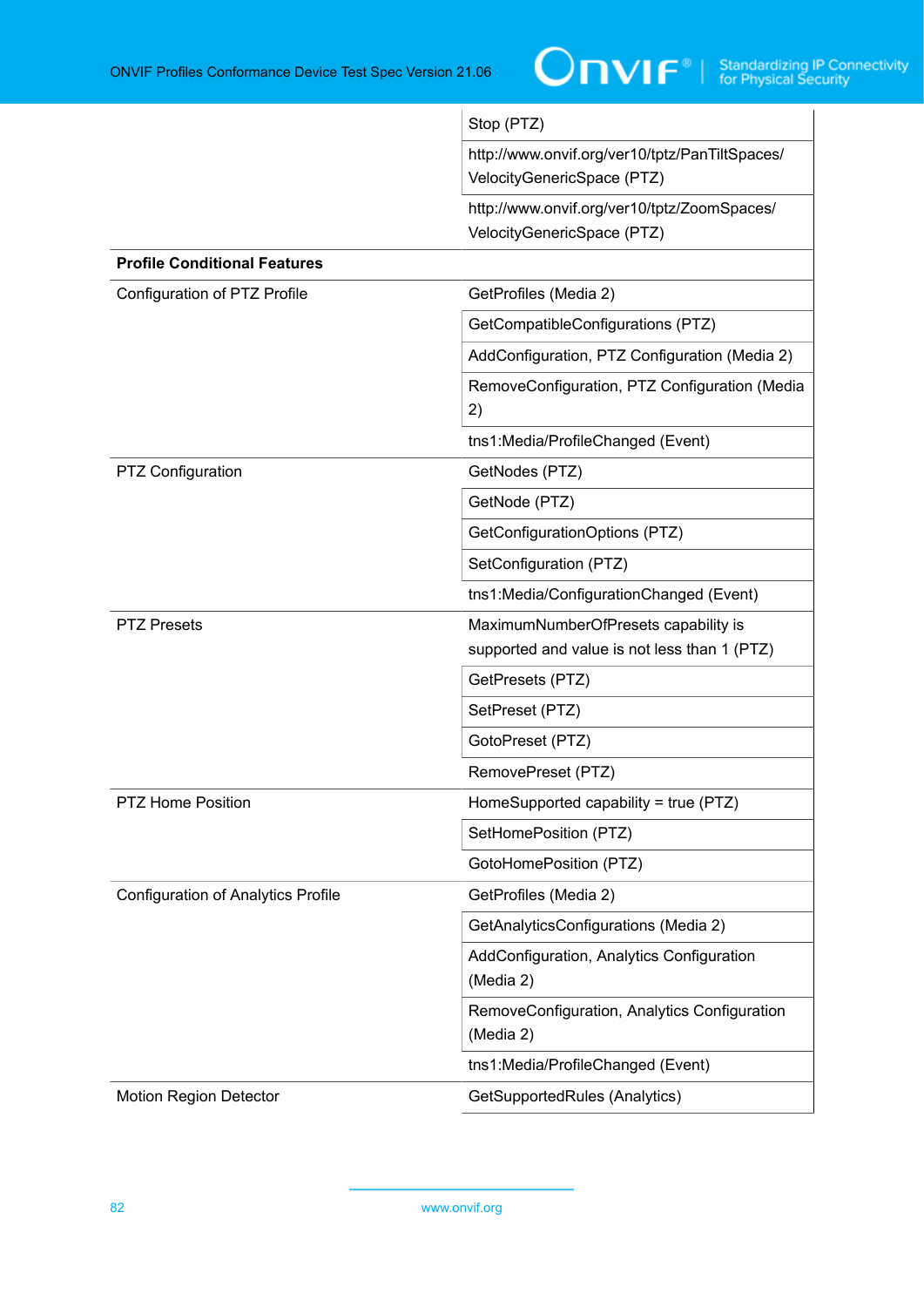

|                                | GetRules (Analytics)                                      |
|--------------------------------|-----------------------------------------------------------|
|                                | GetRuleOptions (Analytics)                                |
|                                | CreateRules (Analytics)                                   |
|                                | ModifyRules (Analytics)                                   |
|                                | DeleteRules (Analytics)                                   |
|                                | tns1:RuleEngine/MotionRegionDetector/Motion<br>(Event)    |
| Video Source Mode              | GetVideoSources (DeviceIO)                                |
|                                | GetVideoSourceModes (Media 2)                             |
|                                | SetVideoSourceMode (Media 2)                              |
| <b>NTP</b>                     | GetNTP (Device Management)                                |
|                                | SetNTP (Device Management)                                |
| Audio Output Configuration     | GetAudioOutputConfigurations (Media 2)                    |
|                                | GetAudioOutputConfigurationOptions (Media 2)              |
|                                | SetAudioOutputConfiguration (Media 2)                     |
|                                | tns1:Media/ConfigurationChanged (Event)                   |
| <b>Audio Streaming</b>         | GetProfiles (Media 2)                                     |
|                                | GetStreamUri (Media 2)                                    |
|                                | Audio Streaming using RTSP (Streaming)                    |
|                                | G.711 Encoding (Media 2)                                  |
|                                | AAC Encoding (Media 2)                                    |
|                                | Streaming over RTP/UDP (Streaming)                        |
|                                | Streaming over RTP/RTSP/HTTP/TCP<br>(Streaming)           |
|                                | Streaming over RTP/RTSP/HTTPS/TCP<br>(Streaming)          |
|                                | Streaming over RTP/UDP Multicast (Streaming)              |
|                                | Streaming over RTP/RTSP/TCP/WebSocket<br>(Streaming)      |
| Configuration of Audio Profile | GetProfiles (Media 2)                                     |
|                                | GetAudioSources (DeviceIO)                                |
|                                | GetAudioSourceConfigurations (Media 2)                    |
|                                | AddConfiguration, Audio Source Configuration<br>(Media 2) |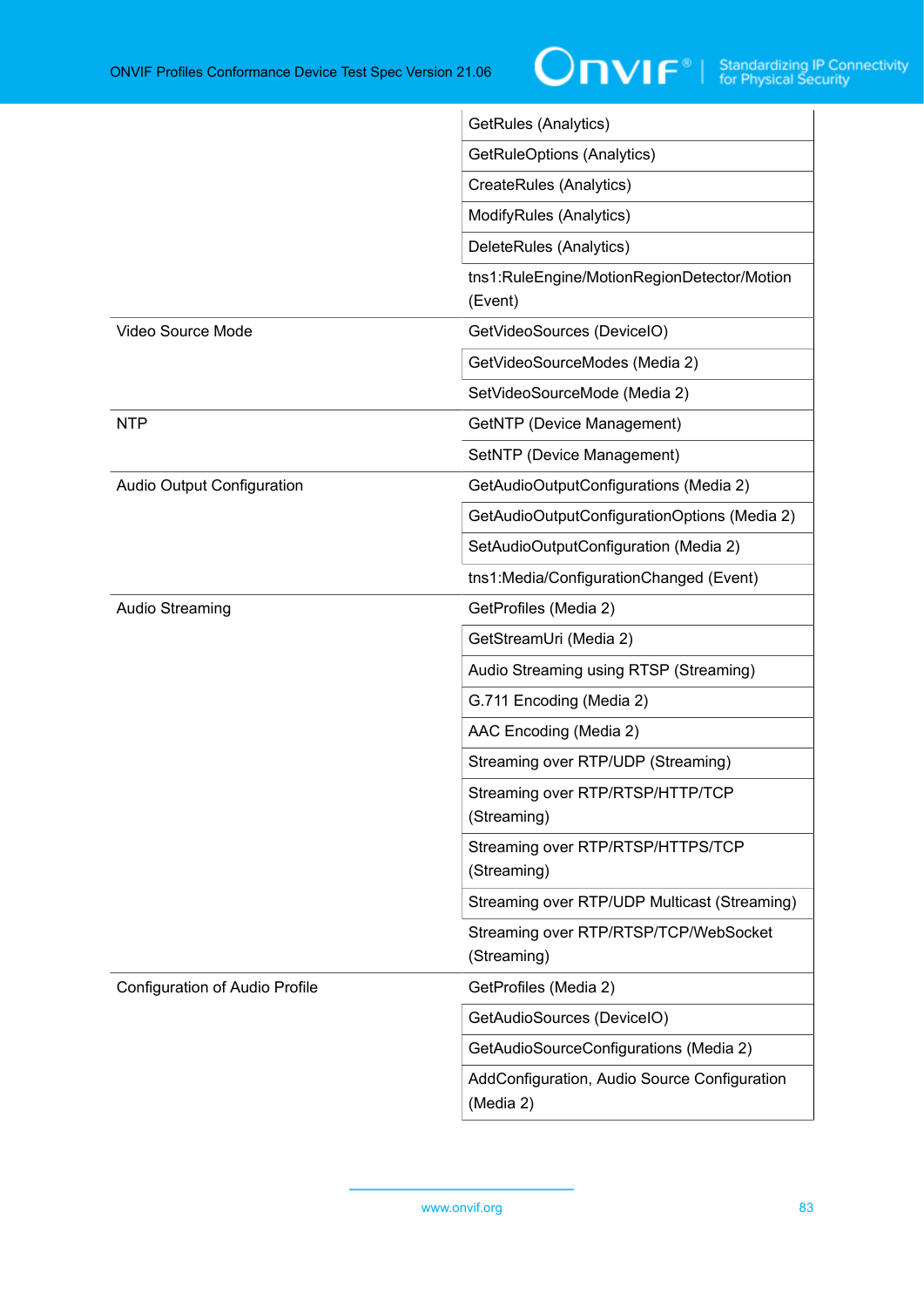|                                       | AddConfiguration, Audio Encoder Configuration<br>(Media 2)    |
|---------------------------------------|---------------------------------------------------------------|
|                                       | GetAudioEncoderConfigurations (Media 2)                       |
|                                       | RemoveConfiguration, Audio Source<br>Configuration (Media 2)  |
|                                       | RemoveConfiguration, Audio Encoder<br>Configuration (Media 2) |
|                                       | tns1:Media/ProfileChanged (Event)                             |
| <b>Audio Encoder Configuration</b>    | GetAudioEncoderConfigurations (Media 2)                       |
|                                       | GetAudioEncoderConfigurationOptions (Media 2)                 |
|                                       | SetAudioEncoderConfiguration (Media 2)                        |
|                                       | tns1:Media/ConfigurationChanged (Event)                       |
| <b>Audio Output Streaming</b>         | GetProfiles (Media 2)                                         |
|                                       | GetStreamUri (Media 2)                                        |
|                                       | Streaming using RTSP - Back Channel<br>(Streaming)            |
|                                       | G.711 Decoding (Media 2)                                      |
|                                       | AAC Decoding (Media 2)                                        |
|                                       | Streaming over RTP/UDP (Streaming)                            |
|                                       | Streaming over RTP/RTSP/HTTP/TCP<br>(Streaming)               |
|                                       | Streaming over RTP/RTSP/HTTPS/TCP<br>(Streaming)              |
|                                       | Streaming over RTP/RTSP/TCP/WebSocket<br>(Streaming)          |
| Configuration of Audio Output Profile | GetProfiles (Media 2)                                         |
|                                       | GetAudioOutputs (DeviceIO)                                    |
|                                       | GetAudioOutputConfigurations (Media 2)                        |
|                                       | GetAudioDecoderConfigurations (Media 2)                       |
|                                       | AddConfiguration, Audio Output Configuration<br>(Media 2)     |
|                                       | AddConfiguration, Audio Decoder Configuration<br>(Media 2)    |
|                                       | RemoveConfiguration, Audio Output<br>Configuration (Media 2)  |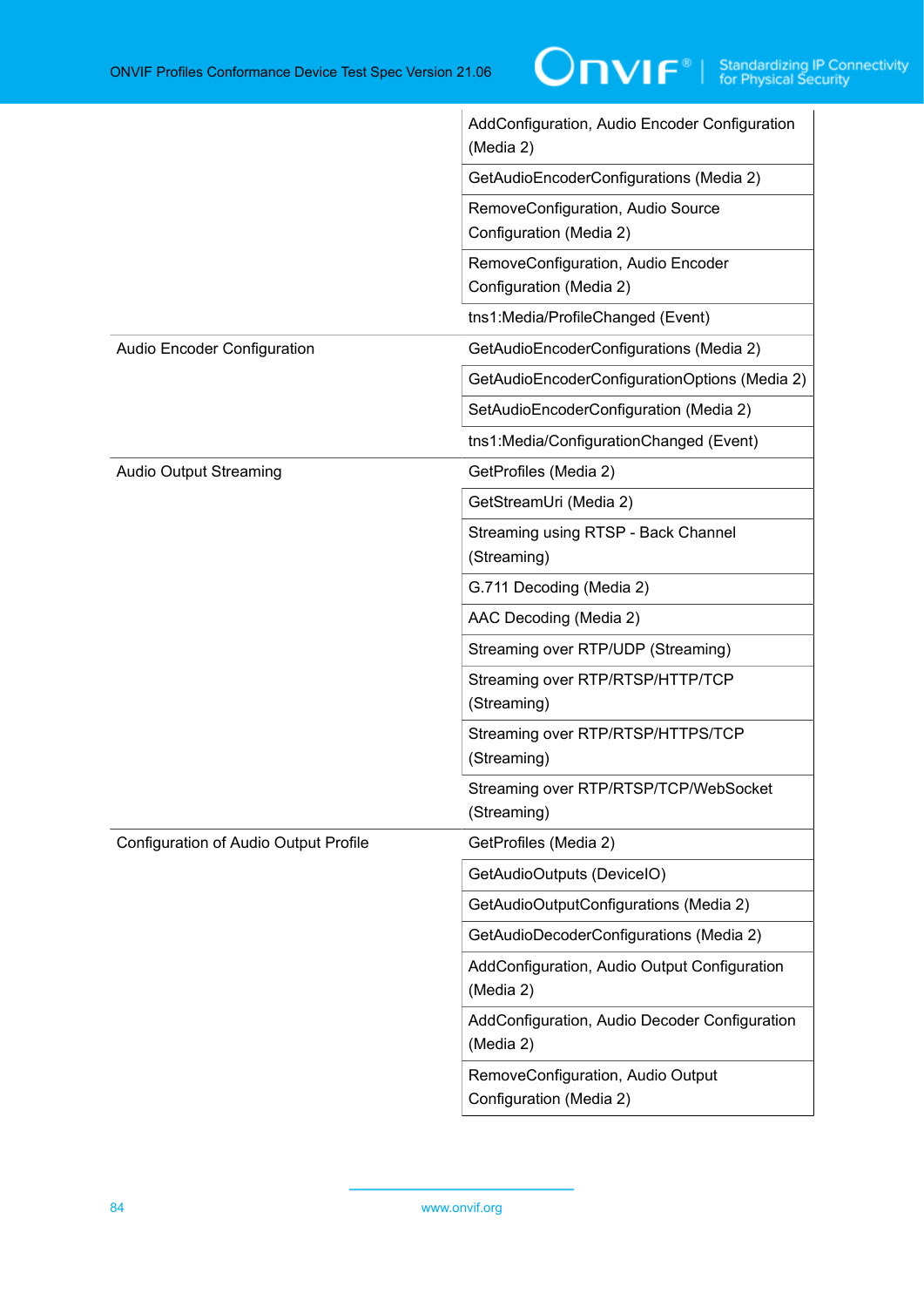|                           | RemoveConfiguration, Audio Decoder<br>Configuration (Media 2) |
|---------------------------|---------------------------------------------------------------|
|                           | tns1:Media/ProfileChanged (Event)                             |
| <b>Focus Control</b>      | GetVideoSources (DeviceIO)                                    |
|                           | GetMoveOptions (Imaging)                                      |
|                           | Move (Imaging)                                                |
|                           | Stop (Imaging)                                                |
|                           | GetStatus (Imaging)                                           |
| <b>Relay Outputs</b>      | GetRelayOutputs (DeviceIO)                                    |
|                           | GetRelayOutputOptions (DeviceIO)                              |
|                           | SetRelayOutputSettings (DeviceIO)                             |
|                           | SetRelayOutputState (DeviceIO)                                |
|                           | tns1:Device/Trigger/Relay (Event)                             |
| Digital Inputs            | GetDigitalInputs (DeviceIO)                                   |
|                           | GetDigitalInputConfigurationOptions (DeviceIO)                |
|                           | SetDigitalInputConfigurations (DeviceIO)                      |
|                           | tns1:Device/Trigger/DigitalInput (Event)                      |
| <b>Auxiliary Commands</b> | SendAuxiliaryCommand (Device Management)                      |
|                           | tt: Wiper On (Device Management)                              |
|                           | tt: Wiper Off (Device Management)                             |
|                           | tt:Washer On (Device Management)                              |
|                           | tt:Washer Off (Device Management)                             |
|                           | tt: Washing Procedure   On (Device Management)                |
|                           | tt: Washing Procedure   Off (Device Management)               |
|                           | tt:IRLamp On (Device Management)                              |
|                           | tt:IRLamp Off (Device Management)                             |
|                           | tt:IRLamp Auto(Device Management)                             |

 $\overline{1}$ 

# 8.2 Profile T Support Check

Preliminary checking for feature discovery will be performed prior to the test execution. For the details of the preliminary feature discovery, refer to [ONVIF Feature Discovery].

According to the result of test case execution, final determination of [ONVIF Profile T] support toward DUT is performed based on the following procedure.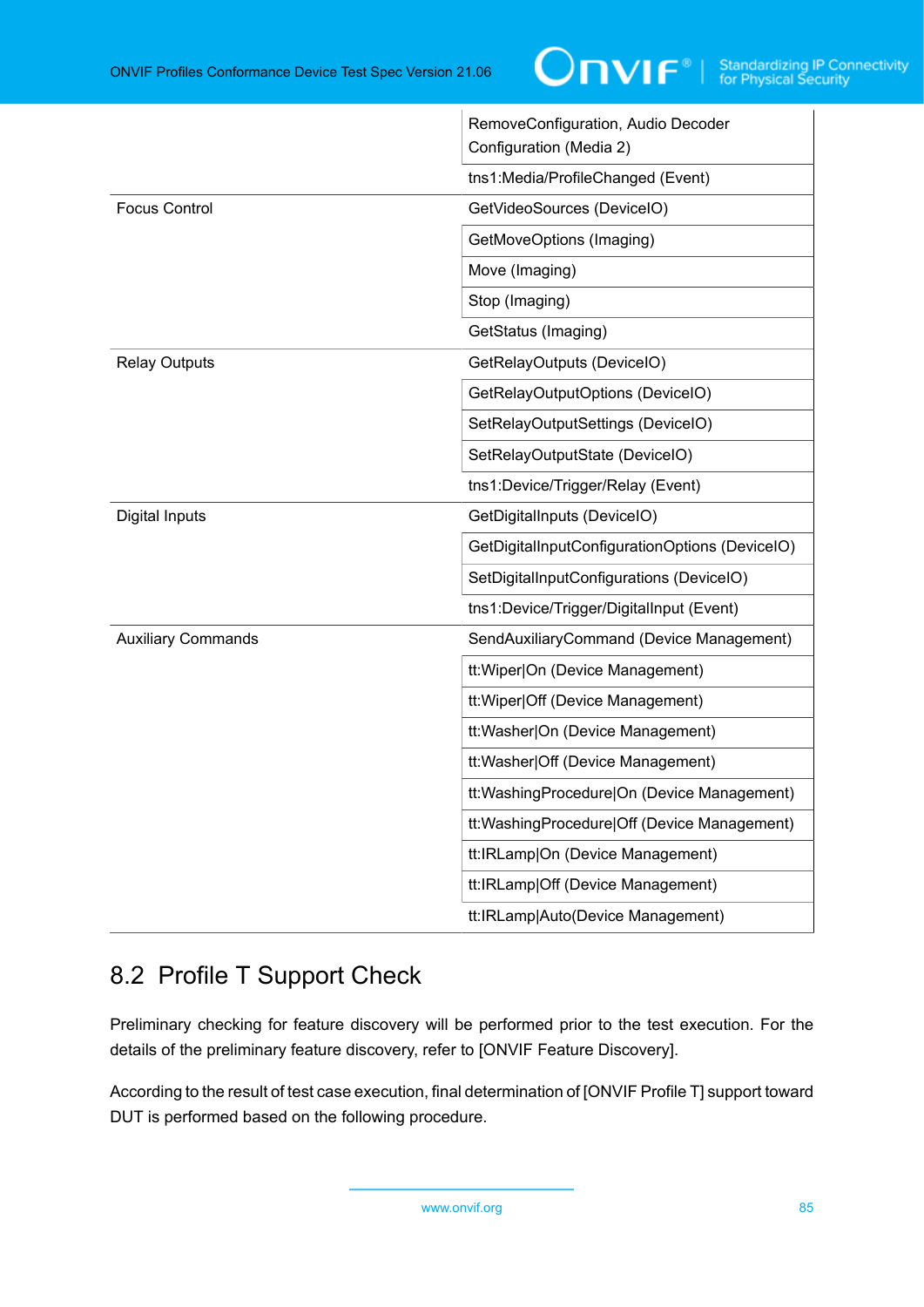### **Procedure:**

- 1. Check that scope list contains the scope given in [Table](#page-76-0) 8.1. If there is no such scope in the scope list of the DUT, then it is determined that [ONVIF Profile T] is not supported.
- 2. Check Discovery Types support. If **Discovery/Types/tds:Device** is not supported by the DUT, then it is determined that [ONVIF Profile T] is not supported by DUT and certification will be failed.
- 3. Check that Digest Authentication is supported by the DUT. If **Security/Digest** is regarded as unsupported by the DUT, then it is determined that [ONVIF Profile T] is not supported by the DUT and certification will be failed. Otherwise, it is determined that the following features are supported by the DUT:
	- i. User authentication feature category:
		- HTTP Digest Authentication
		- RTSP Digest Authentication
- 4. Check Device Management Service related features:
	- 4.1. Check that Discovery is supported by the DUT. If **Discovery** feature is regarded as unsupported by the DUT, then it is determined that [ONVIF Profile T] is not supported by the DUT and certification will be failed. Otherwise, it is determined that the following features are supported by the DUT:
		- 4.1.1. Discovery feature category:
			- WS-Discovery
			- GetDiscoveryMode (Device Management)
			- SetDiscoveryMode (Device Management)
			- GetScopes (Device Management)
			- SetScopes (Device Management)
			- AddScopes (Device Management)
			- RemoveScopes (Device Management)
	- 4.2. The following features are supported by the DUT, because these are mandatory features for any ONVIF device implementation:
		- i. Capabilities feature category: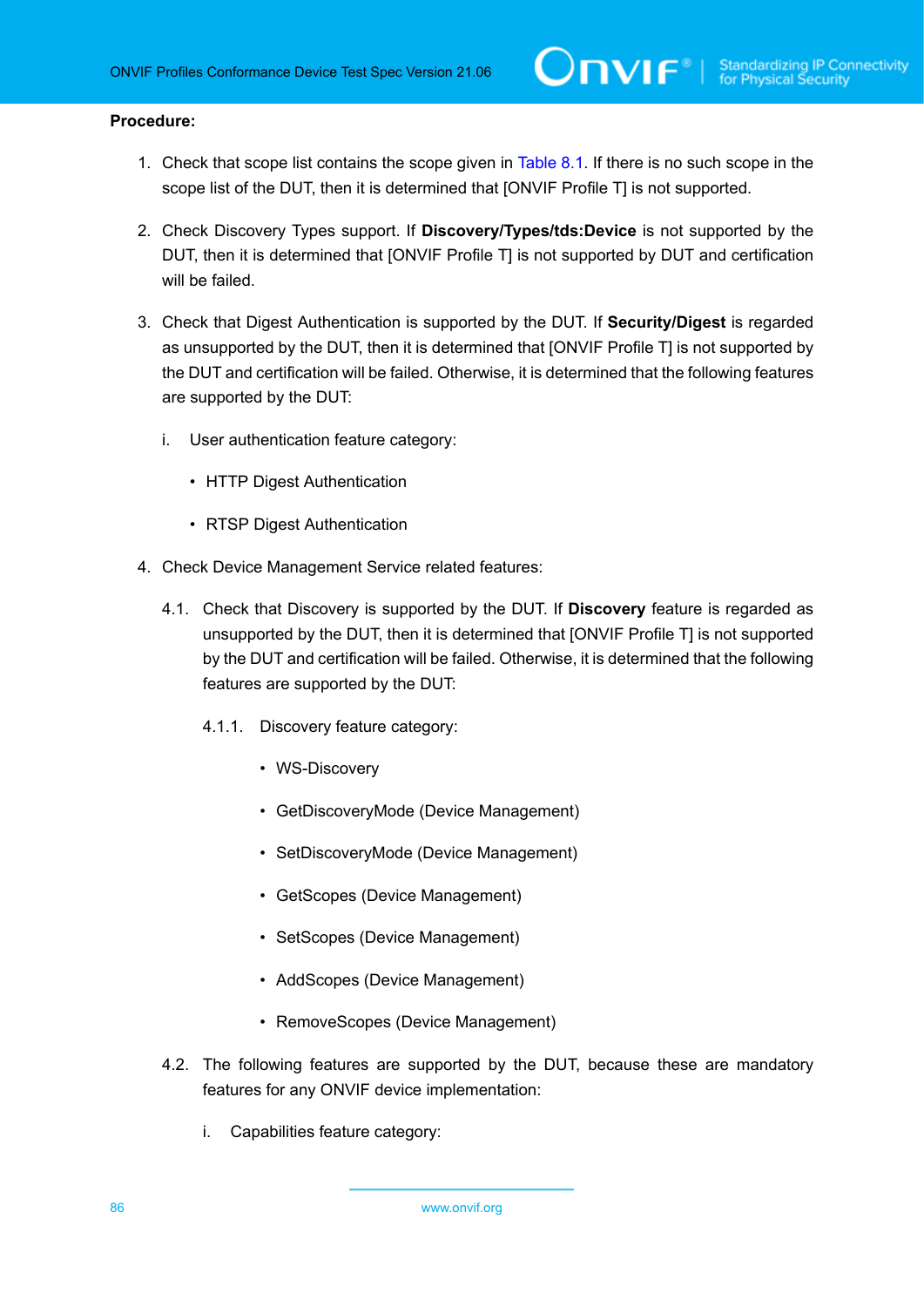- GetWsdlUrl (Device Management)
- GetServiceCapabilities (Device Management)
- ii. Check that Network Configuration is supported by the DUT. If **Device Service/ System/Network Configuration** is regarded as unsupported by DUT, then it is determined that [ONVIF Profile T] is not supported by the DUT and certification will be failed. Otherwise, it is determined that the following features are supported by the DUT:
	- i. Network Configuration feature category:
		- GetHostname (Device Management)
		- SetHostname (Device Management)
		- GetDNS (Device Management)
		- SetDNS (Device Management)
		- GetNetworkInterfaces (Device Management)
		- SetNetworkInterfaces (Device Management)
		- GetNetworkProtocols (Device Management)
		- SetNetworkProtocols (Device Management)
		- GetNetworkDefaultGateway (Device Management)
		- SetNetworkDefaultGateway (Device Management)
- iii. System feature category:
	- GetDeviceInformation (Device Management)
	- GetSystemDateAndTime (Device Management)
	- SetSystemDateAndTime (Device Management)
	- SetSystemFactoryDefault (Device Management)
	- Reboot (Device Management)
- iv. Check that User Handling is supported by the DUT. If **Device Service/System/ User Handling** is regarded as unsupported by DUT, then it is determined that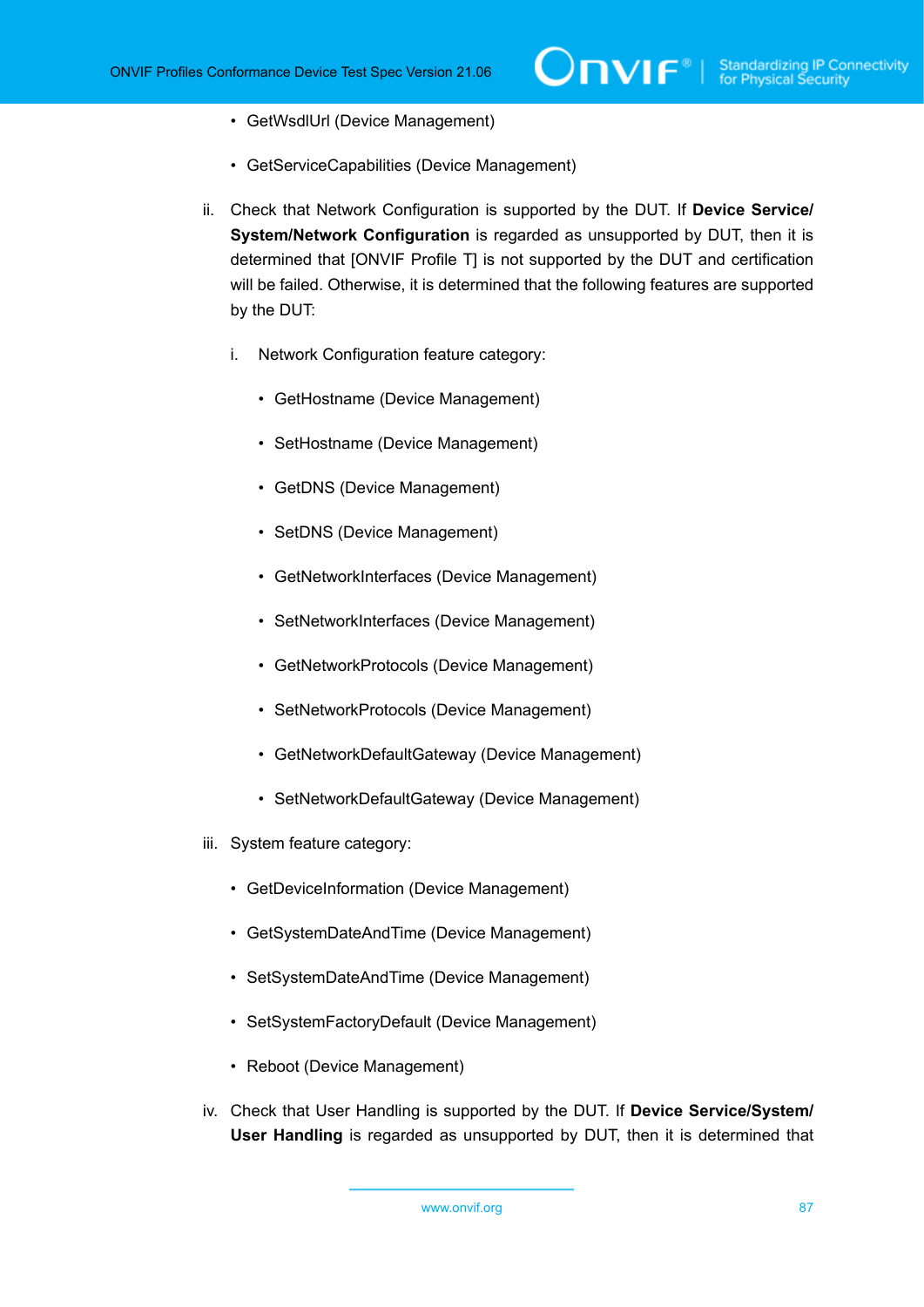[ONVIF Profile T] is not supported by the DUT and certification will be failed. Otherwise, it is determined that the following features are supported by the DUT:

- i. User Handling feature category:
	- GetUsers (Device Management)
	- CreateUsers (Device Management)
	- DeleteUsers (Device Management)
	- SetUser (Device Management)
- 4.3. Check that NTP is supported by the DUT. If **Device Service/Network/NTP** is regarded as supported by the DUT, then it is determined that the following features are supported by the DUT:
	- i. NTP feature category:
		- GetNTP (Device Management)
		- SetNTP (Device Management)
- 4.4. Check that Auxiliary Commands is supported by the DUT. If **Device Service/Auxiliary Commands** is regarded as supported by the DUT, then:
	- 4.4.1. It is determined that the following features are supported by the DUT:
		- i. Auxiliary Commands feature category:
			- SendAuxiliaryCommand (Device Management)
	- 4.4.2. Check that tt:Wiper|On Auxiliary Command is supported by the DUT. If **Device Service/Auxiliary Commands/Wiper On** is regarded as supported by the DUT, then it is determined that the following features are supported by the DUT:
		- i. Auxiliary Commands feature category:
			- tt:Wiper|On (Device Management)
	- 4.4.3. Check that tt:Wiper|Off Auxiliary Command is supported by the DUT. If **Device Service/Auxiliary Commands/Wiper Off** is regarded as supported by the DUT, then it is determined that the following features are supported by the DUT:
		- i. Auxiliary Commands feature category:
			- tt:Wiper|Off (Device Management)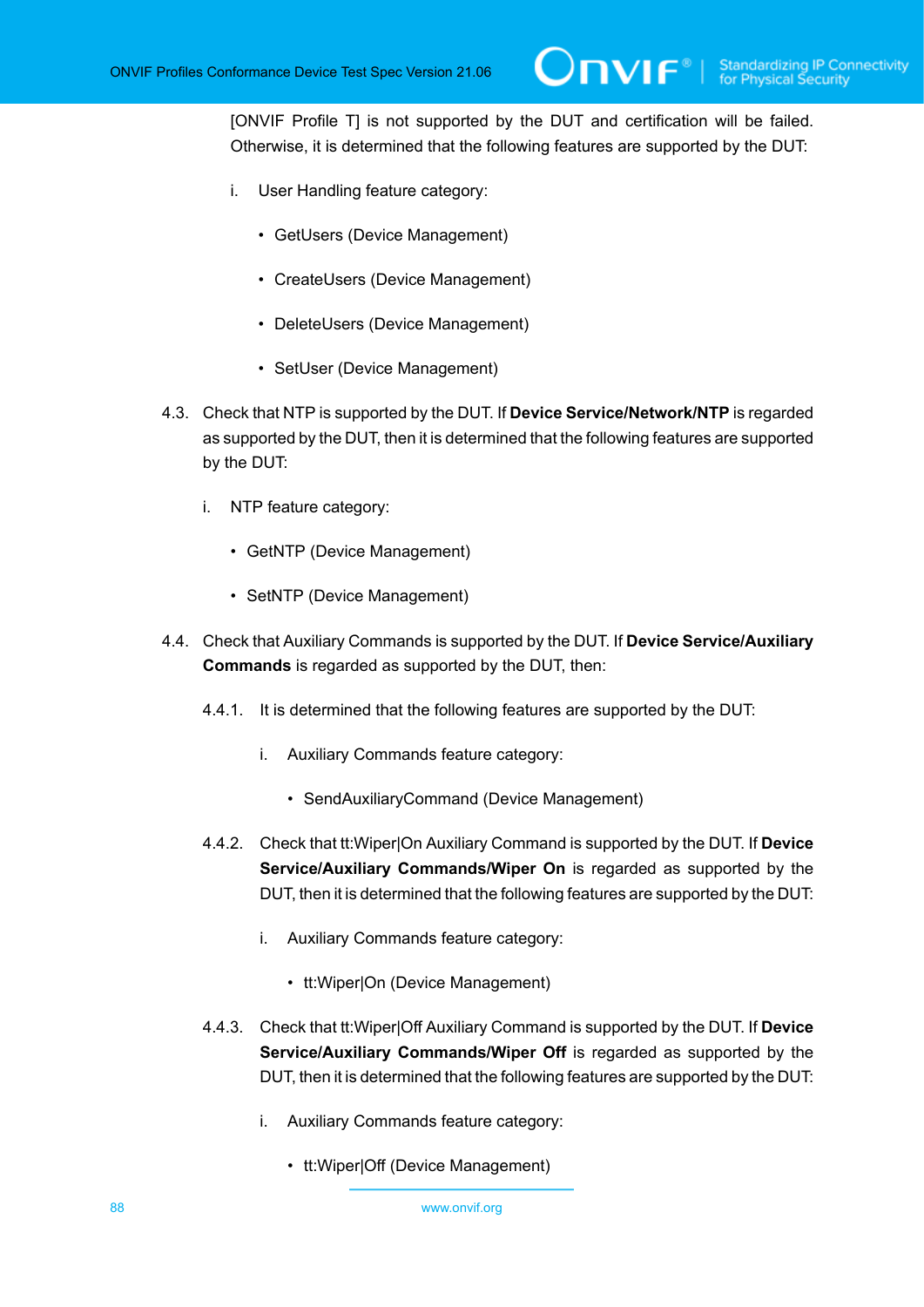- 4.4.4. Check that tt:Washer|On Auxiliary Command is supported by the DUT. If **Device Service/Auxiliary Commands/Washer On** is regarded as supported by the DUT, then it is determined that the following features are supported by the DUT:
	- i. Auxiliary Commands feature category:
		- tt:Washer|On (Device Management)
- 4.4.5. Check that tt:Washer|Off Auxiliary Command is supported by the DUT. If **Device Service/Auxiliary Commands/Washer Off** is regarded as supported by the DUT, then it is determined that the following features are supported by the DUT:
	- i. Auxiliary Commands feature category:
		- tt:Washer|Off (Device Management)
- 4.4.6. Check that tt:WashingProcedure|On Auxiliary Command is supported by the DUT. If **Device Service/Auxiliary Commands/Washing Procedure On** is regarded as supported by the DUT, then it is determined that the following features are supported by the DUT:
	- i. Auxiliary Commands feature category:
		- tt:WashingProcedure|On (Device Management)
- 4.4.7. Check that tt:WashingProcedure|Off Auxiliary Command is supported by the DUT. If **Device Service/Auxiliary Commands/Washing Procedure Off** is regarded as supported by the DUT, then it is determined that the following features are supported by the DUT:
	- i. Auxiliary Commands feature category:
		- tt:WashingProcedure|Off (Device Management)
- 4.4.8. Check that tt:IRLamp|On Auxiliary Command is supported by the DUT. If **Device Service/Auxiliary Commands/IR Lamp On** is regarded as supported by the DUT, then it is determined that the following features are supported by the DUT:
	- i. Auxiliary Commands feature category:
		- tt:IRLamp|On (Device Management)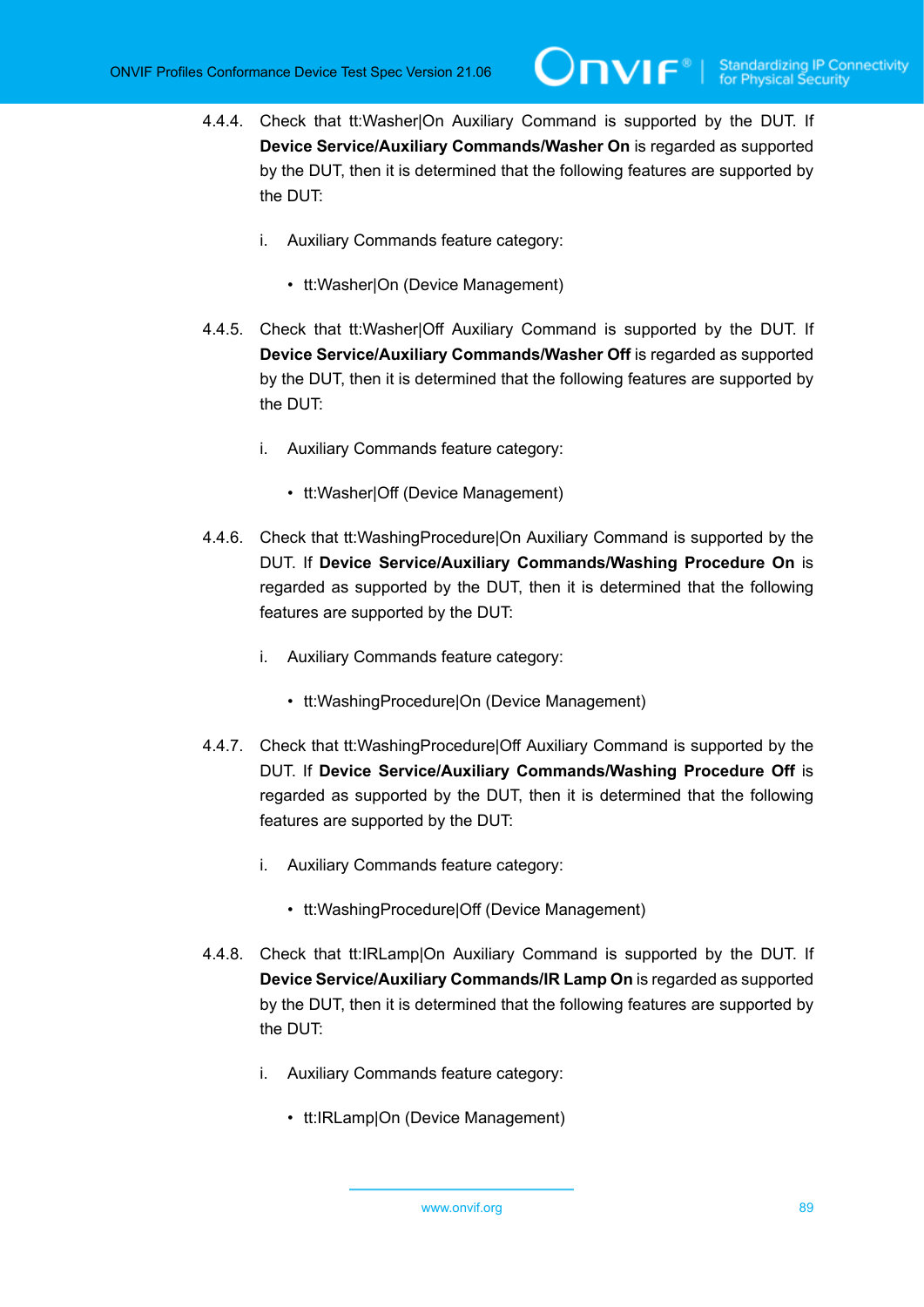- 4.4.9. Check that tt:IRLamp|Off Auxiliary Command is supported by the DUT. If **Device Service/Auxiliary Commands/IR Lamp Off** is regarded as supported by the DUT, then it is determined that the following features are supported by the DUT:
	- i. Auxiliary Commands feature category:
		- tt:IRLamp|Off (Device Management)
- 4.4.10. Check that tt:IRLamp|Auto Auxiliary Command is supported by the DUT. If **Device Service/Auxiliary Commands/IR Lamp Auto** is regarded as supported by the DUT, then it is determined that the following features are supported by the DUT:
	- i. Auxiliary Commands feature category:
		- tt:IRLamp|Auto (Device Management)
- 5. Check that Event Service is supported by the DUT. If **Event Service** is regarded as unsupported by the DUT, then it is determined that [ONVIF Profile T] is not supported by the DUT and certification will be failed. Otherwise:
	- 5.1. It is determined that the following features are supported by the DUT:
		- i. Capabilities feature category:
			- GetServiceCapabilities (Event)
		- ii. Event Handling feature category:
			- GetEventProperties (Event)
	- 5.2. Check that Pull-Point Notification is supported by the DUT. If **Event Service/Pull-Point Notification** is regarded as unsupported by the DUT, then it is determined that [ONVIF Profile T] is not supported by the DUT and certification will be failed. Otherwise:
		- i. Event Handling feature category:
			- SetSynchronizationPoint (Event)
			- CreatePullPointSubscription (Event)
			- PullMessage (Event)
			- Unsubscribe (Event)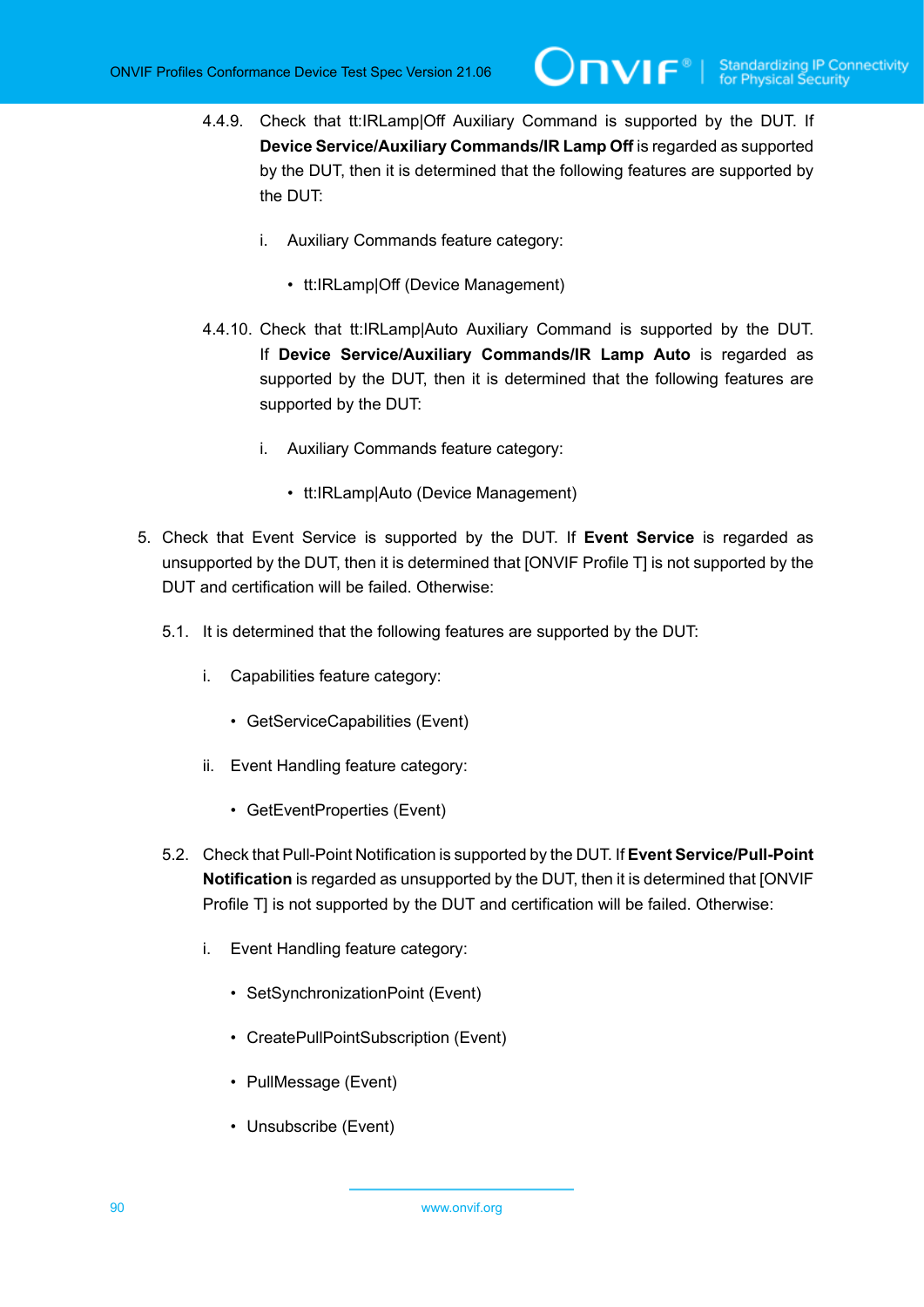- TopicFilter (Event)
- 5.3. Check that at least two PullPoint subscriptions are supported by DUT. If **Event Service/ GetServiceCapabilities/MaxPullPoints capability** is regarded as unsupported by DUT or it has value less than two, then it is determined that [ONVIF Profile T] is not supported by DUT and certification will be failed. Otherwise, it is determined that the following features are supported by the DUT:
	- i. Capabilities feature category:
		- MaxPullPoint capability is supported and value is not less than 2 (Event)
- 5.4. Check that ONVIF Message Content Filter Dialect is supported by DUT. If **Event Service/Message Content Filter/ONVIF Message Content Filter Dialect** is regarded as unsupported by DUT, then it is determined that [ONVIF Profile T] is not supported by DUT and certification will be failed. Otherwise, it is determined that the following features are supported by the DUT:
	- i. Event Handling feature category:
		- Message Content Filter (Event)
		- ONVIF Message Content Filter Dialect (Event)
- 6. Check that Media2 Service is supported by the DUT. If **Media2 Service** is regarded as unsupported by the DUT, then it is determined that [ONVIF Profile T] is not supported by the DUT and certification will be failed. Otherwise:
	- 6.1. It is determined that the following features are supported by the DUT:
		- i. Capabilities feature category:
			- GetServiceCapabilities (Media 2)
		- ii. Media Profile Management feature category:
			- CreateProfile (Media 2)
			- DeleteProfile (Media 2)
			- GetVideoSourceConfigurations (Media 2)
		- iii. Video Streaming feature category:
			- Ready-to-use Media Profile for streaming H.264 or H.265 video per video source (Media 2)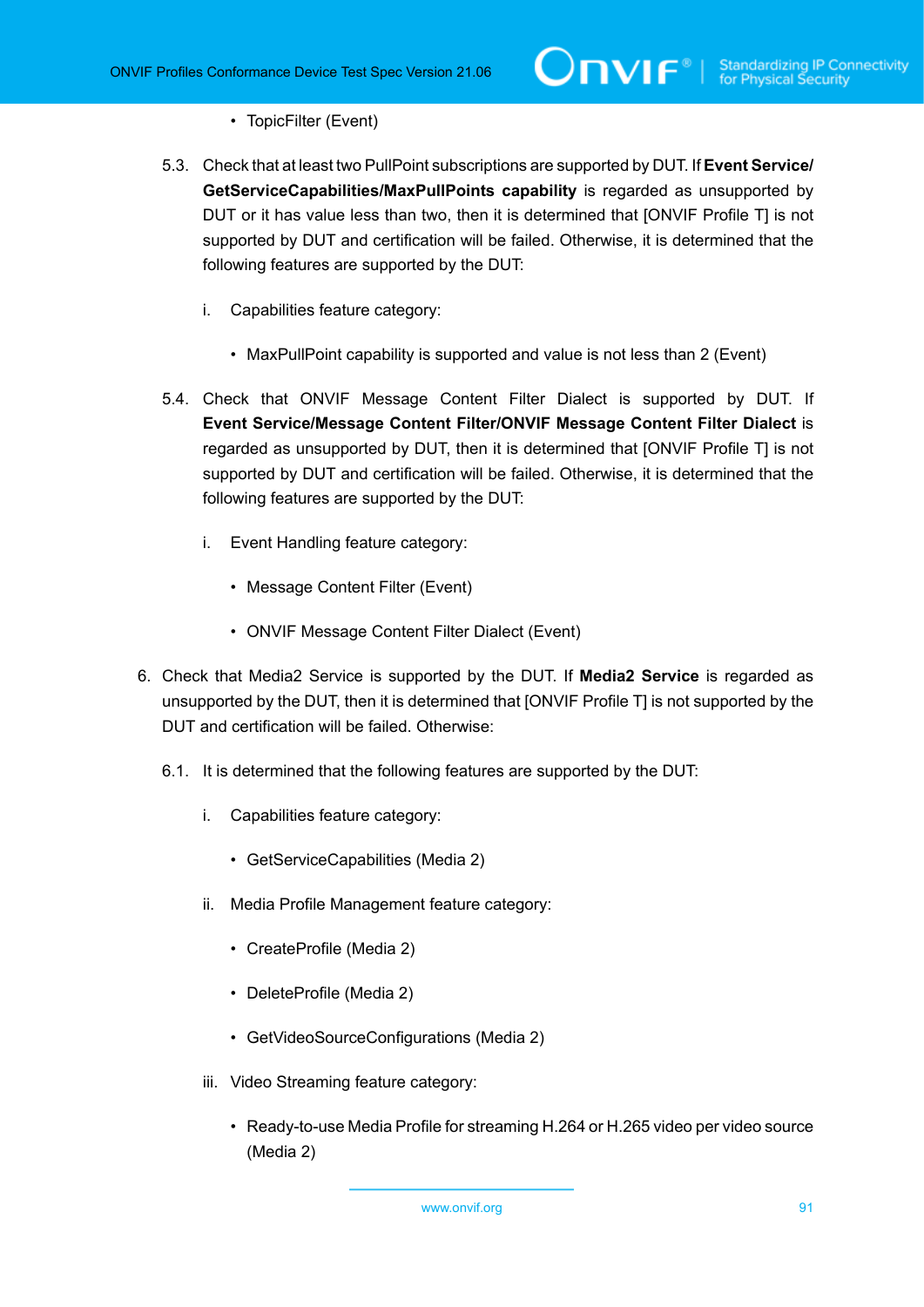$\mathsf{D}\mathbf{n}\mathsf{V}\mathsf{I}\mathsf{F}^\ast$  i

- GetProfiles (Media 2)
- Streaming over RTP/UDP (Streaming)
- Streaming over RTP/RTSP/HTTP/TCP (Streaming)
- iv. Configuration of Video Profile feature category:
	- GetProfiles (Media 2)
	- GetVideoSourceConfigurations (Media 2)
	- AddConfiguration (Video Source Configuration) (Media 2)
	- RemoveConfiguration (Video Source Configuration) (Media 2)
- v. Video Source Configuration feature category:
	- GetVideoSourceConfigurations (Media 2)
	- GetVideoSourceConfigurationOptions (Media 2)
	- SetVideoSourceConfiguration (Media 2)
- vi. Metadata Streaming feature category:
	- GetProfiles (Media 2)
- vii. Configuration of Metadata Profile feature category:
	- GetProfiles (Media 2)
	- GetMetadataConfigurations (Media 2)
	- AddConfiguration (Metadata Configuration) (Media 2)
	- RemoveConfiguration (Metadata Configuration) (Media 2)
- viii. Metadata Configuration feature category:
	- GetMetadataConfigurations (Media 2)
	- GetMetadataConfigurationOptions (Media 2)
	- SetMetadataConfiguration (Media 2)
- ix. Configuration of On-Screen Display (OSD) feature category: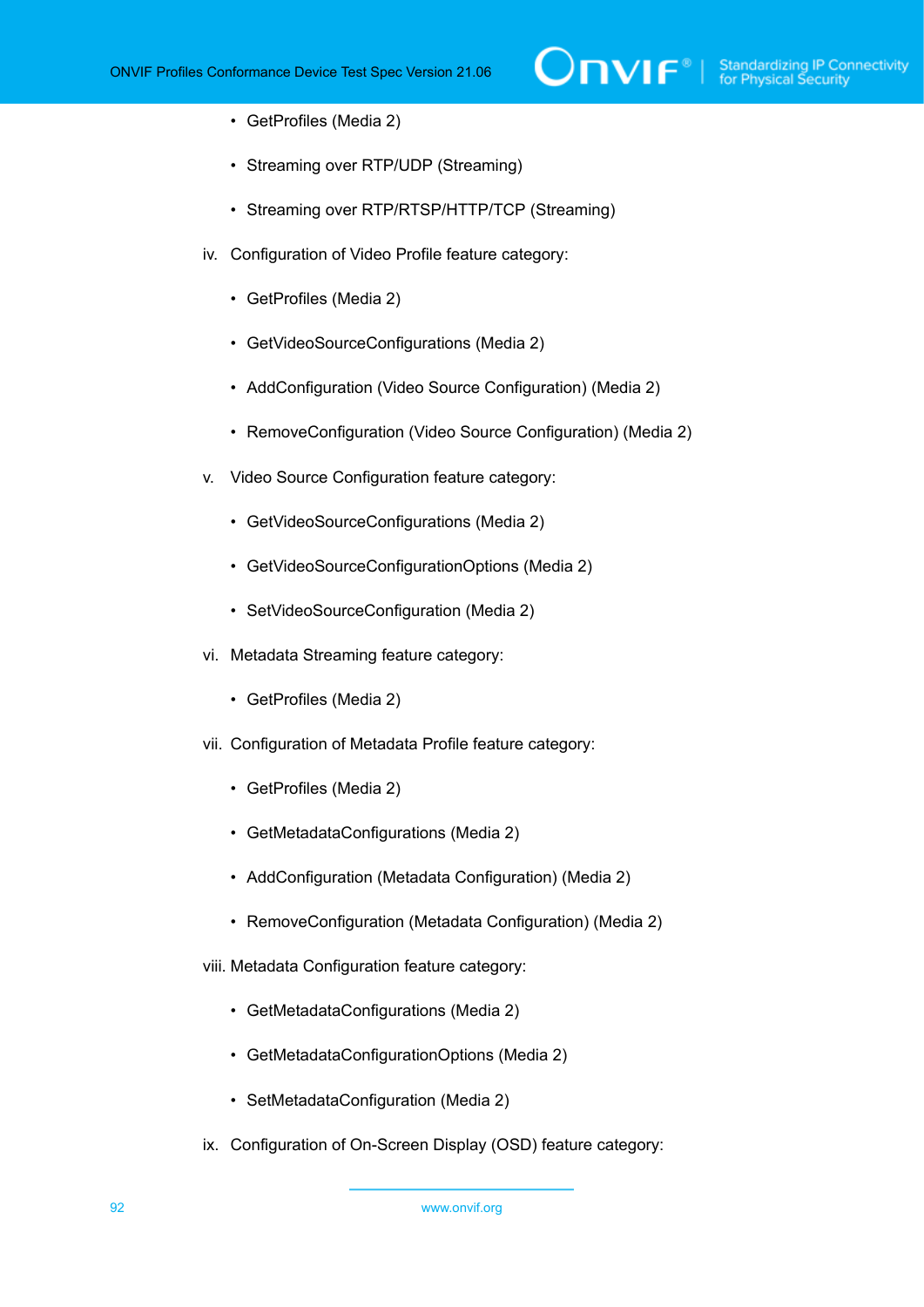- GetVideoSourceConfigurations (Media 2)
- 6.2. Check that Video Encoder Configuration is supported by the DUT. If **Media2 Service/ Video** is regarded as unsupported by DUT, then it is determined that [ONVIF Profile T] is not supported by the DUT and certification will be failed. Otherwise, it is determined that the following features are supported by the DUT:
	- i. Media Profile Management feature category:
		- GetVideoEncoderInstances (Media 2)
	- ii. Configuration of Video Profile feature category:
		- AddConfiguration (Video Encoder Configuration) (Media 2)
		- GetVideoEncoderConfigurations (Media 2)
		- RemoveConfiguration (Video Encoder Configuration) (Media 2)
	- iii. Video Encoder Configuration feature category:
		- GetVideoEncoderConfigurations (Media 2)
		- GetVideoEncoderConfigurationOptions (Media 2)
		- SetVideoEncoderConfiguration (Media 2)
- 6.3. Check that tns1:Media/ProfileChanged event is supported by the DUT. If **Media2 Service/Media2 Events/Media/ProfileChanged** is regarded as unsupported by DUT, then it is determined that [ONVIF Profile T] is not supported by the DUT and certification will be failed. Otherwise, it is determined that the following features are supported by the DUT:
	- i. Media Profile Management category:
		- tns1:Media/ProfileChanged (Event)
	- ii. Configuration of Video Profile category:
		- tns1:Media/ProfileChanged (Event)
	- iii. Configuration of Metadata Profile category:
		- tns1:Media/ProfileChanged (Event)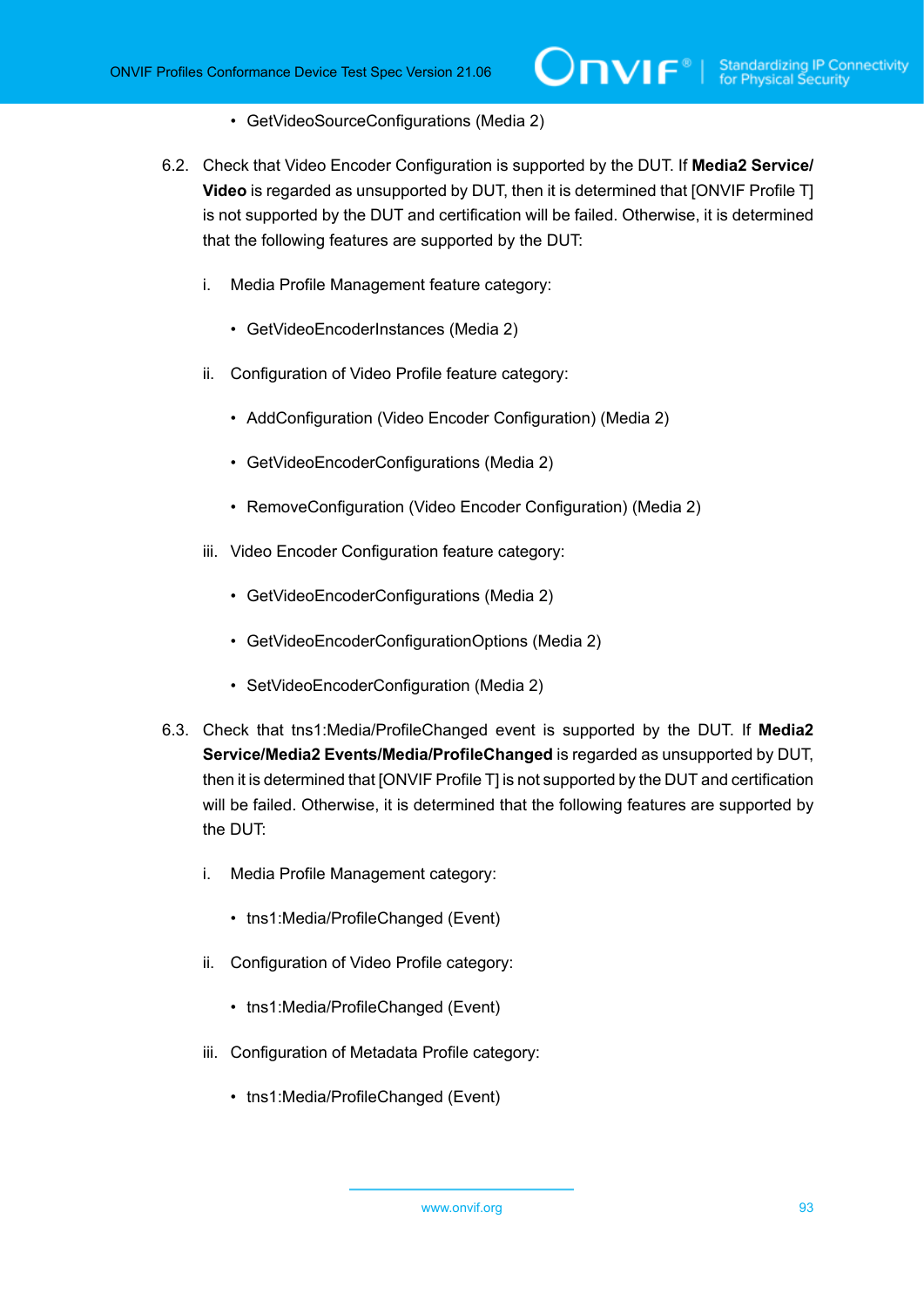- 6.4. Check that tns1:Media/ConfigurationChanged event is supported by the DUT. If **Media2 Service/Media2 Events/Media/ConfigurationChanged** is regarded as unsupported by DUT, then it is determined that [ONVIF Profile T] is not supported by the DUT and certification will be failed. Otherwise, it is determined that the following features are supported by the DUT:
	- i. Video Source Configuration category:
		- tns1:Media/ConfigurationChanged (Event)
	- ii. Video Encoder Configuration category:
		- tns1:Media/ConfigurationChanged (Event)
	- iii. Metadata Configuration category:
		- tns1:Media/ConfigurationChanged (Event)
- 6.5. Check that RTSP streaming is supported by the DUT. If **Media2 Service/Real-time Streaming** is regarded as unsupported by DUT, then it is determined that [ONVIF Profile T] is not supported by the DUT and certification will be failed. Otherwise:
	- 6.5.1. It is determined that the following features are supported by the DUT:
		- i. Video Streaming feature category:
			- GetStreamUri (Media 2)
			- Video Streaming using RTSP (Streaming)
			- Streaming over RTP/UDP (Streaming)
			- Streaming over RTP/RTSP/HTTP/TCP (Streaming)
			- SetSynchronizationPoint (Media 2)
	- 6.5.2. Check that Video Streaming over RTP/RTSP/HTTPS is supported by the DUT. If **Media2 Service/Real-time Streaming/RTP/RTSP/HTTPS** is regarded as supported by the DUT, then it is determined that the following features are supported by the DUT:
		- i. Video Streaming feature category:
			- Streaming over RTP/RTSP/HTTPS/TCP (Streaming)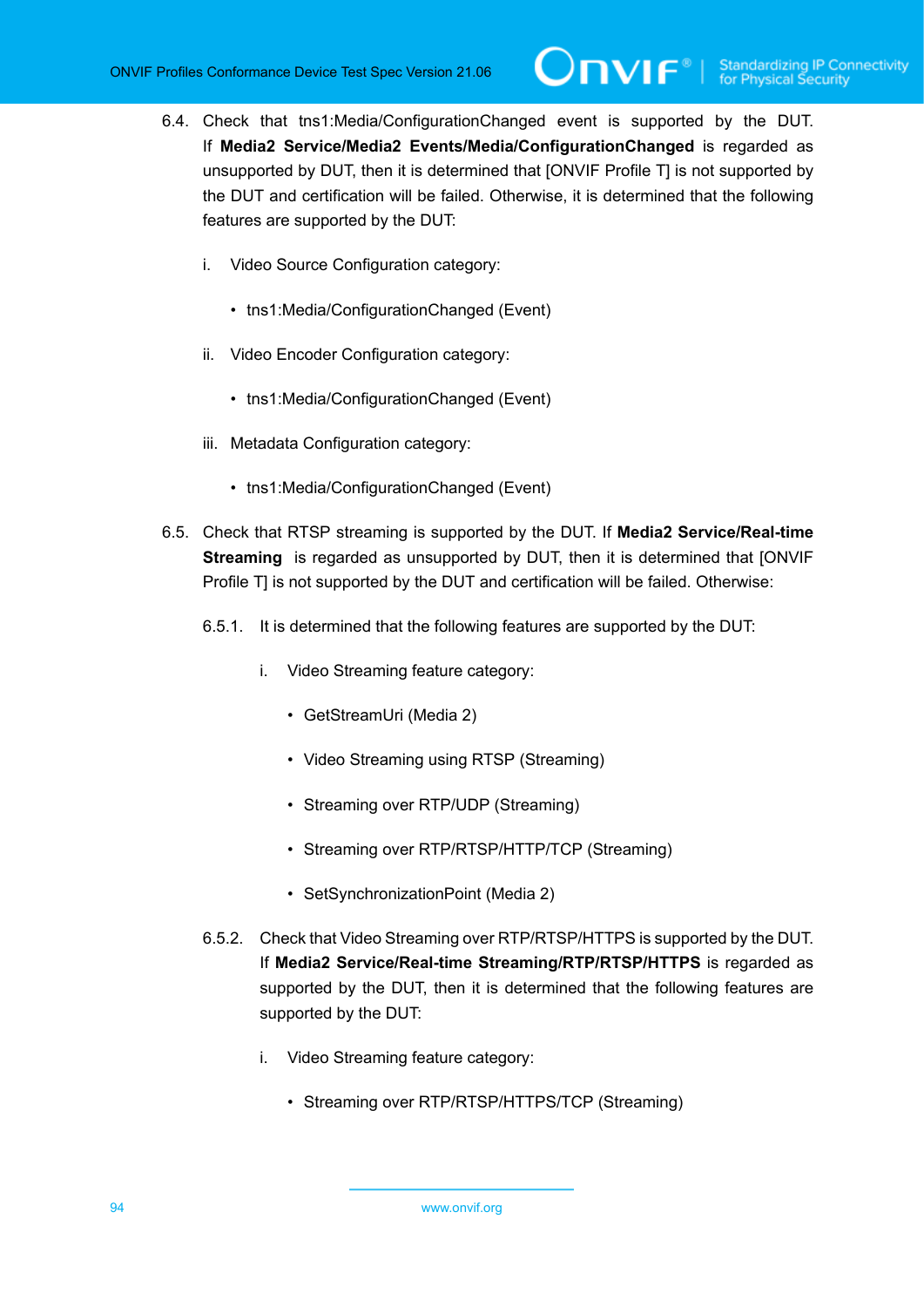- 6.5.3. Check that Video Streaming over RTP/UDP Multicast is supported by the DUT. If **Media2 Service/Real-time Streaming/RTP-Multicast/UDP** is regarded as supported by the DUT, then it is determined that the following features are supported by the DUT:
	- i. Video Streaming feature category:
		- Streaming over RTP/UDP Multicast (Streaming)
- 6.5.4. Check that Video Streaming over RTP/RTSP/TCP/WebSocket is supported by the DUT. If **Media2 Service/RTSP Web Socket** is regarded as supported by the DUT, then it is determined that the following features are supported by the DUT:
	- i. Video Streaming feature category:
		- Streaming over RTP/RTSP/TCP/WebSocket (Streaming)
- 6.6. Check that H.264 encoding is supported by the DUT. If **Media2 Service/Video/H.264** is regarded as supported by the DUT, then it is determined that the following features are supported by the DUT:
	- i. Video Streaming feature category:
		- H.264 Encoding (Media 2)
- 6.7. Check that H.265 encoding is supported by the DUT. If **Media2 Service/Video/H.264** is regarded as supported by the DUT, then it is determined that the following features are supported by the DUT:
	- i. Video Streaming feature category:
		- H.265 Encoding (Media 2)
- 6.8. Check that H.264 encoding or H.265 encoding are supported by the DUT. If both **Media2 Service/Video/H.264** and **Media2 Service/Video/H.265** are regarded as unsupported by the DUT, then it is determined that [ONVIF Profile T] is not supported by the DUT and certification will be failed.
- 6.9. Check that JPEG Snapshot is supported by the DUT. If **Media2 Service/Snapshot URI** is regarded as unsupported by DUT, then it is determined that [ONVIF Profile T] is not supported by the DUT and certification will be failed. Otherwise, it is determined that the following features are supported by the DUT:
	- i. JPEG Snapshot feature category: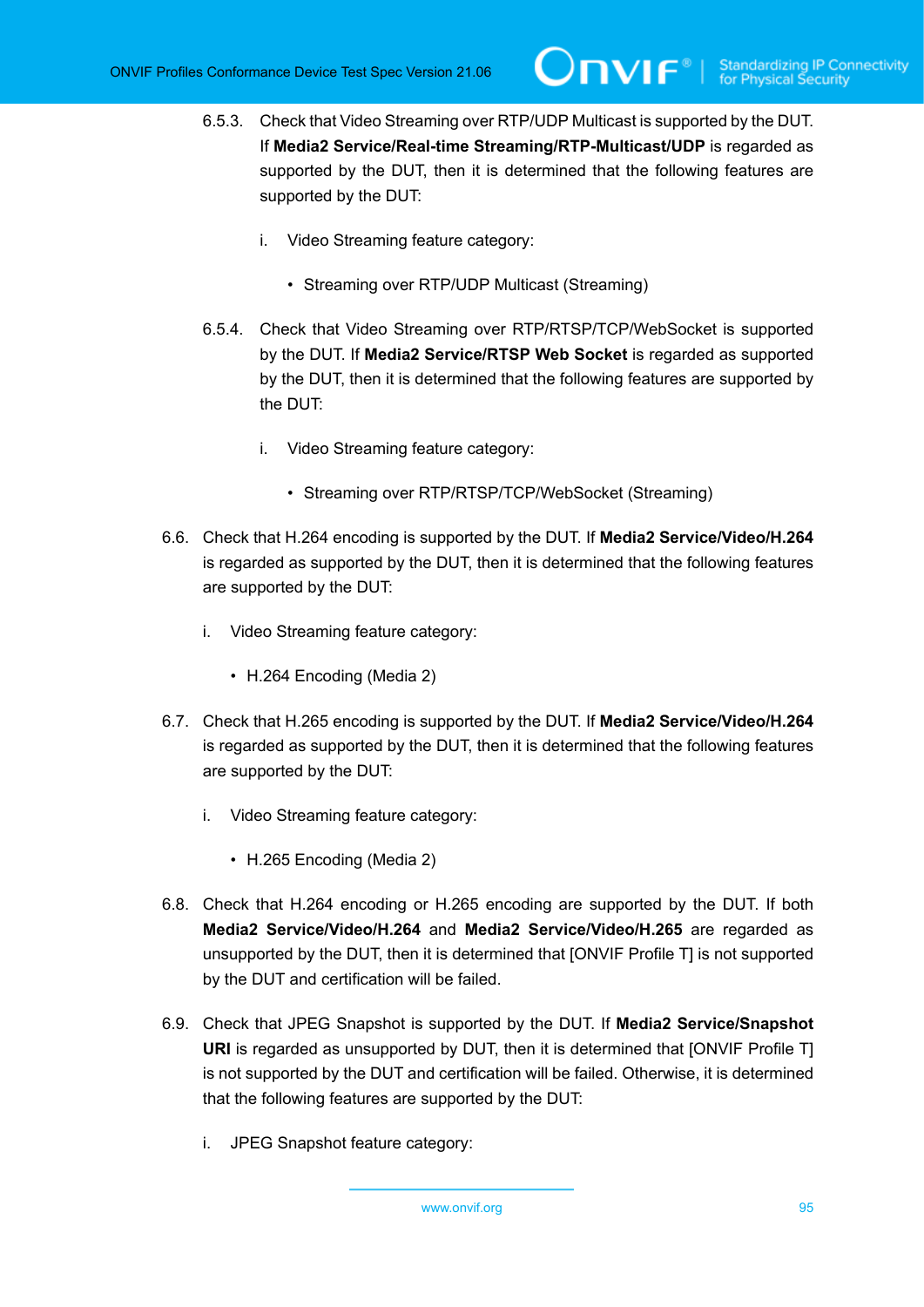## • GetSnapshotUri (Media 2)

- 6.10. Check that Metadata is supported by the DUT. If **Media2 Service/Metadata** is regarded as unsupported by DUT, then it is determined that [ONVIF Profile T] is not supported by the DUT and certification will be failed. Otherwise:
	- 6.10.1. It is determined that the following features are supported by the DUT:
		- i. Metadata Streaming feature category:
			- GetStreamUri (Media 2)
			- Metadata Streaming using RTSP (Streaming)
			- Streaming over RTP/UDP (Streaming)
			- Streaming over RTP/RTSP/HTTP/TCP (Streaming)
			- SetSynchronizationPoint (Media 2)
	- 6.10.2. Check that Metadata Streaming over RTP/RTSP/HTTPS is supported by the DUT. If **Media2 Service/Real-time Streaming/RTP/RTSP/HTTPS** is regarded as supported by the DUT, then it is determined that the following features are supported by the DUT:
		- i. Metadata Streaming feature category:
			- Streaming over RTP/RTSP/HTTPS/TCP (Streaming)
	- 6.10.3. Check that Metadata Streaming over RTP/UDP Multicast is supported by the DUT. If **Media2 Service/Real-time Streaming/RTP-Multicast/UDP** is regarded as supported by the DUT, then it is determined that the following features are supported by the DUT:
		- i. Metadata Streaming feature category:
			- Streaming over RTP/UDP Multicast (Streaming)
	- 6.10.4. Check that Metadata Streaming over RTP/RTSP/TCP/WebSocket is supported by the DUT. If **Media2 Service/RTSP Web Socket** is regarded as supported by the DUT, then it is determined that the following features are supported by the DUT:
		- i. Metadata Streaming feature category:
			- Streaming over RTP/RTSP/TCP/WebSocket (Streaming)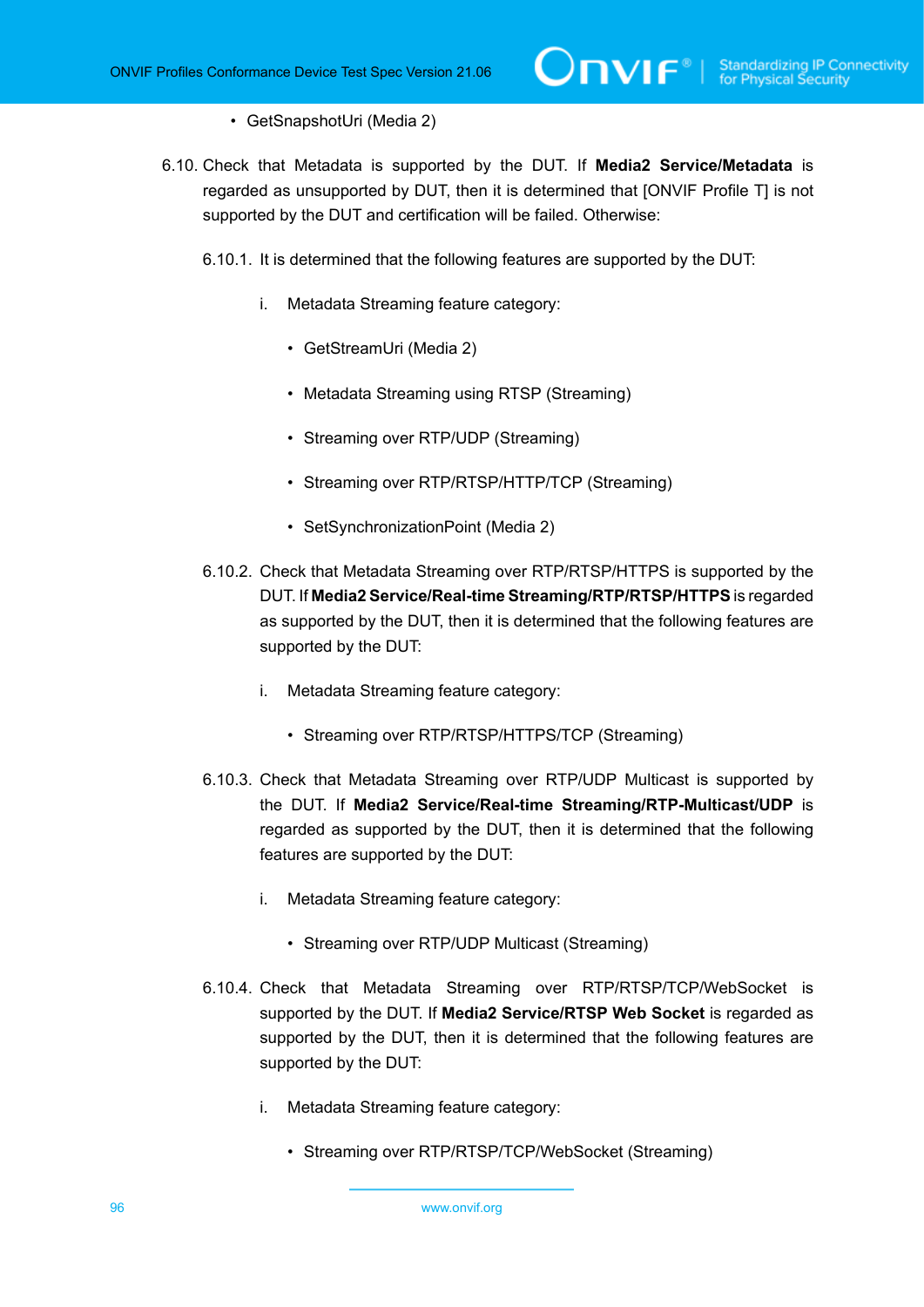- 6.11. Check that Configuration of On-Screen Display is supported by the DUT. If **Media2 Service/OSD** is regarded as unsupported by DUT, then it is determined that [ONVIF Profile T] is not supported by the DUT and certification will be failed. Otherwise:
	- 6.11.1. It is determined that the following features are supported by the DUT:
		- i. Configuration of On-Screen Display (OSD) feature category:
			- CreateOSD (Media 2)
			- DeleteOSD (Media 2)
			- GetOSDs (Media 2)
			- GetOSDOptions (Media 2)
			- SetOSD (Media 2)
	- 6.11.2. Check that Text Configuration of On-Screen Display is supported by the DUT. If **Media2 Service/OSD/Text** is regarded as unsupported by DUT, then it is determined that [ONVIF Profile T] is not supported by the DUT and certification will be failed. Otherwise, it is determined that the following features are supported by the DUT:
		- i. Configuration of On-Screen Display (OSD) feature category:
			- CreateOSD, text (Media 2)
	- 6.11.3. Check that Image Configuration of On-Screen Display is supported by the DUT. If **Media2 Service/OSD/Image** is regarded as supported by the DUT, then it is determined that the following features are supported by the DUT:
		- i. Configuration of On-Screen Display (OSD) feature category:
			- CreateOSD, image (Media 2)
- 6.12. Check that Video Source Mode is supported by the DUT. If **Media2 Service/Video Source Mode** is regarded as supported by the DUT, then it is determined that the following features are supported by the DUT:
	- i. Video Source Mode feature category:
		- GetVideoSourceModes (Media 2)
		- SetVideoSourceMode (Media 2)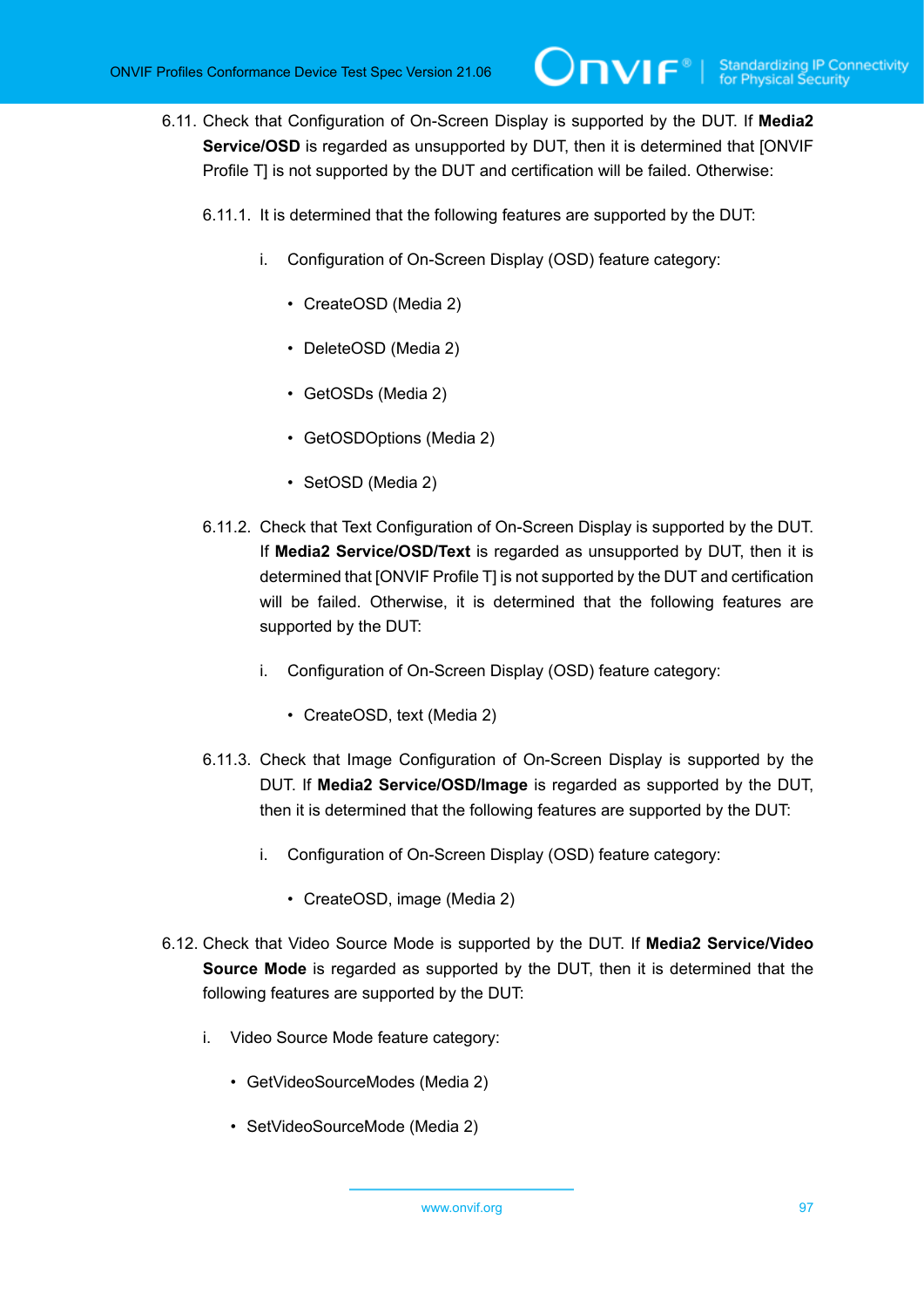### 6.13. Check Audio features. If **Media2 Service/Audio** is regarded as supported by DUT:

 $\mathsf{D}\mathbf{N}\mathsf{I}\mathsf{F}^\ast$  .

- 6.13.1. It is determined that the following features are supported by the DUT:
	- i. Audio Streaming feature category:
		- GetProfiles (Media 2)
		- GetStreamUri (Media 2)
		- Audio Streaming using RTSP (Streaming)
		- Streaming over RTP/UDP (Streaming)
		- Streaming over RTP/RTSP/HTTP/TCP (Streaming)
	- ii. Configuration of Audio Profile feature category:
		- GetProfiles (Media 2)
		- GetAudioSourceConfigurations (Media 2)
		- AddConfiguration, Audio Source Configuration (Media 2)
		- AddConfiguration, Audio Encoder Configuration (Media 2)
		- GetAudioEncoderConfigurations (Media 2)
		- RemoveConfiguration, Audio Source Configuration (Media 2)
		- RemoveConfiguration, Audio Encoder Configuration (Media 2)
	- iii. Audio Encoder Configuration feature category:
		- GetAudioEncoderConfigurations (Media 2)
		- GetAudioEncoderConfigurationOptions (Media 2)
		- SetAudioEncoderConfiguration (Media 2)
- 6.13.2. If **Media2 Service/Media2 Events/Media/ProfileChanged** is regarded as supported by the DUT, it is determined that the following features are supported by the DUT:
	- i. Configuration of Audio Profile feature category:
		- tns1:Media/ProfileChanged (Event)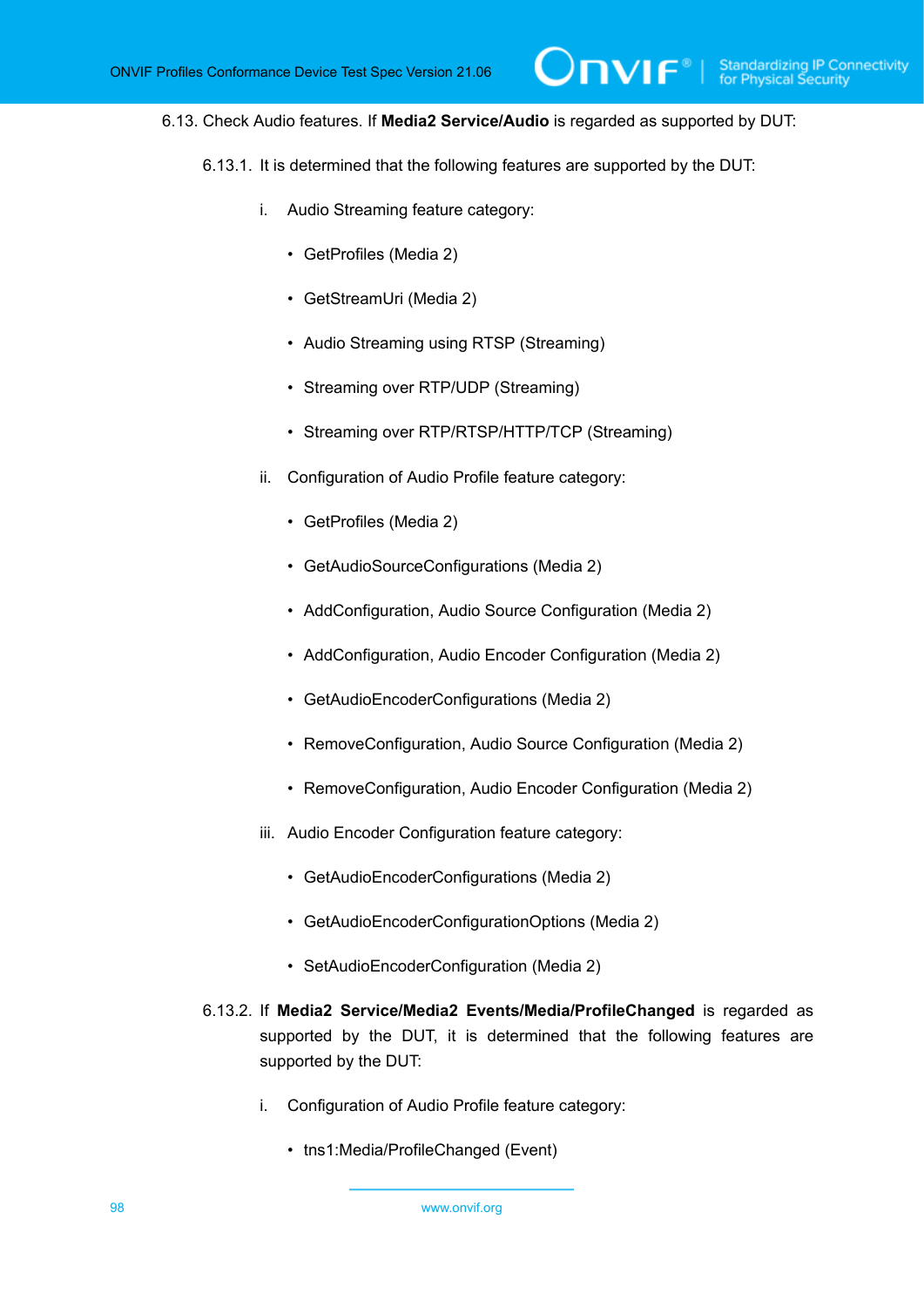6.13.3. If **Media2 Service/Media2 Events/Media/ConfigurationChanged** is regarded as supported by the DUT, it is determined that the following features are supported by the DUT:

 $\bm{\cup}$ NIF $^*$ l

- i. Audio Encoder Configuration feature category:
	- tns1:Media/ConfigurationChanged (Event)
- 6.13.4. Check that Audio Streaming over RTP/RTSP/HTTPS is supported by the DUT. If **Media2 Service/Real-time Streaming/RTP/RTSP/HTTPS** is regarded as supported by the DUT, then it is determined that the following features are supported by the DUT:
	- i. Audio Streaming feature category:
		- Streaming over RTP/RTSP/HTTPS/TCP (Streaming)
- 6.13.5. Check that Audio Streaming over RTP/UDP Multicast is supported by the DUT. If **Media2 Service/Real-time Streaming/RTP-Multicast/UDP** is regarded as supported by the DUT, then it is determined that the following features are supported by the DUT:
	- i. Audio Streaming feature category:
		- Streaming over RTP/UDP Multicast (Streaming)
- 6.13.6. Check that Audio Streaming over RTP/RTSP/TCP/WebSocket is supported by the DUT. If **Media2 Service/RTSP Web Socket** is regarded as supported by the DUT, then it is determined that the following features are supported by the DUT:
	- i. Audio Streaming feature category:
		- Streaming over RTP/RTSP/TCP/WebSocket (Streaming)
- 6.13.7. Check that G.711 μ-law encoding is supported by the DUT. If **Media2 Service/ Audio/G.711** is regarded as supported by the DUT, then it is determined that the following features are supported by the DUT:
	- i. Audio Streaming feature category:
		- G.711 μ-law Encoding (Media 2)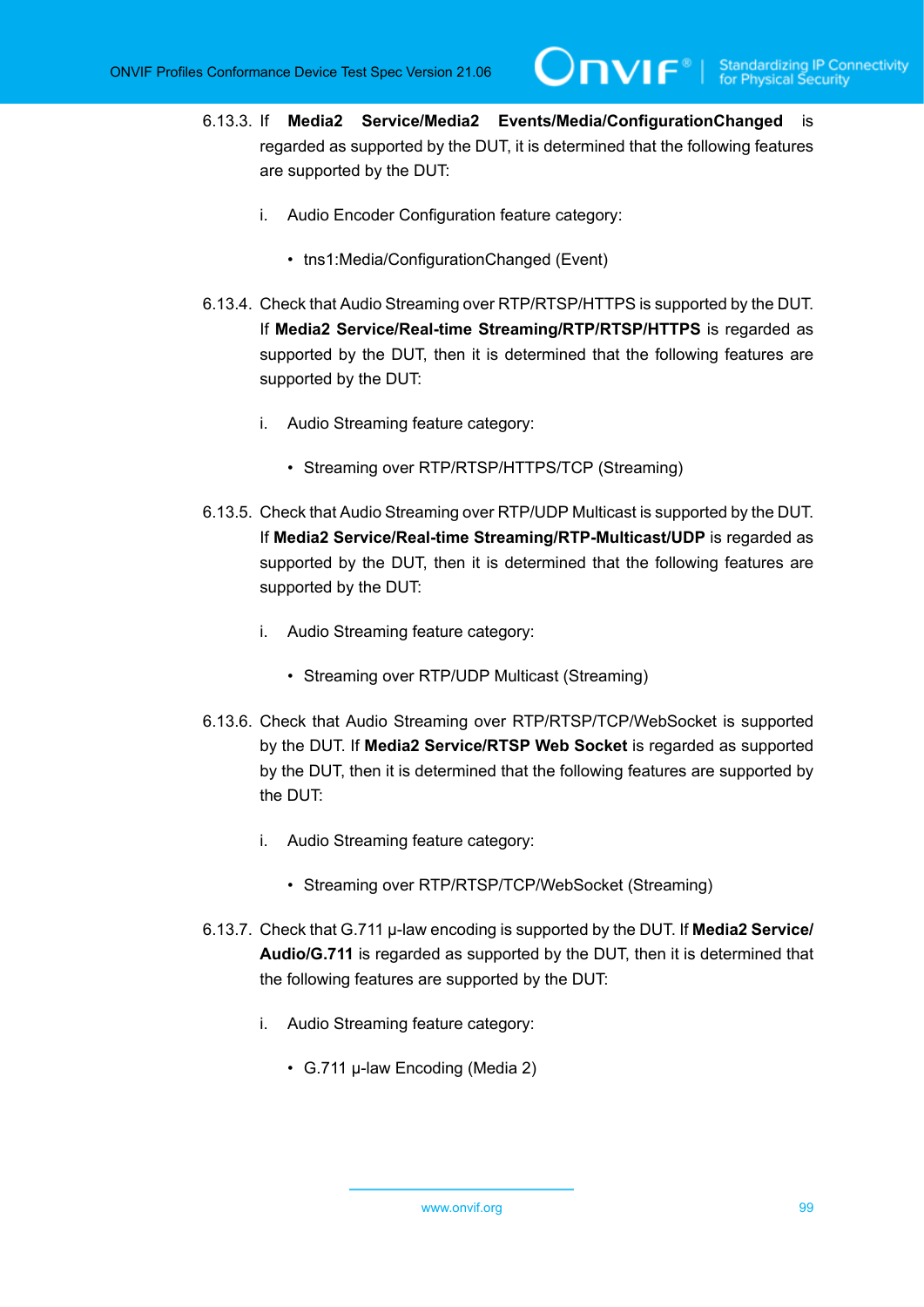- 6.13.8. Check that AAC encoding is supported by the DUT. If **Media2 Service/Audio/ AAC** is regarded as supported by the DUT, then it is determined that the following features are supported by the DUT:
	- i. Audio Streaming feature category:
		- AAC Encoding (Media 2)
- 6.13.9. Check that G.711 μ-law encoding or AAC encoding are supported by the DUT. If both **Media2 Service/Audio/G.711** and **Media2 Service/Audio/AAC** are regarded as unsupported by the DUT, then it is determined that [ONVIF Profile T] is not supported by the DUT and certification will be failed.
- 6.14. Check Audio Output features. If **Media2 Service/Audio Output** is regarded as supported by DUT:
	- 6.14.1. It is determined that the following features are supported by the DUT:
		- i. Audio Output Configuration feature category:
			- GetAudioOutputConfigurations (Media 2)
			- GetAudioOutputConfigurationOptions (Media 2)
			- SetAudioOutputConfiguration (Media 2)
		- ii. Audio Output Streaming feature category:
			- GetProfiles (Media 2)
			- GetStreamUri (Media 2)
			- Streaming using RTSP Back Channel (Streaming)
			- Streaming over RTP/UDP (Streaming)
			- Streaming over RTP/RTSP/HTTP/TCP (Streaming)
		- iii. Configuration of Audio Output Profile feature category:
			- GetProfiles (Media 2)
			- GetAudioOutputs (Media 2)
			- GetAudioOutputConfigurations (Media 2)
			- GetAudioDecoderConfigurations (Media 2)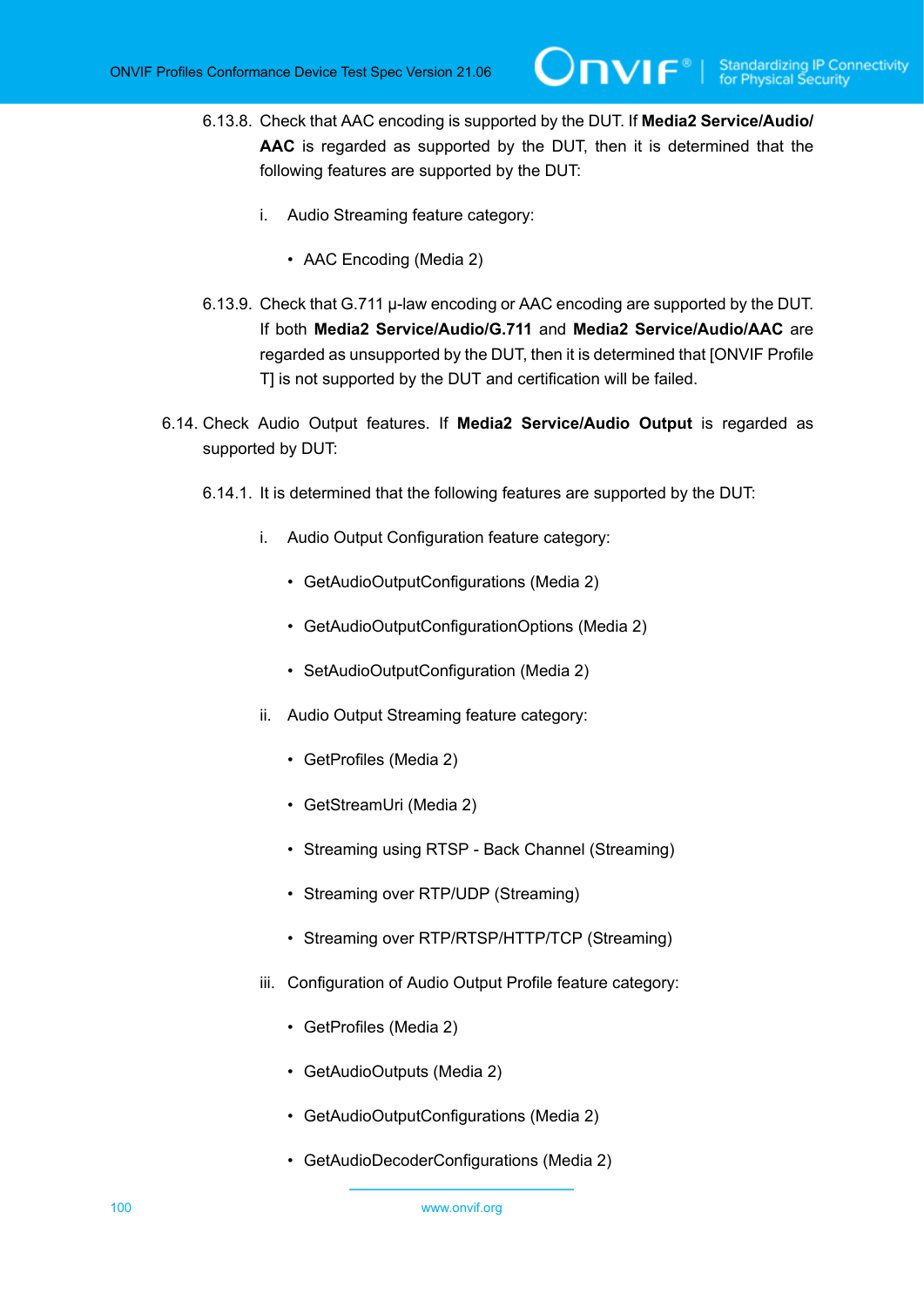- AddConfiguration, Audio Output Configuration (Media 2)
- AddConfiguration, Audio Decoder Configuration (Media 2)
- RemoveConfiguration, Audio Output Configuration (Media 2)
- RemoveConfiguration, Audio Decoder Configuration (Media 2)
- 6.14.2. If **Media2 Service/Media2 Events/Media/ProfileChanged** is regarded as supported by the DUT, it is determined that the following features are supported by the DUT:
	- i. Configuration of Audio Output Profile feature category:
		- tns1:Media/ProfileChanged (Event)
- 6.14.3. If **Media2 Service/Media2 Events/Media/ConfigurationChanged** is regarded as supported by the DUT, it is determined that the following features are supported by the DUT:
	- i. Audio Output Configuration feature category:
		- tns1:Media/ConfigurationChanged (Event)
- 6.14.4. Check that Audio Output Streaming over RTP/RTSP/HTTPS is supported by the DUT. If **Media2 Service/Real-time Streaming/RTP/RTSP/HTTPS** is regarded as supported by the DUT, then it is determined that the following features are supported by the DUT:
	- i. Audio Output Streaming feature category:
		- Streaming over RTP/RTSP/HTTPS/TCP (Streaming)
- 6.14.5. Check that Audio Output Streaming over RTP/RTSP/TCP/WebSocket is supported by the DUT. If **Media2 Service/RTSP Web Socket** is regarded as supported by the DUT, then it is determined that the following features are supported by the DUT:
	- i. Audio Output Streaming feature category:
		- Streaming over RTP/RTSP/TCP/WebSocket (Streaming)
- 6.14.6. Check that G.711 μ-law decoding is supported by the DUT. If **Media2 Service/ Audio Outputs/G.711** is not supported by the DUT, then it is determined that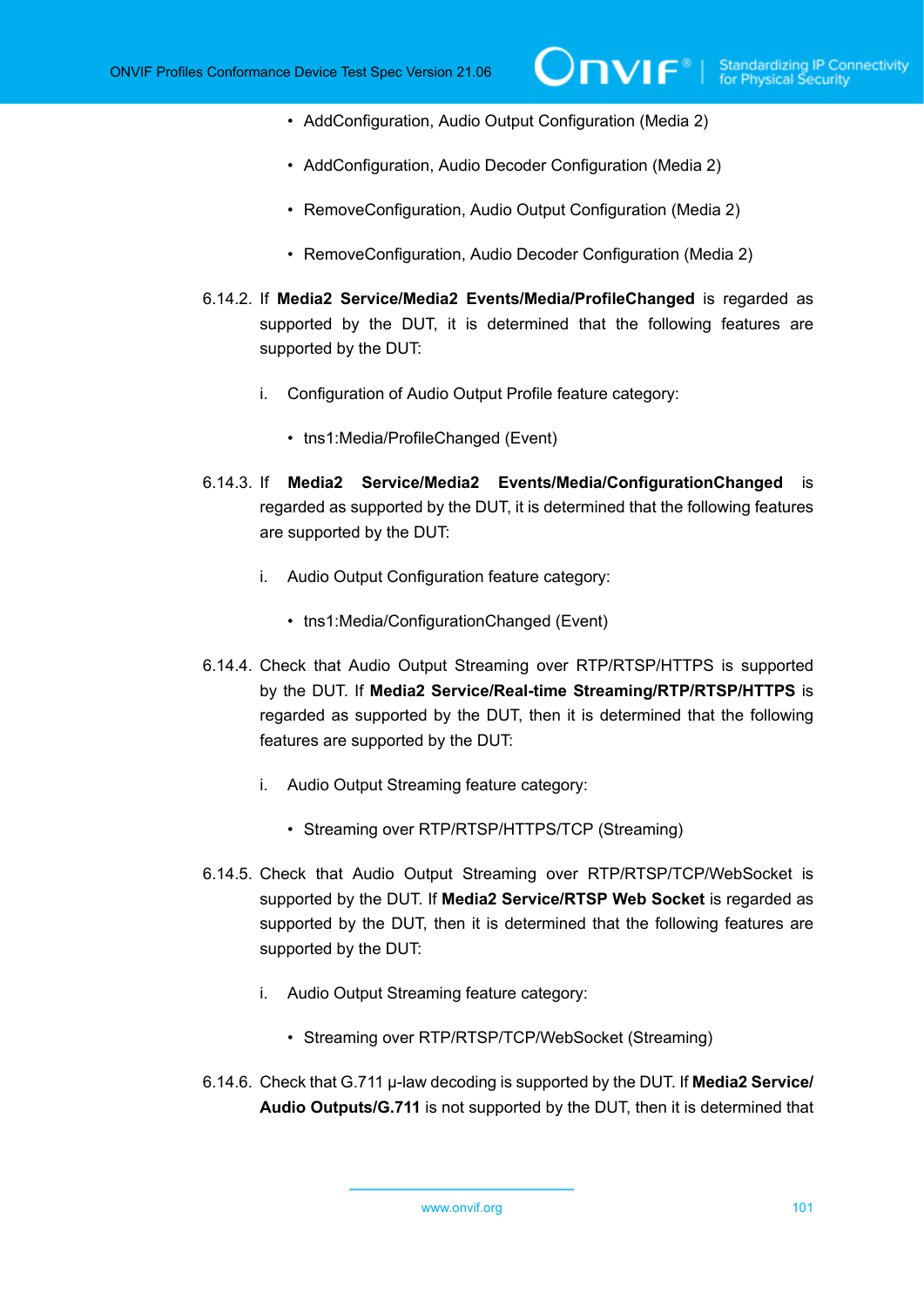[ONVIF Profile T] is not supported by DUT and certification will be failed. Otherwise, it is determined that the following feature is supported:

- i. Audio Streaming feature category:
	- G.711 μ-law Decoding (Media 2)
- 6.14.7. Check that AAC decoding is supported by the DUT. If **Media2 Service/Audio Outputs/AAC** is regarded as supported by the DUT, then it is determined that the following features are supported by the DUT:
	- i. Audio Streaming feature category:
		- AAC Decoding (Media 2)
- 7. Check that Imaging Service is supported by the DUT. If **Imaging Service** is regarded as unsupported by the DUT, then it is determined that [ONVIF Profile T] is not supported by the DUT and certification will be failed. Otherwise:
	- 7.1. It is determined that the following features are supported by the DUT:
		- i. Capabilities feature category:
			- GetServiceCapabilities (Imaging)
		- ii. Imaging Settings feature category:
			- GetImagingSettings (Imaging)
			- GetOptions (Imaging)
			- SetImagingSettings (Imaging)
	- 7.2. Check that tns1:VideoSource/ImageTooBlurry event is supported by the DUT. If **Imaging Service/Tampering Events/Image Too Blurry** is regarded as supported by the DUT, then it is determined that the following features are supported by the DUT:
		- i. Tampering feature category:
			- tns1:VideoSource/ImageTooBlurry (Event)
	- 7.3. Check that tns1:VideoSource/ImageTooDark event is supported by the DUT. If **Imaging Service/Tampering Events/Image Too Dark** is regarded as supported by the DUT, then it is determined that the following features are supported by the DUT:
		- i. Tampering feature category: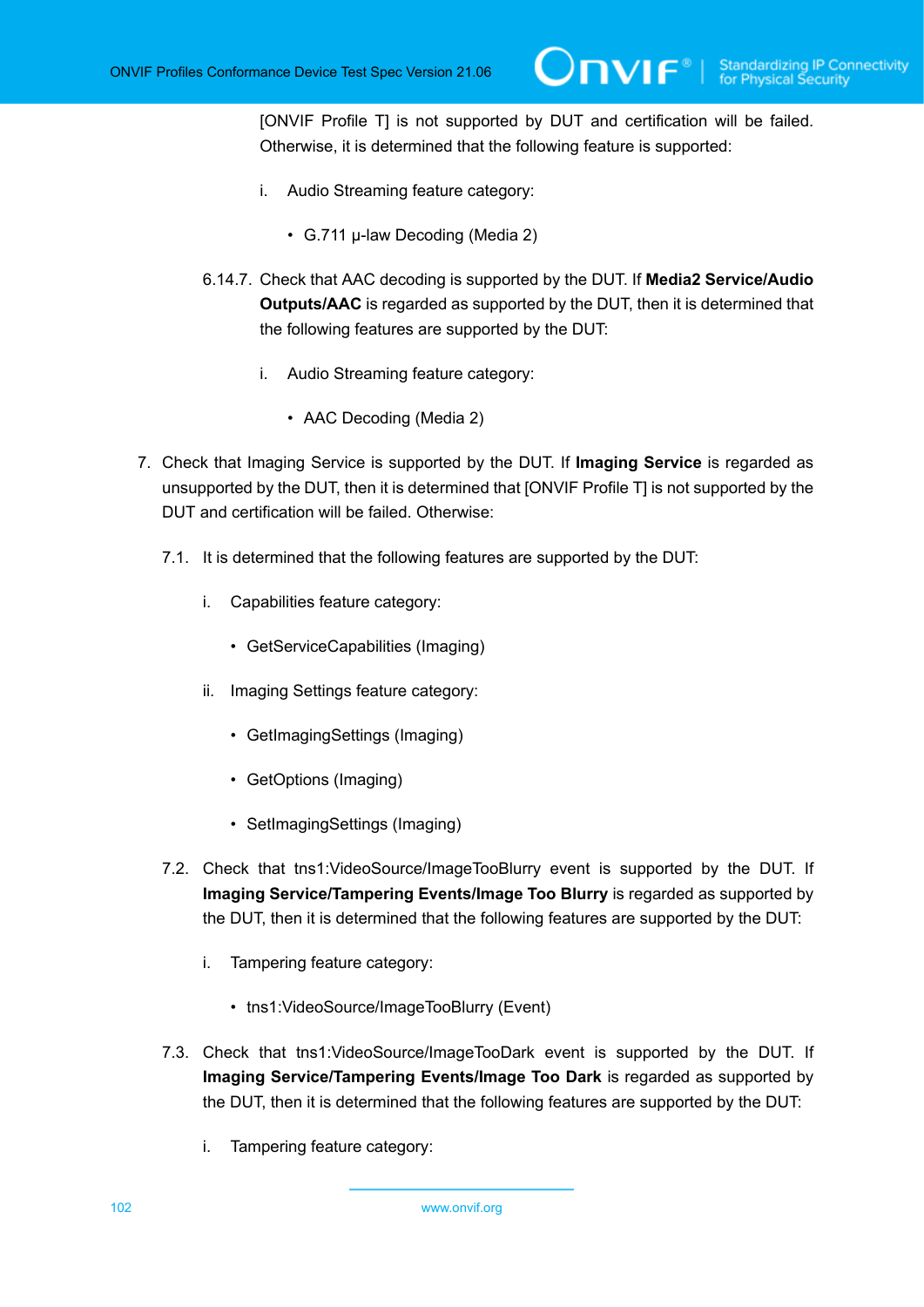- tns1:VideoSource/ImageTooDark (Event)
- 7.4. Check that tns1:VideoSource/ImageTooBright event is supported by the DUT. If **Imaging Service/Tampering Events/Image Too Bright** is regarded as supported by the DUT, then it is determined that the following features are supported by the DUT:
	- i. Tampering feature category:
		- tns1:VideoSource/ImageTooBright (Event)
- 7.5. Check that tns1:VideoSource/GlobalSceneChange event is supported by the DUT. If **Imaging Service/Tampering Events/Global Scene Change** is regarded as supported by the DUT, then it is determined that the following features are supported by the DUT:
	- i. Tampering feature category:
		- tns1:VideoSource/GlobalSceneChange (Event)
- 7.6. Check that at least one Tampering Event is supported by the DUT. If all **Imaging Service/Tampering Events/Image Too Blurry**, **Imaging Service/Tampering Events/Image Too Dark**, **Imaging Service/Tampering Events/Image Too Bright**, and **Imaging Service/Tampering Events/Global Scene Change** are regarded as unsupported by the DUT, then it is determined that [ONVIF Profile T] is not supported by the DUT and certification will be failed.
- 7.7. Check that Focus Control is supported by the DUT. If **Imaging Service/Focus Control** is regarded as supported by the DUT, then it is determined that the following features are supported by the DUT:
	- i. Focus Control feature category:
		- GetMoveOptions (Imaging)
		- Move (Imaging)
		- Stop (Imaging)
		- GetStatus (Imaging)
- 8. Check that Device IO Service is supported by the DUT. If **Device IO Service** is regarded as unsupported by the DUT, then it is determined that [ONVIF Profile T] is not supported by the DUT and certification will be failed. Otherwise:
	- 8.1. It is determined that the following features are supported by the DUT: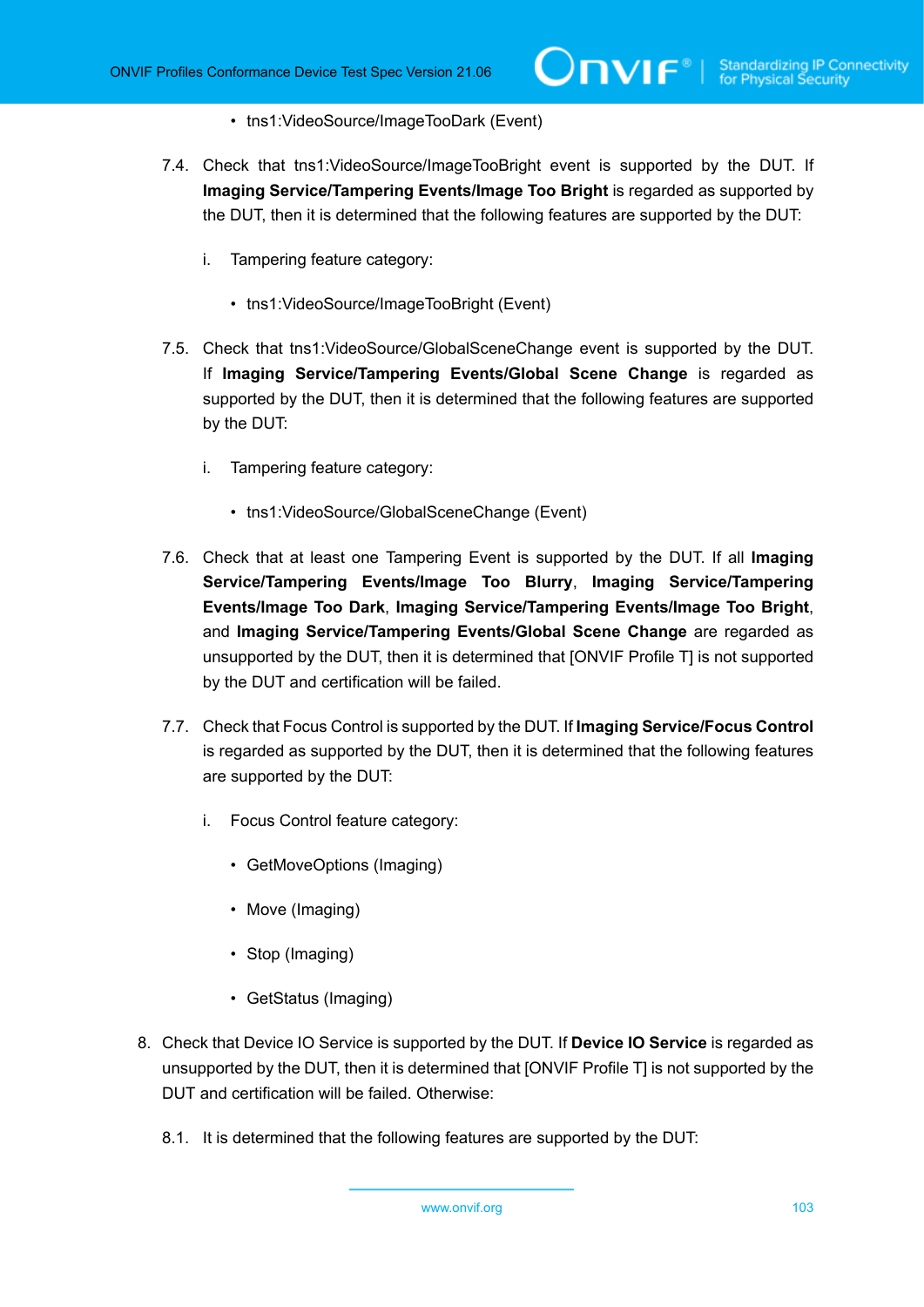- i. Capabilities feature category:
	- GetServiceCapabilities (DeviceIO)
- 8.2. If **Media2 Service** is regarded as supported by the DUT, it is determined that the following features are supported by the DUT:
	- i. Configuration of Video Profile feature category:
		- GetVideoSources (DeviceIO)
	- ii. Video Source Mode feature category:
		- GetVideoSources (DeviceIO)
- 8.3. If **Imaging Service** is regarded as supported by the DUT, it is determined that the following features are supported by the DUT:
	- i. Imaging Settings feature category:
		- GetVideoSources (DeviceIO)
	- ii. Focus Control feature category:
		- GetVideoSources (DeviceIO)
- 8.4. If **Media2 Service/Audio** is regarded as supported by the DUT, it is determined that the following features are supported by the DUT:
	- i. Configuration of Audio Profile feature category:
		- GetAudioSources (DeviceIO)
- 8.5. If **Media2 Service/Audio Outputs** is regarded as supported by the DUT, it is determined that the following features are supported by the DUT:
	- i. Configuration of Audio Output Profile feature category:
		- GetAudioOutputs (DeviceIO)
- 8.6. Check that Relay Outputs are supported by the DUT. If **DeviceIO Service/Relay outputs** is regarded as supported by DUT:
	- 8.6.1. It is determined that the following features are supported by the DUT:
		- i. Relay Outputs feature category: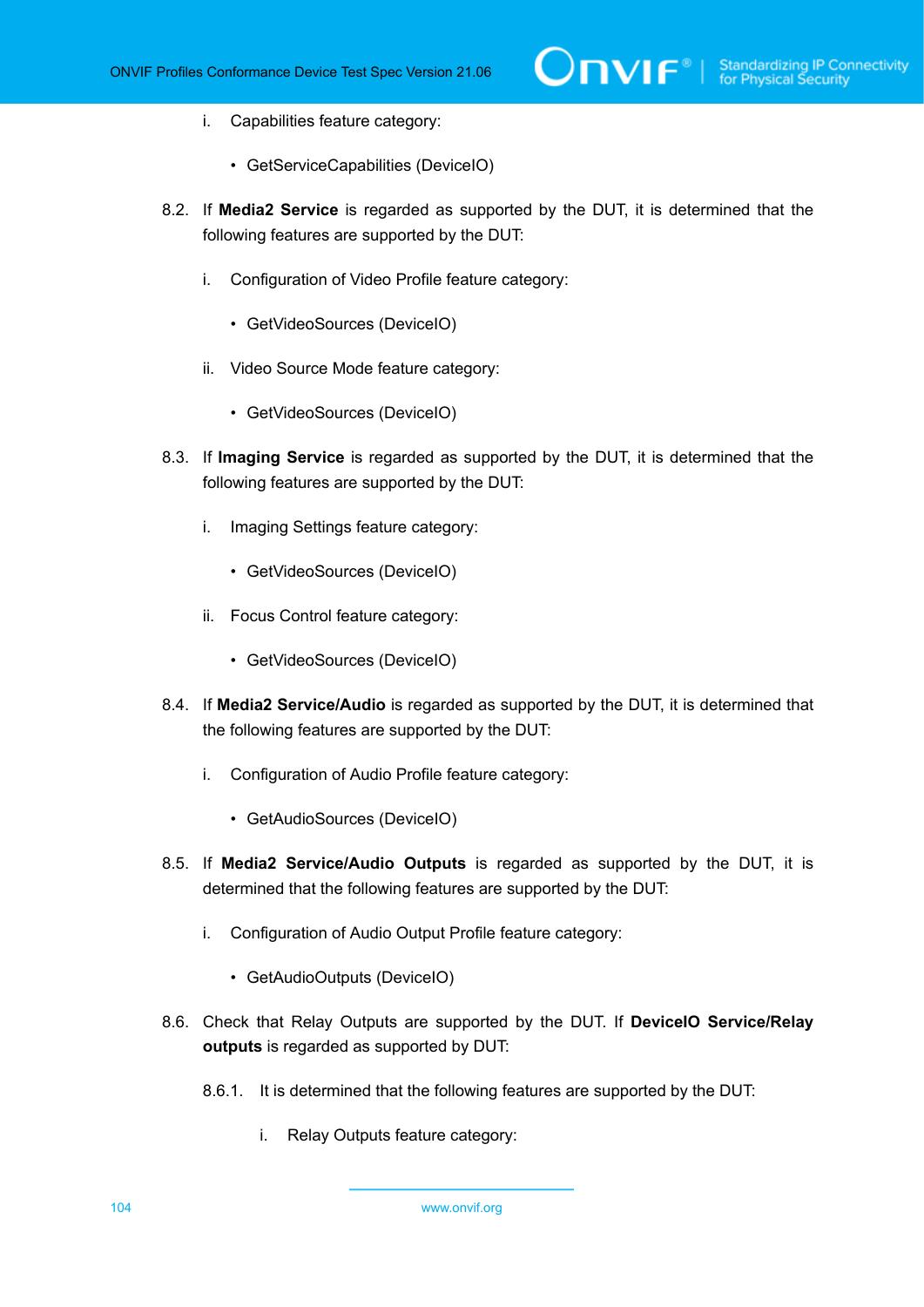- GetRelayOutputs (DeviceIO)
- SetRelayOutputSettings (DeviceIO)
- SetRelayOutputState (DeviceIO)
- tns1:Device/Trigger/Relay (Event)
- 8.6.2. Check that Relay Output Options is supported by the DUT. If **DeviceIO Service \Relay outputs\Relay Output Options** is regarded as unsupported by DUT, then it is determined that [ONVIF Profile T] is not supported by the DUT and certification will be failed. Otherwise, it is determined that the following features are supported by the DUT:
	- i. Relay Outputs feature category:
		- GetRelayOutputOptions (DeviceIO)
- 8.7. Check that Relay Outputs are supported by the DUT. If **DeviceIO Service/Digital Inputs** is regarded as supported by DUT:
	- 8.7.1. It is determined that the following features are supported by the DUT:
		- i. Digital Inputs feature category:
			- GetDigitalInputs (DeviceIO)
			- SetDigitalInputConfigurations (DeviceIO)
			- tns1:Device/Trigger/DigitalInput (Event)
	- 8.7.2. Check that Digital Input Options is supported by the DUT. If **DeviceIO Service/ Digital Inputs/Digital Input Options** is regarded as unsupported by DUT, then it is determined that [ONVIF Profile T] is not supported by the DUT and certification will be failed. Otherwise, it is determined that the following features are supported by the DUT:
		- i. Digital Inputs feature category:
			- GetDigitalInputConfigurationOptions (DeviceIO)
- 9. Check that PTZ Service is supported by the DUT. If **PTZ Service** is regarded as supported by the DUT, then:
	- 9.1. It is determined that the following features are supported by the DUT: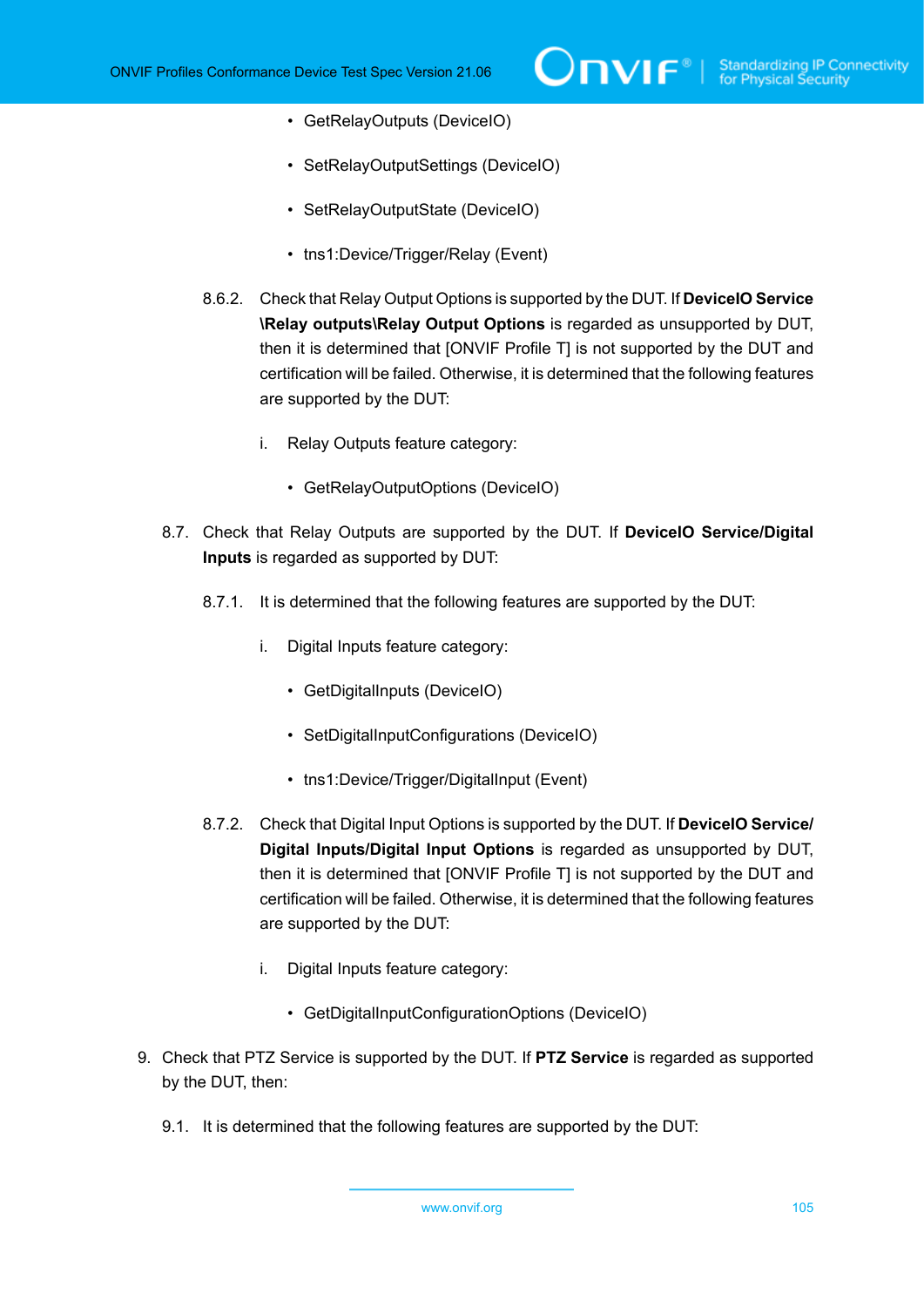- i. Capabilities feature category:
	- GetServiceCapabilities (PTZ)
- ii. PTZ Configuration feature category:
	- GetNodes (PTZ)
	- GetNode (PTZ)
	- GetConfigurationOptions (PTZ)
	- SetConfiguration (PTZ)
- 9.2. If **Media2 Service** is regarded as supported by the DUT, it is determined that the following features are supported by the DUT:
	- i. Configuration of PTZ Profile feature category:
		- GetProfiles (Media 2)
		- AddConfiguration, PTZ Configuration (Media 2)
		- RemoveConfiguration, PTZ Configuration (Media 2)
- 9.3. If **Media2 Service/Media2 Events/Media/ProfileChanged** is regarded as supported by the DUT, it is determined that the following features are supported by the DUT:
	- i. Configuration of PTZ Profile feature category:
		- tns1:Media/ProfileChanged (Event)
- 9.4. If **Media2 Service/Media2 Events/Media/ConfigurationChanged** is regarded as supported by the DUT, it is determined that the following features are supported by the DUT:
	- i. Configuration of PTZ Configuration feature category:
		- tns1:Media/ConfigurationChanged (Event)
- 9.5. Check that GetCompatibleConfigurations command is supported by the DUT. If **PTZ Service\Get Compatible Configuration** is regarded as unsupported by DUT, then it is determined that [ONVIF Profile T] is not supported by the DUT and certification will be failed. Otherwise, it is determined that the following features are supported by the DUT:
	- i. Configuration of PTZ Profile feature category: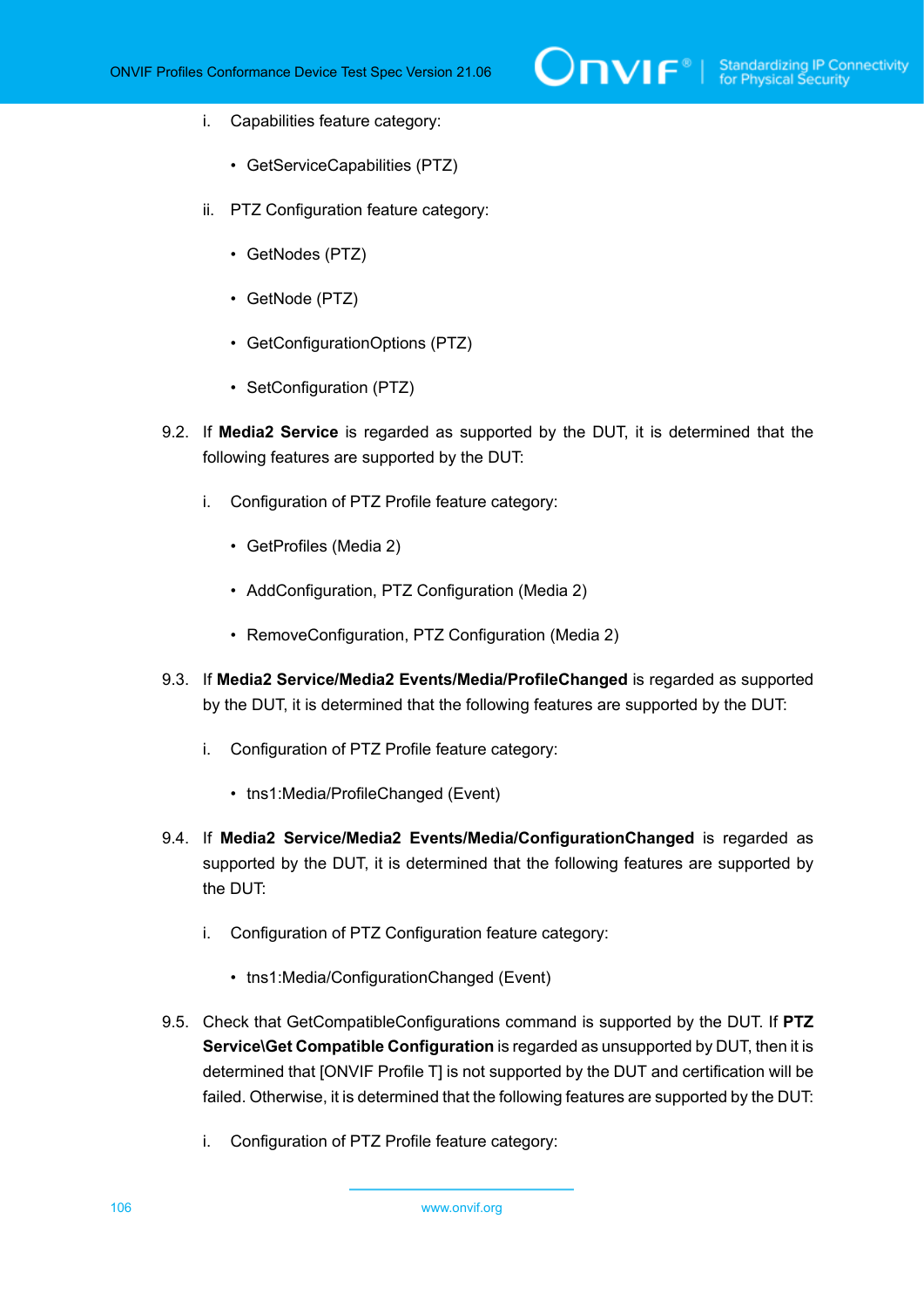- GetCompatibleConfigurations (PTZ)
- 9.6. Check that Absolute PTZ Movement is supported by the DUT. If **PTZ Service/ Absolute Move** is regarded as supported by DUT:
	- 9.6.1. It is determined that the following features are supported by the DUT:
		- i. Absolute PTZ Move feature category:
			- Ready-to-use Media Profile for PTZ control per PTZ node
			- GetStatus (PTZ)
			- AbsoluteMove (PTZ)
			- http://www.onvif.org/ver10/tptz/PanTiltSpaces/ SphericalPositionSpaceDegrees (PTZ)
			- http://www.onvif.org/ver10/tptz/PanTiltSpaces/PositionGenericSpace (PTZ)
			- http://www.onvif.org/ver10/tptz/ZoomSpaces/PositionGenericSpace (PTZ)
	- 9.6.2. Check that Move Status is supported by the DUT. If **PTZ Service/Move Status** is regarded as unsupported by DUT, then it is determined that [ONVIF Profile T] is not supported by the DUT and certification will be failed. Otherwise, it is determined that the following features are supported by the DUT:
		- i. Absolute PTZ Move feature category:
			- MoveStatus capability (PTZ)
	- 9.6.3. Check that Status Position is supported by the DUT. If **PTZ Service\Status Position** is regarded as unsupported by DUT, then it is determined that [ONVIF Profile T] is not supported by the DUT and certification will be failed. Otherwise, it is determined that the following features are supported by the DUT:
		- i. Absolute PTZ Move feature category:
			- StatusPosition capability (PTZ)
- 9.7. Check that Continuous PTZ Movement is supported by the DUT. If **PTZ Service/ Continuous Move** is regarded as supported by DUT:
	- 9.7.1. It is determined that the following features are supported by the DUT: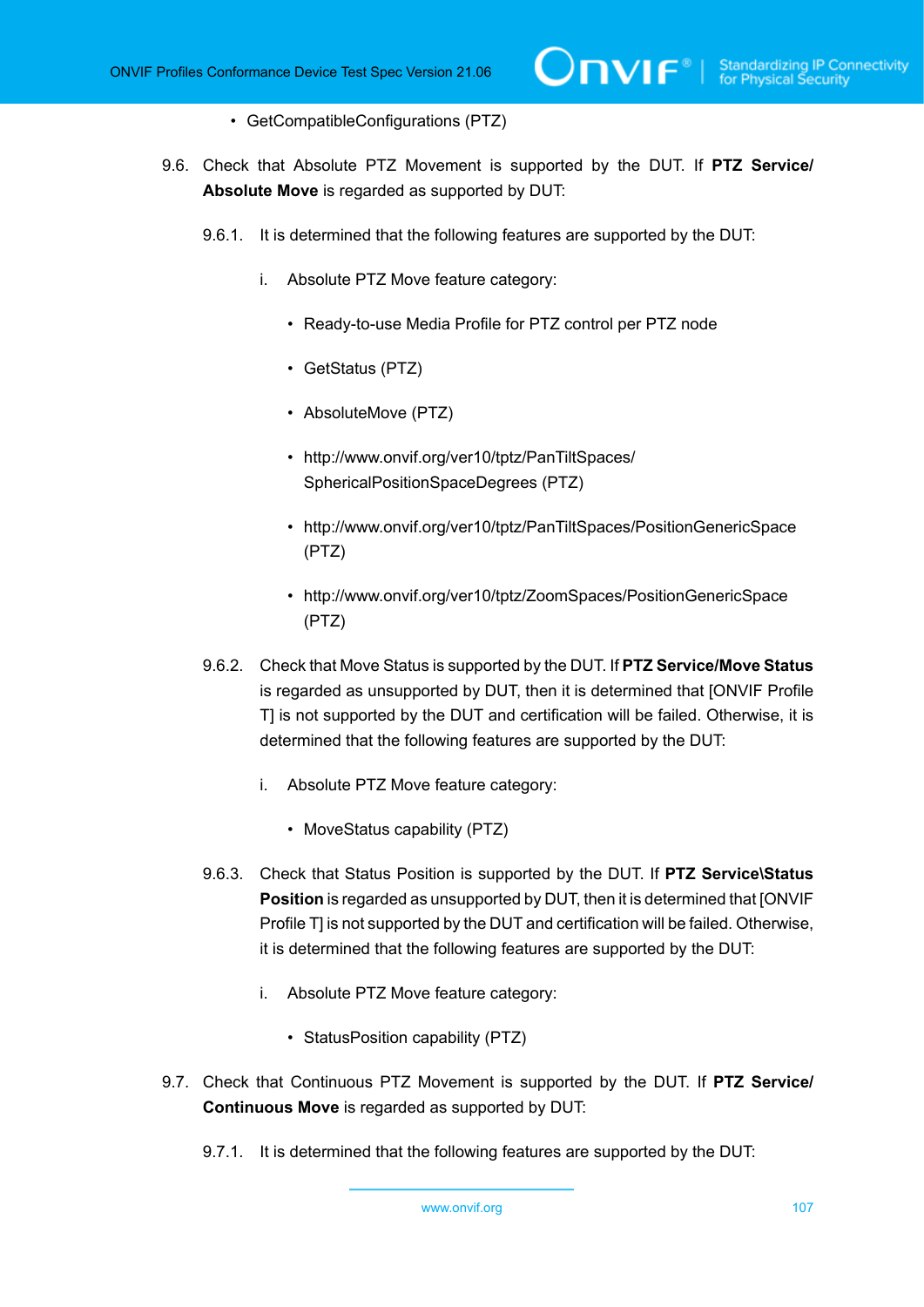- i. Continuous PTZ Move feature category:
	- Ready-to-use Media Profile for PTZ control per PTZ node
	- GetStatus (PTZ)
	- ContinuousMove (PTZ)
	- http://www.onvif.org/ver10/tptz/PanTiltSpaces/VelocityGenericSpace (PTZ)
	- http://www.onvif.org/ver10/tptz/ZoomSpaces/VelocityGenericSpace (PTZ)
- 9.7.2. Check that Move Status is supported by the DUT. If **PTZ Service/Move Status** is regarded as unsupported by DUT, then it is determined that [ONVIF Profile T] is not supported by the DUT and certification will be failed. Otherwise, it is determined that the following features are supported by the DUT:
	- i. Continuous PTZ Move feature category:
		- MoveStatus capability (PTZ)
- 9.8. Check that PTZ Presets are supported by the DUT. If **PTZ Service\Presets** is regarded as supported by DUT, it is determined that the following features are supported by the DUT:
	- i. PTZ Presets feature category:
		- MaximumNumberOfPresets capability is supported and value is not less than 1 (PTZ)
		- GetPresets (PTZ)
		- SetPreset (PTZ)
		- GotoPreset (PTZ)
		- RemovePreset (PTZ)
- 9.9. Check that PTZ Home Position is supported by the DUT. If **PTZ Service\Home Position** is regarded as supported by DUT, it is determined that the following features are supported by the DUT:
	- i. PTZ Home Position feature category: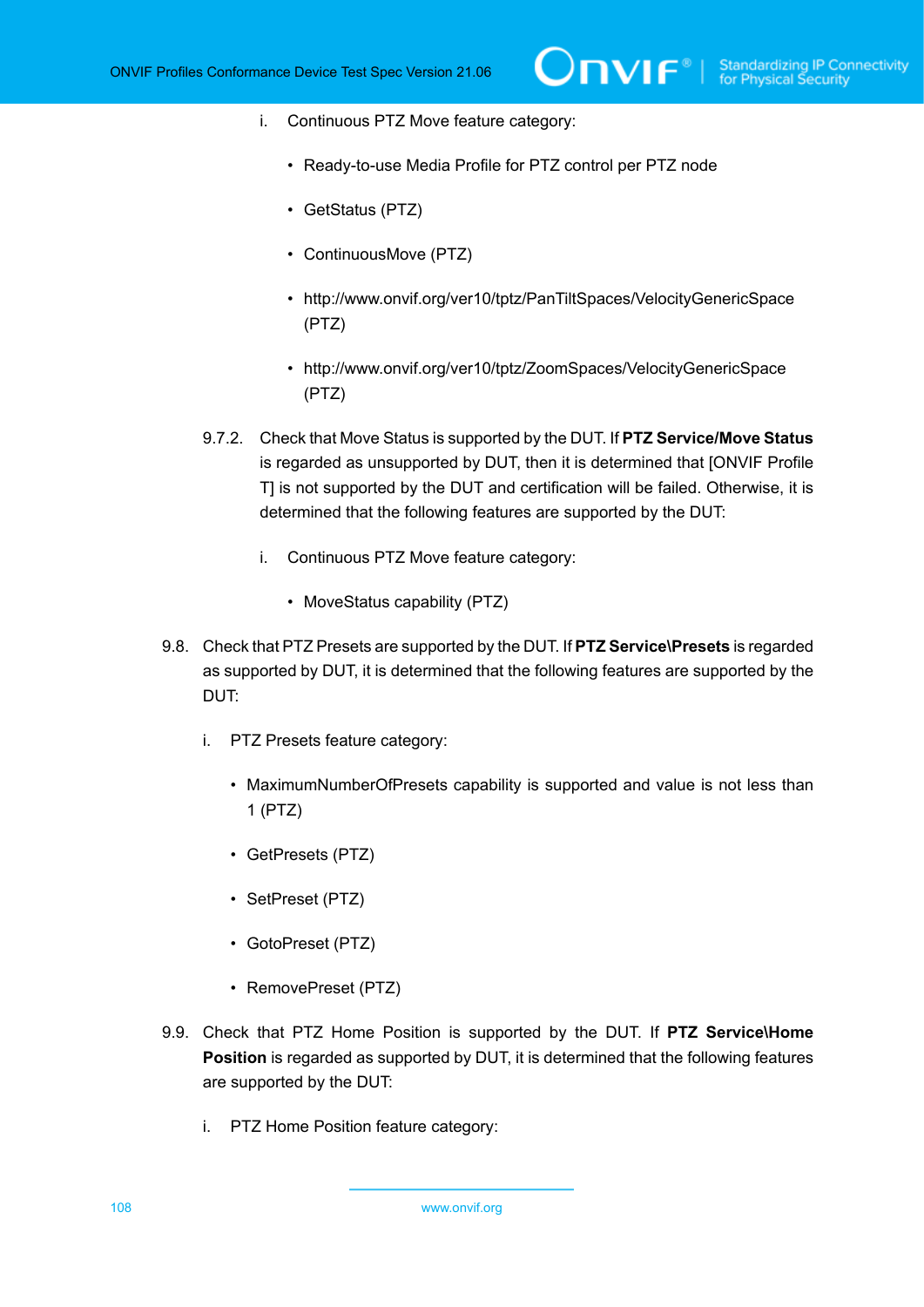- HomeSupported capability = true (PTZ)
- SetHomePosition (PTZ)
- GotoHomePosition (PTZ)
- 10.Check that Analytics Service is supported by the DUT. If **Analytics Service** is regarded as supported by the DUT, then:
	- 10.1. It is determined that the following features are supported by the DUT:
		- i. Capabilities feature category:
			- GetServiceCapabilities (Analytics)
	- 10.2. If **Media2 Service** is regarded as supported by the DUT, it is determined that the following features are supported by the DUT:
		- i. Configuration of Analytics Profile feature category:
			- GetProfiles (Media 2)
			- GetAnalyticsConfigurations (Media 2)
			- AddConfiguration, Analytics Configuration (Media 2)
			- RemoveConfiguration, Analytics Configuration (Media 2)
	- 10.3. If **Media2 Service/Media2 Events/Media/ProfileChanged** is regarded as supported by the DUT, it is determined that the following features are supported by the DUT:
		- i. Configuration of Analytics Profile feature category:
			- tns1:Media/ProfileChanged (Event)
	- 10.4. Check that Motion Region Detector Rule is supported by the DUT. If **Analytics Service/Rule Engine/Motion Region Detector Rule** is regarded as supported by DUT:
		- 10.4.1. It is determined that the following features are supported by the DUT:
			- i. Motion Region Detector feature category:
				- GetSupportedRules (Analytics)
				- GetRules (Analytics)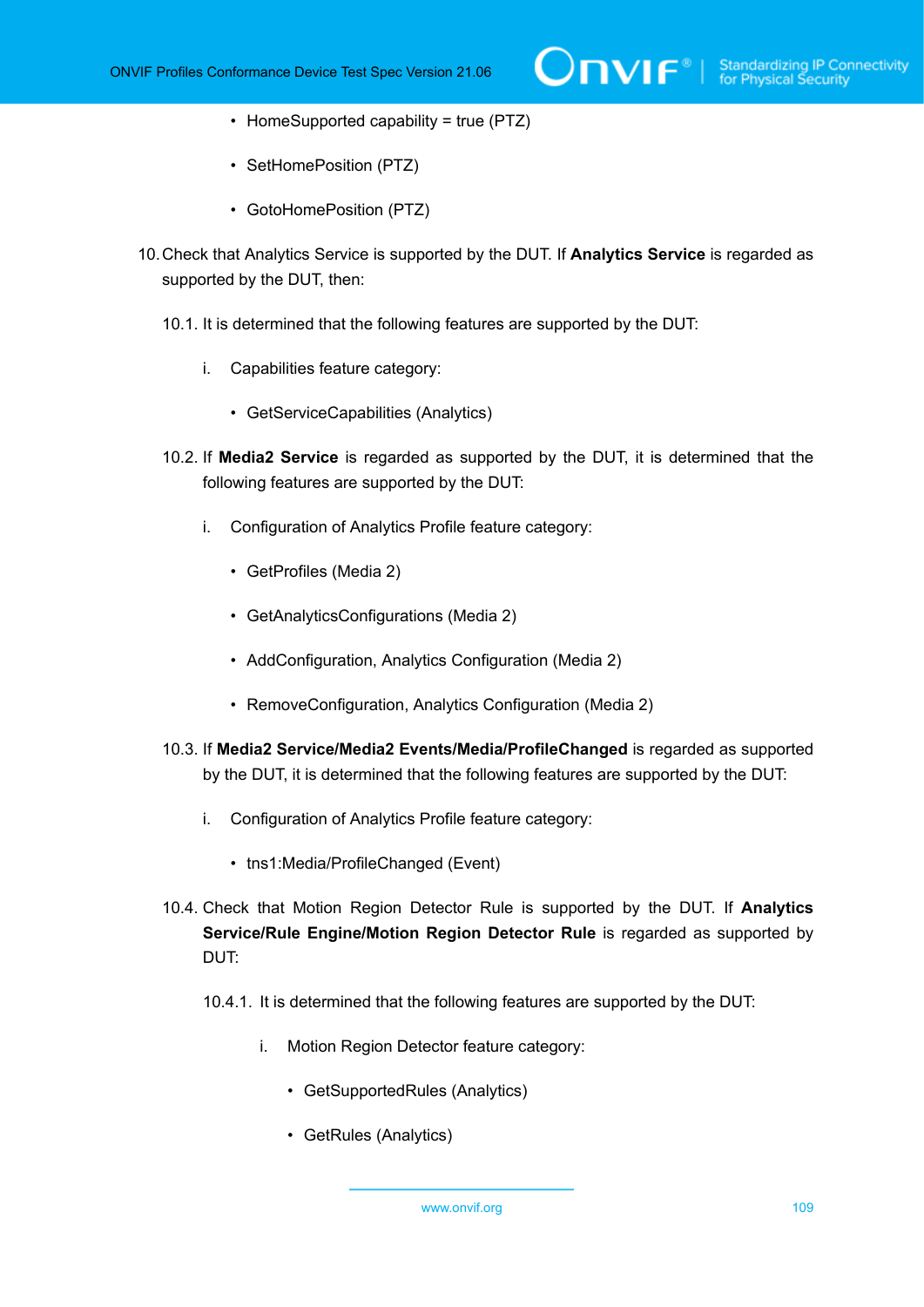- GetRuleOptions (Analytics)
- CreateRules (Analytics)
- ModifyRules (Analytics)
- DeleteRules (Analytics)
- tns1:RuleEngine/MotionRegionDetector/Motion (Event)
- 10.4.2. Check that Rule Options is supported by the DUT. If **Analytics Service/ Rule Engine/Rule Options** is regarded as unsupported by DUT, then it is determined that [ONVIF Profile T] is not supported by the DUT and certification will be failed. Otherwise, it is determined that the following features are supported by the DUT:

ι

- i. Motion Region Detector feature category:
	- GetRuleOptions (Analytics)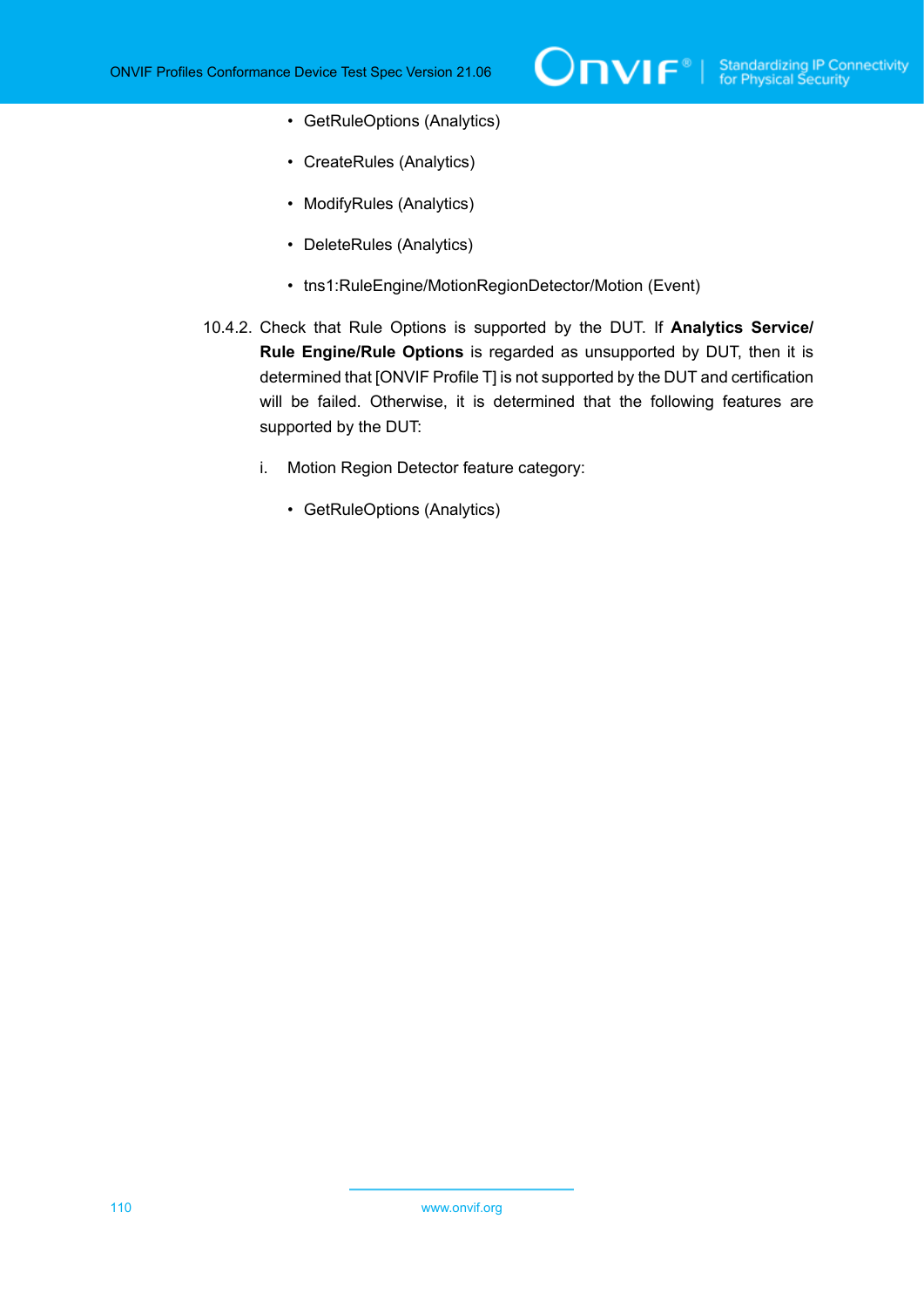# **9 Profile M Conformance**

# 9.1 Feature category classification for ONVIF Profile M

In order for ONVIF Device Test Tool to conduct conformance testing toward [ONVIF Profile M], it would need to identify whether DUT implements the expected feature set.

This section classifies supported features as multiple categories that are related to [ONVIF Profile M] conformance. Those category classifications will be used to do some preliminary checking prior to the test case execution and they will be used to determine whether DUT can be considered [ONVIF Profile M] conformant device.

The following discovery scope is defined as the scope that signals that DUT is [ONVIF Profile M] product.

## <span id="page-110-0"></span>**Table 9.1. Profile M Discovery Scope**

### onvif://www.onvif.org/Profile/M

The following table shows the classified feature categories based on commands and/or functional blocks that are referenced by DUT.

| <b>Profile Mandatory Features</b> |                                            |
|-----------------------------------|--------------------------------------------|
| User authentication               | <b>HTTP Digest Authentication</b>          |
|                                   | <b>RTSP Digest Authentication</b>          |
| Get services                      | GetServices (Device Management)            |
|                                   | GetServiceCapabilities (Device Management) |
|                                   | GetServiceCapabilities (Analytics)         |
|                                   | GetServiceCapabilities (Media 2)           |
|                                   | GetServiceCapabilities (Event)             |
| <b>Discovery</b>                  | <b>WS-Discovery</b>                        |
|                                   | GetDiscoveryMode (Device Management)       |
|                                   | SetDiscoveryMode (Device Management)       |
|                                   | GetScopes (Device Management)              |
|                                   | SetScopes (Device Management)              |
|                                   | AddScopes (Device Management)              |
|                                   | RemoveScopes (Device Management)           |

## **Table 9.2. Profile M Features Categories**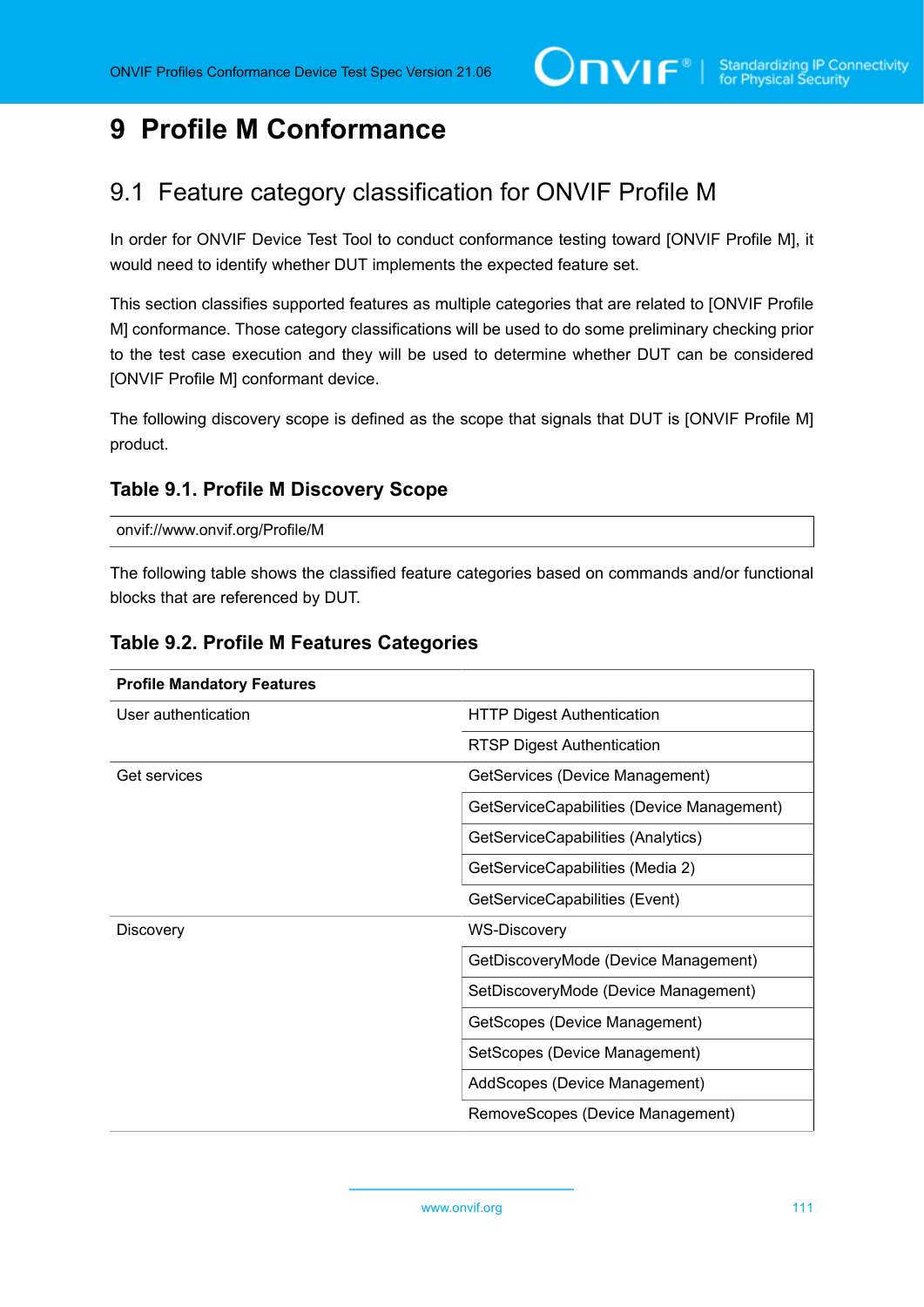| System                             | GetDeviceInformation (Device Management)                      |
|------------------------------------|---------------------------------------------------------------|
|                                    | GetSystemDateAndTime (Device Management)                      |
|                                    | System Reboot (Device Management)                             |
| Metadata Streaming                 | Ready-to-use Media Profile for streaming<br>metadata (Media2) |
|                                    | GetProfiles (Media 2)                                         |
|                                    | GetStreamUri (Media 2)                                        |
|                                    | Metadata Streaming using RTSP (Streaming)                     |
|                                    | Streaming over RTP/UDP (Streaming)                            |
|                                    | Streaming over RTP/RTSP/HTTP/TCP<br>(Streaming)               |
|                                    | Streaming over RTP/RTSP/HTTPS/TCP<br>(Streaming)              |
|                                    | SetSynchronizationPoint (Media 2)                             |
| Metadata information               | GetSupportedMetadata (Analytics)                              |
| Configuration of Metadata Profile  | GetProfiles (Media 2)                                         |
|                                    | GetVideoSourceConfigurations (Media 2)                        |
|                                    | GetMetadataConfigurations (Media 2)                           |
|                                    | AddConfiguration (Video Source Configuration)<br>(Media 2)    |
|                                    | AddConfiguration (Metadata Configuration)<br>(Media 2)        |
|                                    | RemoveConfiguration (Video Source<br>Configuration) (Media 2) |
|                                    | RemoveConfiguration (Metadata Configuration)<br>(Media 2)     |
|                                    | tns1:Media/ProfileChanged (Event)                             |
| Metadata Configuration             | GetMetadataConfigurations (Media 2)                           |
|                                    | GetMetadataConfigurationOptions (Media 2)                     |
|                                    | SetMetadataConfiguration (Media 2)                            |
|                                    | tns1:Media/ConfigurationChanged (Event)                       |
| Configuration of Analytics profile | GetProfiles (Media 2)                                         |
|                                    | GetAnalyticsConfigurations (Media 2)                          |
|                                    | AddConfiguration (Analytics Configuration)<br>(Media 2)       |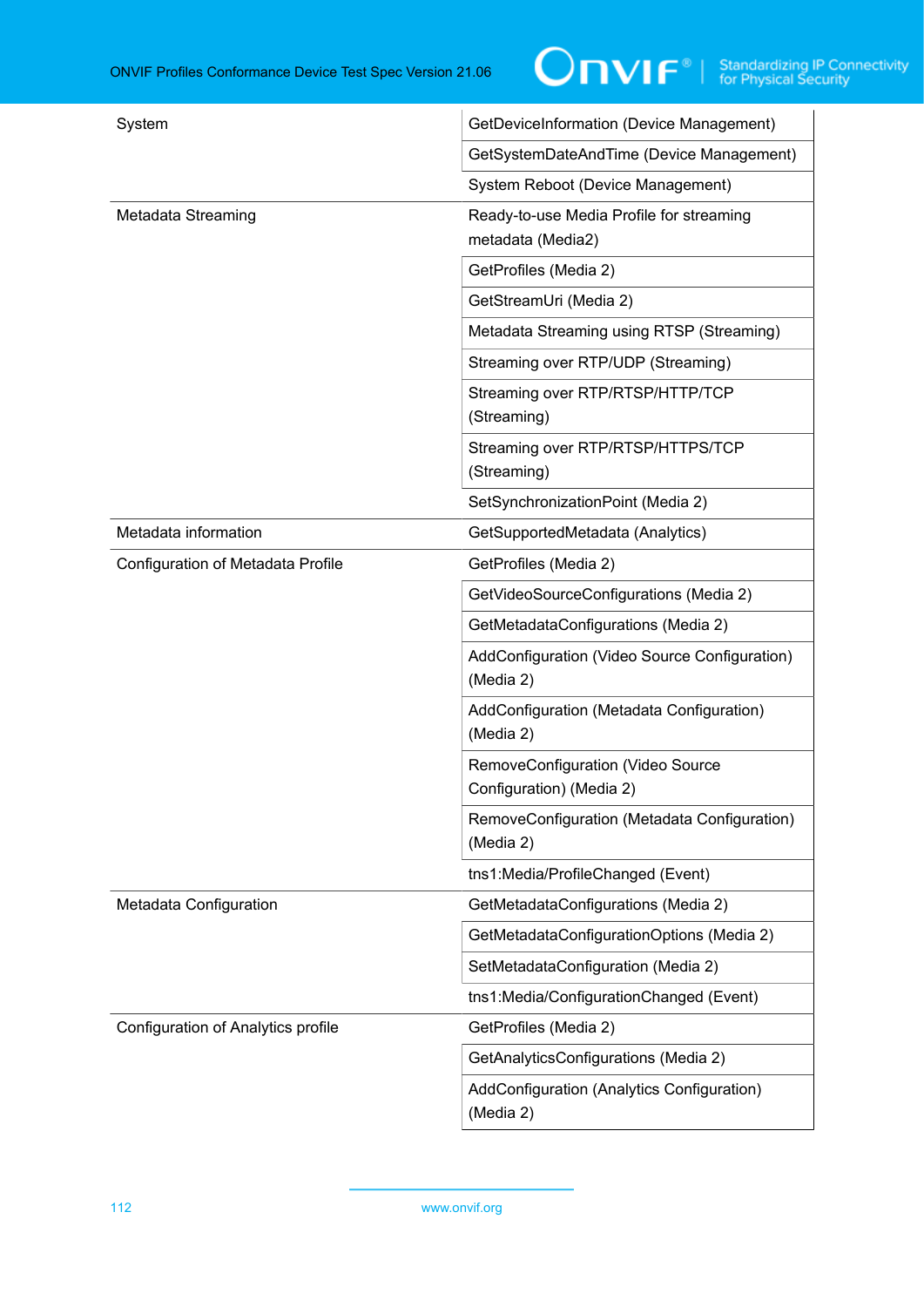|                                     | RemoveConfiguration (Analytics Configuration)<br>(Media 2)  |
|-------------------------------------|-------------------------------------------------------------|
|                                     | tns1:Media/ProfileChanged (Event)                           |
| Analytics Module configuration      | GetSupportedAnalyticsModules (Analytics)                    |
|                                     | GetAnalyticsModules (Analytics)                             |
|                                     | CreateAnalyticsModules (Analytics)                          |
|                                     | DeleteAnalyticsModules (Analytics)                          |
|                                     | GetAnalyticsModuleOptions (Analytics)                       |
|                                     | ModifyAnalyticsModules (Analytics)                          |
| <b>Profile Conditional Features</b> |                                                             |
| Media Profile Management            | CreateProfile (Media 2)                                     |
|                                     | DeleteProfile (Media 2)                                     |
|                                     | tns1:Media/ProfileChanged (Event)                           |
| Video Streaming                     | Ready-to-use Media Profile for streaming video<br>(Media 2) |
|                                     | GetProfiles (Media 2)                                       |
|                                     | GetStreamUri (Media 2)                                      |
|                                     | Video Streaming using RTSP (Streaming)                      |
|                                     | H.264 Encoding (Media 2)                                    |
|                                     | H.265 Encoding (Media 2)                                    |
|                                     | Streaming over RTP/UDP (Streaming)                          |
|                                     | Streaming over RTP/RTSP/HTTP/TCP<br>(Streaming)             |
|                                     | Streaming over RTP/RTSP/HTTPS/TCP<br>(Streaming)            |
|                                     | SetSynchronizationPoint (Media 2)                           |
| Image sending                       | Sending image via image URI (Analytics)                     |
|                                     | Sending base64 encoding image data (Analytics)              |
| Event handling using pull points    | SetSynchronizationPoint (Event)                             |
|                                     | CreatePullPointSubscription (Event)                         |
|                                     | PullMessage (Event)                                         |
|                                     | GetEventProperties (Event)                                  |
|                                     | Unsubscribe (Event)                                         |
|                                     | TopicFilter (Event)                                         |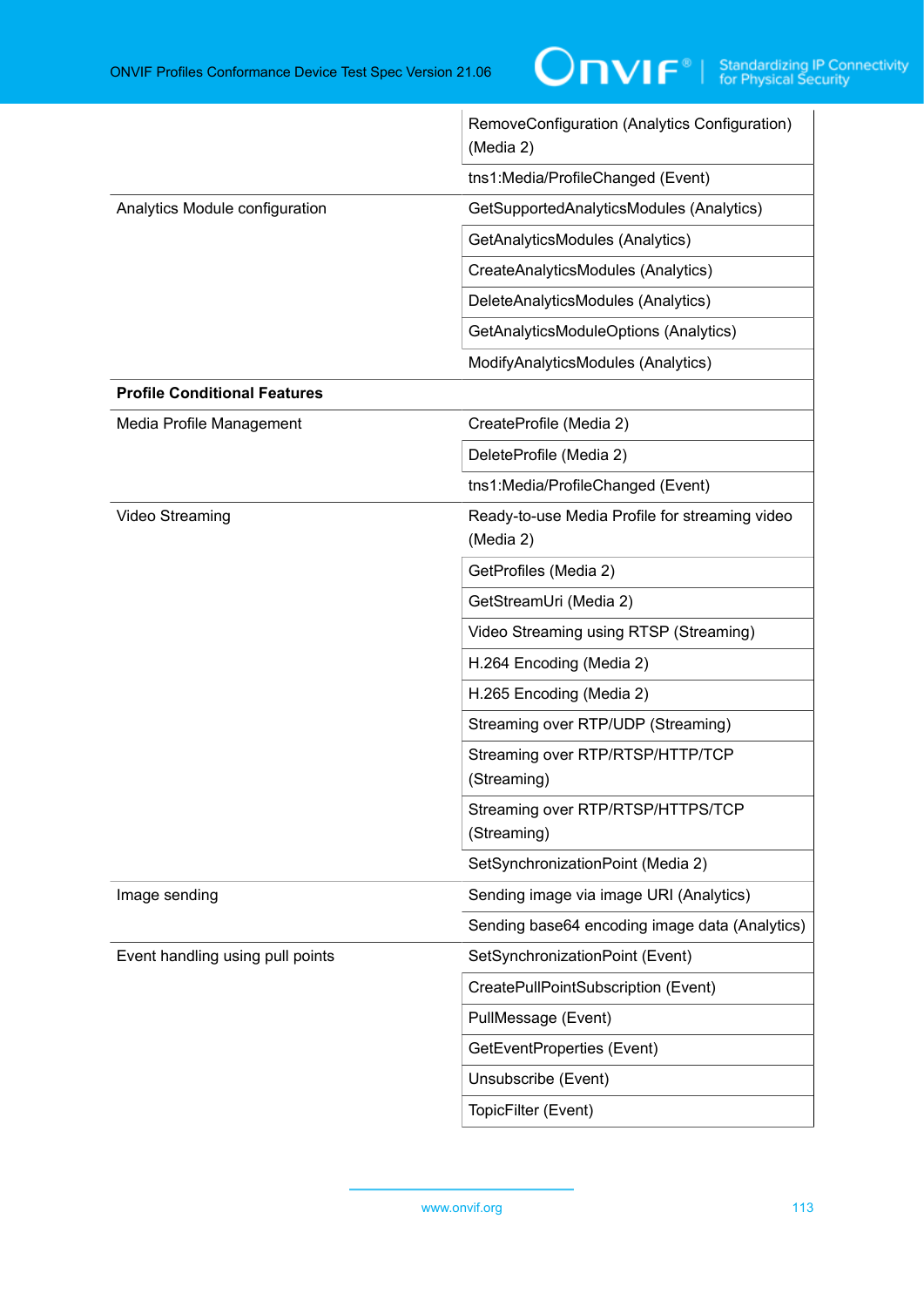|                         | MaxPullPoint capability is supported and value is<br>not less than 2 (Event)                   |
|-------------------------|------------------------------------------------------------------------------------------------|
| Event handling via MQTT | SetSynchronizationPoint (Event)                                                                |
|                         | GetEventBrokers (Event)                                                                        |
|                         | AddEventBroker (Event)                                                                         |
|                         | DeleteEventBroker (Event)                                                                      |
|                         | GetEventProperties (Event)                                                                     |
|                         | MQTT events via mqtt protocol                                                                  |
|                         | MQTT events via mqtts protocol                                                                 |
|                         | MQTT events via ws protocol                                                                    |
|                         | MQTT events via wss protocol                                                                   |
|                         | TopicFilter (Event)                                                                            |
| Rule configuration      | GetSupportedRules (Analytics)                                                                  |
|                         | GetRules (Analytics)                                                                           |
|                         | CreateRules (Analytics)                                                                        |
|                         | DeleteRules (Analytics)                                                                        |
|                         | GetRuleOptions (Analytics)                                                                     |
|                         | ModifyRules (Analytics)                                                                        |
| Object classification   | MetadataStream /VideoAnalyticsStream/Frame/<br>Object/ Appearance/Class/Type (Analytics)       |
| Human face metadata     | MetadataStream /VideoAnalyticsStream/Frame/<br>Object/ Appearance/HumanFace (Analytics)        |
| Human Body metadata     | MetadataStream /VideoAnalyticsStream/Frame/<br>Object/ Appearance/HumanBody (Analytics)        |
| Vehicle metadata        | MetadataStream /VideoAnalyticsStream/Frame/<br>Object/ Appearance/VehicleInfo (Analytics)      |
| License plate metadata  | MetadataStream /VideoAnalyticsStream/Frame/<br>Object/ Appearance/LicensePlateInfo (Analytics) |
| GeoLocation metadata    | MetadataStream/VideoAnalyticsStream/Frame/<br>Object/ Appearance/GeoLocation (Analytics)       |
| Face recognition event  | GetEventProperties (Event)                                                                     |
|                         | GetSupportedRules (Analytics)                                                                  |
|                         | FaceRecognition Rule (Analytics)                                                               |
|                         | tns1:RuleEngine/Recognition/Face (Event)                                                       |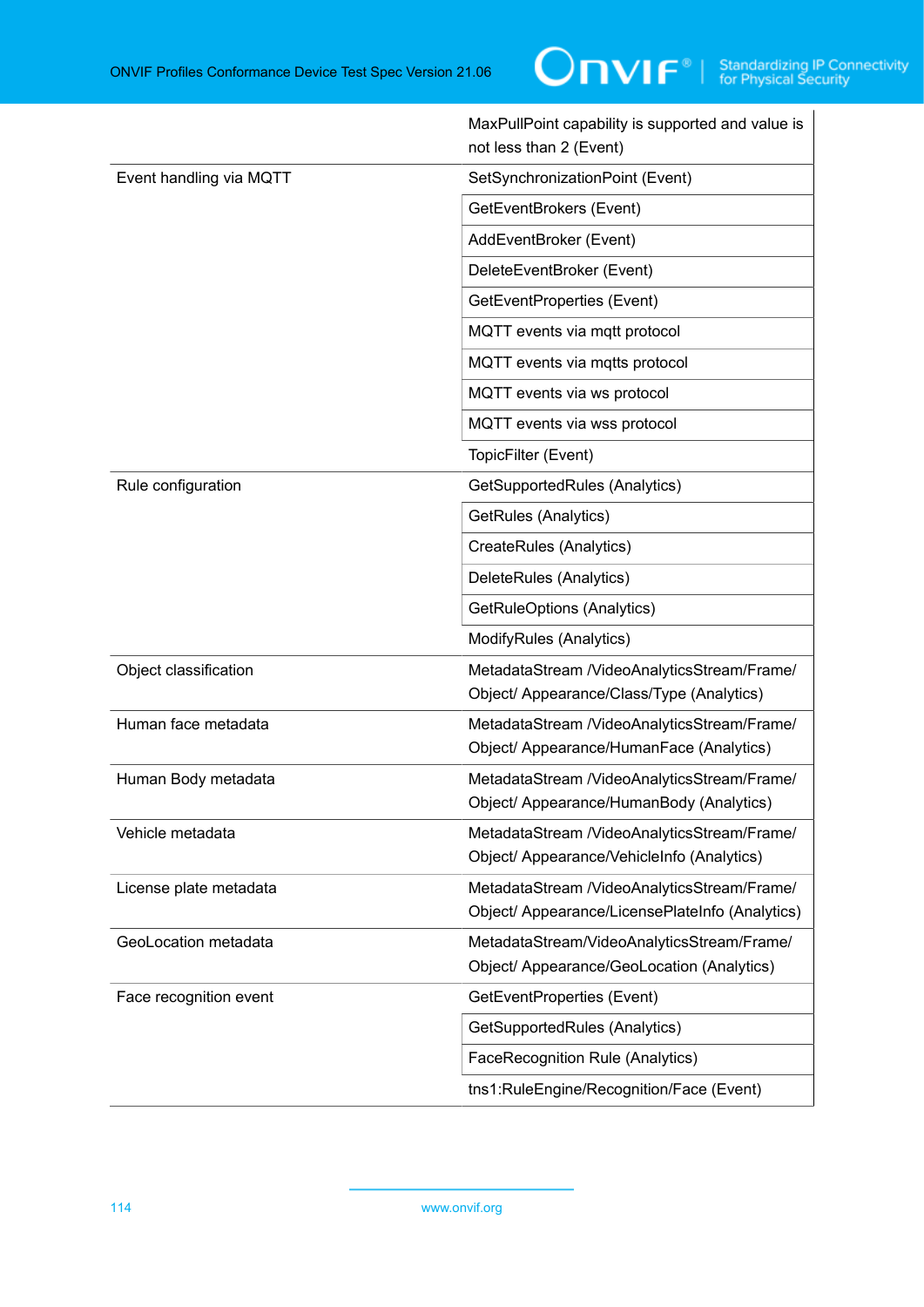

| License plate recognition event | GetEventProperties (Event)                          |
|---------------------------------|-----------------------------------------------------|
|                                 | GetSupportedRules (Analytics)                       |
|                                 | License plate recognition Rule (Analytics)          |
|                                 | tns1:RuleEngine/Recognition/LicensePlate<br>(Event) |
| Line crossing counter           | GetEventProperties (Event)                          |
|                                 | GetSupportedRules (Analytics)                       |
|                                 | Line Crossing Counting Rule (Analytics)             |
|                                 | tns1:RuleEngine/CountAggregation/Counter<br>(Event) |

# 9.2 Profile M Support Check

Preliminary checking for feature discovery will be performed prior to the test execution. For the details of the preliminary feature discovery, refer to [ONVIF Feature Discovery].

According to the result of test case execution, final determination of [ONVIF Profile M] support toward DUT is performed based on the following procedure.

## **Procedure:**

- 1. Check that scope list contains the scope given in [Table](#page-110-0) 9.1. If there is no such scope in the scope list of the DUT, then it is determined that [ONVIF Profile M] is not supported.
- 2. Check Capabilities feature.
	- a. Check that GetServices command is supported by the DUT. If **Device Service/ Capabilities/GetServices** is not supported by the DUT, then it is determined that [ONVIF Profile M] is not supported by DUT and certification will be failed. Otherwise, it is determined that Capabilities category is supported with the following features included:
		- i. Get services feature category:
			- GetServices (Device Management)
			- GetServiceCapabilities (Device Management)
- 3. Check that Discovery is supported by the DUT. If **Discovery** feature is regarded as supported by the DUT
	- 3.1. Check Discovery Types support. If **Discovery/Types/tds:Device** is not supported by the DUT, then it is determined that [ONVIF Profile M] is not supported by DUT and certification will be failed.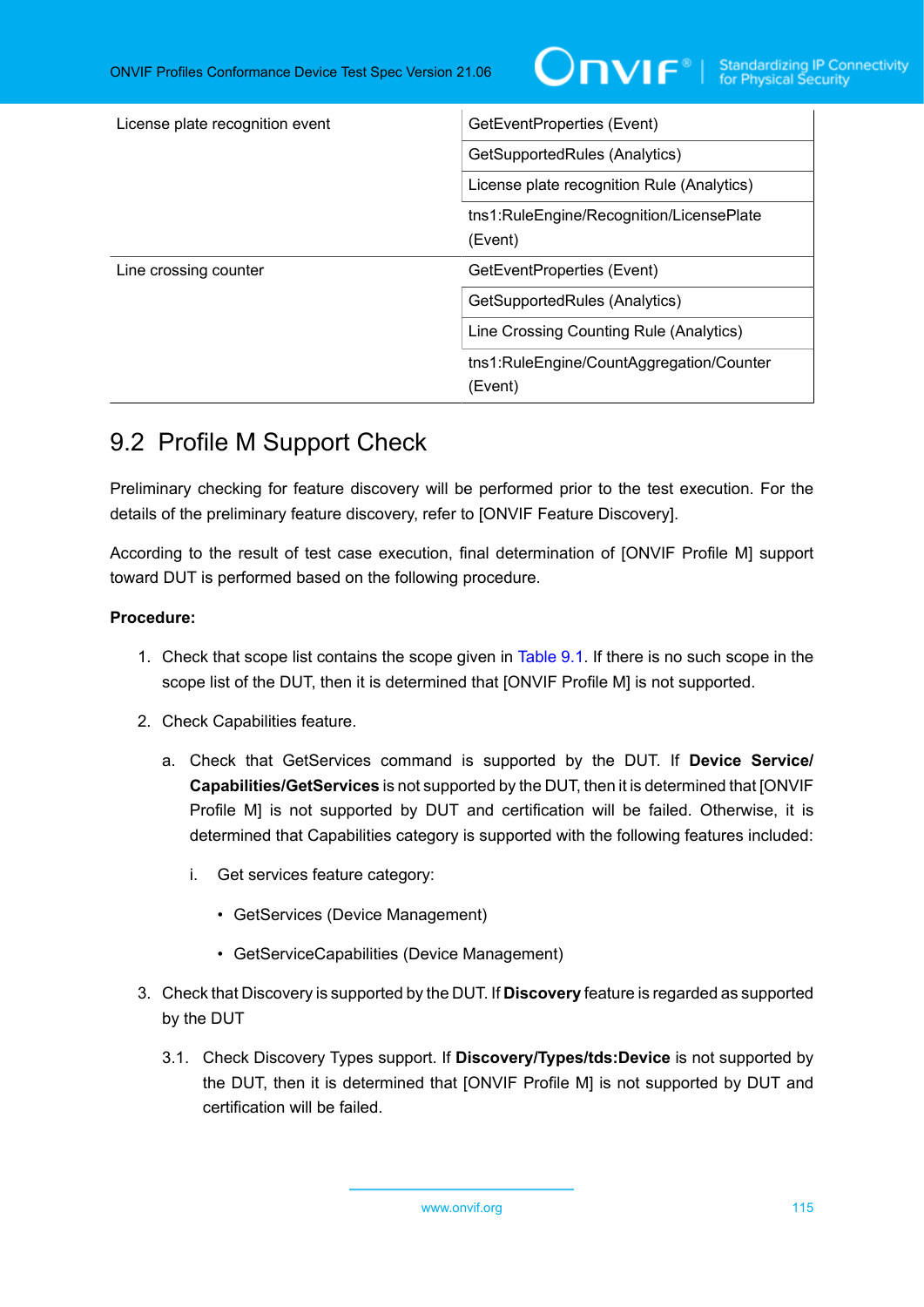- 3.2. It is determined that the following features are supported by the DUT:
	- i. Discovery feature category:
		- WS-Discovery
		- GetDiscoveryMode (Device Management)
		- SetDiscoveryMode (Device Management)
		- SetScopes (Device Management)
		- AddScopes (Device Management)
		- RemoveScopes (Device Management)
- 4. Check that Digest Authentication is supported by the DUT. If **Security/Digest** is regarded as unsupported by the DUT, then it is determined that [ONVIF Profile M] is not supported by the DUT and certification will be failed. Otherwise, it is determined that the following features are supported by the DUT:
	- i. User authentication feature category:
		- HTTP Digest Authentication
		- RTSP Digest Authentication
- 5. Check Device Management Service related features:
	- 5.1. The following features are supported by the DUT, because these are mandatory features for any ONVIF device implementation:
		- i. Discovery feature category:
			- GetScopes (Device Management)
		- ii. System feature category:
			- GetDeviceInformation (Device Management)
			- GetSystemDateAndTime (Device Management)
			- Reboot (Device Management)
- 6. Check that Media2 Service is supported by the DUT. If **Media2 Service** is regarded as unsupported by the DUT, then it is determined that [ONVIF Profile M] is not supported by the DUT and certification will be failed. Otherwise: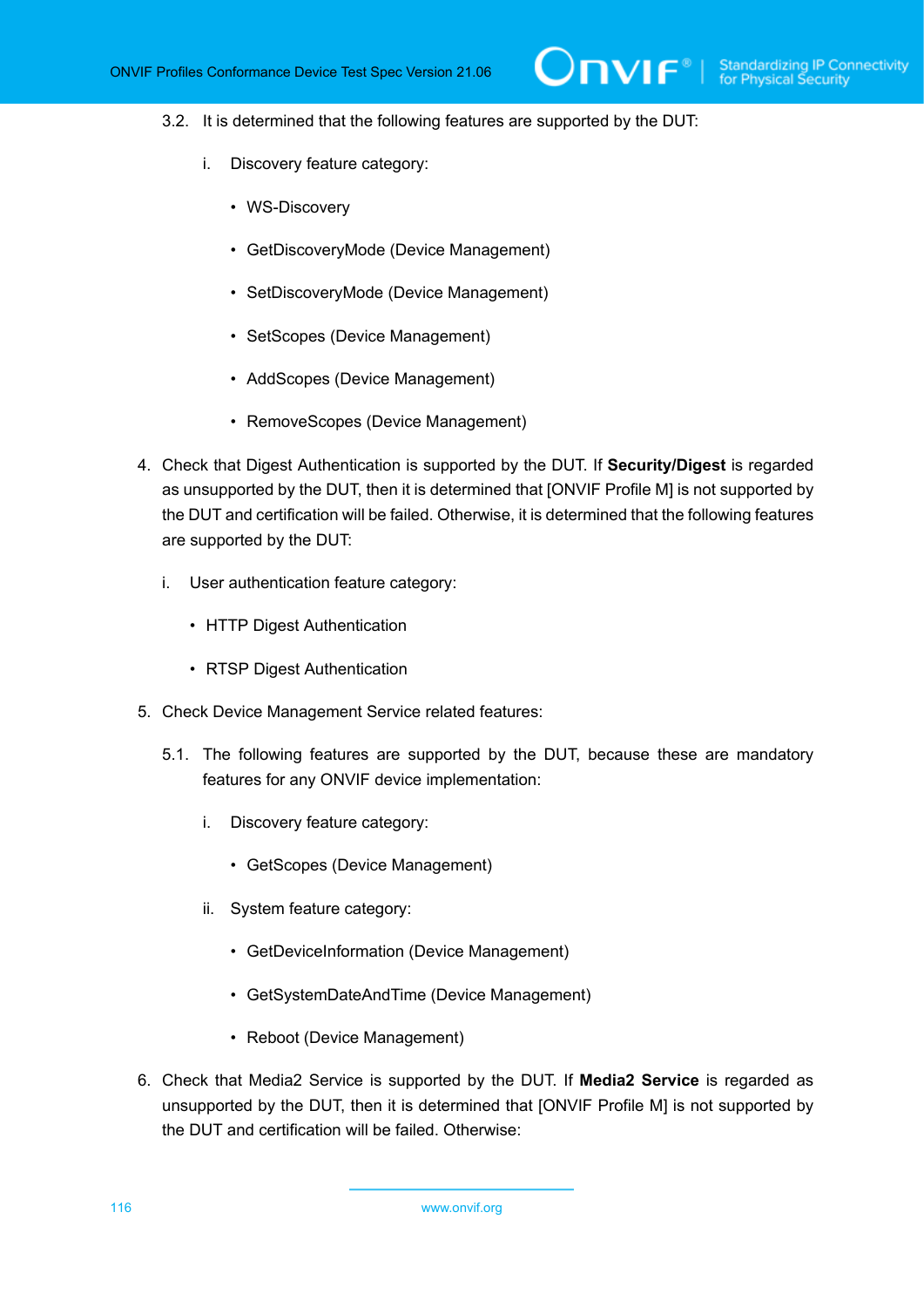- 6.1. It is determined that the following features are supported by the DUT:
	- i. Get services feature category:
		- GetServiceCapabilities (Media 2)
	- ii. Metadata Streaming feature category:
		- GetProfiles (Media 2)
	- iii. Configuration of Metadata profile feature category:
		- GetProfiles (Media 2)
		- GetVideoSourceConfigurations (Media 2)
		- AddConfiguration (Video Source Configuration) (Media 2)
		- RemoveConfiguration (Video Source Configuration) (Media 2)
	- iv. Configuration of Analytics profile feature category:
		- GetProfiles (Media 2)
	- v. Media Profile Management feature category:
		- CreateProfile (Media 2)
		- DeleteProfile (Media 2)
- 6.2. Check that Metadata is supported by the DUT. If **Media2 Service/Metadata** is regarded as unsupported by DUT, then it is determined that [ONVIF Profile M] is not supported by the DUT and certification will be failed. Otherwise:
	- 6.2.1. It is determined that the following features are supported by the DUT:
		- i. Configuration of Metadata profile feature category:
			- GetMetadataConfigurations (Media 2)
			- AddConfiguration (Metadata Configuration) (Media 2)
			- RemoveConfiguration (Metadata Configuration) (Media 2)
		- ii. Metadata Configuration feature category:
			- GetMetadataConfigurations (Media 2)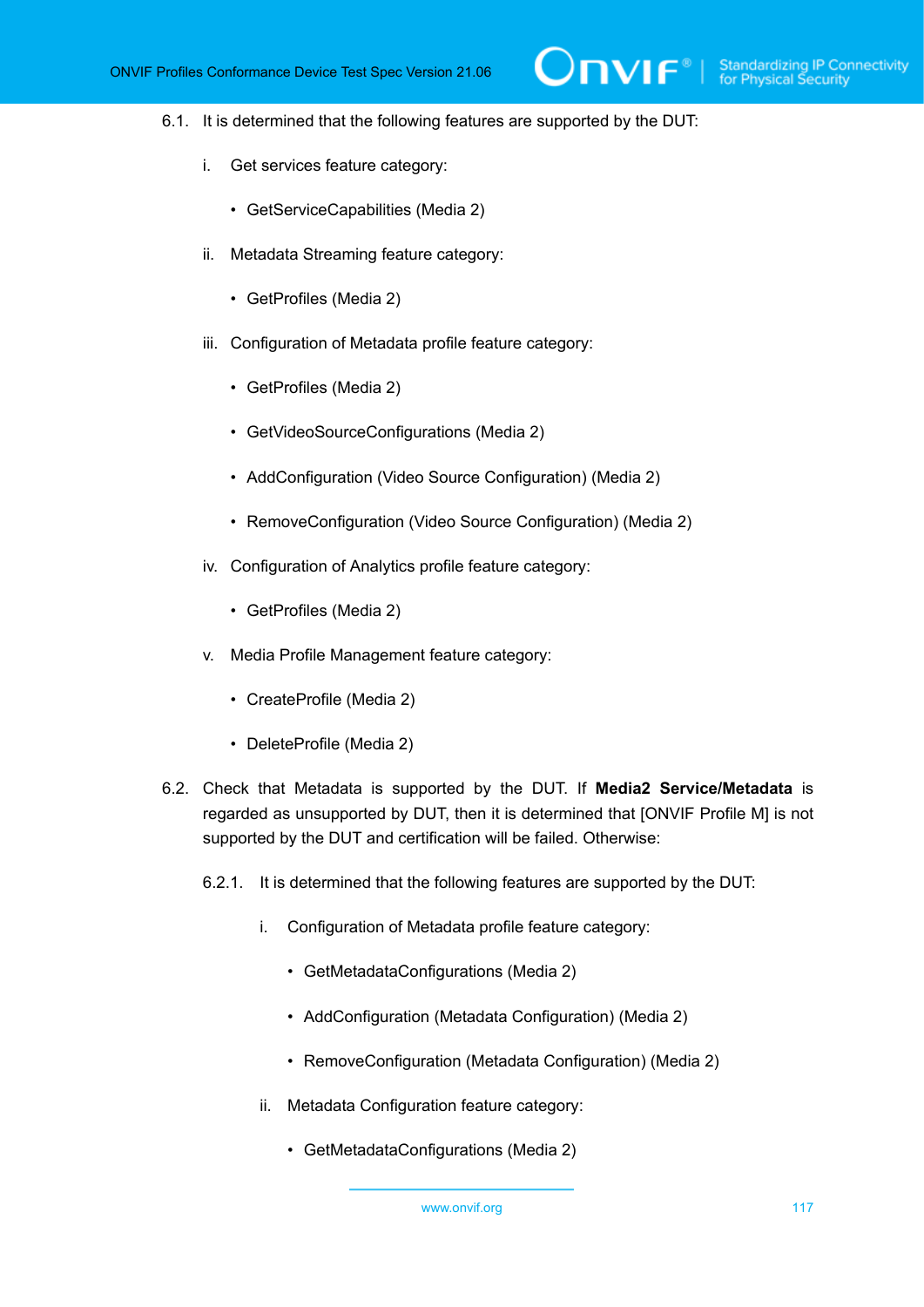- GetMetadataConfigurationOptions (Media 2)
- SetMetadataConfiguration (Media 2)
- 6.2.2. Check that Metadata RTSP streaming is supported by the DUT. If **Media2 Service/Real-time Streaming** is regarded as unsupported by DUT, then it is determined that [ONVIF Profile M] is not supported by the DUT and certification will be failed. Otherwise:
	- 6.2.2.1. It is determined that the following features are supported by the DUT:
		- i. Metadata Streaming feature category:
			- Ready-to-use Media Profile for streaming metadata (Media2)
			- GetStreamUri (Media 2)
			- Metadata Streaming using RTSP (Streaming)
			- Streaming over RTP/UDP (Streaming)
			- Streaming over RTP/RTSP/HTTP/TCP (Streaming)
			- SetSynchronizationPoint (Media2)
	- 6.2.2.2. Check that Metadata Streaming over RTP/RTSP/HTTPS is supported by the DUT. If **Media2 Service/Real-time Streaming/RTP/RTSP/ HTTPS** is regarded as supported by the DUT, then it is determined that the following features are supported by the DUT:
		- i. Metadata Streaming feature category:
			- Streaming over RTP/RTSP/HTTPS/TCP (Streaming)
- 6.3. Check that Analytics Configuration is supported by the DUT. If **Media2 Service/ Analytics** is regarded as unsupported by DUT, then it is determined that [ONVIF Profile M] is not supported by the DUT and certification will be failed. Otherwise:
	- 6.3.1. It is determined that the following features are supported by the DUT:
		- i. Configuration of Analytics profile feature category:
			- GetAnalyticsConfigurations (Media 2)
			- AddConfiguration (Analytics Configuration) (Media 2)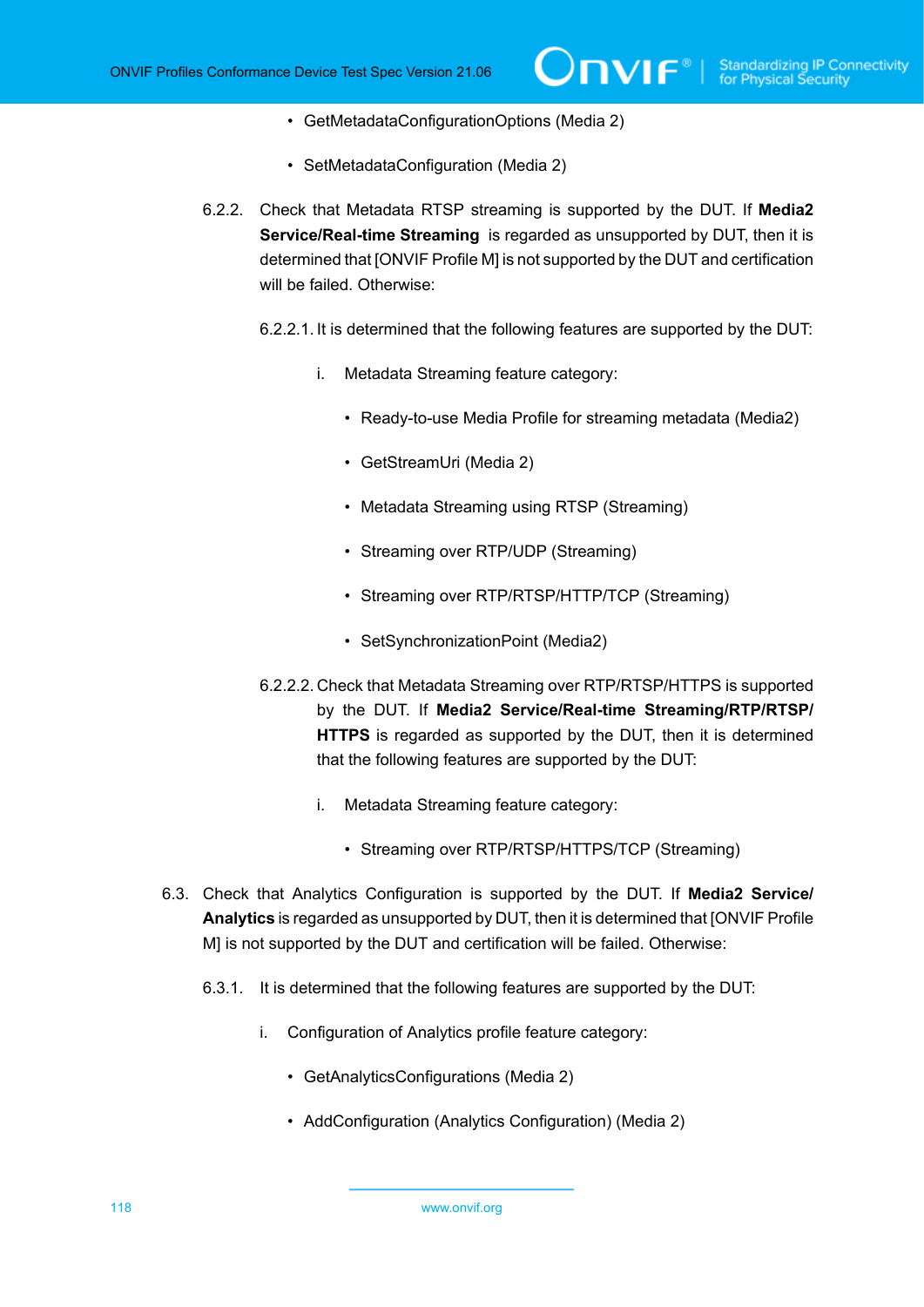• RemoveConfiguration (Analytics Configuration) (Media 2)

- 6.4. Check that Video Encoder Configuration is supported by the DUT. If **Media2 Service/ Video** is regarded as supported by DUT, it is determined that the following features are supported by the DUT::
	- 6.4.1. Check that H.264 encoding is supported by the DUT. If **Media2 Service/Video/ H.264** is regarded as supported by the DUT, then it is determined that the following features are supported by the DUT:
		- i. Video Streaming feature category:
			- H.264 Encoding (Media 2)
	- 6.4.2. Check that H.265 encoding is supported by the DUT. If **Media2 Service/Video/ H.265** is regarded as supported by the DUT, then it is determined that the following features are supported by the DUT:
		- i. Video Streaming feature category:
			- H.265 Encoding (Media 2)
	- 6.4.3. Check that H.264 encoding or H.265 encoding is supported by the DUT. If both **Media2 Service/Video/H.264** and **Media2 Service/Video/H.265** are regarded as unsupported by the DUT, then it is determined that [ONVIF Profile M] is not supported by the DUT and certification will be failed.
	- 6.4.4. Check that Video RTSP streaming is supported by the DUT. If **Media2 Service/Real-time Streaming** is regarded as unsupported by DUT, then it is determined that [ONVIF Profile M] is not supported by the DUT and certification will be failed. Otherwise:
		- 6.4.4.1. It is determined that the following features are supported by the DUT:
			- i. Video Streaming feature category:
				- Ready-to-use Media Profile for streaming video (Media2)
				- GetStreamUri (Media 2)
				- Video Streaming using RTSP (Streaming)
				- Streaming over RTP/UDP (Streaming)
				- Streaming over RTP/RTSP/HTTP/TCP (Streaming)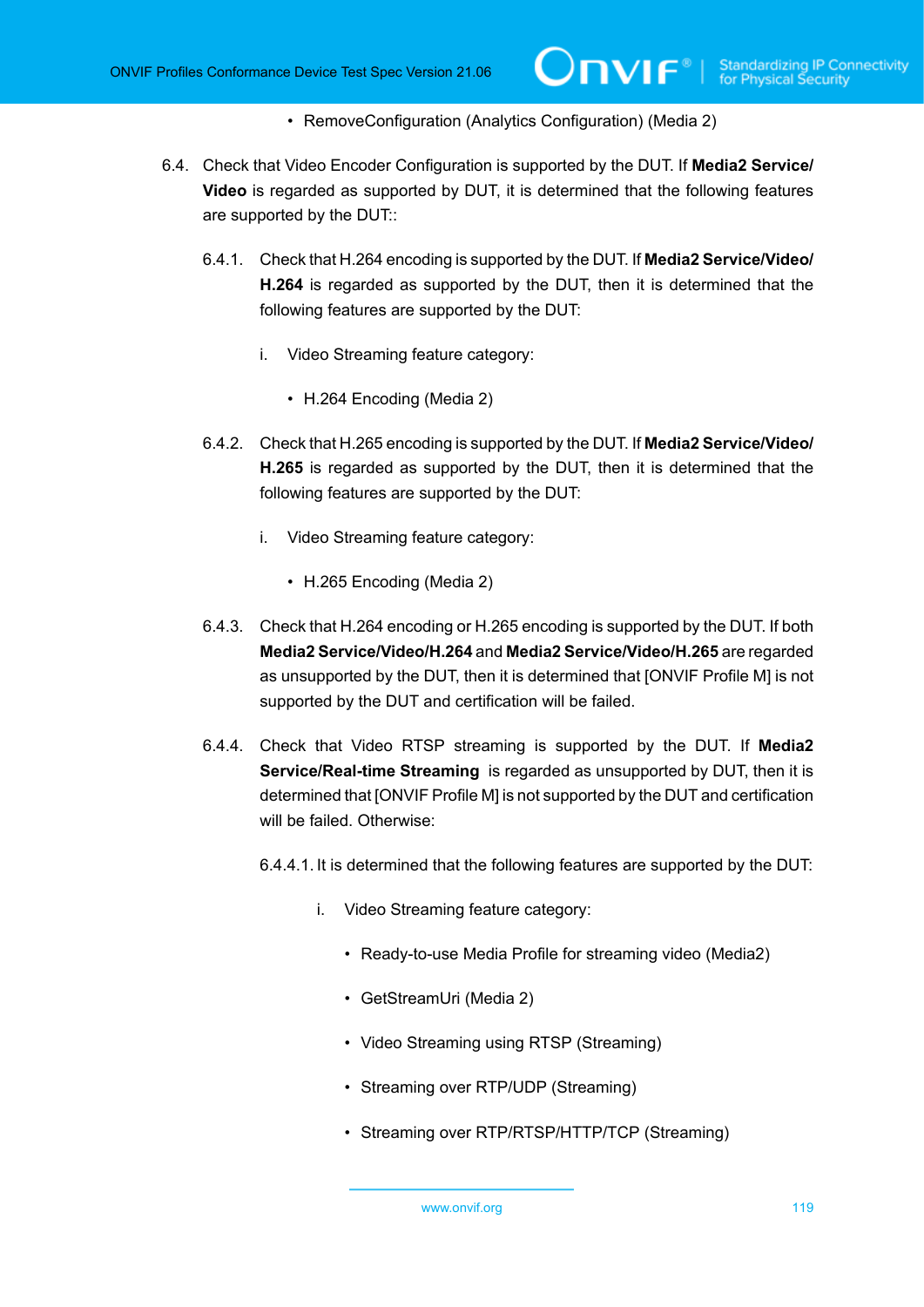- SetSynchronizationPoint (Media2)
- 6.4.5. Check that Video Streaming over RTP/RTSP/HTTPS is supported by the DUT. If **Media2 Service/Real-time Streaming/RTP/RTSP/HTTPS** is regarded as supported by the DUT, then it is determined that the following features are supported by the DUT:
	- i. Video Streaming feature category:
		- Streaming over RTP/RTSP/HTTPS/TCP (Streaming)
- 7. Check that Analytics Service is supported by the DUT. If **Analytics Service** is regarded as unsupported by the DUT, then it is determined that [ONVIF Profile M] is not supported by the DUT and certification will be failed. Otherwise:
	- 7.1. It is determined that the following features are supported by the DUT:
		- i. Get services feature category:
			- GetServiceCapabilities (Analytics)
	- 7.2. Check that Metadata information is supported by the DUT. If **Analytics Service/ Supported Metadata** is regarded as unsupported by DUT, then it is determined that [ONVIF Profile M] is not supported by the DUT and certification will be failed. Otherwise:
		- 7.2.1. It is determined that the following features are supported by the DUT:
			- i. Metadata information feature category:
				- GetSupportedMetadata (Analytics)
		- 7.2.2. Check that Object classification is supported by the DUT. If **Analytics Service/ Supported Metadata/Metadata Types/Object Classification** is regarded as supported by DUT
			- 7.2.2.1. It is determined that the following features are supported by the DUT:
				- i. Object classification feature category:
					- MetadataStream / /VideoAnalyticsStream/Frame/Object/ Appearance/Class/Type (Analytics)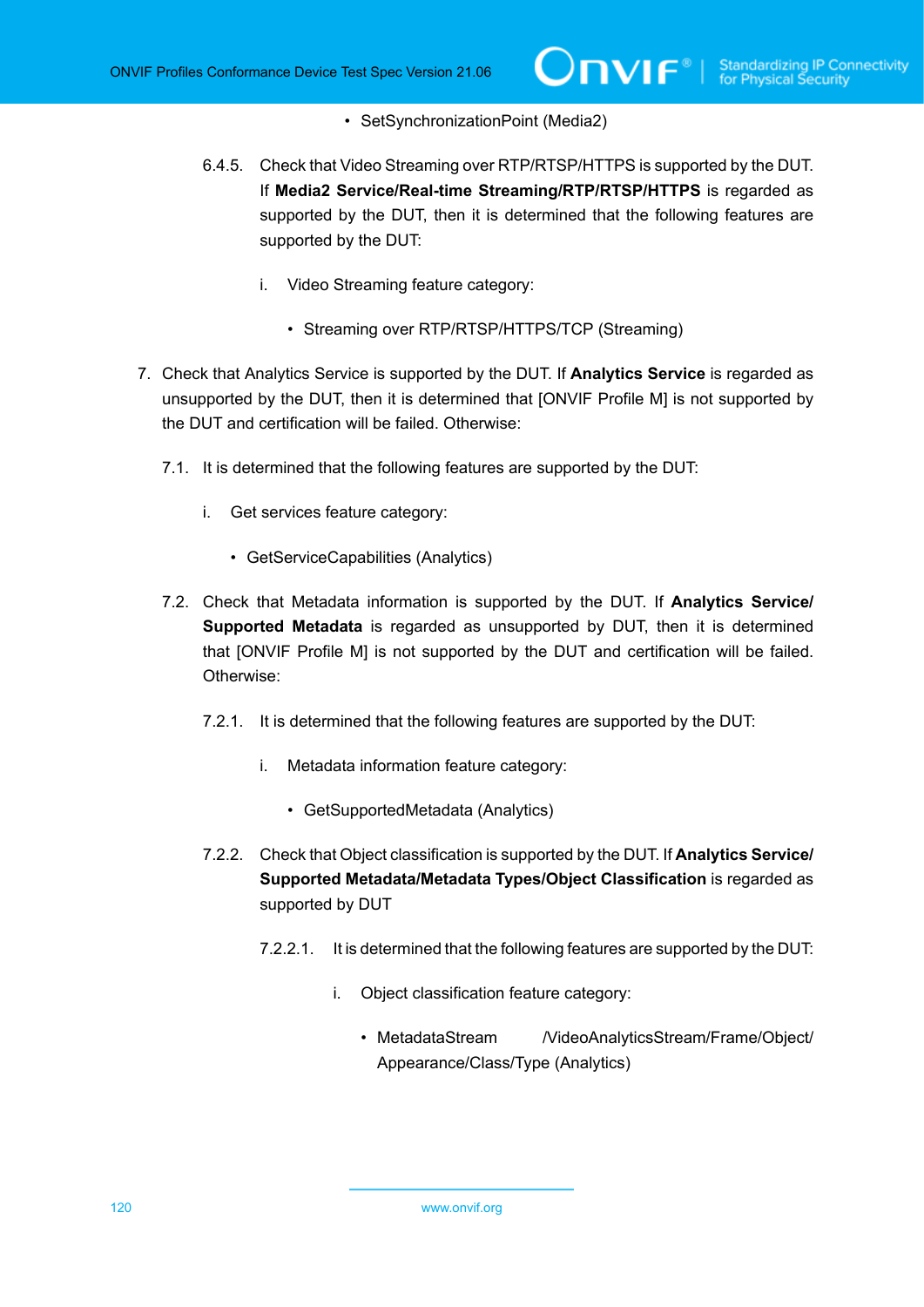- 7.2.3. Check that Human face metadata is supported by the DUT. If **Analytics Service/Supported Metadata/Metadata Types/Human Face** is regarded as supported by DUT
	- 7.2.3.1. It is determined that the following features are supported by the DUT:
		- i. Human face metadata feature category:
			- MetadataStream / VideoAnalyticsStream/Frame/Object/ Appearance/HumanFace (Analytics)

**TVIF**®

- 7.2.4. Check that Human Body metadata is supported by the DUT. If **Analytics Service/Supported Metadata/Metadata Types/Human Body** is regarded as supported by DUT
	- 7.2.4.1. It is determined that the following features are supported by the DUT:
		- i. Human face metadata feature category:
			- MetadataStream / VideoAnalyticsStream/Frame/Object/ Appearance/HumanBody (Analytics)
- 7.2.5. Check that Vehicle metadata is supported by the DUT. If **Analytics Service/ Supported Metadata/Metadata Types/Vehicle Info** is regarded as supported by DUT
	- 7.2.5.1. It is determined that the following features are supported by the DUT:
		- i. Vehicle metadata feature category:
			- MetadataStream / VideoAnalyticsStream/Frame/Object/ Appearance/VehicleInfo (Analytics)
- 7.2.6. Check that License plate metadata is supported by the DUT. If **Analytics Service/Supported Metadata/Metadata Types/License Plate Info** is regarded as supported by DUT
	- 7.2.6.1. It is determined that the following features are supported by the DUT:
		- i. License plate metadata feature category:
			- MetadataStream / VideoAnalyticsStream/Frame/Object/ Appearance/LicensePlateInfo (Analytics)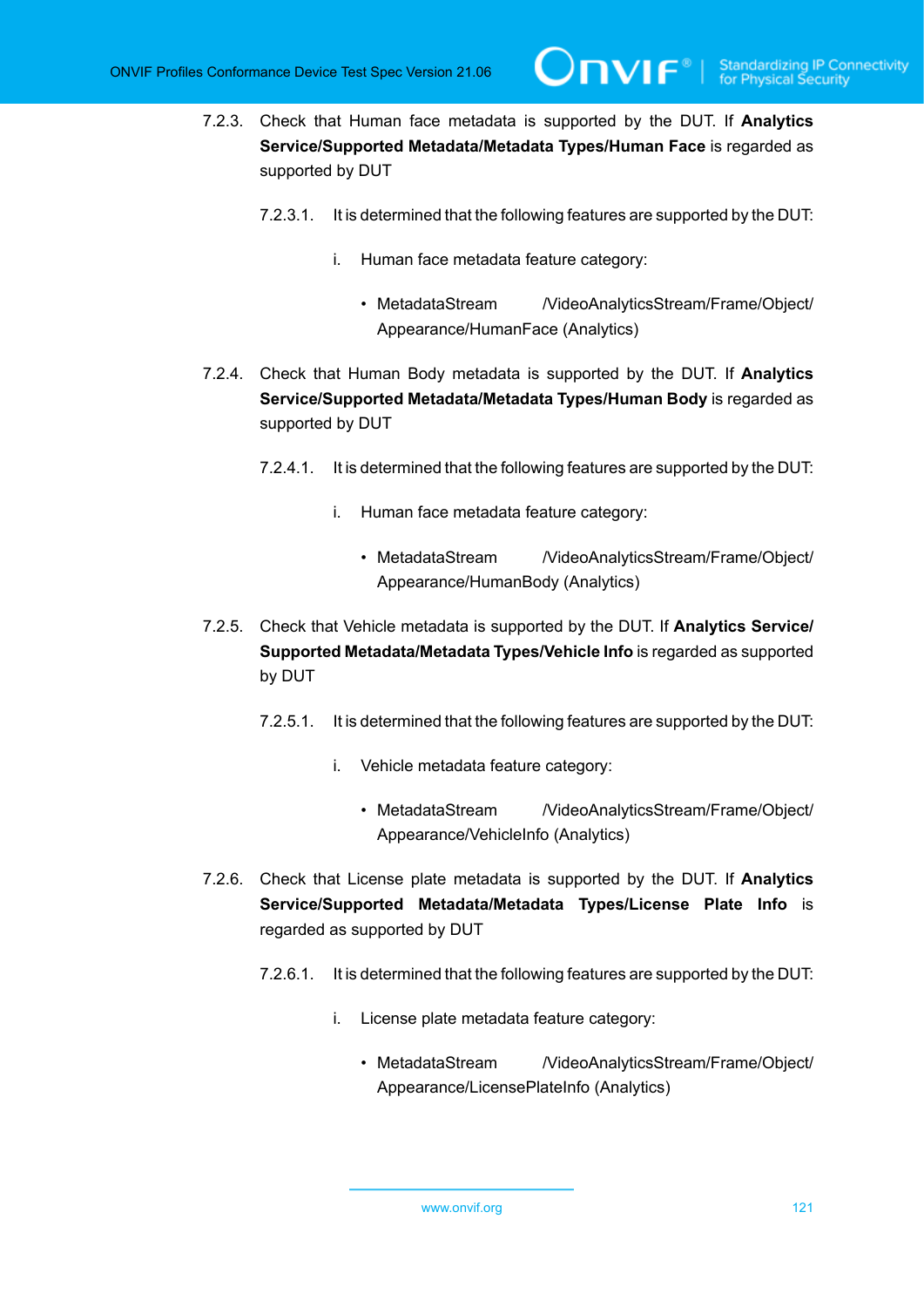- 7.2.7. Check that Geo Location metadata is supported by the DUT. If **Analytics Service/Supported Metadata/Geo Location** is regarded as supported by DUT
	- 7.2.7.1. It is determined that the following features are supported by the DUT:
		- i. GeoLocation metadata feature category:
			- MetadataStream/VideoAnalyticsStream/Frame/Object/ Appearance/GeoLocation (Analytics)
- 7.3. Check that Analytics Module is supported by the DUT. If **Analytics Service/Analytics Modules** is regarded as unsupported by DUT, then it is determined that [ONVIF Profile M] is not supported by the DUT and certification will be failed. Otherwise:
	- 7.3.1. It is determined that the following features are supported by the DUT:
		- i. Analytics Module configuration feature category:
			- GetSupportedAnalyticsModules (Analytics)
			- GetAnalyticsModules (Analytics)
			- CreateAnalyticsModules (Analytics)
			- DeleteAnalyticsModules (Analytics)
			- Check that Analytics Module Options is supported by the DUT. If **Analytics Service/Analytics Modules/Analytics Module Options** is regarded as supported by the DUT, then it is determined that the following features are supported by the DUT:
				- i. Analytics Module configuration feature category:
					- GetAnalyticsModuleOptions (Analytics)
					- ModifyAnalyticsModules (Analytics)
- 7.4. Check that Image sending is supported by the DUT. If **Analytics Service/Image Sending** is regarded as supported by the DUT:
	- 7.4.1. Check that sending image via image URI is supported by the DUT. If either **Analytics Service/Image Sending/Local Storage Image Sending Type** or **Analytics Service/Image Sending/Remote Storage Image Sending Type**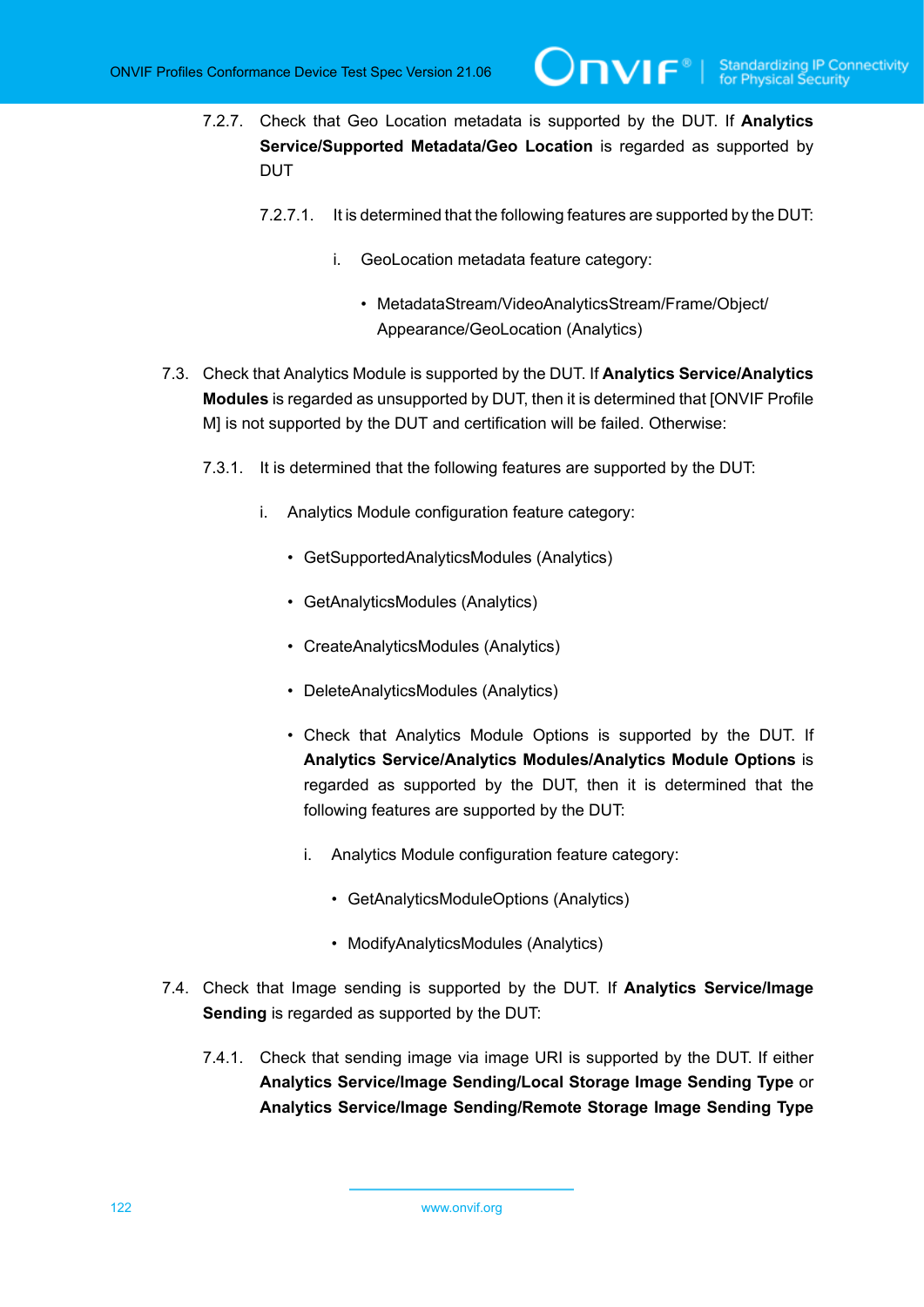is regarded as supported by the DUT, then it is determined that the following features are supported by the DUT:

- i. Image sending feature category:
	- Sending image via image URI (Analytics)
- 7.4.2. Check that sending base64 encoding data is supported by the DUT. If **Analytics Service/Image Sending/Embedded Image Sending Type** is regarded as supported by the DUT, then it is determined that the following features are supported by the DUT:
	- i. Image sending feature category:
		- Sending base64 encoding image data (Analytics)
- 7.4.3. Check that sending image via image URI or sending base64 encoding data is supported by the DUT. If all **Analytics Service/Image Sending/ Local Storage Image Sending Type** and **Analytics Service/Image Sending/ Remote Storage Image Sending Type** and **Analytics Service/Image Sending/Embedded Image Sending Type** are regarded as unsupported by the DUT, then it is determined that [ONVIF Profile M] is not supported by the DUT and certification will be failed.
- 7.5. Check that Rule Engine is supported by the DUT. If **Analytics Service/Rule Engine** is regarded as supported by DUT:
	- 7.5.1. It is determined that the following features are supported by the DUT:
		- i. Rule configuration feature category:
			- GetSupportedRules (Analytics)
			- GetRules (Analytics)
			- CreateRules (Analytics)
			- DeleteRules (Analytics)
	- 7.5.2. Check that Rule Options is supported by the DUT. If **Analytics Service/Rule Engine/Rule Options** is regarded as supported by DUT it is determined that the following features are supported by the DUT:
		- i. Rule configuration feature category:
			- GetRuleOptions (Analytics)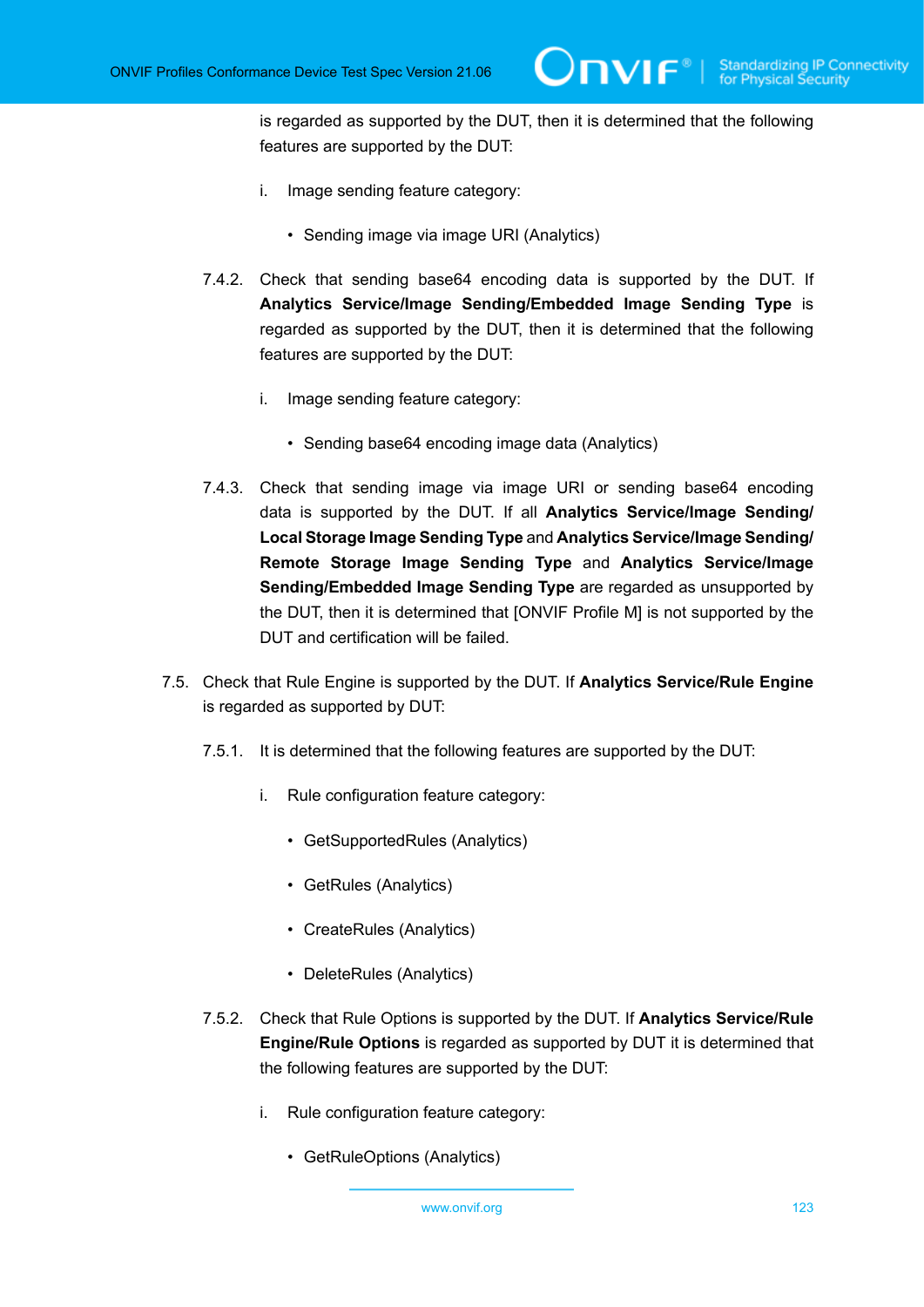- ModifyRules (Analytics)
- 7.5.3. Check that Face recognition is supported by the DUT. If **Analytics Service/ Rule Engine/Face Recognition Rule** is regarded as supported by DUT it is determined that the following features are supported by the DUT:
	- i. Face recognition event feature category:
		- GetSupportedRules (Analytics)
		- FaceRecognition Rule (Analytics)
		- Check that Event Service is supported by the DUT. If **Event Service** is regarded as unsupported by the DUT, then it is determined that [ONVIF Profile M] is not supported by the DUT and certification will be failed. Otherwise it is determined that the following features are supported by the DUT:
			- i.1. Face recognition event feature category:
				- GetEventProperties (Event)
				- tns1:RuleEngine/Recognition/Face (Event)
- 7.5.4. Check that License plate recognition is supported by the DUT. If **Analytics Service/Rule Engine/License Plate Recognition Rule** is regarded as supported by DUT it is determined that the following features are supported by the DUT:
	- i. License plate recognition event feature category:
		- GetSupportedRules (Analytics)
		- License Plate Recognition Rule (Analytics)
		- Check that Event Service is supported by the DUT. If **Event Service** is regarded as unsupported by the DUT, then it is determined that [ONVIF Profile M] is not supported by the DUT and certification will be failed. Otherwise it is determined that the following features are supported by the DUT:
			- i.1. Face recognition event feature category:
				- GetEventProperties (Event)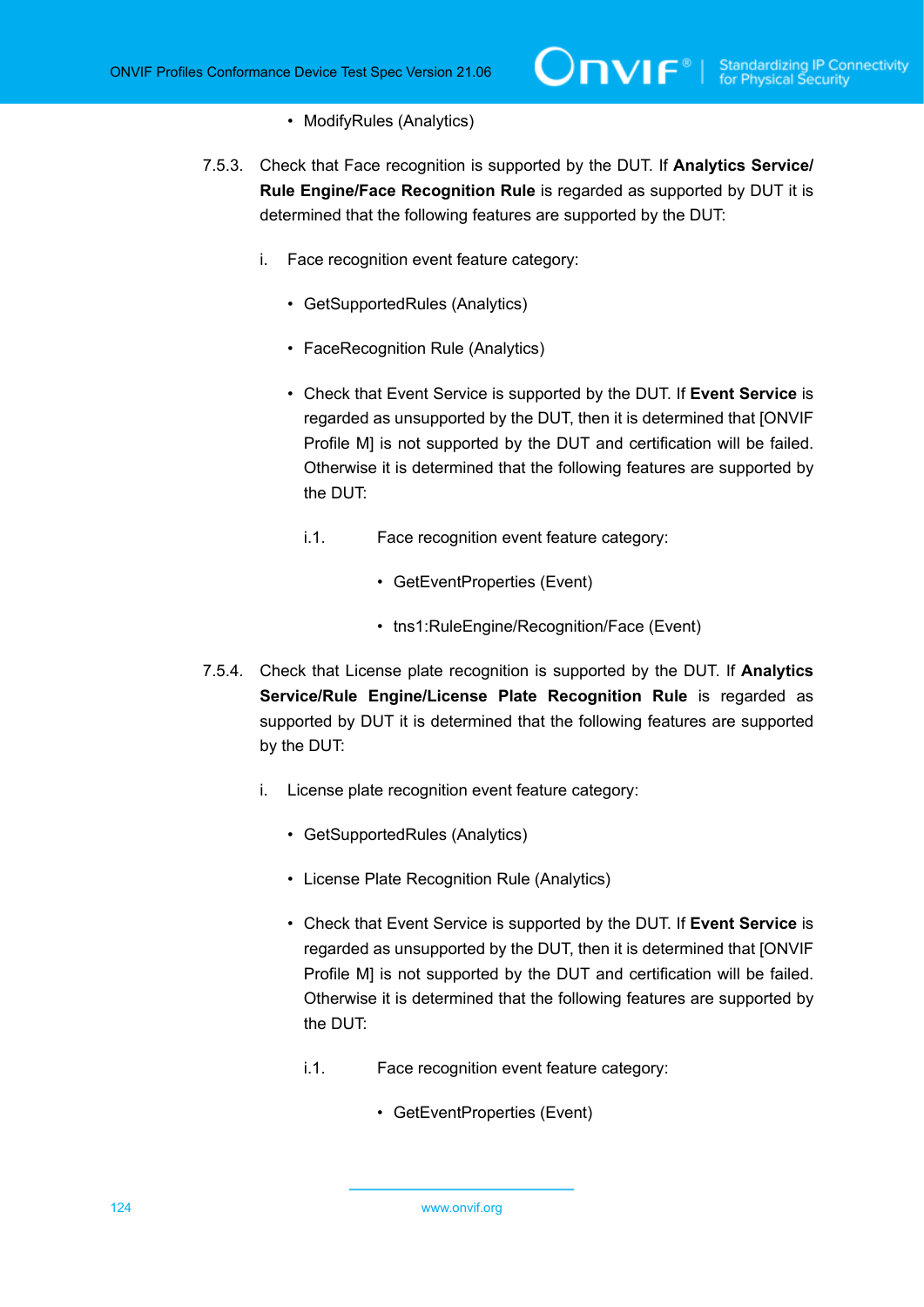### • tns1:RuleEngine/Recognition/LicensePlate (Event)

- 7.5.5. Check that Line crossing counter is supported by the DUT. If **Analytics Service/Rule Engine/Line Crossing Counting** is regarded as supported by DUT it is determined that the following features are supported by the DUT:
	- i. Line crossing counter feature category:
		- GetSupportedRules (Analytics)
		- Line Crossing Counting Rule (Analytics)
		- Check that Event Service is supported by the DUT. If **Event Service** is regarded as unsupported by the DUT, then it is determined that [ONVIF Profile M] is not supported by the DUT and certification will be failed. Otherwise it is determined that the following features are supported by the DUT:
			- i.1. Face recognition event feature category:
				- GetEventProperties (Event)
				- tns1:RuleEngine/CountAggregation/Counter (Event)
- 8. Check that Event Service is supported by the DUT. If **Event Service** is regarded as supported by the DUT
	- 8.1. It is determined that the following features are supported by the DUT:
		- i. Get services feature category:
			- GetServiceCapabilities (Event)
	- 8.2. Check that Pull-Point Notification is supported by the DUT. If **Event Service/Pull-Point Notification** is regarded as supported by the DUT, it is determined that the following features are supported by the DUT:
		- i. Event handling using pull points feature category:
			- SetSynchronizationPoint (Event)
			- CreatePullPointSubscription (Event)
			- PullMessage (Event)
			- Unsubscribe (Event)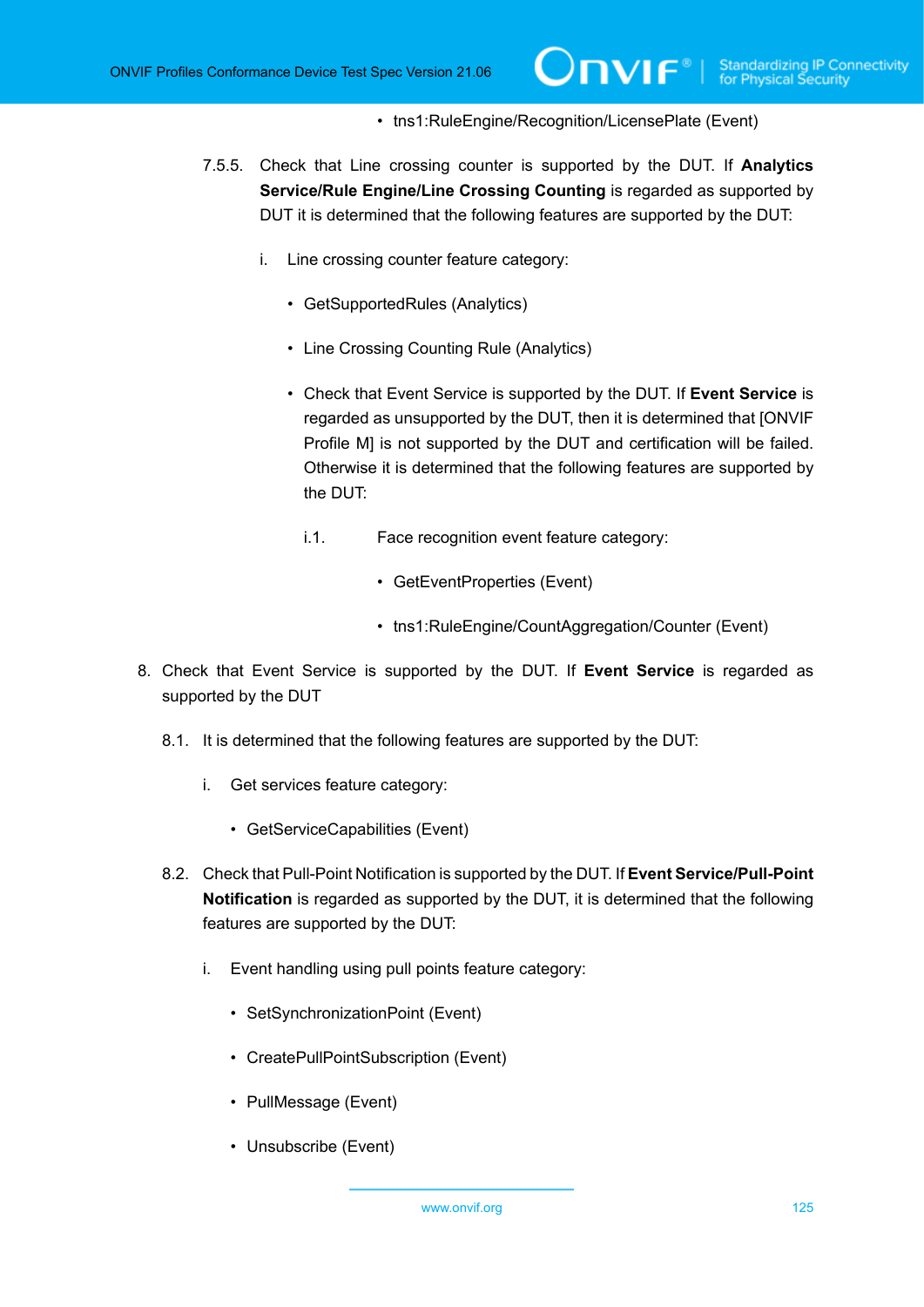- GetEventProperties (Event)
- TopicFilter (Event)
- ii. Check that at least two PullPoint subscriptions are supported by DUT. If **Event Service/GetServiceCapabilities/MaxPullPoints capability** is regarded as unsupported by DUT or it has value less than two, then it is determined that [ONVIF Profile M] is not supported by DUT and certification will be failed. Otherwise, it is determined that the following features are supported by the DUT:
	- i. Event handling using pull points feature category:
		- MaxPullPoint capability is supported and value is not less than 2 (Event)
- 8.3. Check that MQTT is supported by the DUT. If **Event Service/Event Broker** is regarded as supported by the DUT, it is determined that the following features are supported by the DUT:
	- i. Event handling via MQTT feature category:
		- SetSynchronizationPoint (Event)
		- GetEventBrokers (Event)
		- AddEventBroker (Event)
		- DeleteEventBroker (Event)
		- GetEventProperties (Event)
		- TopicFilter (Event)
	- ii. Check that mqtt protocol is supported by DUT. If **Event Service/Event Broker/ Protocols/mqtt** is regarded as unsupported by DUT, then it is determined that [ONVIF Profile M] is not supported by DUT and certification will be failed. Otherwise, it is determined that the following features are supported by the DUT:
		- i. Event handling via MQTT feature category:
			- MQTT events via mqtt protocol
	- iii. Check that mqtts protocol is supported by DUT. If **Event Service/Event Broker/ Protocols/mqtts** is regarded as unsupported by DUT, then it is determined that [ONVIF Profile M] is not supported by DUT and certification will be failed. Otherwise, it is determined that the following features are supported by the DUT: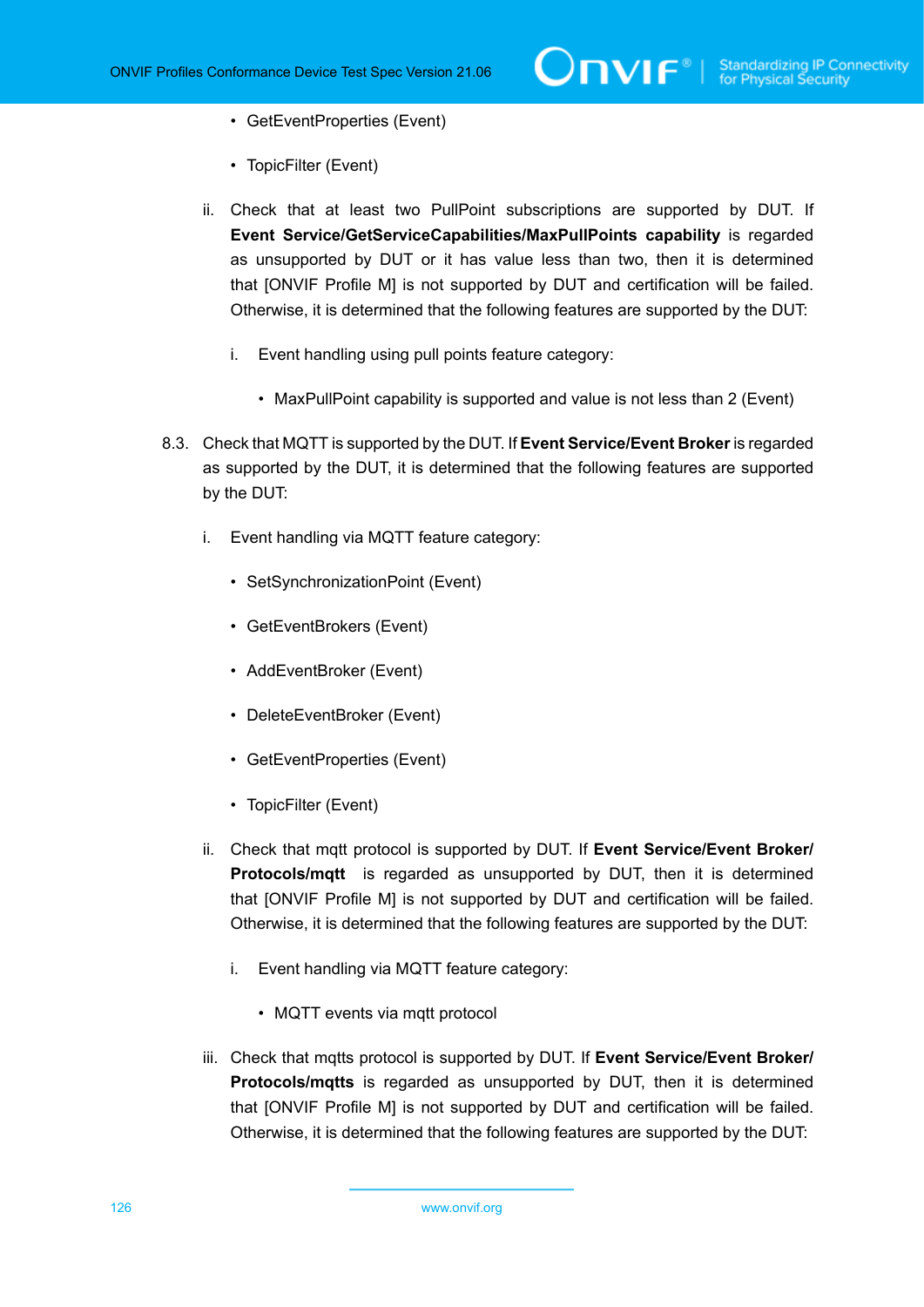- i. Event handling via MQTT feature category:
	- MQTT events via mqtts protocol
- iv. Check that ws protocol is supported by DUT. If **Event Service/Event Broker/ Protocols/ws** is regarded as unsupported by DUT, then it is determined that [ONVIF Profile M] is not supported by DUT and certification will be failed. Otherwise, it is determined that the following features are supported by the DUT:
	- i. Event handling via MQTT feature category:
		- MQTT events via ws protocol
- v. Check that wss protocol is supported by DUT. If **Event Service/Event Broker/ Protocols/wss** is regarded as unsupported by DUT, then it is determined that [ONVIF Profile M] is not supported by DUT and certification will be failed. Otherwise, it is determined that the following features are supported by the DUT:
	- i. Event handling via MQTT feature category:
		- MQTT events via wss protocol
- 8.4. Check that tns1:Media/ProfileChanged event is supported by the DUT. If **Media2 Service/Media2 Events/Media/ProfileChanged** is regarded as unsupported by DUT, then it is determined that [ONVIF Profile M] is not supported by the DUT and certification will be failed. Otherwise, it is determined that the following features are supported by the DUT:
	- i. Configuration of Metadata profile feature category:
		- tns1:Media/ProfileChanged (Event)
	- ii. Configuration of Analytics profile feature category:
		- tns1:Media/ProfileChanged (Event)
	- iii. Media profile management feature category:
		- tns1:Media/ProfileChanged (Event)
- 8.5. Check that tns1:Media/ConfigurationChanged event is supported by the DUT. If **Media2 Service/Media2 Events/Media/ConfigurationChanged** is regarded as unsupported by DUT, then it is determined that [ONVIF Profile M] is not supported by the DUT and certification will be failed. Otherwise, it is determined that the following features are supported by the DUT: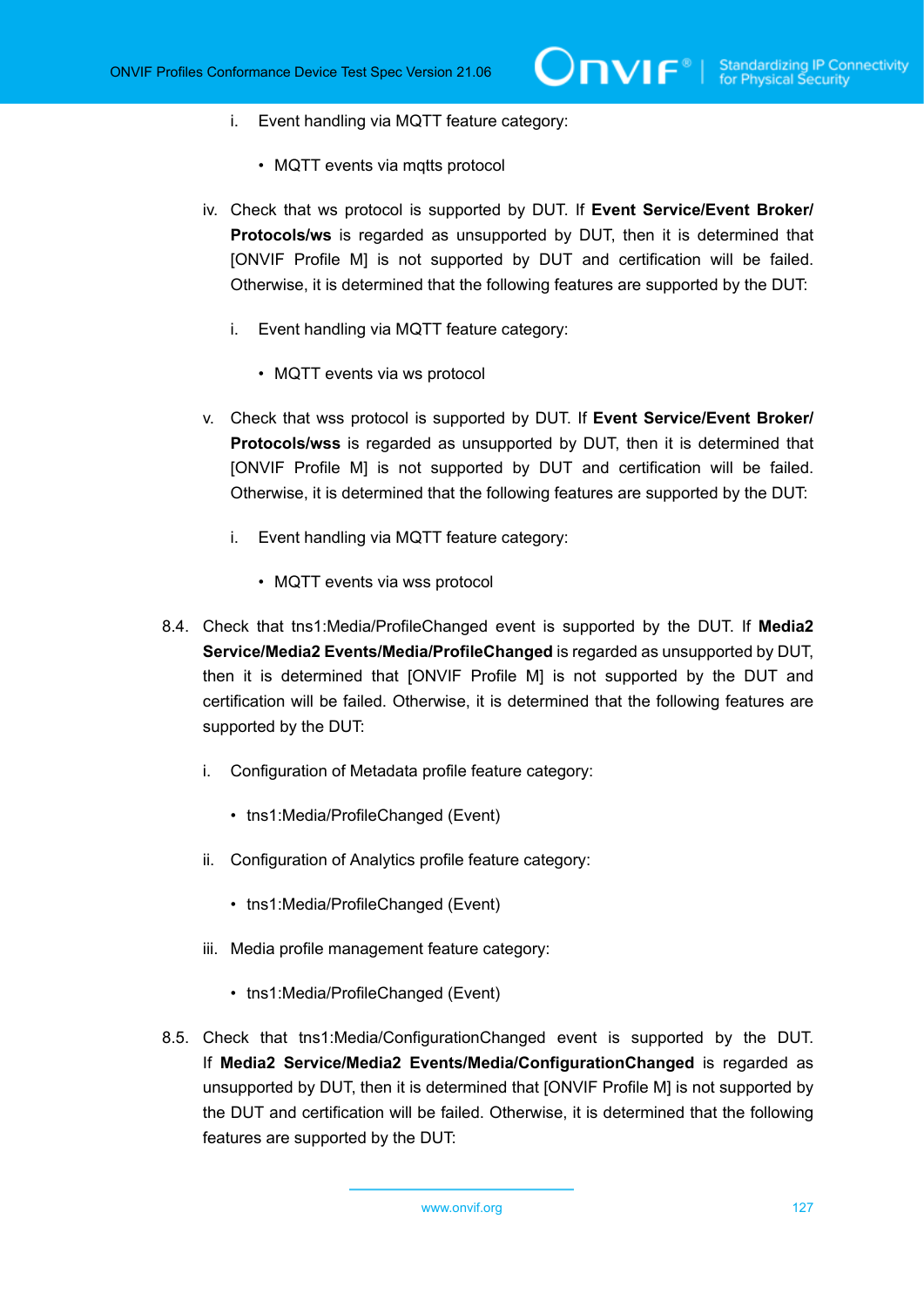- i. Metadata configuration feature category:
	- tns1:Media/ConfigurationChanged (Event)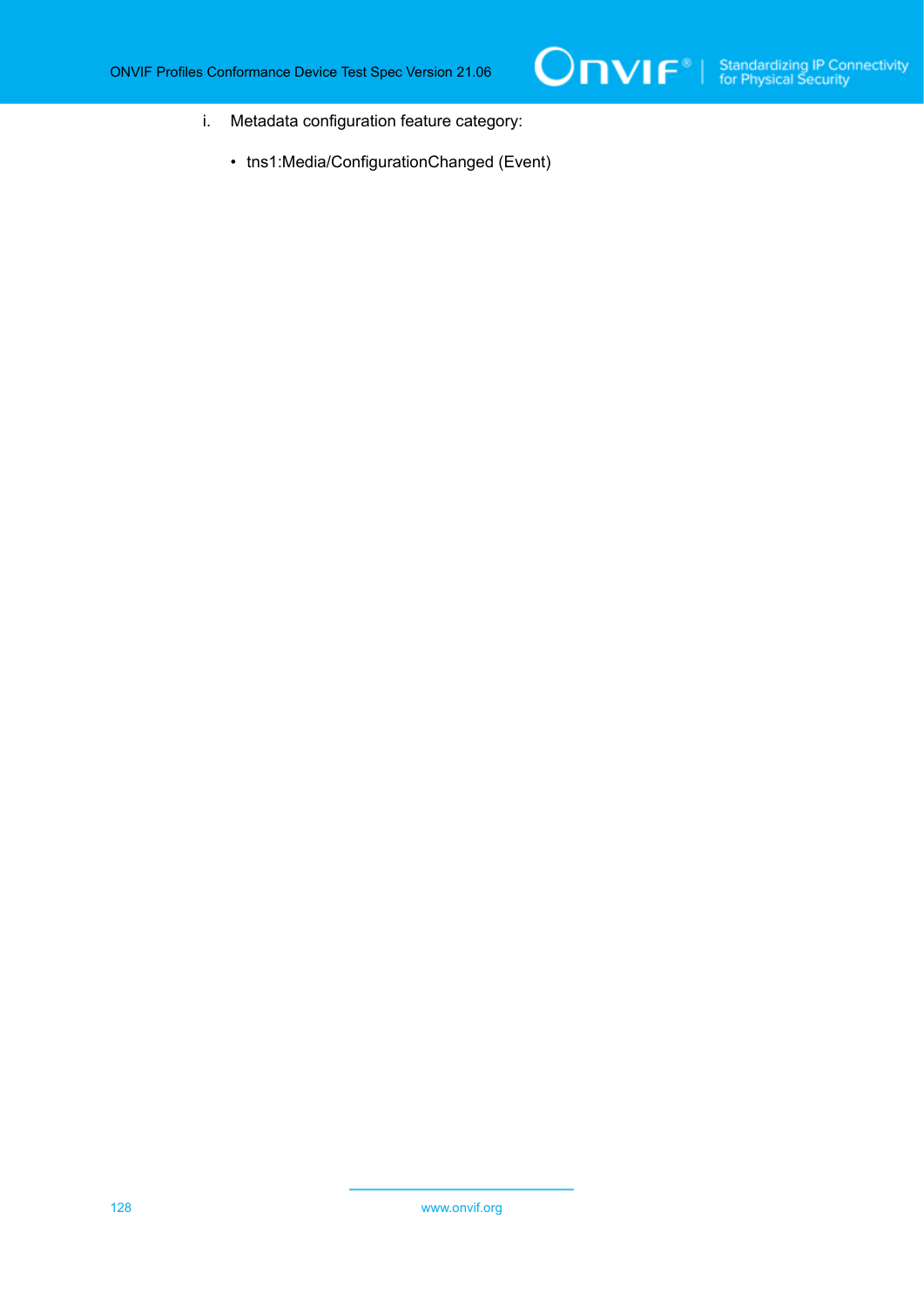# **10 Profile D Conformance**

# 10.1 Feature Category Classification for ONVIF Profile D

In order for ONVIF Device Test Tool to conduct conformance testing toward [ONVIF Profile D], it would need to identify whether a DUT implements the expected feature set.

This section classifies supported features as multiple categories that are related to [ONVIF Profile D] conformance. Those category classifications will be used to do some preliminary checking prior to the test case execution and they will be used to determine whether DUT can be considered [ONVIF Profile D] conformant device.

The following discovery scope is defined as the scope that signals that DUT is [ONVIF Profile D] product.

## <span id="page-128-0"></span>**Table 10.1. Profile D Discovery Scope**

onvif://www.onvif.org/Profile/D

The following table shows the classified feature categories based on commands and/or functional blocks that are referenced by DUT.

| <b>Profile Mandatory Features</b> |                                                                                                         |
|-----------------------------------|---------------------------------------------------------------------------------------------------------|
| User authentication               | <b>HTTP Digest Authentication</b>                                                                       |
|                                   | <b>RTSP Digest Authentication</b>                                                                       |
| Capabilities                      | GetServices (Device Management)                                                                         |
|                                   | GetServiceCapabilities (Device Management)                                                              |
|                                   | GetServiceCapabilities (Event)                                                                          |
|                                   | GetServiceCapabilities (Access Control)                                                                 |
|                                   | GetServiceCapabilities (Door Control)                                                                   |
|                                   | GetServiceCapabilities (Credential)                                                                     |
|                                   | MaxAccessPoints Capability (Access Control)                                                             |
|                                   | <b>MaxDoors Capability (Door Control)</b>                                                               |
|                                   | MaxPullPoint capability is supported and value is<br>not less than 2 (Event)                            |
|                                   | At least one of MaxAccessPoints and MaxDoors<br>is larger than zero (Access Control or Door<br>Control) |

## **Table 10.2. Profile D Features Categories**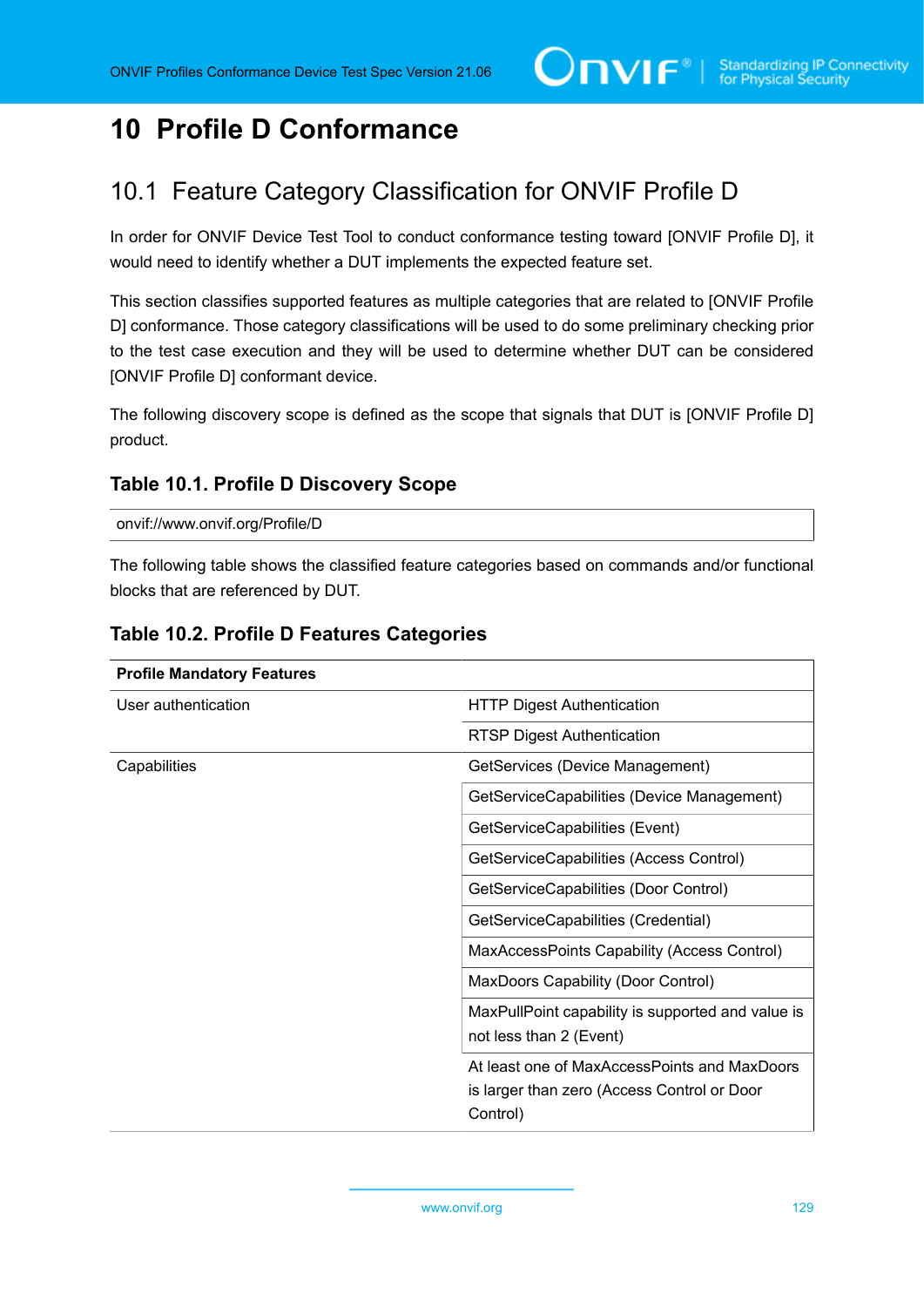| Discovery                    | <b>WS-Discovery</b>                         |
|------------------------------|---------------------------------------------|
|                              | GetDiscoveryMode (Device Management)        |
|                              | SetDiscoveryMode (Device Management)        |
|                              | GetScopes (Device Management)               |
|                              | SetScopes (Device Management)               |
|                              | AddScopes (Device Management)               |
|                              | RemoveScopes (Device Management)            |
| <b>Network Configuration</b> | GetHostname (Device Management)             |
|                              | SetHostname (Device Management)             |
|                              | <b>GetDNS (Device Management)</b>           |
|                              | SetDNS (Device Management)                  |
|                              | GetNetworkInterfaces (Device Management)    |
|                              | SetNetworkInterfaces (Device Management)    |
|                              | GetNetworkProtocols (Device Management)     |
|                              | SetNetworkProtocols (Device Management)     |
|                              | GetNetworkDefaultGateway (Device            |
|                              | Management)                                 |
|                              | SetNetworkDefaultGateway (Device            |
|                              | Management)                                 |
| System                       | GetDeviceInformation (Device Management)    |
|                              | GetSystemDateAndTime (Device Management)    |
|                              | SetSystemDateAndTime (Device Management)    |
|                              | SetSystemFactoryDefault (Device Management) |
|                              | System Reboot (Device Management)           |
| <b>User Handling</b>         | GetUsers (Device Management)                |
|                              | CreateUsers (Device Management)             |
|                              | DeleteUsers (Device Management)             |
|                              | SetUser (Device Management)                 |
| <b>Event Handling</b>        | SetSynchronizationPoint (Event)             |
|                              | CreatePullPointSubscription (Event)         |
|                              | PullMessage (Event)                         |
|                              | GetEventProperties (Event)                  |
|                              | Unsubscribe (Event)                         |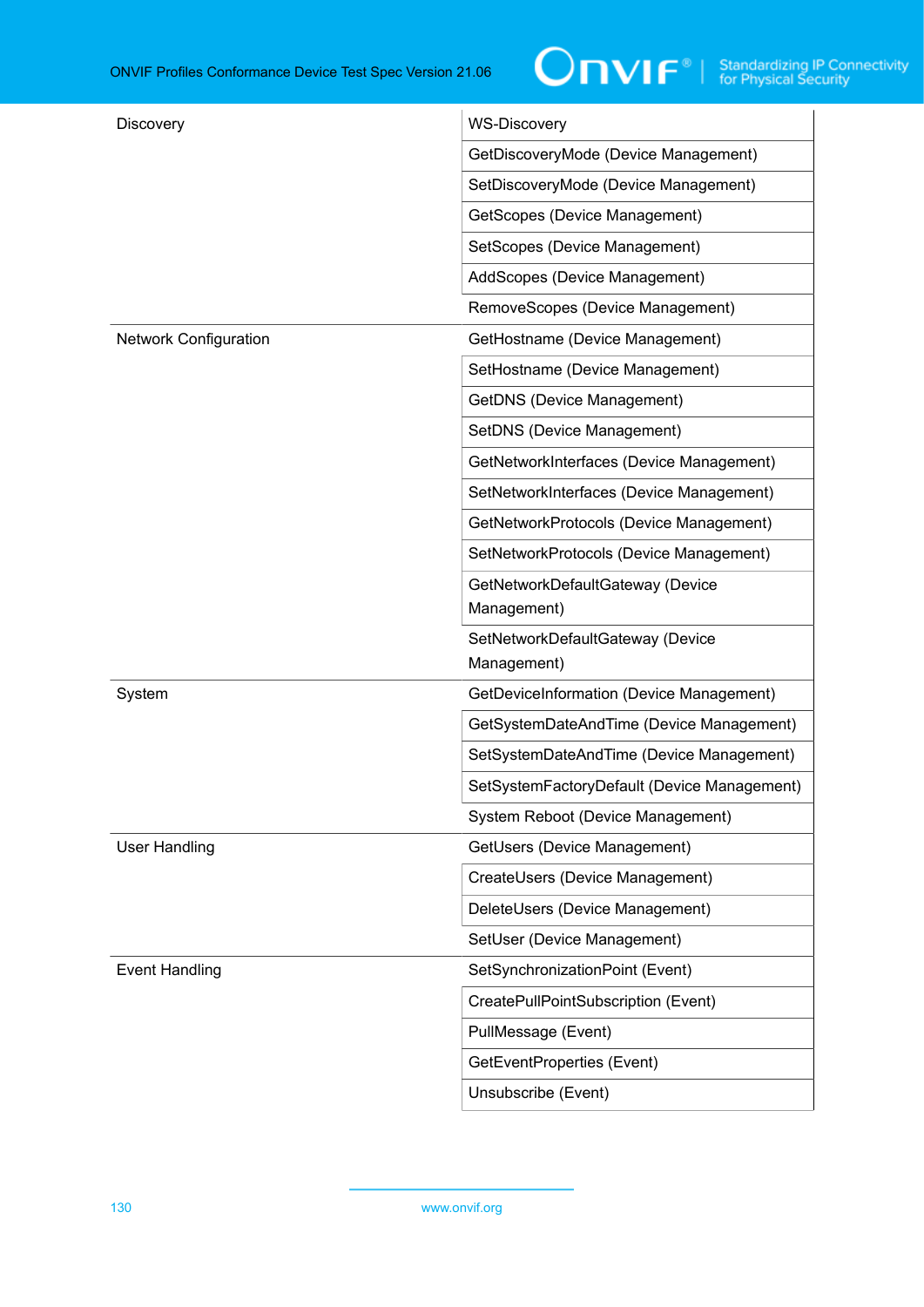

|                                     | TopicFilter (Event)                                     |
|-------------------------------------|---------------------------------------------------------|
|                                     | MessageContentFilter (Event)                            |
|                                     | <b>ONVIF Message Content Filter Dialect (Event)</b>     |
| <b>Access Point Information</b>     | GetAccessPointInfoList (Access Control)                 |
|                                     | GetAccessPointInfo (Access Control)                     |
|                                     | GetAccessPointList (Access Control)                     |
|                                     | GetAccessPoints (Access Control)                        |
|                                     | tns1:Configuration/AccessPoint/Changed (Event)          |
|                                     | tns1:Configuration/AccessPoint/Removed<br>(Event)       |
| Door Information                    | GetDoorInfoList (Door Control)                          |
|                                     | GetDoorInfo (Door Control)                              |
|                                     | GetDoorList (Door Control)                              |
|                                     | GetDoors (Door Control)                                 |
|                                     | tns1:Configuration/Door/Changed (Event)                 |
|                                     | tns1:Configuration/Door/Removed (Event)                 |
| <b>Profile Conditional Features</b> |                                                         |
| <b>Access Point State</b>           | GetAccessPointState (Access Control)                    |
|                                     | tns1:AccessPoint/State/Enabled (Event)                  |
| <b>Access Control</b>               | ExternalAuthorization (Access Control)                  |
|                                     | tns1:AccessControl/AccessGranted/Anonymous<br>(Event)   |
|                                     | tns1:AccessControl/AccessGranted/Credential<br>(Event)  |
|                                     | tns1:AccessControl/Denied/Anonymous (Event)             |
|                                     | tns1:AccessControl/Denied/Credential (Event)            |
|                                     | Feedback (Access Control)                               |
|                                     | tns1:AccessControl/Request/Identifier (Event)           |
|                                     | tns1:AccessControl/Request/Anonymous (Event)            |
|                                     | tns1:AccessControl/Request/Timeout (Event)              |
| <b>Access Taken</b>                 | tns1:AccessControl/AccessTaken/Identifier<br>(Event)    |
|                                     | tns1:AccessControl/AccessNotTaken/Identifier<br>(Event) |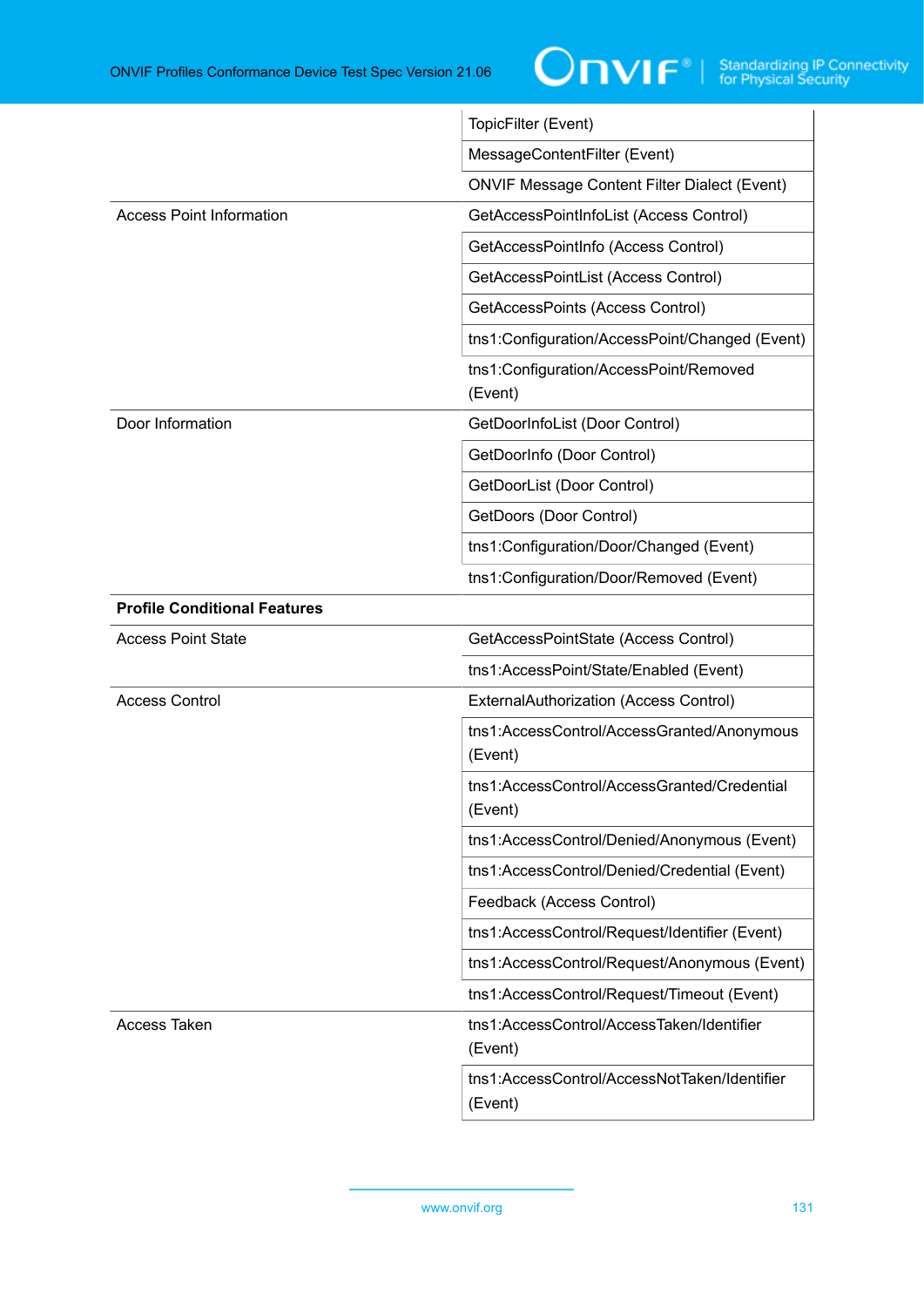|                                | tns1:AccessControl/AccessTaken/Anonymous<br>(Event)     |
|--------------------------------|---------------------------------------------------------|
|                                | tns1:AccessControl/AccessNotTaken/<br>Anonymous (Event) |
| Door State                     | GetDoorState (Door Control)                             |
|                                | tns1:Door/State/DoorMode (Event)                        |
|                                | tns1:Door/State/DoorPhysicalState (Event)               |
|                                | tns1:Door/State/LockPhysicalState (Event)               |
|                                | tns1:Door/State/DoubleLockPhysicalState<br>(Event)      |
|                                | tns1:Door/State/DoorAlarm (Event)                       |
|                                | tns1:Door/State/DoorTamper (Event)                      |
|                                | tns1:Door/State/DoorFault (Event)                       |
| Door Control                   | AccessDoor (Door Control)                               |
|                                | LockDoor (Door Control)                                 |
|                                | UnlockDoor (Door Control)                               |
|                                | DoubleLockDoor (Door Control)                           |
|                                | <b>BlockDoor (Door Control)</b>                         |
|                                | LockDownDoor (Door Control)                             |
|                                | LockDownReleaseDoor (Door Control)                      |
|                                | LockOpenDoor (Door Control)                             |
|                                | LockOpenReleaseDoor (Door Control)                      |
| <b>Access Point Management</b> | CreateAccessPoint (Access Control)                      |
|                                | ModifyAccessPoint (Access Control)                      |
|                                | DeleteAccessPoint (Access Control)                      |
|                                | SetAccessPoint (Access Control)                         |
|                                | tns1:Configuration/AccessPoint/Changed (Event)          |
|                                | tns1:Configuration/AccessPoint/Removed<br>(Event)       |
| <b>Access Point Control</b>    | EnableAccessPoint (Access Control)                      |
|                                | DisableAccessPoint (Access Control)                     |
| Door Management                | CreateDoor (Door Control)                               |
|                                | ModifyDoor (Door Control)                               |
|                                | DeleteDoor (Door Control)                               |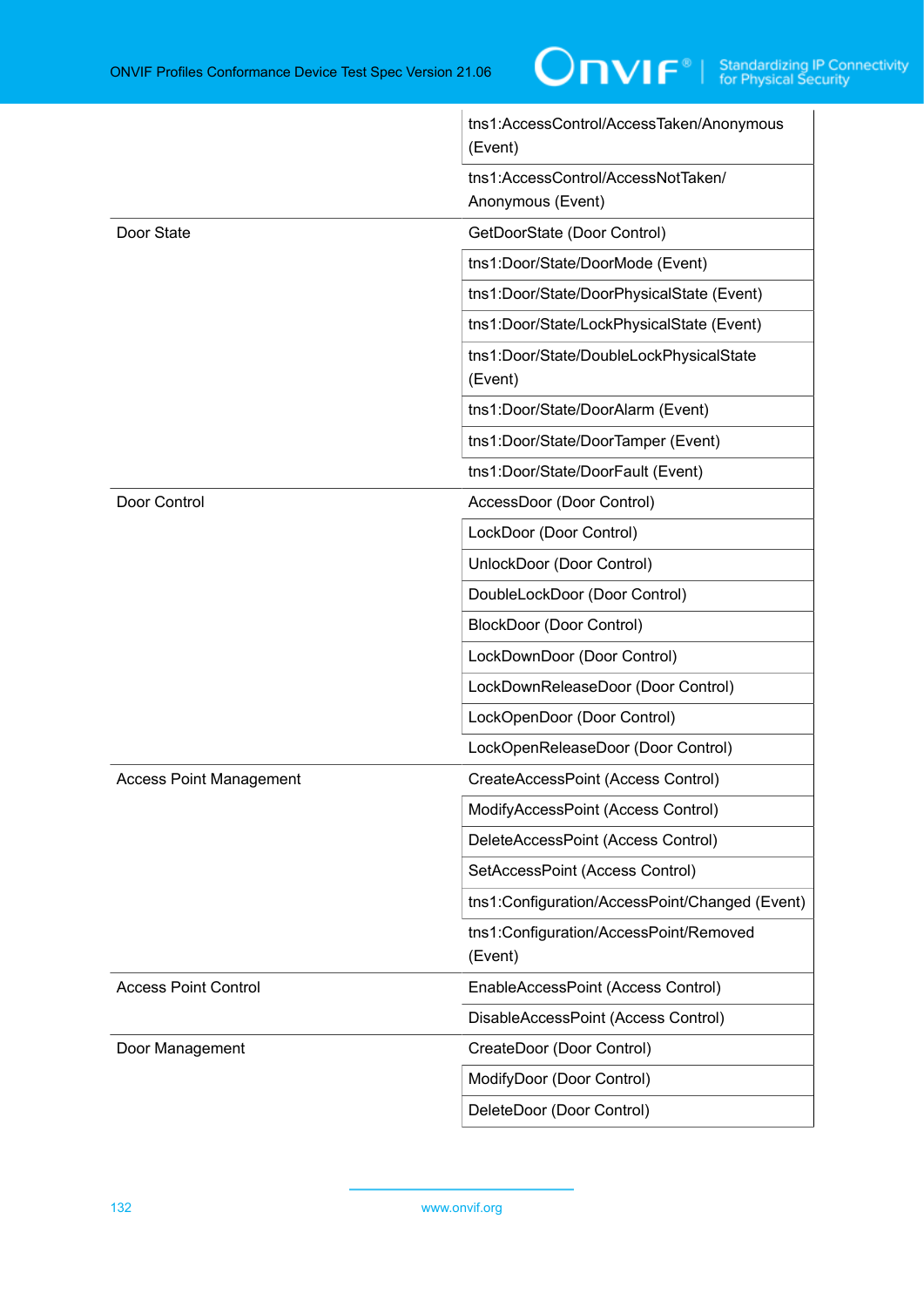

|                                | SetDoor (Door Control)                                 |
|--------------------------------|--------------------------------------------------------|
|                                | tns1:Configuration/Door/Changed (Event)                |
|                                | tns1:Configuration/Door/Removed (Event)                |
| <b>Credential Format Types</b> | GetSupportedFormatTypes (Credential)                   |
| <b>Credential Whitelisting</b> | GetWhitelist (Credential)                              |
|                                | AddToWhitelist (Credential)                            |
|                                | RemoveFromWhitelist (Credential)                       |
|                                | DeleteWhitelist (Credential)                           |
|                                | tns1:AccessControl/AccessGranted/Identifier<br>(Event) |
| <b>Credential Blacklisting</b> | GetBlacklist (Credential)                              |
|                                | AddToBlacklist (Credential)                            |
|                                | RemoveFromBlacklist (Credential)                       |
|                                | DeleteBlacklist (Credential)                           |
|                                | tns1:AccessControl/Denied/Identifier (Event)           |

# 10.2 Profile D Support Check

Preliminary checking for feature discovery will be performed prior to the test execution. For the details of the preliminary feature discovery, refer to [ONVIF Feature Discovery].

According to the result of test case execution, final determination of [ONVIF Profile D] support toward DUT is performed based on the following procedure.

## **Procedure:**

- 1. Check that scope list contains the scope given in [Table](#page-128-0) 10.1. If there is no such scope in the scope list of the DUT, then it is determined that [ONVIF Profile D] is not supported.
- 2. Check Discovery Types support. If **Discovery/Types/tds:Device** is not supported by the DUT, then it is determined that [ONVIF Profile D] is not supported by DUT and certification will be failed.
- 3. Check that Digest Authentication is supported by the DUT. If **Security/Digest** is regarded as unsupported by the DUT, then it is determined that [ONVIF Profile D] is not supported by the DUT and certification will be failed. Otherwise, it is determined that the following features are supported by the DUT:
	- i. User authentication feature category: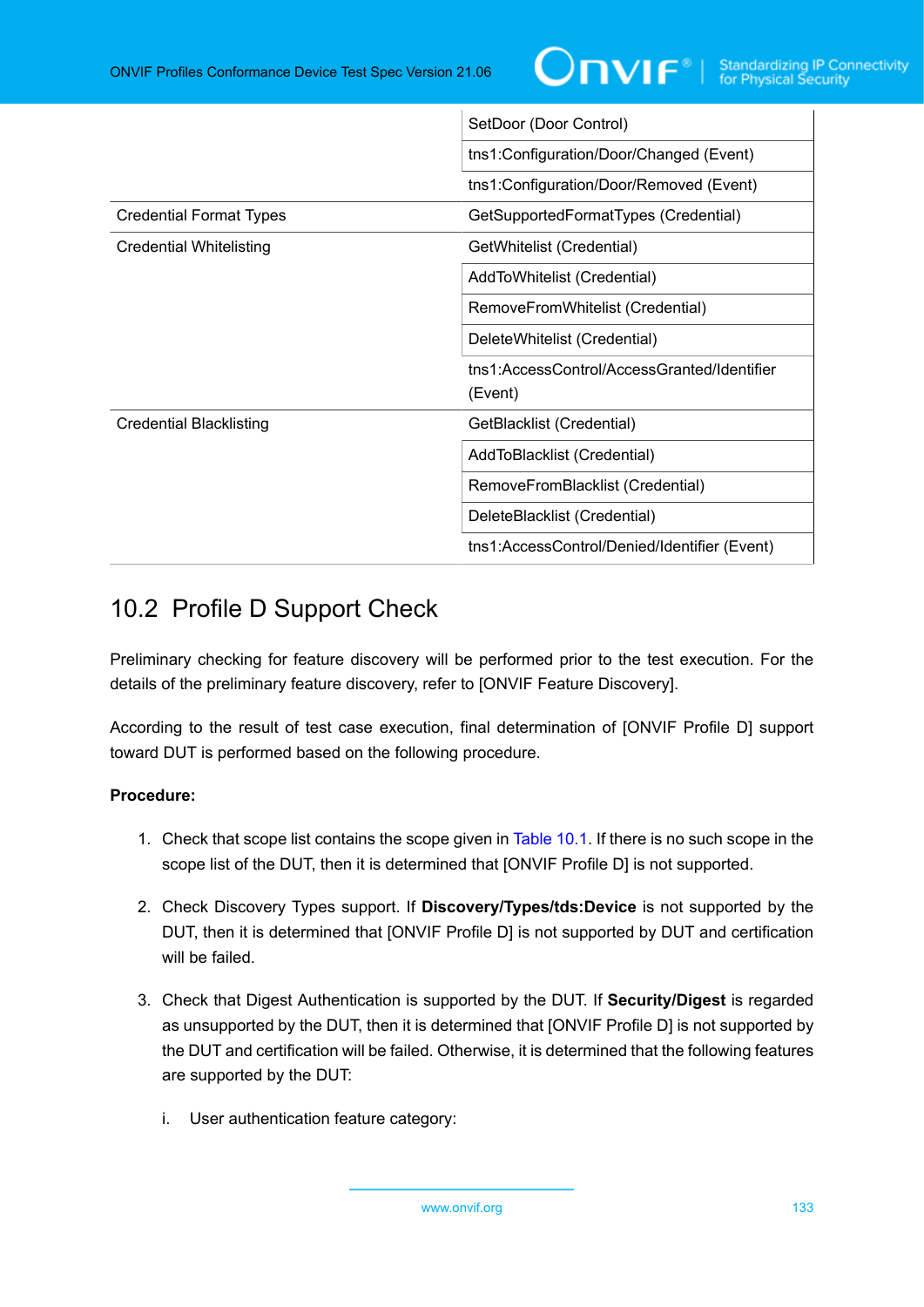- HTTP Digest Authentication
- 4. Check that RTSP Streaming is supported by the DUT. If **Media2 Service/Real-time Streaming** is regarded as supported by the DUT, then it is determined that the following features are supported by the DUT:
	- i. User authentication feature category:
		- RTSP Digest Authentication
- 5. Check Device Management Service related features:
	- 5.1. Check that Discovery is supported by the DUT. If **Discovery** feature is regarded as unsupported by the DUT, then it is determined that [ONVIF Profile D] is not supported by the DUT and certification will be failed. Otherwise, it is determined that the following features are supported by the DUT:
		- 5.1.1.Discovery feature category:
			- WS-Discovery
			- GetDiscoveryMode (Device Management)
			- SetDiscoveryMode (Device Management)
			- GetScopes (Device Management)
			- SetScopes (Device Management)
			- AddScopes (Device Management)
			- RemoveScopes (Device Management)
	- 5.2. The following features are supported by the DUT, because these are mandatory features for any ONVIF device implementation:
		- i. Check that Network Configuration is supported by the DUT. If **Device Service/ System/Network Configuration** is regarded as unsupported by DUT, then it is determined that [ONVIF Profile D] is not supported by the DUT and certification will be failed. Otherwise, it is determined that the following features are supported by the DUT:
			- i. Network Configuration feature category:
				- GetHostname (Device Management)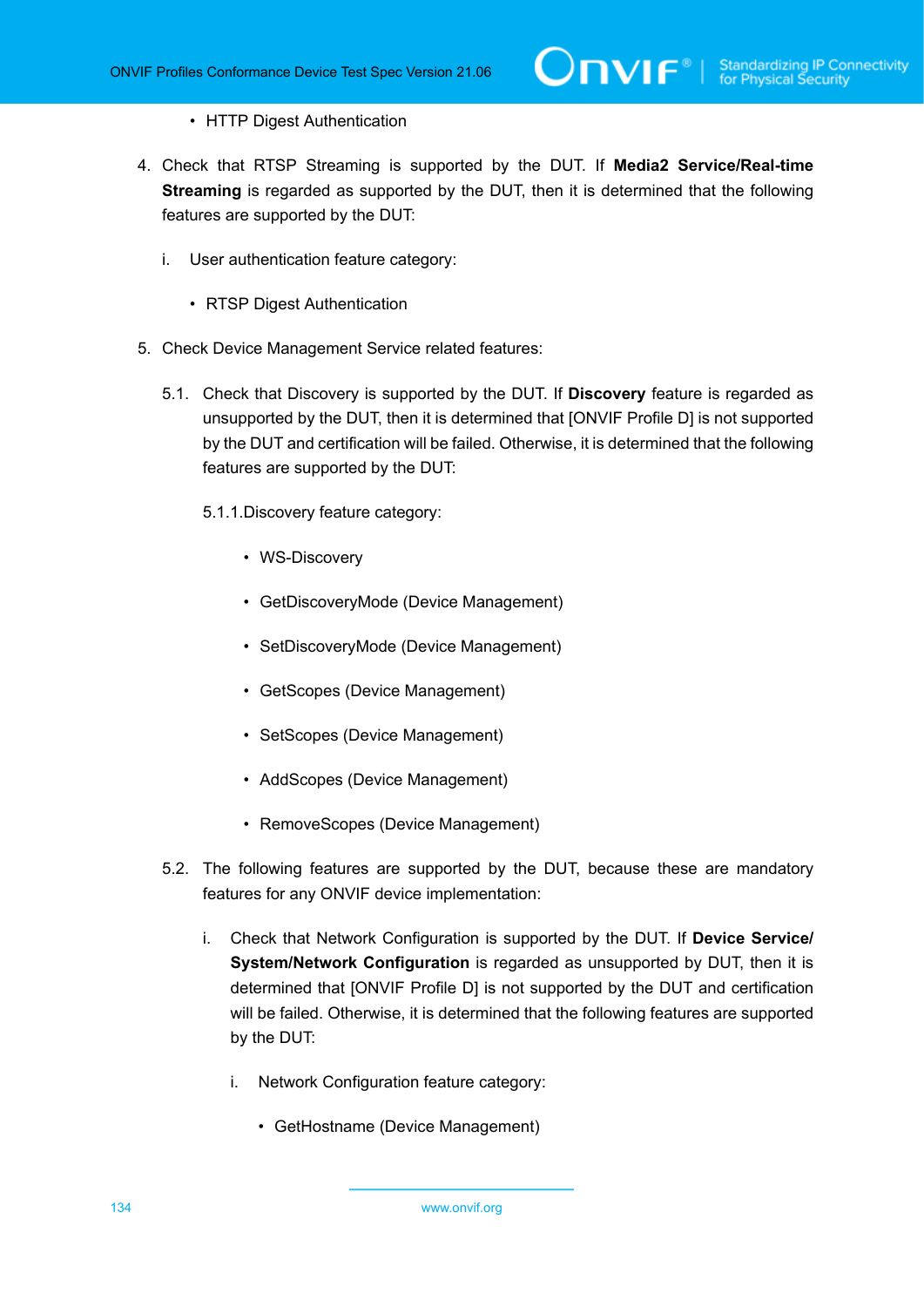- SetHostname (Device Management)
- GetDNS (Device Management)
- SetDNS (Device Management)
- GetNetworkInterfaces (Device Management)
- SetNetworkInterfaces (Device Management)
- GetNetworkProtocols (Device Management)
- SetNetworkProtocols (Device Management)
- GetNetworkDefaultGateway (Device Management)
- SetNetworkDefaultGateway (Device Management)
- ii. System feature category:
	- GetDeviceInformation (Device Management)
	- GetSystemDateAndTime (Device Management)
	- SetSystemDateAndTime (Device Management)
	- SetSystemFactoryDefault (Device Management)
	- Reboot (Device Management)
- iii. Check that User Handling is supported by the DUT. If **Device Service/System/ User Handling** is regarded as unsupported by DUT, then it is determined that [ONVIF Profile D] is not supported by the DUT and certification will be failed. Otherwise, it is determined that the following features are supported by the DUT:
	- i. User Handling feature category:
		- GetUsers (Device Management)
		- CreateUsers (Device Management)
		- DeleteUsers (Device Management)
		- SetUser (Device Management)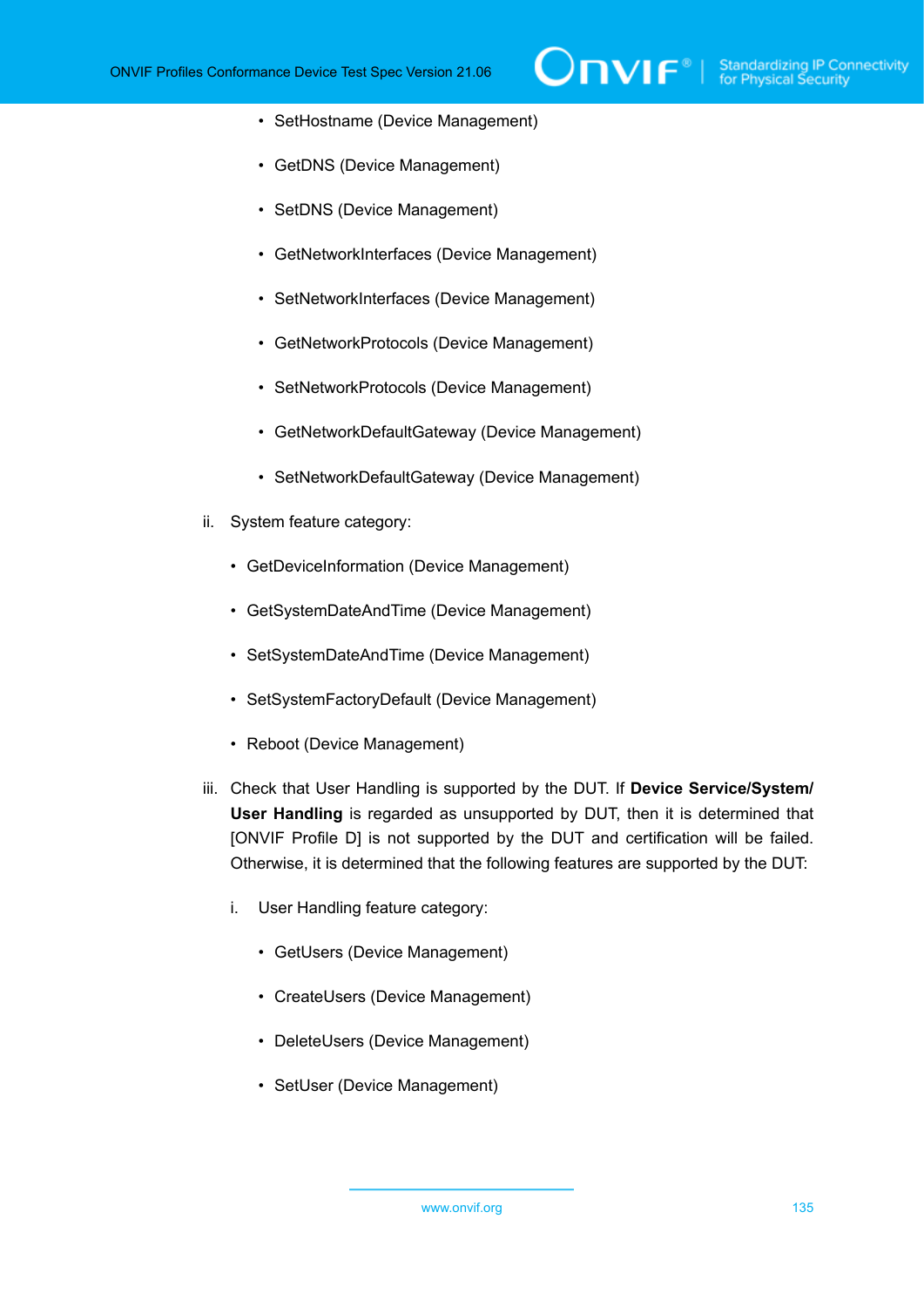- 6. Check that Event Handling is supported by the DUT. If **Event Handling Service** is regarded as unsupported by the DUT, then it is determined that [ONVIF Profile D] is not supported by the DUT and certification will be failed. Otherwise:
	- 6.1. It is determined that the following features are supported by the DUT:
		- i. Capabilities feature category:
			- GetServiceCapabilities (Event)
		- ii. Event Handling feature category:
			- GetEventProperties (Event)
	- 6.2. Check that Pull-Point Notification are supported by DUT. If **Event Service/Pull-Point Notification** is regarded as unsupported by DUT, then it is determined that [ONVIF Profile D] is not supported by DUT and certification will be failed. Otherwise, it is determined that the following features are supported by the DUT:
		- i. Event Handling feature category:
			- SetSynchronizationPoint (Event)
			- CreatePullPointSubscription (Event)
			- PullMessage (Event)
			- Unsubscribe (Event)
			- TopicFilter (Event)
	- 6.3. Check that at least two PullPoint subscriptions are supported by DUT. If **Event Service/ GetServiceCapabilities/MaxPullPoints capability** is regarded as unsupported by DUT or it has value less than two, then it is determined that [ONVIF Profile D] is not supported by DUT and certification will be failed. Otherwise, it is determined that the following features are supported by the DUT:
		- i. Capabilities feature category:
			- MaxPullPoint capability is supported and value is not less than 2 (Event)
	- 6.4. Check that ONVIF Message Content Filter Dialect is supported by DUT. If **Event Service/Message Content Filter/ONVIF Message Content Filter Dialect** is regarded as unsupported by DUT, then it is determined that [ONVIF Profile D] is not supported by DUT and certification will be failed. Otherwise, it is determined that the following features are supported by the DUT: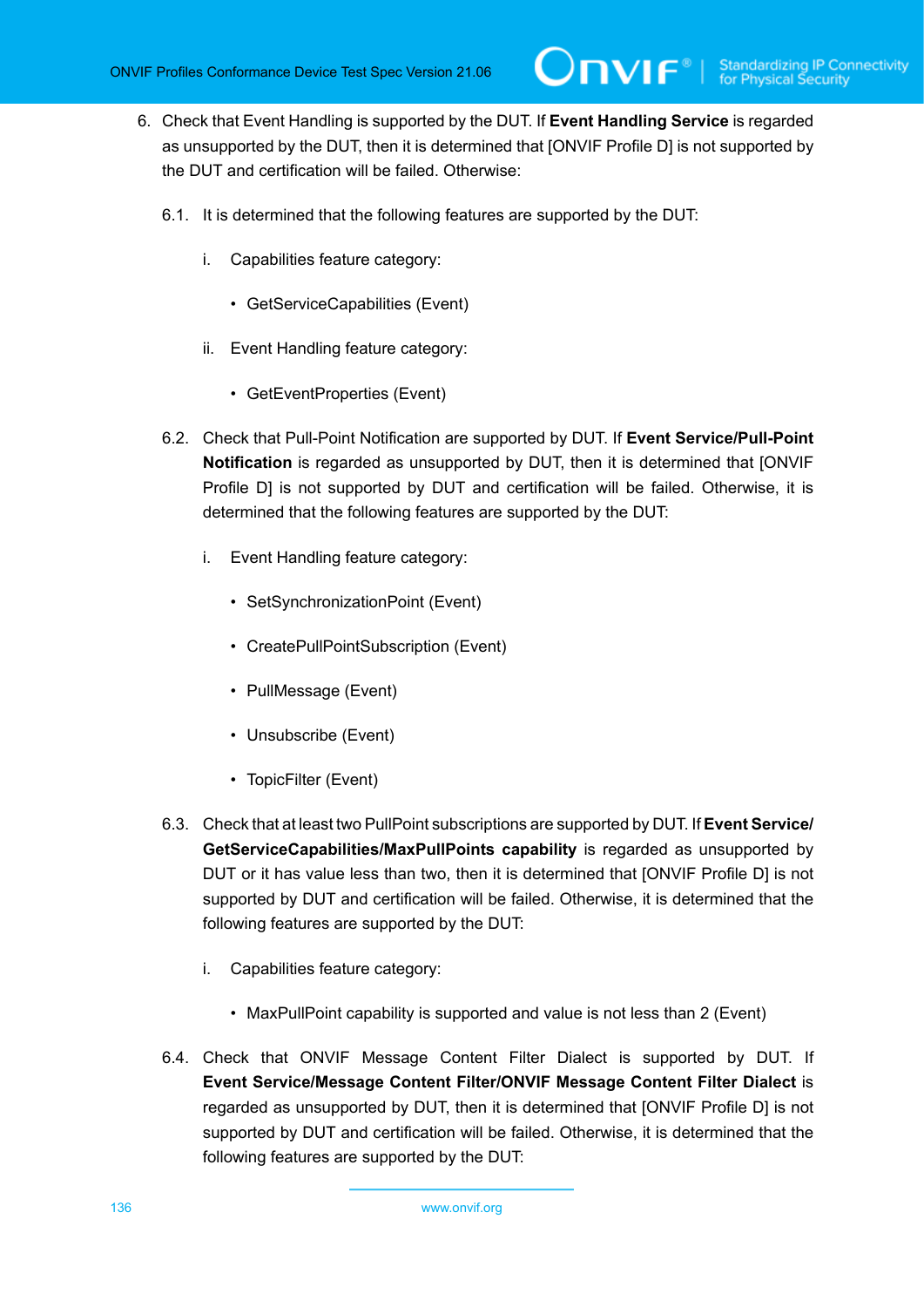- i. Event Handling feature category:
	- Message Content Filter (Event)
	- ONVIF Message Content Filter Dialect (Event)
- 7. Check that Access Control Service is supported by the DUT. If **Access Control Service** is regarded as unsupported by the DUT, then it is determined that [ONVIF Profile D] is not supported by the DUT and certification will be failed. Otherwise:
	- 7.1. It is determined that the following features are supported by the DUT:
		- i. Capabilities feature category:
			- GetServiceCapabilities (Access Control)
		- ii. Access Point Information feature category:
			- GetAccessPointInfoList (Access Control)
			- GetAccessPointInfo (Access Control)
			- GetAccessPointList (Access Control)
			- GetAccessPoints (Access Control)
	- 7.2. Check that MaxAccessPoints Capability is supported by DUT. If **Access Control Service/MaxAccessPoints Capability** is regarded as unsupported by DUT, then it is determined that [ONVIF Profile D] is not supported by DUT and certification will be failed. Otherwise, it is determined that the following features are supported by the DUT:
		- i. Capabilities feature category:
			- MaxAccessPoints Capability (Access Control)
	- 7.3. Check that tns1:Configuration/AccessPoint/Changed event is supported by the DUT. If **Access Control Service/Access Control Events/Configuration/AccessPoint/ Changed** is regarded as supported by the DUT, then it is determined that the following features are supported by the DUT:
		- i. Access Point Information feature category:
			- tns1:Configuration/AccessPoint/Changed (Event)
	- 7.4. Check that tns1:Configuration/AccessPoint/Removed event is supported by the DUT. If **Access Control Service/Access Control Events/Configuration/AccessPoint/**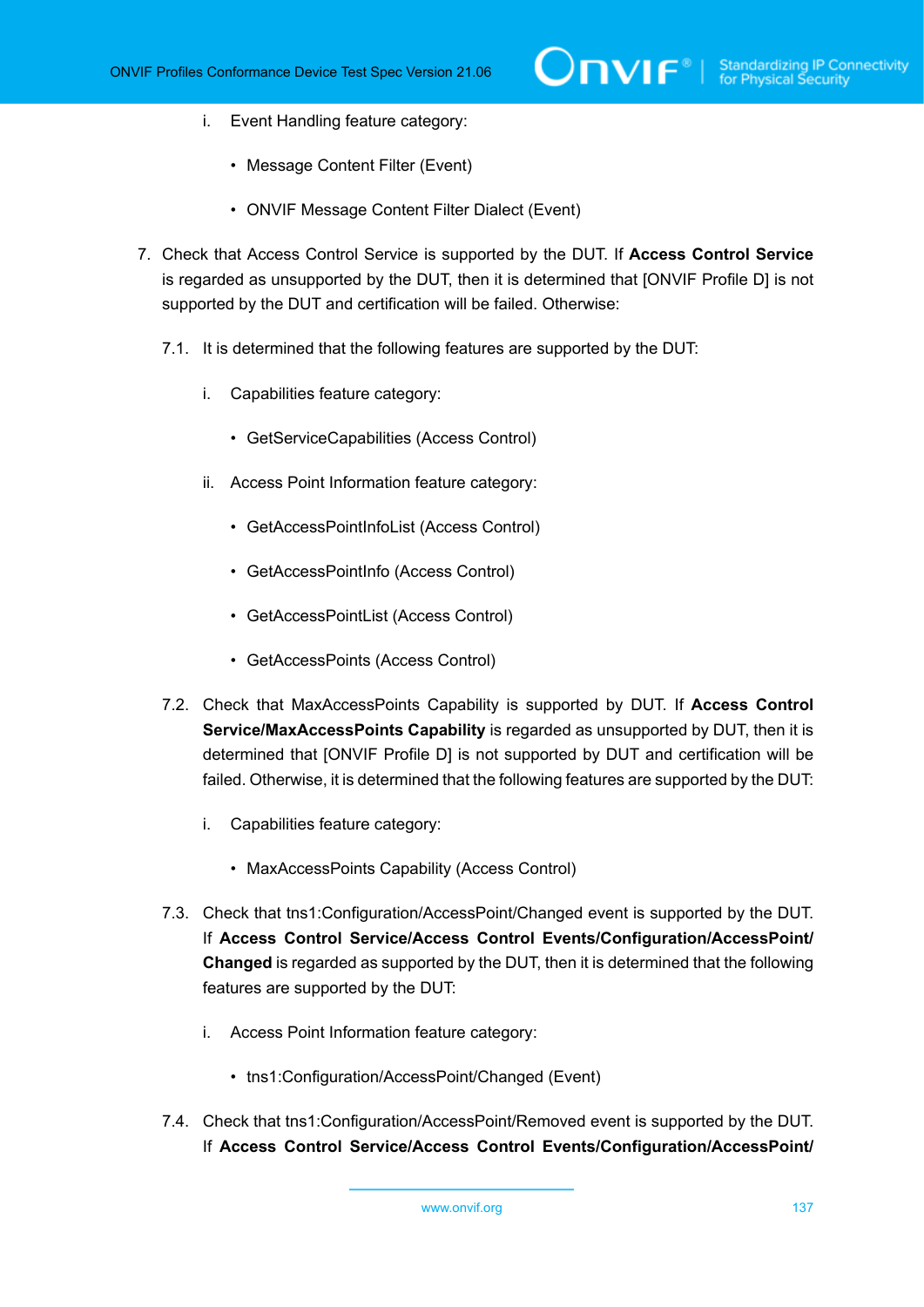**Removed** is regarded as supported by the DUT, then it is determined that the following features are supported by the DUT:

- i. Access Point Information feature category:
	- tns1:Configuration/AccessPoint/Removed (Event)
- 7.5. Check that Access Point Entity feature is supported by the DUT. If **Access Control Service/Access Point Entity** is regarded as supported by DUT:
	- 7.5.1. It is determined that the following features are supported by the DUT:
		- i. Access Point State feature category:
			- GetAccessPointState (Access Control)
	- 7.5.2. Check that tns1:AccessPoint/State/Enabled event is supported by the DUT. If **Access Control Service/Access Control Events/AccessPoint/State/ Enabled** is regarded as supported by the DUT, then it is determined that the following features are supported by the DUT:
		- i. Access Point State feature category:
			- tns1:AccessPoint/State/Enabled (Event)
	- 7.5.3. Check that External Authorization is supported by the DUT. If **Access Control Service/Access Point Entity/External Authorization** is regarded as unsupported by the DUT, then it is determined that [ONVIF Profile D] is not supported by the DUT and certification will be failed. Otherwise:
		- 7.5.3.1. It is determined that the following features are supported by the DUT:
			- i. Access Control feature category:
				- ExternalAuthorization (Access Control)
		- 7.5.3.2. Check that tns1:AccessControl/Request/Timeout topic is supported by the DUT. If **Access Control Service/Access Control Events/tns1:AccessControl\Request\Timeout** is regarded as unsupported by DUT, then it is determined that [ONVIF Profile D] is not supported by the DUT and certification will be failed. Otherwise, it is determined that the following features are supported by the DUT:
			- i. Access Control feature category:
				- tns1:AccessControl/Request/Timeout (Event)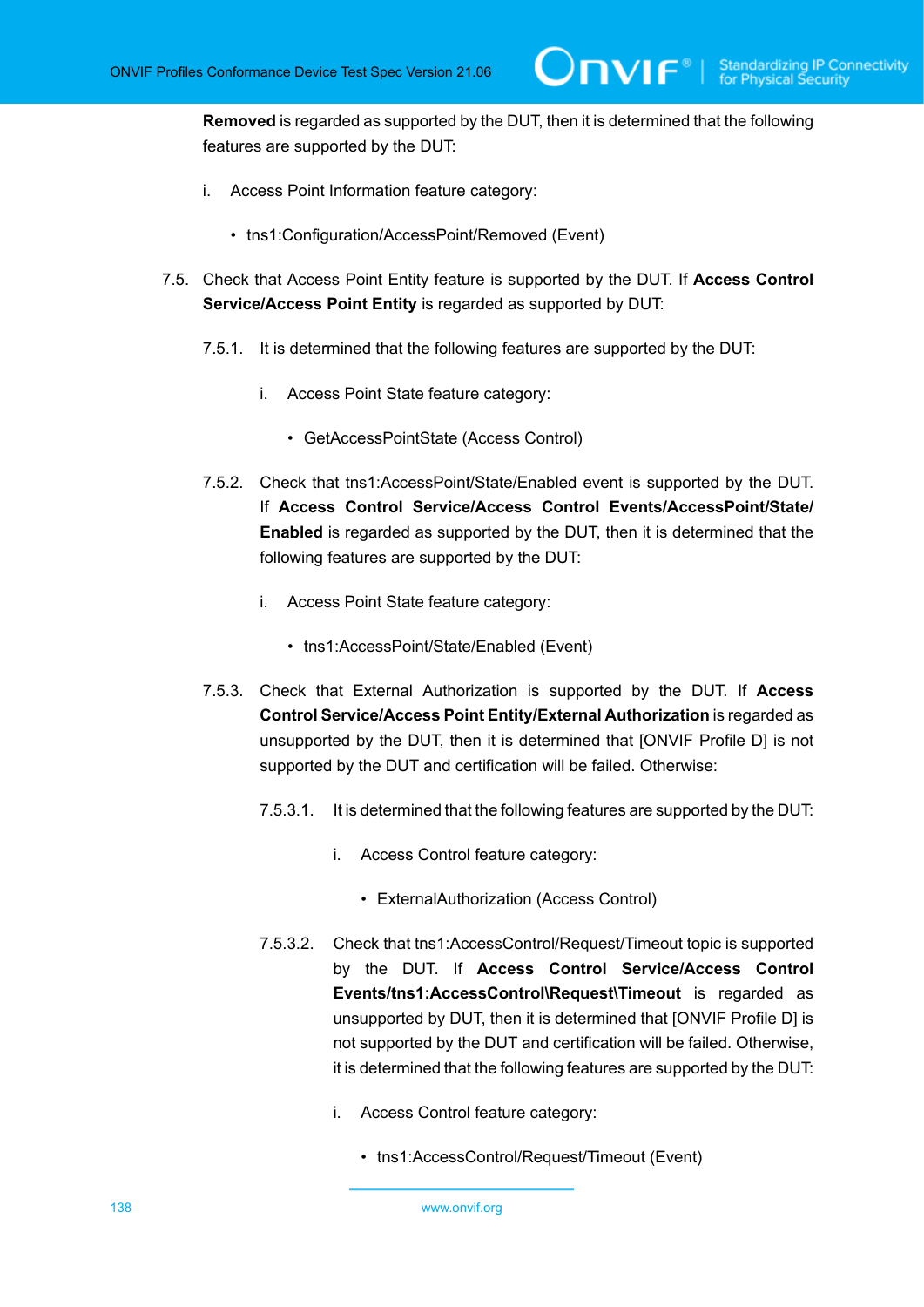- 7.5.3.3. Check that Identifier External Authorization is supported by the DUT. If **Access Control Service/Access Point Entity/Identifier Access** is regarded as unsupported by DUT, then it is determined that [ONVIF Profile D] is not supported by the DUT and certification will be failed. Otherwise, it is determined that the following features are supported by the DUT:
	- i. Access Control feature category:
		- tns1:AccessControl/Request/Identifier (Event)
- 7.5.3.4. Check that Feedback is supported by the DUT. If **Access Control Service/Access Point Entity/Feedback** is regarded as supported by DUT, it is determined that the following features are supported by the DUT:
	- i. Access Control feature category:
		- Feedback (Access Control)
- 7.5.3.5. If **Access Control Service/Access Point Entity/Anonymous Access** is regarded as supported by the DUT
	- i. If **Access Control Service/Access Control Events/ AccessControl\Request\Anonymous** is regarded as unsupported by DUT, then it is determined that [ONVIF Profile D] is not supported by the DUT and certification will be failed. Otherwise, it is determined that the following features are supported by the DUT:
		- Access Control feature category:
			- tns1:AccessControl/Request/Anonymous (Event)
- 7.5.4. Check that Access Taken is supported by the DUT. If **Access Control Service/ Access Point Entity/Access Taken** is regarded as supported by DUT:
	- 7.5.4.1. Check that Identifier Access Taken is supported by the DUT. If **Access Control Service/Access Point Entity/Identifier Access** is regarded as unsupported by DUT, then it is determined that [ONVIF Profile D] is not supported by the DUT and certification will be failed. Otherwise, it is determined that the following features are supported by the DUT: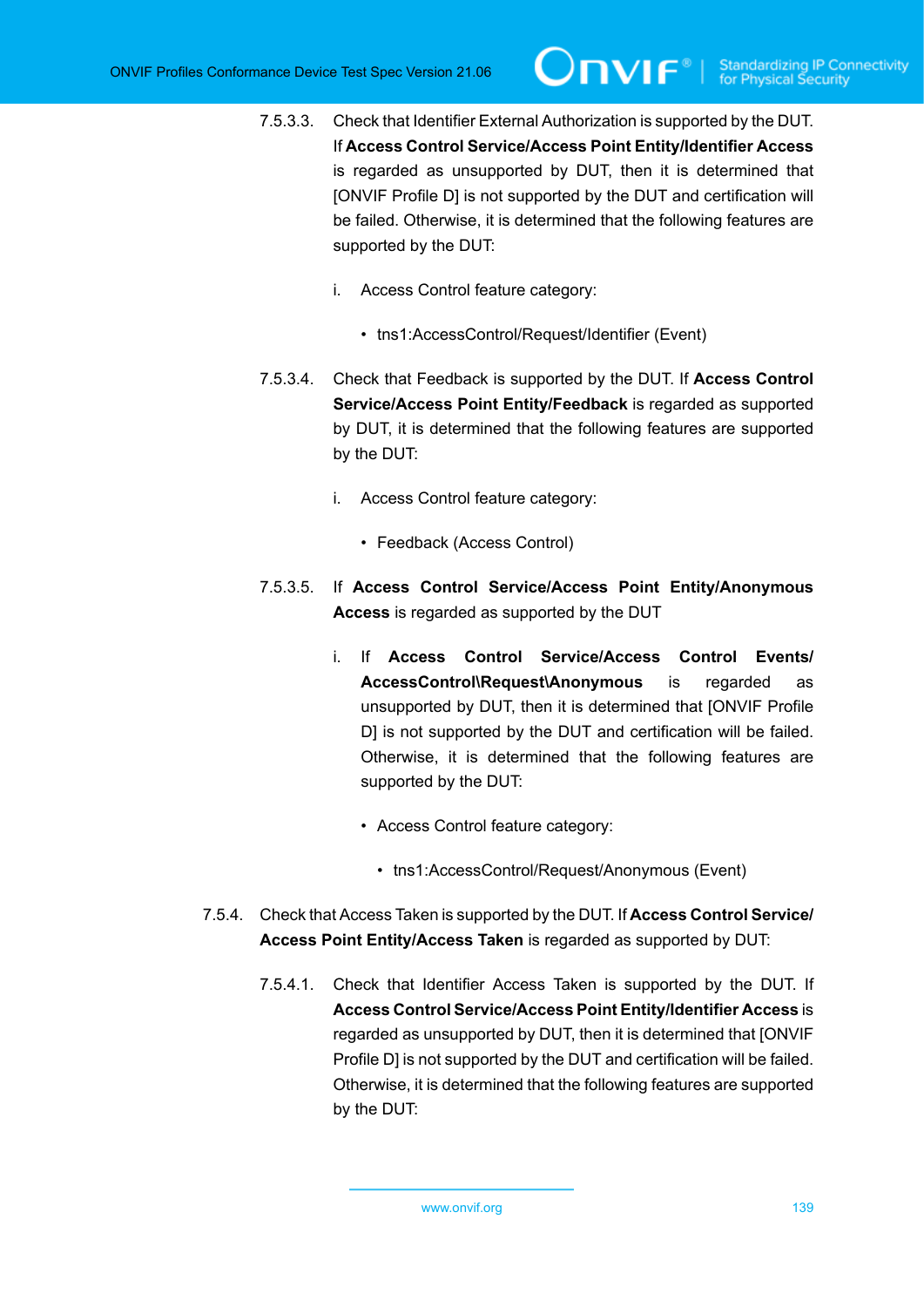- i. Access Taken feature category:
	- tns1:AccessControl/AccessTaken/Identifier (Event)
	- tns1:AccessControl/AccessNotTaken/Identifier (Event)
- 7.5.4.2. Check that Anonymous Access Taken is supported by the DUT. If **Access Control Service/Access Point Entity/Anonymous Access** is regarded as supported by DUT
	- i. If **Access Control Service/Access Control Events/ AccessControl\AccessTaken\Anonymous** is regarded as unsupported by DUT, then it is determined that [ONVIF Profile D] is not supported by the DUT and certification will be failed. Otherwise, it is determined that the following features are supported by the DUT:
		- Access Taken feature category:
			- tns1:AccessControl/AccessTaken/Anonymous (Event)
	- ii. If **Access Control Service/Access Control Events/ AccessControl\AccessNotTaken\Anonymous** is regarded as unsupported by DUT, then it is determined that [ONVIF Profile D] is not supported by the DUT and certification will be failed. Otherwise, it is determined that the following features are supported by the DUT:
		- Access Taken feature category:
			- tns1:AccessControl/AccessNotTaken/Anonymous (Event)
- 7.5.5. Check that Access Point Management is supported by the DUT. If **Access Control Service/Access Point Management** is regarded as supported by DUT:
	- 7.5.5.1. It is determined that the following features are supported by the DUT:
		- i. Access Point Management feature category:
			- CreateAccessPoint (Access Control)
			- ModifyAccessPoint (Access Control)
			- DeleteAccessPoint (Access Control)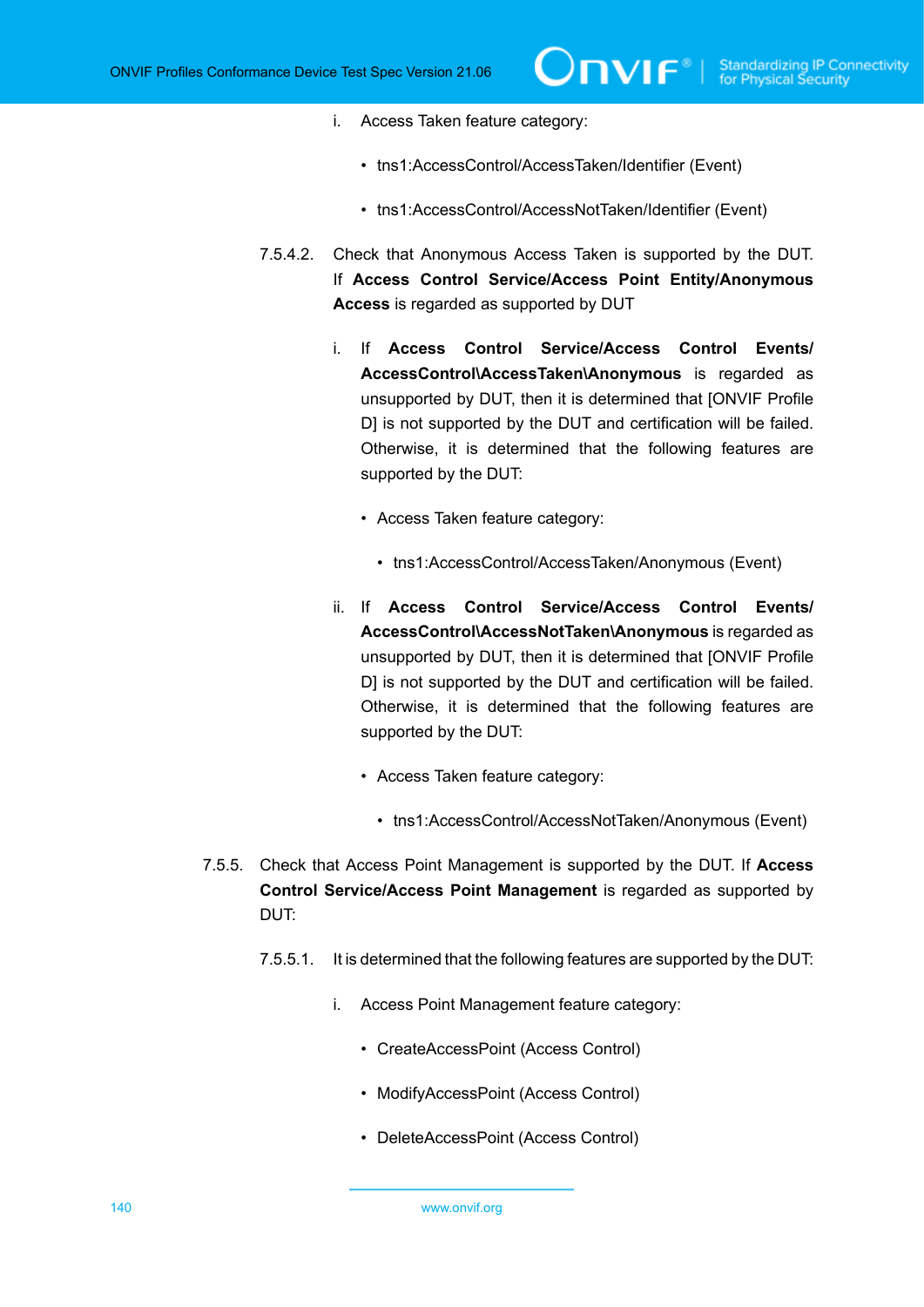- 7.5.5.2. Check that tns1:Configuration/AccessPoint/Changed event is supported by the DUT. If **Access Control Service/Access Control Events/Configuration/AccessPoint/Changed** is regarded as unsupported by DUT, then it is determined that [ONVIF Profile D] is not supported by the DUT and certification will be failed. Otherwise, it is determined that the following features are supported by the DUT:
	- i. Access Point Management feature category:
		- tns1:Configuration/AccessPoint/Changed (Event)
- 7.5.5.3. Check that tns1:Configuration/AccessPoint/Removed event is supported by the DUT. If **Access Control Service/Access Control Events/Configuration/AccessPoint/Removed** is regarded as unsupported by DUT, then it is determined that [ONVIF Profile D] is not supported by the DUT and certification will be failed. Otherwise, it is determined that the following features are supported by the DUT:
	- i. Access Point Management feature category:
		- tns1:Configuration/AccessPoint/Removed (Event)
- 7.5.5.4. Check that Client-Supplied Token for Access Points is supported by the DUT. If **Access Control Service/Client Supplied Token** is regarded as supported by DUT, it is determined that the following features are supported by the DUT:
	- i. Access Point Management feature category:
		- SetAccessPoint (Access Control)
- 7.5.6. Check that tns1:AccessControl/AccessGranted/Anonymous event is supported by the DUT. If **Access Control Service\Access Control Events \AccessControl/AccessGranted/Anonymous** is regarded as unsupported by DUT, then it is determined that [ONVIF Profile D] is not supported by DUT and certification will be failed. Otherwise, it is determined that the following features are supported by the DUT:
	- i. Access Control feature category:
		- tns1:AccessControl/AccessGranted/Anonymous (Event)
- 7.5.7. Check that tns1:AccessControl/AccessGranted/Credential event is supported by the DUT. If **Access Control Service\Access Control Events**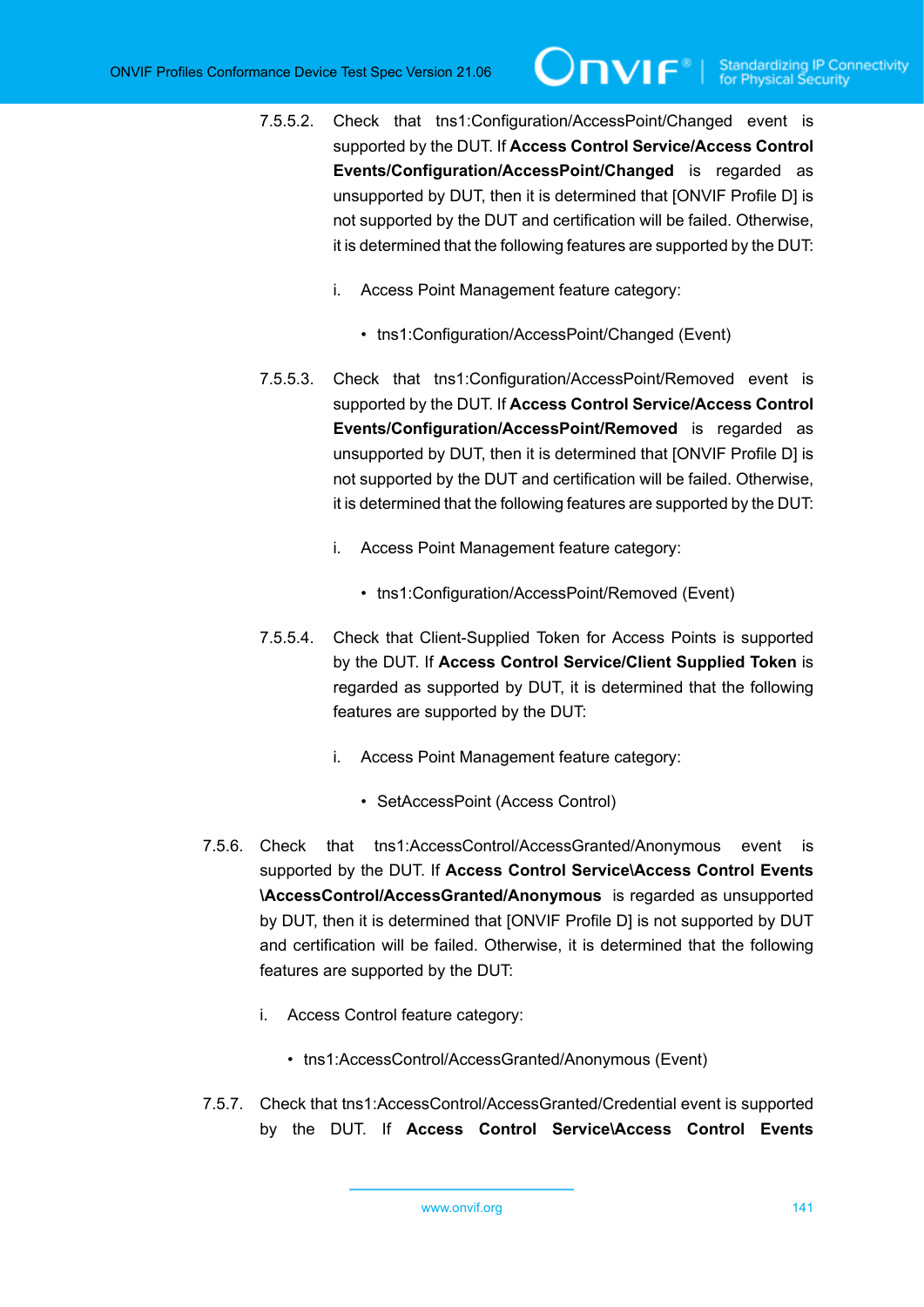**\AccessControl/AccessGranted/Credential** is regarded as unsupported by DUT, then it is determined that [ONVIF Profile D] is not supported by DUT and certification will be failed. Otherwise, it is determined that the following features are supported by the DUT:

- i. Access Control feature category:
	- tns1:AccessControl/AccessGranted/Credential (Event)
- 7.5.8. Check that tns1:AccessControl/Denied/Anonymous event is supported by the DUT. If **Access Control Service\Access Control Events\AccessControl/ Denied/Anonymous** is regarded as unsupported by DUT, then it is determined that [ONVIF Profile D] is not supported by DUT and certification will be failed. Otherwise, it is determined that the following features are supported by the DUT:
	- i. Access Control feature category:
		- tns1:AccessControl/Denied/Anonymous (Event)
- 7.5.9. Check that tns1:AccessControl/Denied/Credential event is supported by the DUT. If **Access Control Service\Access Control Events\AccessControl/ Denied/Credential** is regarded as unsupported by DUT, then it is determined that [ONVIF Profile D] is not supported by DUT and certification will be failed. Otherwise, it is determined that the following features are supported by the DUT:
	- i. Access Control feature category:
		- tns1:AccessControl/Denied/Credential (Event)
- 7.5.10. Check that Access Point Control is supported by the DUT. If **Access Control Service/Access Point Entity/Enable/Disable Access Point** is regarded as supported by DUT:
	- 7.5.10.1. It is determined that the following features are supported by the DUT:
		- i. Access Point Control feature category:
			- EnableAccessPoint (Access Control)
			- DisableAccessPoint (Access Control)
	- 7.5.10.2. Check that tns1:AccessPoint/State/Enabled event is supported by the DUT. If **Access Control Service/Access Control Events/**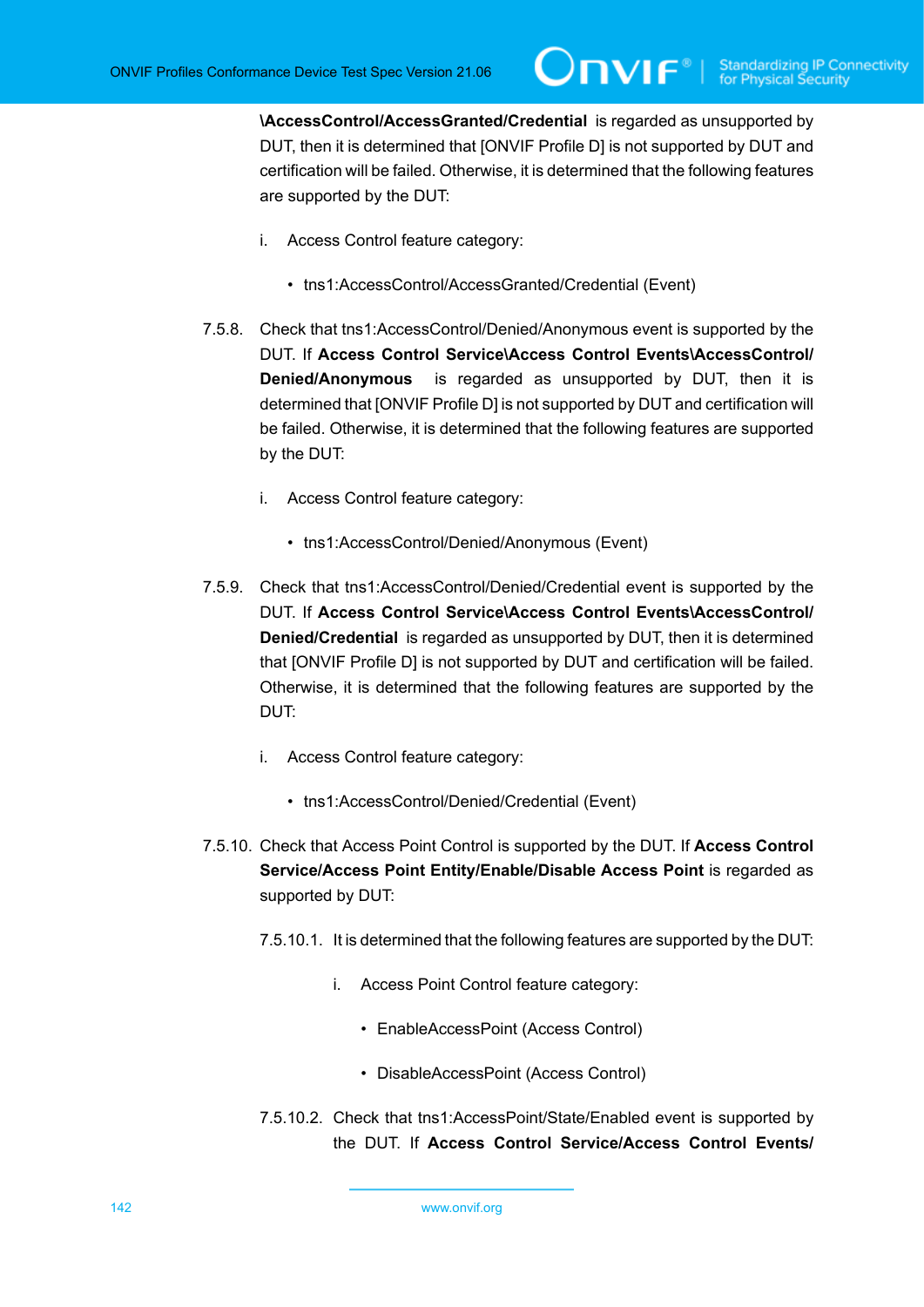**AccessPoint/State/Enabled** is regarded as unsupported by DUT, then it is determined that [ONVIF Profile D] is not supported by the DUT and certification will be failed. Otherwise, it is determined that the following features are supported by the DUT:

- i. Access Point State feature category:
	- tns1:AccessPoint/State/Enabled (Event)
- 8. Check that Door Control Service is supported by the DUT. If **Door Control Service** is regarded as unsupported by the DUT, then it is determined that [ONVIF Profile D] is not supported by the DUT and certification will be failed. Otherwise:
	- 8.1. It is determined that the following features are supported by the DUT:
		- i. Capabilities feature category:
			- GetServiceCapabilities (Door Control)
		- ii. Door Information feature category:
			- GetDoorInfoList (Door Control)
			- GetDoorInfo (Door Control)
			- GetDoorList (Door Control)
			- GetDoors (Door Control)
	- 8.2. Check that MaxDoors Capability is supported by DUT. If **Door Control Service/ MaxDoors Capability** is regarded as unsupported by DUT, then it is determined that [ONVIF Profile D] is not supported by DUT and certification will be failed. Otherwise, it is determined that the following features are supported by the DUT:
		- i. Capabilities feature category:
			- MaxDoors Capability (Door Control)
	- 8.3. Check that tns1:Configuration/Door/Changed event is supported by the DUT. If **Door Control Service/Door Control Events/Configuration/Door/Changed** is regarded as supported by the DUT, then it is determined that the following features are supported by the DUT:
		- i. Door Information feature category:
			- tns1:Configuration/Door/Changed (Event)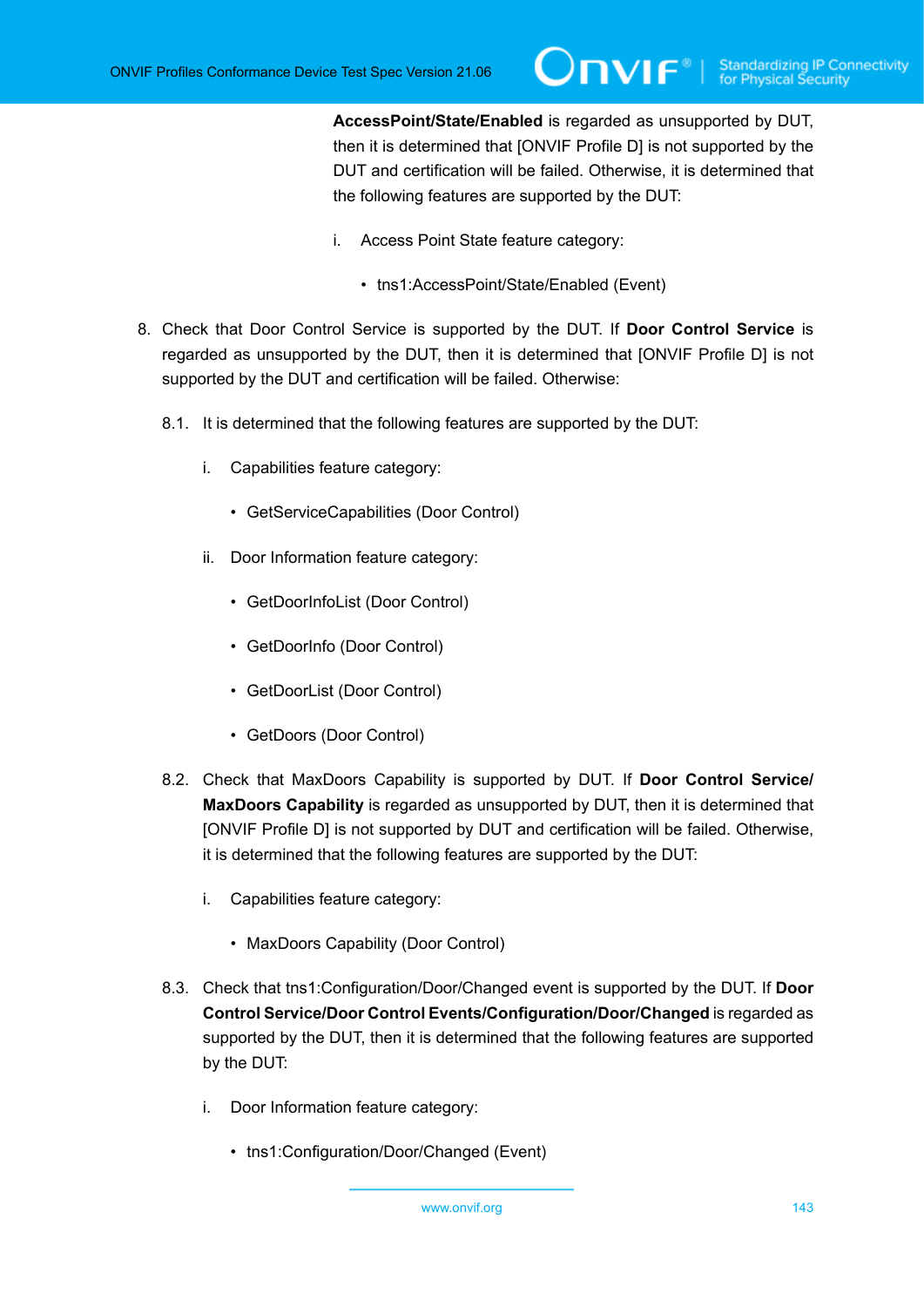- 8.4. Check that tns1:Configuration/Door/Removed event is supported by the DUT. If **Door Control Service/Door Control Events/Configuration/Door/Removed** is regarded as supported by the DUT, then it is determined that the following features are supported by the DUT:
	- i. Door Information feature category:
		- tns1:Configuration/Door/Removed (Event)
- 8.5. Check that Door Entity feature is supported by the DUT. If **Door Control Service/Door Entity** is regarded as supported by DUT:
	- 8.5.1. It is determined that the following features are supported by the DUT:
		- i. Door State feature category:
			- GetDoorState (Door Control)
			- tns1:Door/State/DoorMode (Event)
	- 8.5.2. Check that tns1:Door/State/DoorPhysicalState event is supported by the DUT. If **Door Control Service/Door Entity/Door Monitor** is regarded as supported by the DUT, then it is determined that the following features are supported by the DUT:
		- i. Door State feature category:
			- tns1:Door/State/DoorPhysicalState (Event)
	- 8.5.3. Check that tns1:Door/State/LockPhysicalState event is supported by the DUT. If **Door Control Service/Door Entity/Lock Monitor** is regarded as supported by the DUT, then it is determined that the following features are supported by the DUT:
		- i. Door State feature category:
			- tns1:Door/State/LockPhysicalState (Event)
	- 8.5.4. Check that tns1:Door/State/DoubleLockPhysicalState event is supported by the DUT. If **Door Control Service/Door Entity/Double Lock Monitor** is regarded as supported by the DUT, then it is determined that the following features are supported by the DUT:
		- i. Door State feature category: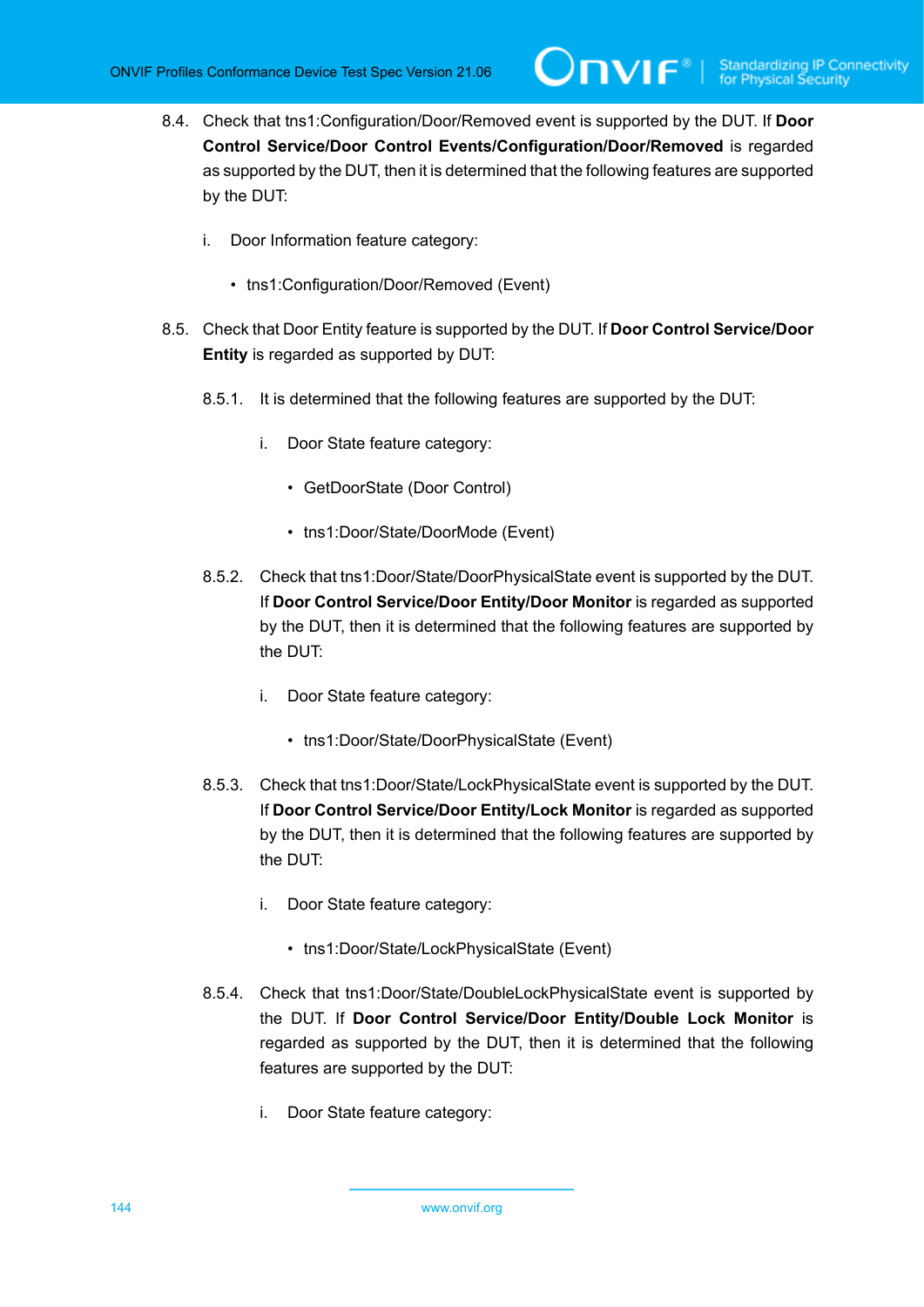- tns1:Door/State/DoubleLockPhysicalState (Event)
- 8.5.5. Check that tns1:Door/State/DoorAlarm event is supported by the DUT. If **Door Control Service/Door Entity/Alarm** is regarded as supported by the DUT, then it is determined that the following features are supported by the DUT:
	- i. Door State feature category:
		- tns1:Door/State/DoorAlarm (Event)
- 8.5.6. Check that tns1:Door/State/DoorTamper event is supported by the DUT. If **Door Control Service/Door Entity/Tamper** is regarded as supported by the DUT, then it is determined that the following features are supported by the DUT:
	- i. Door State feature category:
		- tns1:Door/State/DoorTamper (Event)
- 8.5.7. Check that tns1:Door/State/DoorFault event is supported by the DUT. If **Door Control Service/Door Entity/Fault** is regarded as supported by the DUT, then it is determined that the following features are supported by the DUT:
	- i. Door State feature category:
		- tns1:Door/State/DoorFault (Event)
- 8.5.8. Check that Door Management is supported by the DUT. If **Door Control Service/Door Management** is regarded as supported by DUT:
	- 8.5.8.1. It is determined that the following features are supported by the DUT:
		- i. Door Management feature category:
			- CreateDoor (Door Control)
			- ModifyDoor (Door Control)
			- DeleteDoor (Door Control)
	- 8.5.8.2. Check that tns1:Configuration/Door/Changed event is supported by the DUT. If **Door Control Service/Door Control Events/ Configuration/Door/Changed** is regarded as unsupported by DUT, then it is determined that [ONVIF Profile D] is not supported by the DUT and certification will be failed. Otherwise, it is determined that the following features are supported by the DUT: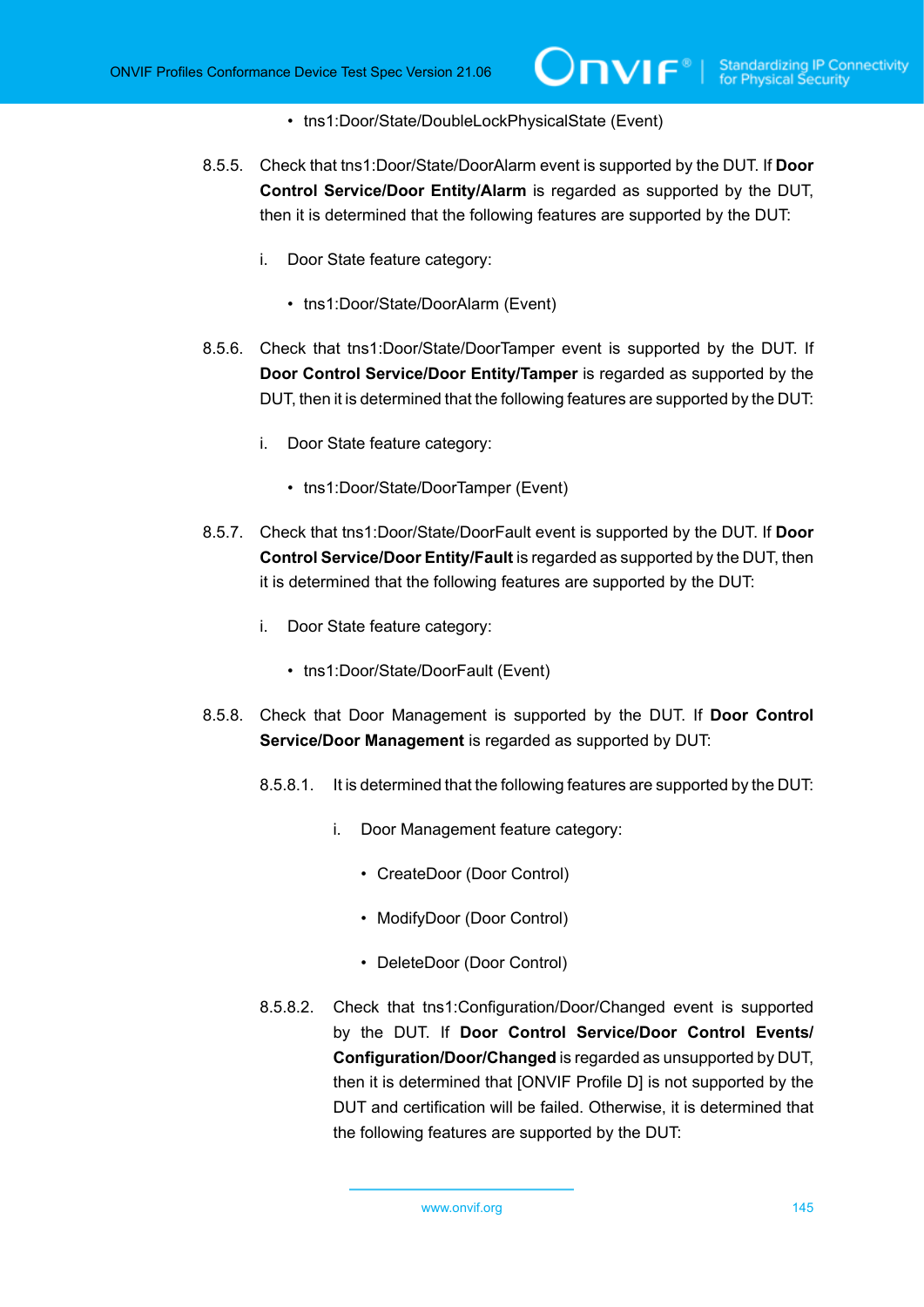- i. Door Management feature category:
	- tns1:Configuration/Door/Changed (Event)
- 8.5.8.3. Check that tns1:Configuration/Door/Removed event is supported by the DUT. If **Door Control Service/Door Control Events/ Configuration/Door/Removed** is regarded as unsupported by DUT, then it is determined that [ONVIF Profile D] is not supported by the DUT and certification will be failed. Otherwise, it is determined that the following features are supported by the DUT:
	- i. Door Management feature category:
		- tns1:Configuration/Door/Removed (Event)
- 8.5.8.4. Check that Client-Supplied Token for Doors is supported by the DUT. If **Door Control Service/Client Supplied Token** is regarded as supported by DUT, it is determined that the following features are supported by the DUT:
	- i. Door Management feature category:
		- SetDoor (Door Control)
- 8.5.9. Check that AccessDoor command is supported by the DUT. If **Door Control Service/Door Entity/Access Door** is regarded as unsupported by the DUT, then it is determined that [ONVIF Profile D] is not supported by the DUT and certification will be failed. Otherwise, it is determined that the following features are supported by the DUT:
	- i. Door Control feature category:
		- AccessDoor (Door Control)
- 8.5.10. Check that LockDoor command is supported by the DUT. If **Door Control Service/Door Entity/Lock Door** is regarded as unsupported by the DUT, then it is determined that [ONVIF Profile D] is not supported by the DUT and certification will be failed. Otherwise, it is determined that the following features are supported by the DUT:
	- i. Door Control feature category:
		- LockDoor (Door Control)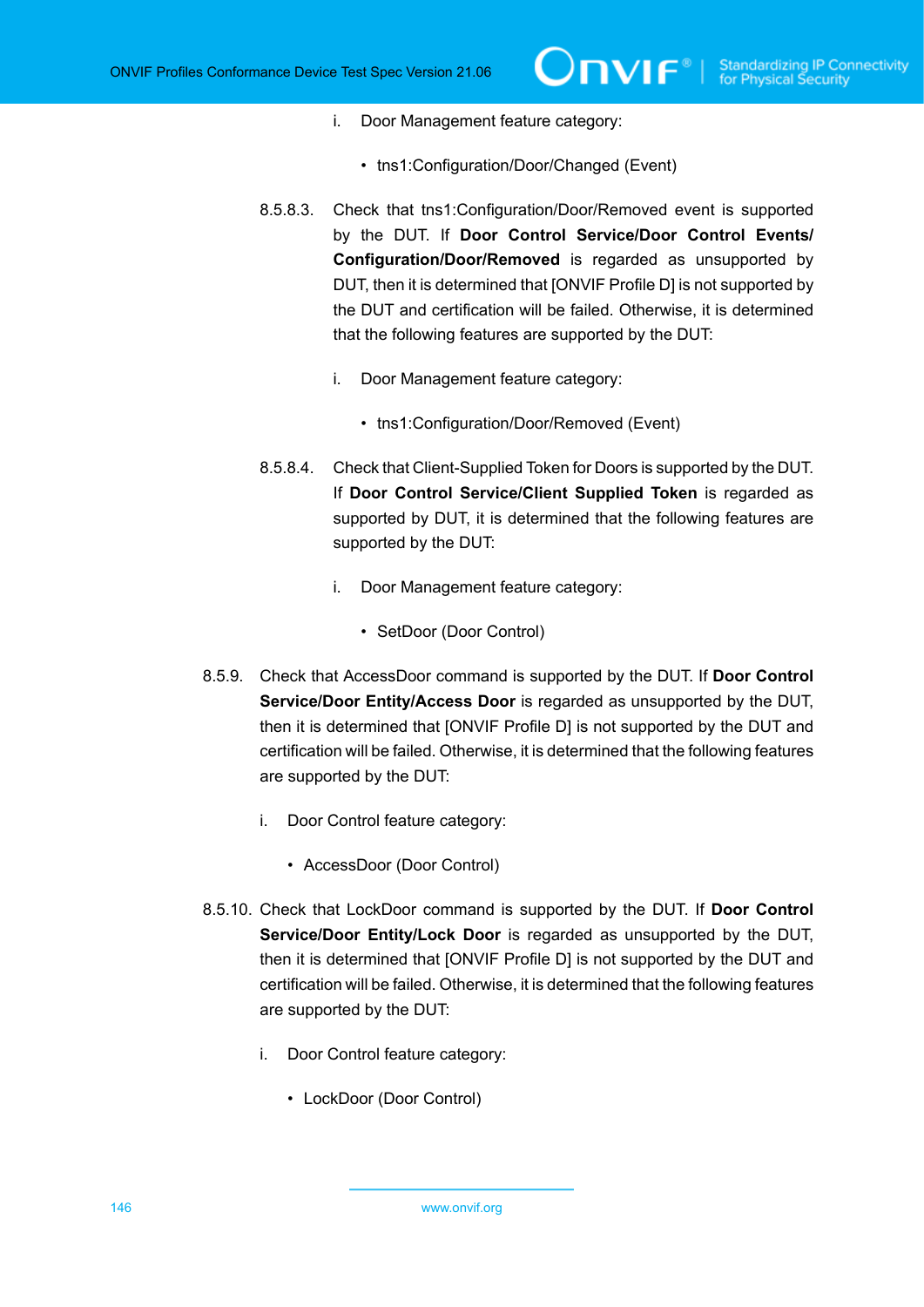- 8.5.11. Check that UnlockDoor command is supported by the DUT. If **Door Control Service/Door Entity/Unlock Door** is regarded as unsupported by the DUT, then it is determined that [ONVIF Profile D] is not supported by the DUT and certification will be failed. Otherwise, it is determined that the following features are supported by the DUT:
	- i. Door Control feature category:
		- UnlockDoor (Door Control)
- 8.5.12. Check that DoubleLockDoor command is supported by the DUT. If **Door Control Service/Door Entity/Double Lock Door** is regarded as supported by DUT, it is determined that the following features are supported by the DUT:
	- i. Door Control feature category:
		- DoubleLockDoor (Door Control)
- 8.5.13. Check that BlockDoor command is supported by the DUT. If **Door Control Service/Door Entity/Block Door** is regarded as supported by DUT, it is determined that the following features are supported by the DUT:
	- i. Door Control feature category:
		- BlockDoor (Door Control)
- 8.5.14. Check that LockDownDoor command and LockDownReleaseDoor command is supported by the DUT. If **Door Control Service/Door Entity/Lock Down Door** is regarded as supported by DUT, it is determined that the following features are supported by the DUT:
	- i. Door Control feature category:
		- LockDownDoor (Door Control)
		- LockDownReleaseDoor (Door Control)
- 8.5.15. Check that LockOpenDoor command and LockOpenReleaseDoor command is supported by the DUT. If **Door Control Service/Door Entity/Lock Open Door** is regarded as supported by DUT, it is determined that the following features are supported by the DUT:
	- i. Door Control feature category:
		- LockOpenDoor (Door Control)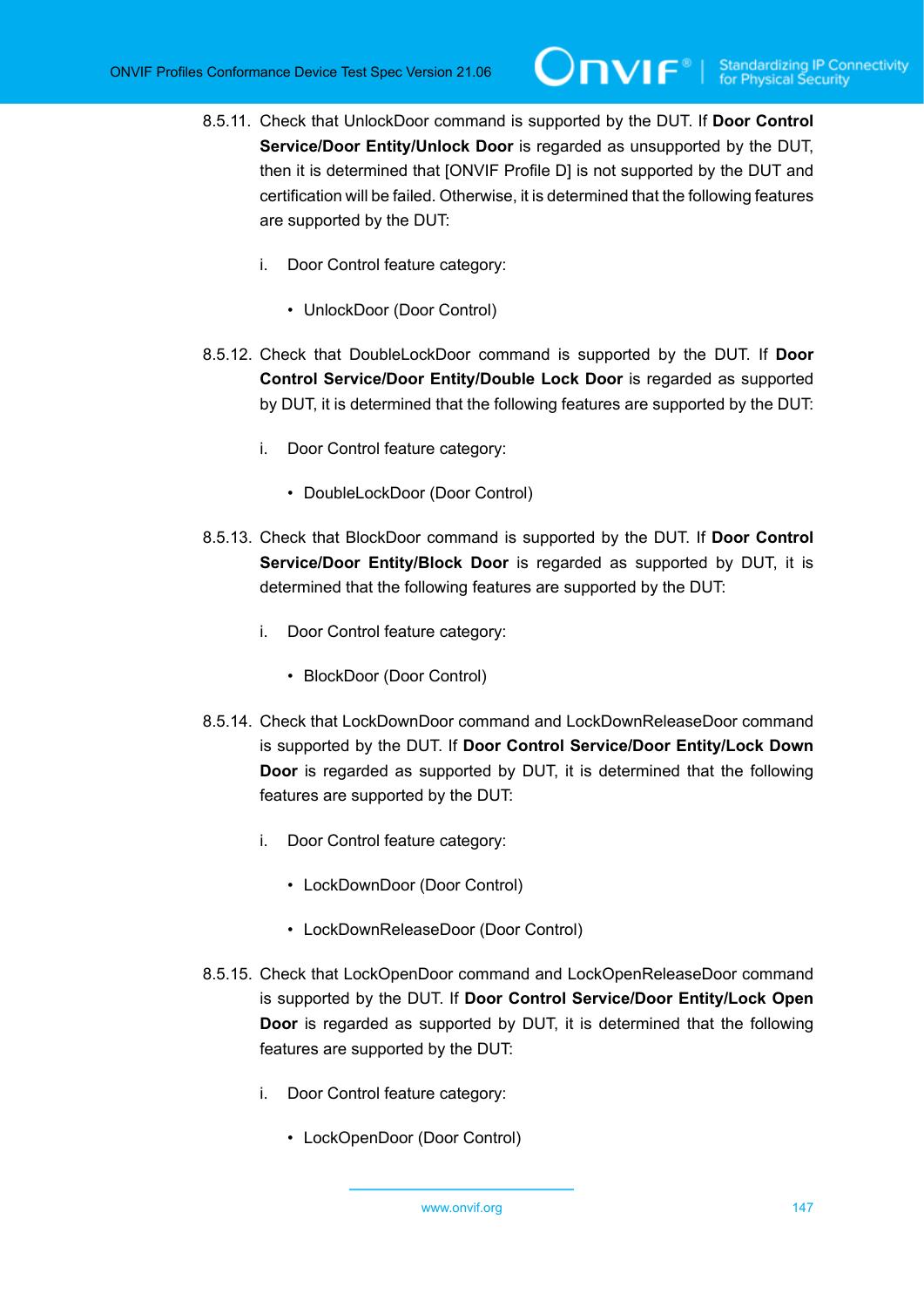## • LockOpenReleaseDoor (Door Control)

- 9. Check that at least one Door or at least one Access Point is supported by DUT. If both **Access Control Service/Access Point Entity** and **Door Control Service/Door Entity** are regarded as unsupported by DUT, then it is determined that [ONVIF Profile D] is not supported by DUT and certification will be failed. Otherwise, it is determined that the following features are supported by the DUT:
	- i. Capabilities feature category:
		- At least one of MaxAccessPoints and MaxDoors is larger than zero (Access Control or Door Control)
- 10.Check that Credential Service is supported by the DUT. If **Credential Service** is regarded as supported by the DUT, then:
	- 10.1. It is determined that the following features are supported by the DUT:
		- i. Capabilities feature category:
			- GetServiceCapabilities (Credential)
		- ii. Credential Format Types feature category:
			- GetSupportedFormatTypes (Credential)
	- 10.2. Check that Credential Whitelisting is supported by the DUT. If **Credential Service/ Whitelist** is regarded as supported by the DUT, then:
		- 10.2.1. It is determined that the following features are supported by the DUT:
			- i. Credential Whitelisting feature category:
				- GetWhitelist (Credential)
				- AddToWhitelist (Credential)
				- RemoveFromWhitelist (Credential)
				- DeleteWhitelist (Credential)
		- 10.2.2. Check that tns1:AccessControl/AccessGranted/Identifier event is supported by the DUT. If **Access Control Service/Access Point Events/ AccessControl/AccessGranted/Identifier** is regarded as unsupported by the DUT, then it is determined that [ONVIF Profile D] is not supported by